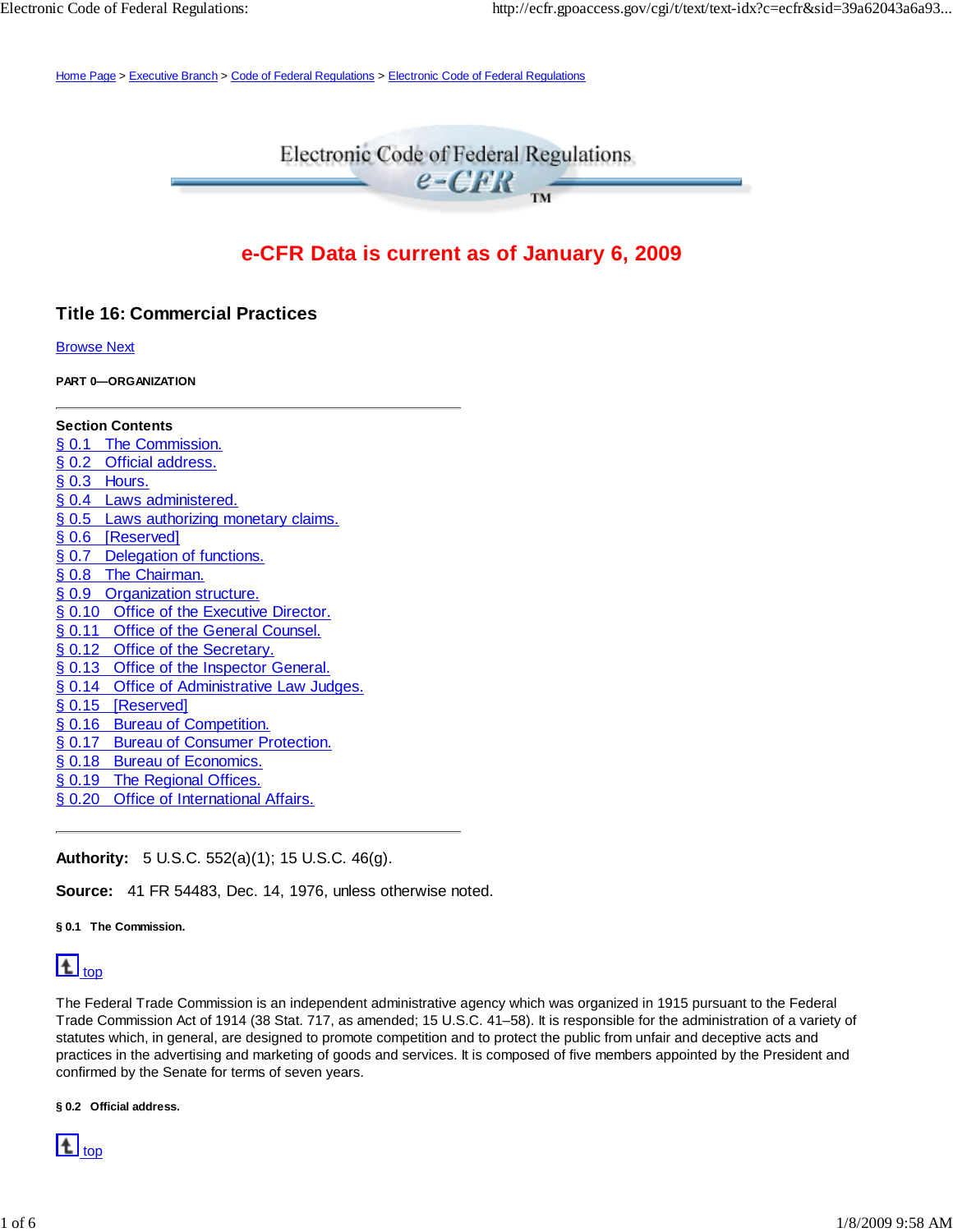The principal office of the Commission is at Washington, DC. All communications to the Commission should be addressed to the Federal Trade Commission, 600 Pennsylvania Avenue, NW, Washington, DC 20580, unless otherwise specifically directed. The Commission's Web site address is *www.ftc.gov.*

[63 FR 71582, Dec. 29, 1998, as amended at 65 FR 78408, Dec. 15, 2000]

**§ 0.3 Hours.**

## $t_{top}$

Principal and field offices are open on each business day from 8:30 a.m. to 5 p.m.

#### **§ 0.4 Laws administered.**

# top

The Commission exercises enforcement and administrative authority under the Federal Trade Commission Act (15 U.S.C. 41–58), Clayton Act (15 U.S.C. 12–27), Robinson-Patman Act (15 U.S.C. 13–13b, 21a), Webb-Pomerene (Export Trade) Act (15 U.S.C. 61–66), Packers and Stockyards Act (7 U.S.C. 181–229), Wool Products Labeling Act of 1939 (15 U.S.C. 68–68j), Lanham Trade-Mark Act (15 U.S.C. 1064), Fur Products Labeling Act (15 U.S.C. 69–69j), Textile Fiber Products Identification Act (15 U.S.C. 70–70k), Federal Cigarette Labeling and Advertising Act (15 U.S.C. 1331–1340), Fair Packaging and Labeling Act (15 U.S.C. 1451–1461), Truth in Lending Act (15 U.S.C. 1601–1667f), Fair Credit Reporting Act (15 U.S.C. 1681–1681u), Fair Credit Billing Act (15 U.S.C. 1666–1666j), Equal Credit Opportunity Act (15 U.S.C. 1691–1691f), Fair Debt Collection Practices Act (15 U.S.C. 1692–1692o), Electronic Fund Transfer Act (15 U.S.C. 1693–1693r), Hobby Protection Act (15 U.S.C. 2101–2106), Magnuson-Moss Warranty—Federal Trade Commission Improvement Act (15 U.S.C. 2301–2312, 45–58), Energy Policy and Conservation Act (42 U.S.C. 6201–6422, 15 U.S.C. 2008), Hart-Scott-Rodino Antitrust Improvements Act of 1976 (15 U.S.C. 18a), Petroleum Marketing Practices Act (15 U.S.C. 2801–2841), Comprehensive Smokeless Tobacco Health Education Act of 1986 (15 U.S.C. 4401–4408), Telephone Disclosure and Dispute Resolution Act of 1992 (15 U.S.C. 5701–5724), Telemarketing and Consumer Fraud and Abuse Prevention Act (15 U.S.C. 6101–6108), International Antitrust Enforcement Assistance Act of 1994 (15 U.S.C. 46, 57b–1, 1311–1312, 6201 & note, 6202–6212), Credit Repair Organizations Act (15 U.S.C. 1679–1679j), Children's Online Privacy Protection Act (15 U.S.C. 6501–6506), Identity Theft Assumption and Deterrence Act of 1998 (18 U.S.C. 1028 note), Gramm-Leach-Bliley Act (15 U.S.C. 6801–6809), and other Federal statutes.

[65 FR 78408, Dec. 15, 2000]

#### **§ 0.5 Laws authorizing monetary claims.**



The Commission is authorized to entertain monetary claims against it under three statutes. The Federal Tort Claims Act (28 U.S.C. 2671–2680) provides that the United States will be liable for injury or loss of property or personal injury or death caused by the negligent or wrongful acts or omissions of its employees acting within the scope of their employment or office. The Military Personnel and Civilian Employees Claims Act of 1964 (31 U.S.C. 3701, 3721) authorizes the Commission to compensate employees' claims for damage to or loss of personal property incident to their service. The Equal Access to Justice Act (5 U.S.C. 504 and 28 U.S.C. 2412) provides that an eligible prevailing party other than the United States will be awarded fees and expenses incurred in connection with any adversary adjudicative and court proceeding, unless the adjudicative officer finds that the agency was substantially justified or that special circumstances make an award unjust. In addition, eligible parties, including certain small businesses, will be awarded fees and expenses incurred in defending against an agency demand that is substantially in excess of the final decision of the adjudicative officer and is unreasonable when compared with such decision under the facts and circumstances of the case, unless the adjudicative officer finds that the party has committed a willful violation of law or otherwise acted in bad faith, or special circumstances make an award unjust. Questions may be addressed to the Office of the General Counsel, (202) 326–2462.

[63 FR 36340, July 6, 1998]

**§ 0.6 [Reserved]**



**§ 0.7 Delegation of functions.**

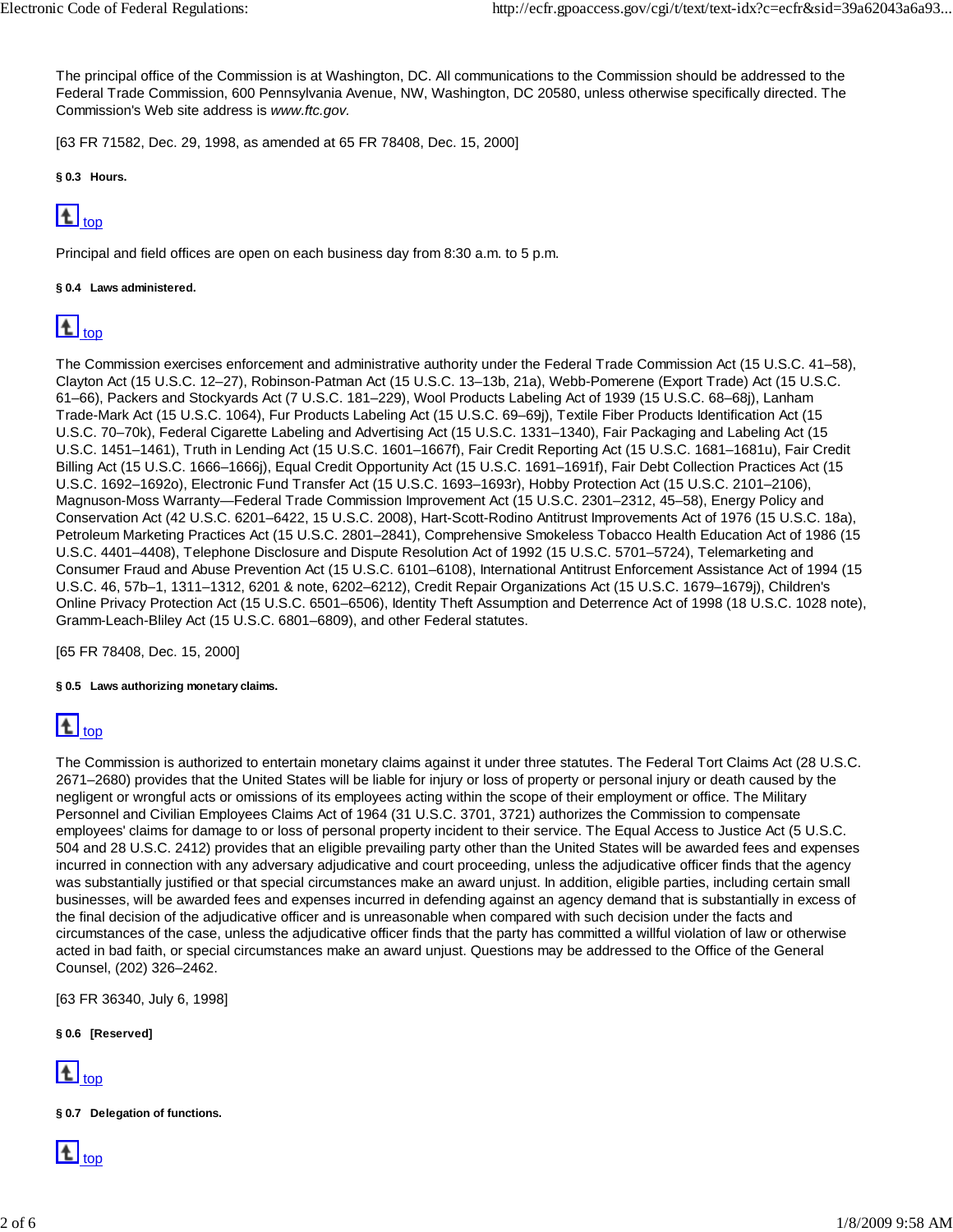The Commission, under the authority provided by Reorganization Plan No. 4 of 1961, may delegate, by published order or rule, certain of its functions to a division of the Commission, an individual Commissioner, an administrative law judge, or an employee or employee board, and retains a discretionary right to review such delegated action upon its own initiative or upon petition of a party to or an intervenor in such action.

[65 FR 78408, Dec. 15, 2000]

**§ 0.8 The Chairman.**



The Chairman of the Commission is designated by the President, and, subject to the general policies of the Commission, is the executive and administrative head of the agency. He presides at meetings of and hearings before the Commission and participates with other Commissioners in all Commission decisions. Attached to the Office of the Chairman, and reporting directly to him, and through him to the Commission, are the following staff units:

(a) The Office of Public Affairs, which furnishes information concerning Commission activities to news media and the public; and

(b) the Office of Congressional Relations, which coordinates all liaison activities with Congress.

[50 FR 53303, Dec. 31, 1985]

**§ 0.9 Organization structure.**

# $t$  top

The Federal Trade Commission comprises the following principal units: Office of the Executive Director; Office of the General Counsel; Office of the Secretary; Office of the Inspector General; Office of the Administrative Law Judges; Office of International Affairs; Bureau of Competition; Bureau of Consumer Protection; Bureau of Economics; and the Regional Offices.

[72 FR 9434, Mar. 2, 2007]

**§ 0.10 Office of the Executive Director.**

# top top

The Executive Director, under the direction of the Chairman, is the chief operating official who develops and implements management and administrative policies, programs and directives for the Commission. The Executive Director works closely with the Bureaus on strategic planning and assessing the management and resource implications of any proposed action. In addition, the Executive Director manages the Commission's facilities and administrative services, financial management, information technology, and human resources.

[65 FR 78408, Dec. 15, 2000]

#### **§ 0.11 Office of the General Counsel.**



The General Counsel is the Commission's chief law officer and adviser, who renders necessary legal services to the Commission, represents the Commission in the Federal and State courts, advises the Commission and other agency officials and staff with respect to questions of law and policy, including advice with respect to legislative matters and ethics, and responds to requests and appeals filed under the Freedom of Information and Privacy Acts and to intra- and intergovernmental access requests.

[65 FR 78408, Dec. 15, 2000]

**§ 0.12 Office of the Secretary.**



The Secretary is responsible for the minutes of Commission meetings and is the legal custodian of the Commission's seal, property, papers, and records, including legal and public records. The Secretary, or in the Secretary's absence an Acting Secretary designated by the Commission, signs Commission orders and official correspondence. In addition, the Secretary is responsible for the publication of all Commission actions that appear in theFederal Registerand for the publication of *Federal Trade Commission*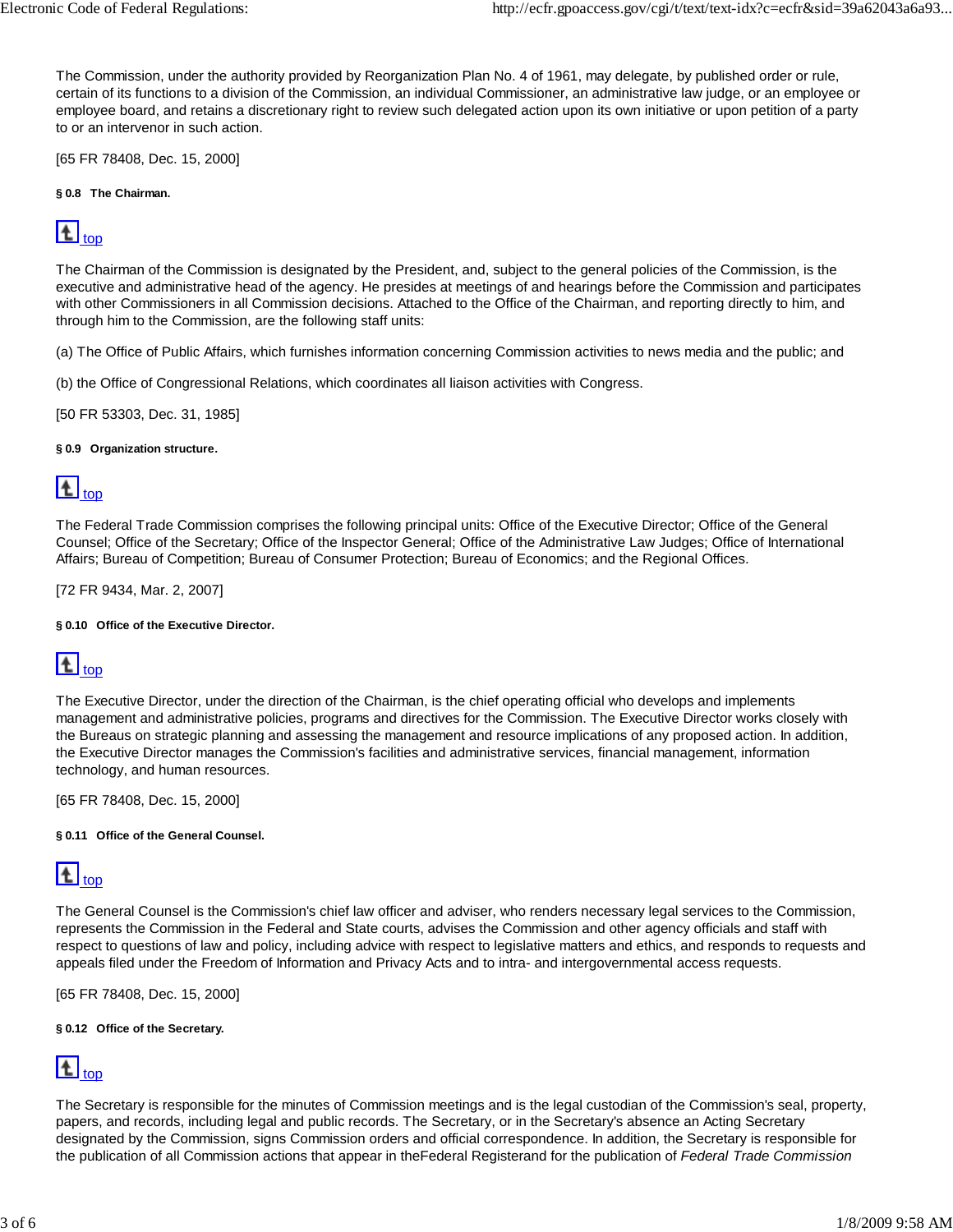*Decisions.*

[65 FR 78408, Dec. 15, 2000]

#### **§ 0.13 Office of the Inspector General.**



The Office of Inspector General (OIG) was established within the Federal Trade Commission in 1989 as required by the Inspector General Act Amendments of 1988 (5 U.S.C. app. 3). The OIG promotes the economy, efficiency and effectiveness of FTC programs and operations. To this end, the OIG independently conducts audits and investigations to find and prevent fraud, waste, and abuse within the agency.

[65 FR 78408, Dec. 15, 2000]

#### **§ 0.14 Office of Administrative Law Judges.**



Administrative law judges are officials to whom the Commission, in accordance with law, delegates the initial performance of statutory fact-finding functions and initial rulings on conclusions of law, to be exercised in conformity with Commission decisions and policy directives and with its Rules of Practice. The administrative law judges also serve as presiding officers assigned to conduct rulemaking proceedings under section 18(a)(1)(B) of the Federal Trade Commission Act as amended and other rulemaking proceedings as directed. The Chief Administrative Law Judge also serves as the Chief Presiding Officer. Administrative law judges are appointed under the authority and subject to the prior approval of the Office of Personnel Management.

[54 FR 19885, May 9, 1989, as amended at 65 FR 78409, Dec. 15, 2000]

**§ 0.15 [Reserved]**



**§ 0.16 Bureau of Competition.**



The Bureau is responsible for enforcing Federal antitrust and trade regulation laws under section 5 of the Federal Trade Commission Act, the Clayton Act, and a number of other special statutes that the Commission is charged with enforcing. The Bureau's work aims to preserve the free market system and assure the unfettered operation of the forces of supply and demand. Its activities seek to ensure price competition, quality products and services and efficient operation of the national economy. The Bureau carries out its responsibilities by investigating alleged law violations, and recommending to the Commission such further action as may be appropriate. Such action may include injunctive and other equitable relief in Federal district court, complaint and litigation before the agency's administrative law judges, formal nonadjudicative settlement of complaints, trade regulation rules, or reports. The Bureau also conducts compliance investigations and initiates proceedings for civil penalties to assure compliance with final Commission orders dealing with competition and trade restraint matters. The Bureau's activities also include business and consumer education and staff advice on competition laws and compliance, and liaison functions with respect to foreign antitrust and competition law enforcement agencies and organizations, including requests for international enforcement assistance.

[65 FR 78409, Dec. 15, 2000]

#### **§ 0.17 Bureau of Consumer Protection.**



The Bureau investigates unfair or deceptive acts or practices under section 5 of the Federal Trade Commission Act as well as potential violations of numerous special statutes which the Commission is charged with enforcing. It prosecutes before the agency's administrative law judges alleged violations of law after issuance of a complaint by the Commission or obtains through negotiation consented-to orders, which must be accepted and issued by the Commission. In consultation with the General Counsel, the Bureau may also seek injunctive or other equitable relief under section 13(b) of the Federal Trade Commission Act. The Bureau participates in trade regulation rulemaking proceedings under section 18(a)(1)(B) of the Federal Trade Commission Act and other rulemaking proceedings under statutory authority. It investigates compliance with final orders and trade regulation rules and seeks civil penalties or consumer redress for their violation, as well as injunctive and other equitable relief under section 13(b) of the Act.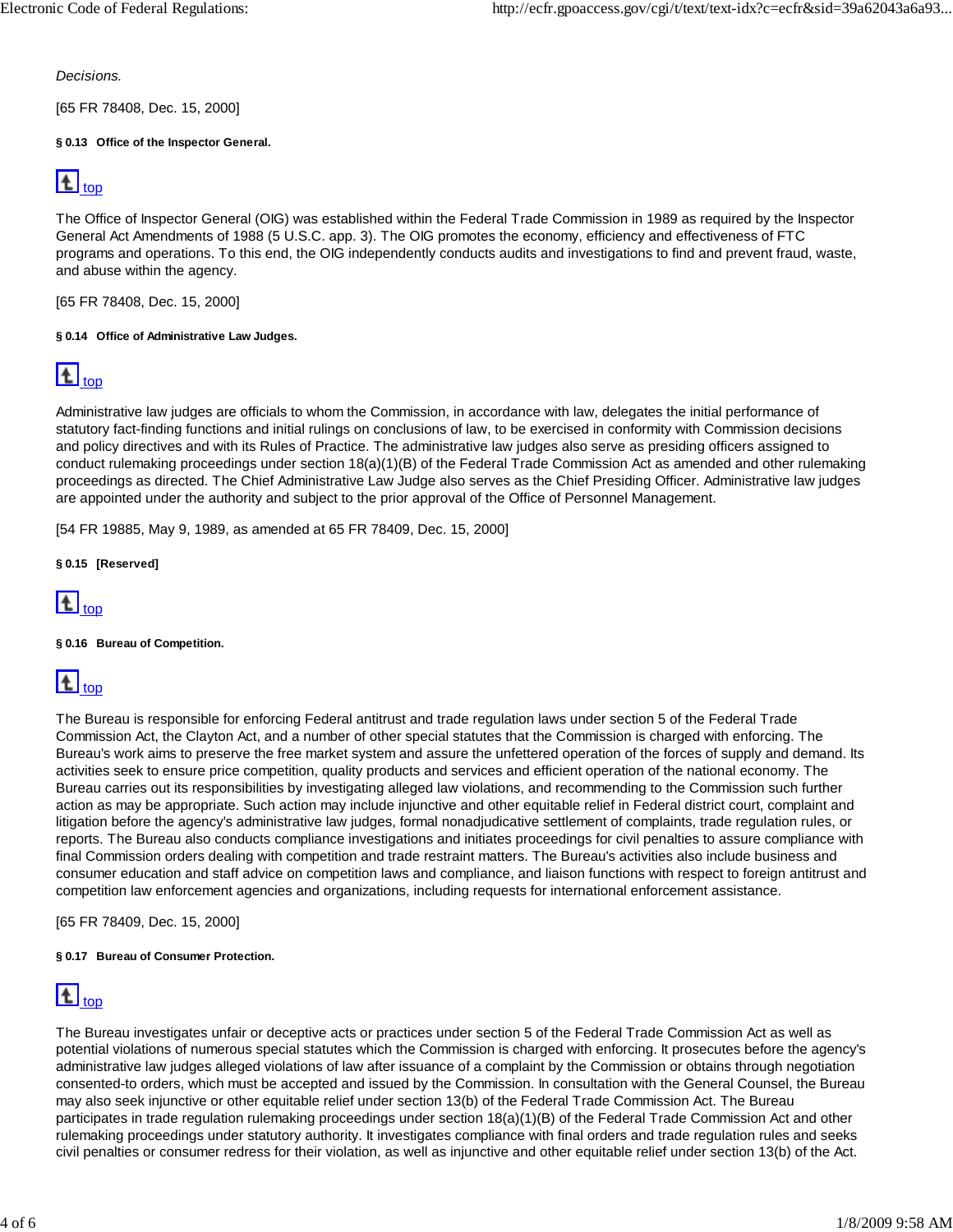In addition, the Bureau seeks to educate both consumers and the business community about the laws it enforces, and to assist and cooperate with other state, local, foreign, and international agencies and organizations in consumer protection enforcement and regulatory matters. The Bureau also maintains the agency's public reference facilities, where the public may inspect and copy a current index of opinions, orders, statements of policy and interpretations, staff manuals and instructions that affect any member of the public, and other public records of the Commission.

[65 FR 78409, Dec. 15, 2000]

#### **§ 0.18 Bureau of Economics.**



The bureau aids and advises the Commission concerning the economic aspects of all of its functions, and is responsible for the preparation of various economic reports and surveys. The bureau provides economic and statistical assistance to the enforcement bureaus in the investigation and trial of cases.

[41 FR 54483, Dec. 14, 1976. Redesignated at 45 FR 36341, May 29, 1980, and amended at 50 FR 53303, Dec. 31, 1985]

**§ 0.19 The Regional Offices.**

## $t_{top}$

(a) These offices are investigatory arms of the Commission, and have responsibility for investigational, trial, compliance, and consumer educational activities as delegated by the Commission. They are under the general supervision of the Office of the Executive Director, and clear their activities through the appropriate operating Bureaus.

(b) The names, geographic areas of responsibility, and addresses of the respective regional offices are as follows:

(1) *Northeast Region* (located in New York City, New York), covering Connecticut, Maine, Massachusetts, New Hampshire, New Jersey, New York, Rhode Island, Vermont, and Puerto Rico. Federal Trade Commission, One Bowling Green, Suite 318, New York, New York 10004.

(2) *Southeast Region* (located in Atlanta, Georgia), covering Alabama, Florida, Georgia, Mississippi, North Carolina, South Carolina, and Tennessee. Federal Trade Commission, Suite 5M35, Midrise Building, 60 Forsyth Street, SW., Atlanta, Georgia 30303.

(3) *East Central Region* (located in Cleveland, Ohio), covering Delaware, District of Columbia, Maryland, Michigan, Ohio, Pennsylvania, Virginia, and West Virginia. Federal Trade Commission, Eaton Center, Suite 200, 1111 Superior Avenue, Cleveland, Ohio 44114.

(4) *Midwest Region* (located in Chicago, Illinois), covering Illinois, Indiana, Iowa, Kansas, Kentucky, Minnesota, Missouri, Nebraska, North Dakota, South Dakota, and Wisconsin. Federal Trade Commission, 55 East Monroe Street, Suite 1860, Chicago, Illinois 60603–5701.

(5) *Southwest Region* (located in Dallas, Texas), covering Arkansas, Louisiana, New Mexico, Oklahoma, and Texas. Federal Trade Commission, 1999 Bryan Street, Suite 2150, Dallas, Texas 75201.

(6) *Northwest Region* (located in Seattle, Washington), covering Alaska, Idaho, Montana, Oregon, Washington, and Wyoming. Federal Trade Commission, 915 Second Avenue, Suite 2896, Seattle, Washington 98174.

(7) *Western Region* (located in San Francisco and Los Angeles, California), covering Arizona, California, Colorado, Hawaii, Nevada, and Utah.

(i) San Francisco Office: Federal Trade Commission, 901 Market Street, Suite 570, San Francisco, California 94103.

(ii) Los Angeles Office: Federal Trade Commission, 10877 Wilshire Boulevard, Suite 700, Los Angeles, California 90024.

(c) Each of the regional offices is supervised by a Regional Director, who is available for conferences with attorneys, consumers, and other members of the public on matters relating to the Commission's activities.

[41 FR 54483, Dec. 14, 1976, as amended at 42 FR 27218, May 27, 1977; 43 FR 754, Jan. 4, 1978; 43 FR 6579, Feb. 15, 1978. Redesignated at 45 FR 36341, May 29, 1980, and amended at 50 FR 53303, Dec. 31, 1985; 63 FR 71582, Dec. 29, 1998; 64 FR 71284, Dec. 21, 1999; 65 FR 78409, Dec. 15, 2000]

#### **§ 0.20 Office of International Affairs.**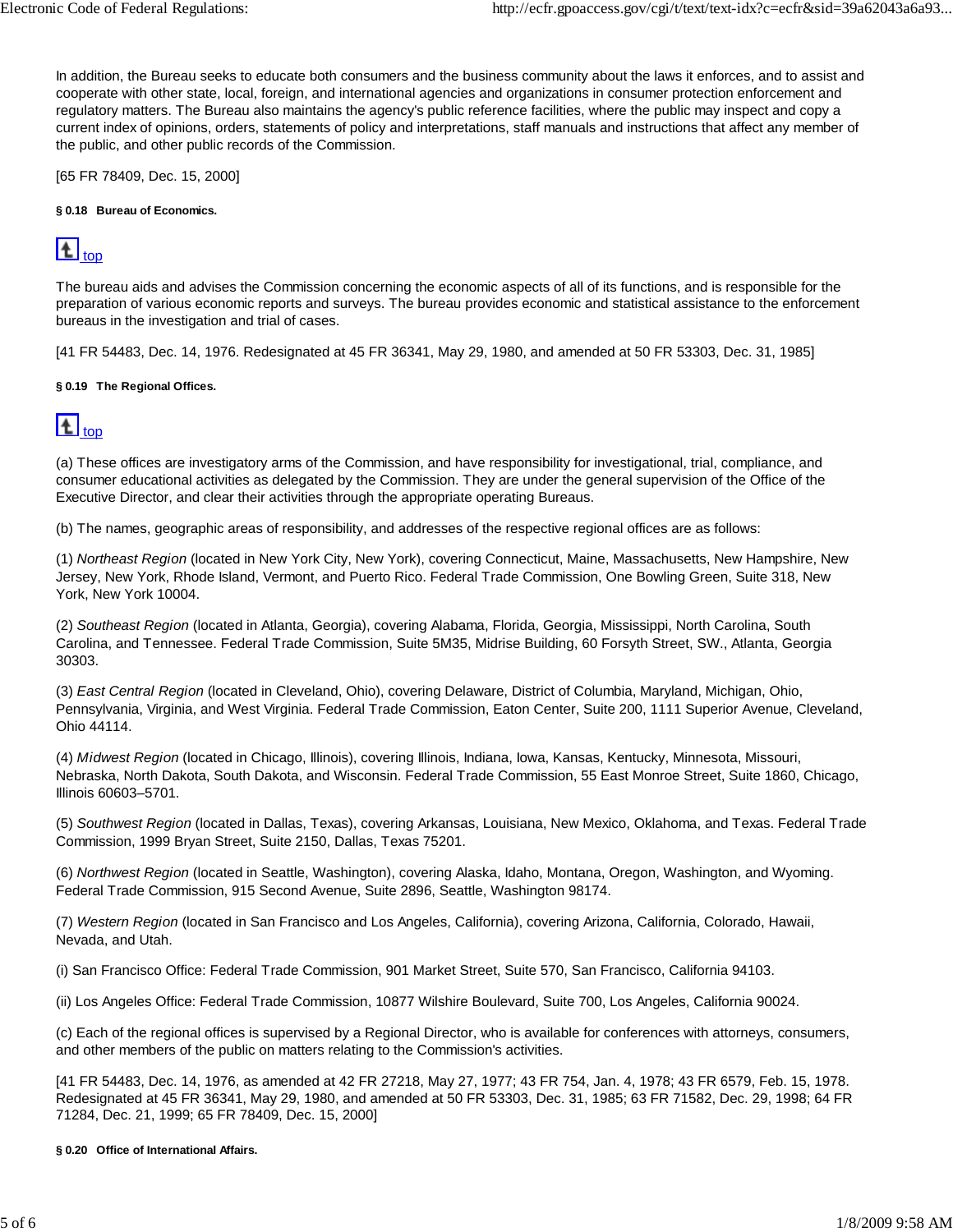

The Office of International Affairs (OIA) comprises international antitrust, international consumer protection, and international technical assistance. OIA is responsible for designing and implementing the Commission's international program, which provides support and advice to the Bureaus of Competition and Consumer Protection with regard to the international aspects of investigation and prosecution of unlawful conduct. OIA builds cooperative relationships between the Commission and foreign authorities; works closely with Bureau personnel to recommend agency priorities and policies and works, through bilateral relationships and multilateral organizations, to promote those policies internationally; and implements Commission policy and participation in the competition and consumer protection aspects of trade fora and negotiations, such as the U.S. inter-agency delegations negotiating bilateral and multilateral free trade agreements. OIA works with authorized funding sources to develop and implement competition and consumer protection technical assistance programs.

[72 FR 9434, Mar. 2, 2007]

Browse Next

For questions or comments regarding e-CFR editorial content, features, or design, email ecfr@nara.gov.

For questions concerning e-CFR programming and delivery issues, email webteam@gpo.gov.

Section 508 / Accessibility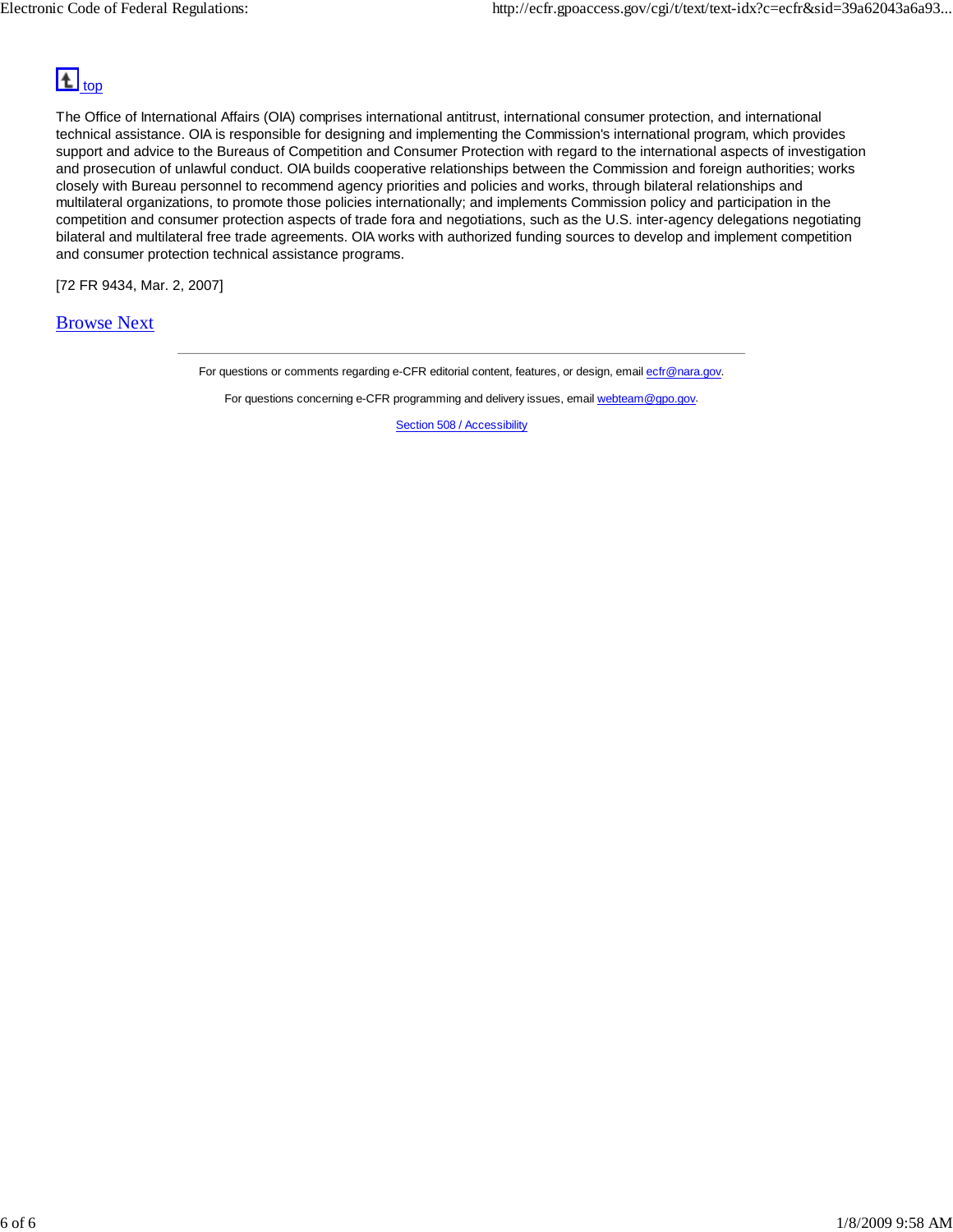Home Page > Executive Branch > Code of Federal Regulations > Electronic Code of Federal Regulations

Electronic Code of Federal Regulations

 $e$ -CFR  $\frac{1}{M}$ 

### **e-CFR Data is current as of January 6, 2009**

### **Title 16: Commercial Practices**

Browse Previous | Browse Next

**PART 1—GENERAL PROCEDURES**

**Section Contents**

**Subpart A—Industry Guidance**

### **Advisory Opinions**

§ 1.1 Policy. § 1.2 Procedure. § 1.3 Advice. § 1.4 Public disclosure.

### **Industry Guides**

§ 1.5 Purpose. § 1.6 How promulgated.

### **Subpart B—Rules and Rulemaking Under Section 18(a)(1)(B) of the FTC Act**

- § 1.7 Scope of rules in this subpart.
- § 1.8 Nature, authority and use of trade regulation rules.
- § 1.9 Petitions to commence trade regulation rule proceedings.
- § 1.10 Advance notice of proposed rulemaking.
- § 1.11 Commencement of a rulemaking proceeding.
- § 1.12 Final notice.
- § 1.13 Rulemaking proceeding.
- § 1.14 Promulgation.
- § 1.15 Amendment or repeal of a rule.
- § 1.16 Petition for exemption from trade regulation rule.
- § 1.17 [Reserved]
- § 1.18 Rulemaking record.
- § 1.19 Modification of a rule by the Commission at the time of judicial review.
- § 1.20 Alternative procedures.

### **Subpart C—Rules Promulgated Under Authority Other Than Section 18(a)(1)(B) of the FTC Act**

- § 1.21 Scope of the rules in this subpart.
- § 1.22 Rulemaking.
- § 1.23 Quantity limit rules.

§ 1.24 Rules applicable to wool, fur, and textile fiber products and rules promulgated under the Fair Packaging and Labeling Act.

§ 1.25 Initiation of proceedings—petitions.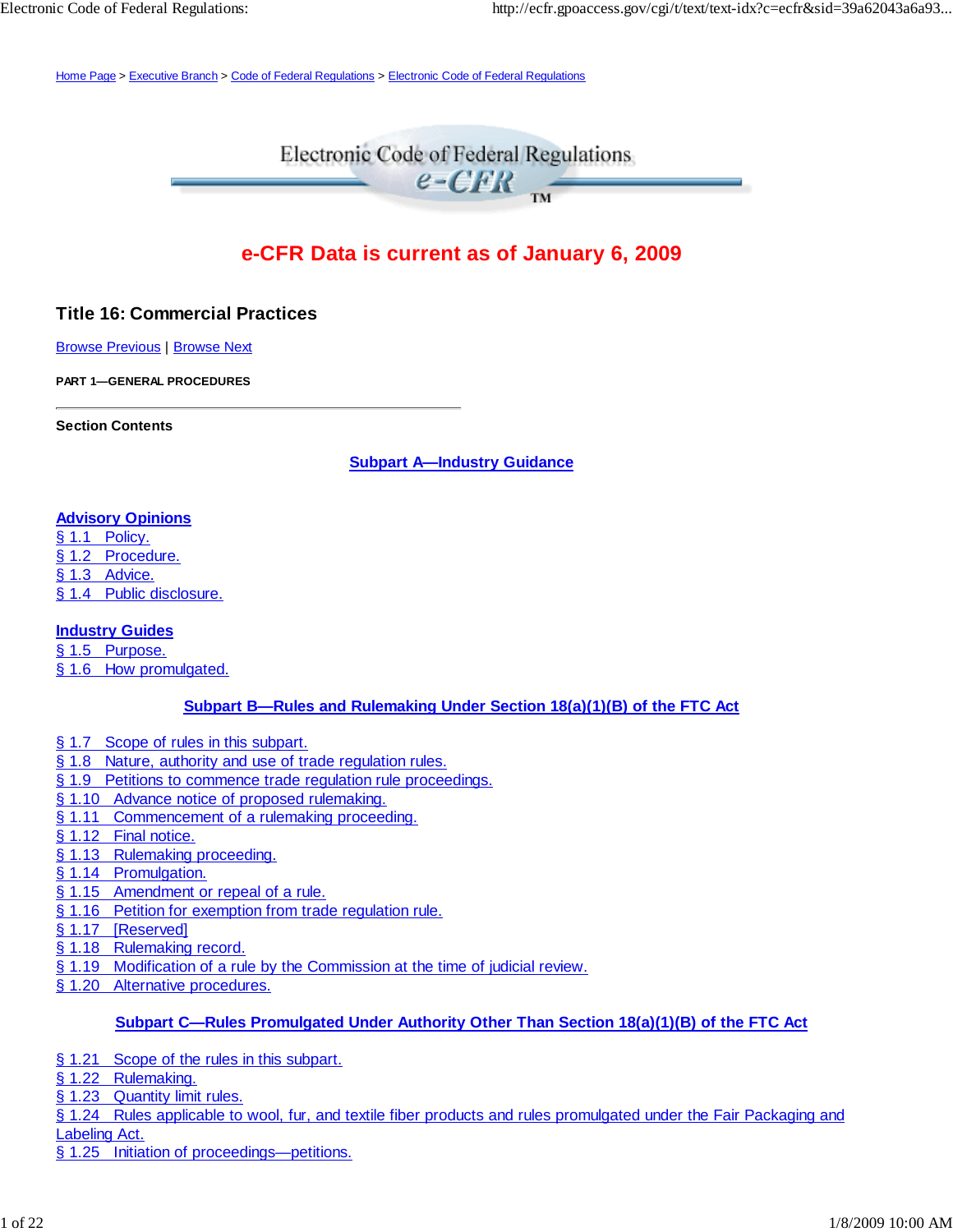### § 1.26 Procedure.

### **Subpart D [Reserved]**

### **Subpart E—Export Trade Associations**

§ 1.41 Limited antitrust exemption.

§ 1.42 Notice to Commission.

§ 1.43 Recommendations.

### **Subpart F—Trademark Cancellation Procedure**

§ 1.51 Applications.

### **Subpart G—Injunctive and Condemnation Proceedings**

§ 1.61 Injunctions.

- § 1.62 Ancillary court orders pending review.
- § 1.63 Injunctions: Wool, fur, and textile cases.
- § 1.64 Condemnation proceedings.

### **Subpart H—Administration of the Fair Credit Reporting Act**

§ 1.71 Administration.

- § 1.72 Examination, counseling and staff advice.
- § 1.73 Interpretations.

### **Subpart I—Procedures for Implementation of the National Environmental Policy Act of 1969**

- § 1.81 Authority and incorporation of CEQ Regulations.
- § 1.82 Declaration of policy.
- § 1.83 Whether to commence the process for an environmental impact statement.
- § 1.84 Draft environmental impact statements: Availability and comment.
- § 1.85 Final environmental impact statements.
- § 1.86 Supplemental statements.
- § 1.87 NEPA and agency decisionmaking.
- § 1.88 Implementing procedures.
- § 1.89 Effect on prior actions.

### **Subpart J—Economic Surveys, Investigations and Reports**

§ 1.91 Authority and purpose.

### **Subpart K—Penalties for Violation of Appliance Labeling Rules**

- § 1.92 Scope.
- § 1.93 Notice of proposed penalty.
- § 1.94 Commission proceeding to assess civil penalty.
- § 1.95 Procedures upon election.
- § 1.96 Compromise of penalty.
- § 1.97 Amount of penalty.

### **Subpart L—Civil Penalty Adjustments Under the Federal Civil Penalties Inflation Adjustment Act of 1990, as Amended by the Debt Collection Improvement Act of 1996**

§ 1.98 Adjustment of civil monetary penalty amounts.

### **Subpart M—Submissions Under the Small Business Regulatory Enforcement Fairness Act**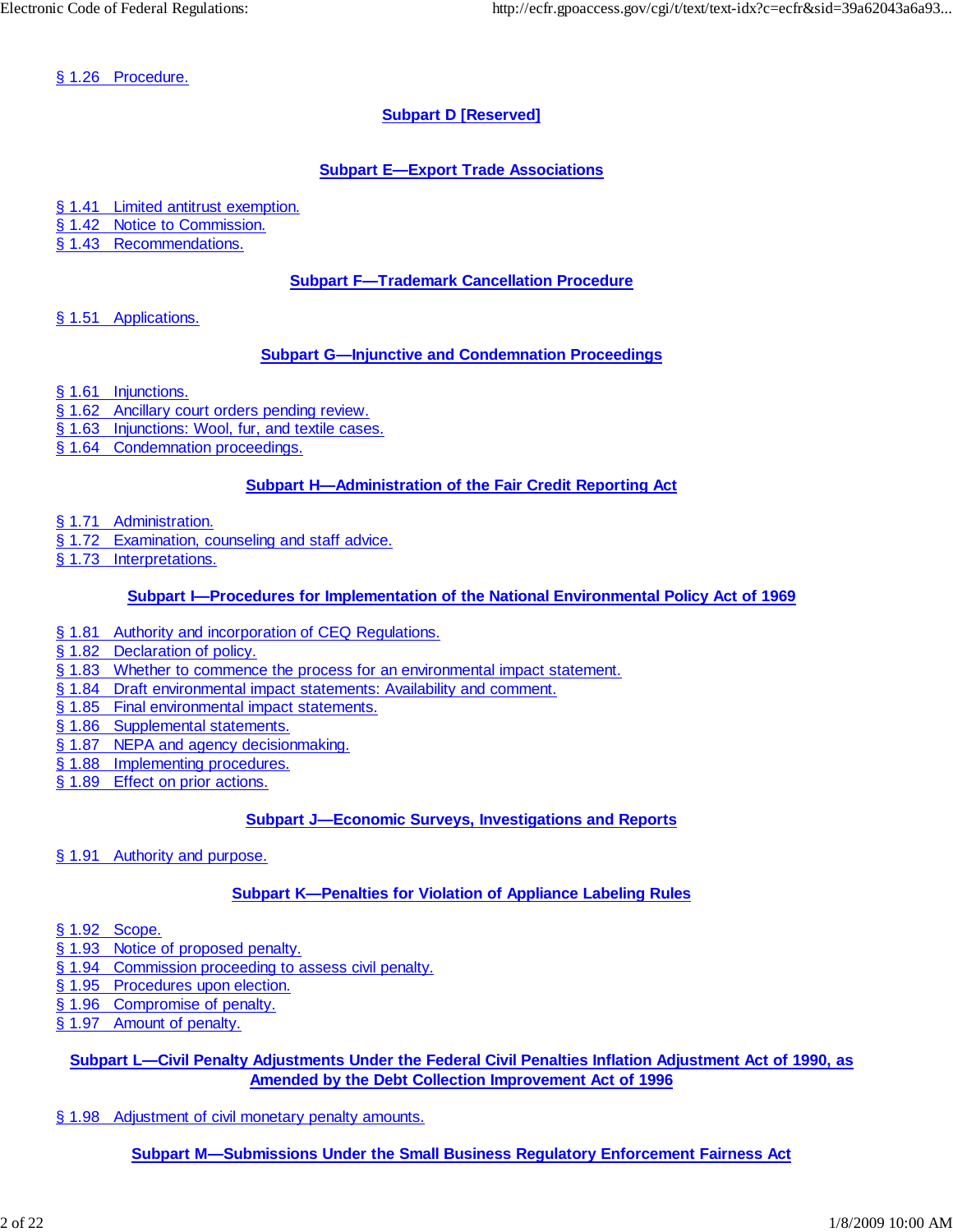### § 1.99 Submission of rules, guides, interpretations, and policy statements to Congress and the Comptroller General.

**Authority:** Sec. 6, 38 Stat. 721 (15 U.S.C. 46), unless otherwise noted.

**Source:** 32 FR 8444, June 13, 1967, unless otherwise noted.

**Subpart A—Industry Guidance**



**Advisory Opinions**

top

**§ 1.1 Policy.**



(a) Any person, partnership, or corporation may request advice from the Commission with respect to a course of action which the requesting party proposes to pursue. The Commission will consider such requests for advice and inform the requesting party of the Commission's views, where practicable, under the following circumstances.

(1) The matter involves a substantial or novel question of fact or law and there is no clear Commission or court precedent; or

(2) The subject matter of the request and consequent publication of Commission advice is of significant public interest.

(b) The Commission has authorized its staff to consider all requests for advice and to render advice, where practicable, in those circumstances in which a Commission opinion would not be warranted. Hypothetical questions will not be answered, and a request for advice will ordinarily be considered inappropriate where:

(1) The same or substantially the same course of action is under investigation or is or has been the subject of a current proceeding involving the Commission or another governmental agency, or

(2) An informed opinion cannot be made or could be made only after extensive investigation, clinical study, testing, or collateral inquiry.

[44 FR 21624, Apr. 11, 1979; 44 FR 23515, Apr. 20, 1979, as amended at 54 FR 14072, Apr. 7, 1989]

#### **§ 1.2 Procedure.**

## $t$  top

(a) Application. The request for advice or interpretation should be submitted in writing (one original and two copies) to the Secretary of the Commission and should: (1) State clearly the question(s) that the applicant wishes resolved; (2) cite the provision of law under which the question arises; and (3) state all facts which the applicant believes to be material. In addition, the identity of the companies and other persons involved should be disclosed. Letters relating to unnamed companies or persons may not be answered. Submittal of additional facts may be requested prior to the rendering of any advice.

(b) Compliance matters. If the request is for advice as to whether the proposed course of action may violate an outstanding order to cease and desist issued by the Commission, such request will be considered as provided for in §2.41 of this chapter.

[44 FR 21624, Apr. 11, 1979, as amended at 44 FR 40638, July 12, 1979]

**§ 1.3 Advice.**



(a) On the basis of the materials submitted, as well as any other information available, and if practicable, the Commission or its staff will inform the requesting party of its views.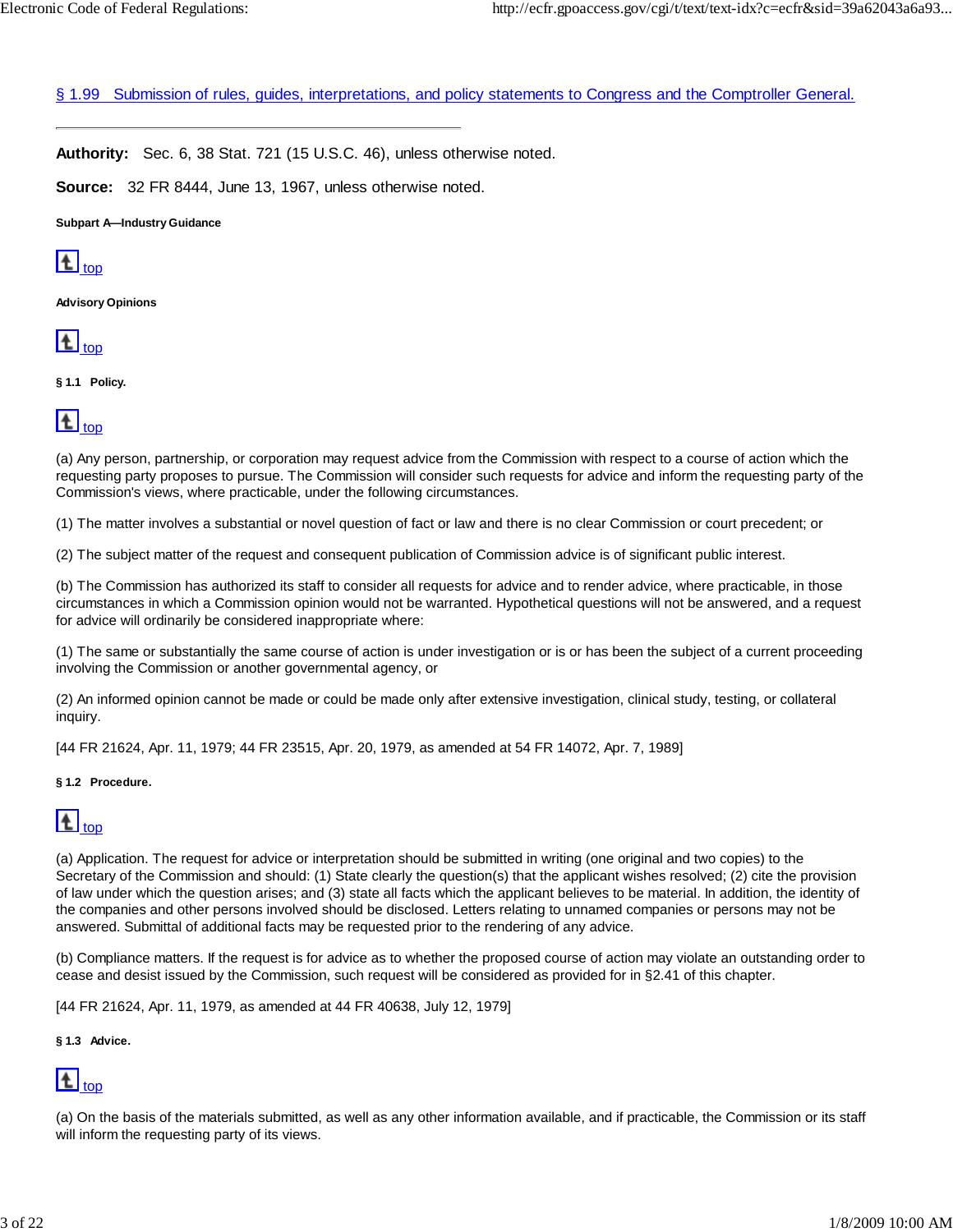(b) Any advice given by the Commission is without prejudice to the right of the Commission to reconsider the questions involved and, where the public interest requires, to rescind or revoke the action. Notice of such rescission or revocation will be given to the requesting party so that he may discontinue the course of action taken pursuant to the Commission's advice. The Commission will not proceed against the requesting party with respect to any action taken in good faith reliance upon the Commission's advice under this section, where all the relevant facts were fully, completely, and accurately presented to the Commission and where such action was promptly discontinued upon notification of rescission or revocation of the Commission's approval.

(c) Advice rendered by the staff is without prejudice to the right of the Commission later to rescind the advice and, where appropriate, to commence an enforcement proceeding.

[44 FR 21624, Apr. 11, 1979]

#### **§ 1.4 Public disclosure.**



Written advice rendered pursuant to this section and requests therefor, including names and details, will be placed in the Commission's public record immediately after the requesting party has received the advice, subject to any limitations on public disclosure arising from statutory restrictions, the Commission's rules, and the public interest. A request for confidential treatment of information submitted in connection with the questions should be made separately.

[44 FR 21624, Apr. 11, 1979]

#### **Industry Guides**



```
§ 1.5 Purpose.
```


Industry guides are administrative interpretations of laws administered by the Commission for the guidance of the public in conducting its affairs in conformity with legal requirements. They provide the basis for voluntary and simultaneous abandonment of unlawful practices by members of industry. Failure to comply with the guides may result in corrective action by the Commission under applicable statutory provisions. Guides may relate to a practice common to many industries or to specific practices of a particular industry.

#### **§ 1.6 How promulgated.**



Industry guides<sup>1</sup> are promulgated by the Commission on its own initiative or pursuant to petition filed with the Secretary or upon informal application therefor, by any interested person or group, when it appears to the Commission that guidance as to the legal requirements applicable to particular practices would be beneficial in the public interest and would serve to bring about more widespread and equitable observance of laws administered by the Commission. In connection with the promulgation of industry guides, the Commission at any time may conduct such investigations, make such studies, and hold such conferences or hearings as it may deem appropriate. All or any part of any such investigation, study, conference, or hearing may be conducted under the provisions of subpart A of part 2 of this chapter.

 $<sup>1</sup>$  In the past, certain of these have been promulgated and referred to as trade practice rules.</sup>

**Subpart B—Rules and Rulemaking Under Section 18(a)(1)(B) of the FTC Act**

#### L. top

**Authority:** 15 U.S.C. 46; 15 U.S.C. 57a; 5 U.S.C. 552; sec. 212(a), Pub. L. 104–121, 110 Stat. 857 (5 U.S.C. 601 note).

**§ 1.7 Scope of rules in this subpart.**

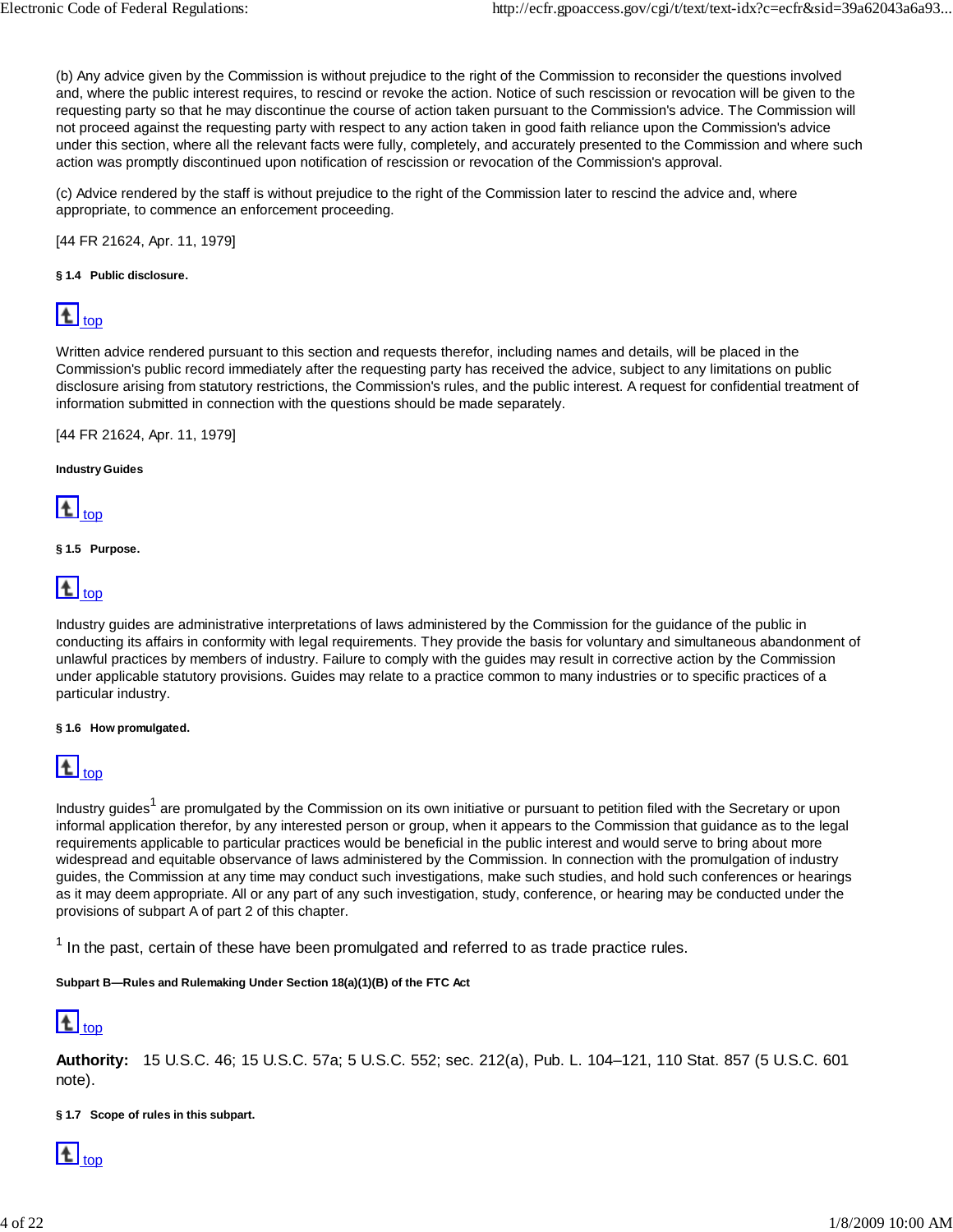The rules in this subpart apply to and govern proceedings for the promulgation of rules as provided in section 18(a)(1)(B) of the Federal Trade Commission Act. Such rules shall be known as trade regulation rules. All other rulemaking proceedings shall be governed by the rules in subpart C, except as otherwise required by law or as otherwise specified in this chapter.

[46 FR 26288, May, 12, 1981, as amended at 50 FR 53303, Dec. 31, 1985]

#### **§ 1.8 Nature, authority and use of trade regulation rules.**

## top

(a) For the purpose of carrying out the provisions of the Federal Trade Commission Act, the Commission is empowered to promulgate trade regulation rules which define with specificity acts or practices which are unfair or deceptive acts or practices in or affecting commerce. Such rules may include requirements prescribed for the purpose of preventing such acts or practices. A violation of a rule shall constitute an unfair or deceptive act or practice in violation of section 5(a)(1) of that Act, unless the Commission otherwise expressly provides in its rule. However, the respondent in an adjudicative proceeding may show that his conduct does not violate the rule or assert any other defense to which he is legally entitled.

(b) The Commission at any time may conduct such investigations, make such studies and hold such conferences as it may deem necessary. All or any part of any such investigation may be conducted under the provisions of subpart A of part 2 of this chapter.

[46 FR 26288, May 12, 1981]

#### **§ 1.9 Petitions to commence trade regulation rule proceedings.**



Trade regulation rule proceedings may be commenced by the Commission upon its own initiative or pursuant to written petition filed with the Secretary by any interested person stating reasonable grounds therefor. If the Commission determines to commence a trade regulation rule proceeding pursuant to the petition, the petitioner shall be mailed a copy of the public notices issued under §§1.10, 1.11 and 1.12. Any person whose petition is not deemed by the Commission sufficient to warrant commencement of a rulemaking proceeding shall be notified of that determination and may be given an opportunity to submit additional data.

[46 FR 26288, May, 12, 1981, as amended at 50 FR 53303, Dec. 31, 1985]

#### **§ 1.10 Advance notice of proposed rulemaking.**

## $t$  top

(a) Prior to the commencement of any trade regulation rule proceeding, the Commission shall publish in theFederal Registeran advance notice of such proposed proceeding.

(b) The advance notice shall:

(1) Contain a brief description of the area of inquiry under consideration, the objectives which the Commission seeks to achieve, and possible regulatory alternatives under consideration by the Commission; and

(2) Invite the response of interested persons with respect to such proposed rulemaking, including any suggestions or alternative methods for achieving such objectives.

(c) The advance notice shall be submitted to the Committee on Commerce, Science, and Transportation of the Senate and to the Committee on Interstate and Foreign Commerce of the House of Representatives.

(d) The Commission may, in addition to publication of the advance notice, use such additional mechanisms as it considers useful to obtain suggestions regarding the content of the area of inquiry before publication of an initial notice of proposed rulemaking pursuant to §1.11.

[46 FR 26288, May, 12, 1981, as amended at 50 FR 53303, Dec. 31, 1985]

#### **§ 1.11 Commencement of a rulemaking proceeding.**

# top

(a) *Initial notice.* A trade regulation rule proceeding shall commence with an initial notice of proposed rulemaking. Such notice shall be published in theFederal Registernot sooner than 30 days after it has been submitted to the Committee on Commerce, Science,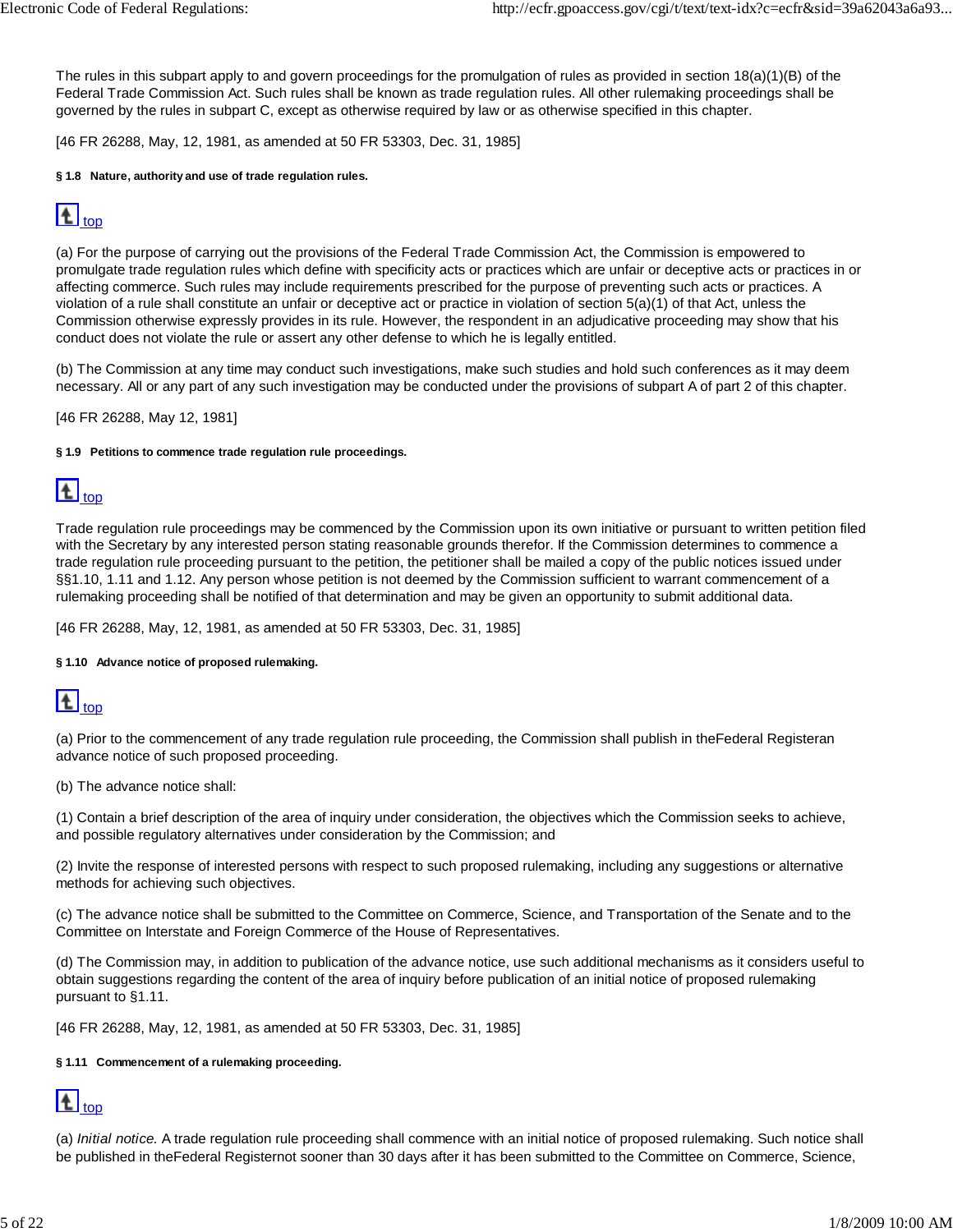and Transportation of the Senate and to the Committee on Interstate and Foreign Commerce of the House of Representatives. The initial notice shall include:

(1) The text of the proposed rule including any alternatives which the Commission proposes to promulgate;

(2) Reference to the legal authority under which the rule is proposed;

(3) A statement describing with particularity the reason for the proposed rule;

(4) An invitation to all interested persons to propose issues which meet the criteria of §1.13(d)(1)(i) for consideration in accordance with §1.13 (d)(5) and (d)(6);

(5) An invitation to all interested persons to comment on the proposed rule; and

(6) A statement of the manner in which the public may obtain copies of the preliminary regulatory analysis.

(b) *Preliminary regulatory analysis.* Except as otherwise provided by statute, the Commission shall, when commencing a rulemaking proceeding, issue a preliminary regulatory analysis which shall contain:

(1) A concise statement of the need for, and the objectives of, the proposed rule;

(2) A description of any reasonable alternatives to the proposed rule which may accomplish the stated objective of the rule in a manner consistent with applicable law;

(3) For the proposed rule, and for each of the alternatives described in the analysis, a preliminary analysis of the projected benefits and any adverse economic effects and any other effects, and of the effectiveness of the proposed rule and each alternative in meeting the stated objectives of the proposed rule; and

(4) The information required by the Regulatory Flexibility Act, 5 U.S.C. 601–612, and the Paperwork Reduction Act, 44 U.S.C. 3501–3520, if applicable.

[46 FR 26288, May, 12, 1981, as amended at 50 FR 53303, Dec. 31, 1985; 63 FR 36340, July 6, 1998]

**§ 1.12 Final notice.**

# $t_{\text{top}}$

A final notice of proposed rulemaking shall be published in theFederal Registerand, to the extent practicable, otherwise made available to interested persons. The final notice shall include:

(a) Designated issues, unless there are none, which are to be considered in accordance with  $\S1.13$  (d)(5) and (d)(6);

(b) The time and place of an informal hearing;

(c) Instructions to interested persons seeking to make oral presentations;

(d) A requirement that interested persons who desire to avail themselves of the procedures of §1.13 (d)(5) and (d)(6) with respect to any issue designated in paragraph (a) of this section must identify their interests with respect to those issues in such manner as may be established by the presiding officer; and

(e) an incorporation by reference of the contents of the initial notice.

[40 FR 33966, Aug. 13, 1975, as amended at 50 FR 53303, Dec. 31, 1985]

#### **§ 1.13 Rulemaking proceeding.**

## top top

(a) *Written comments.* After commencement of a trade regulation rule proceeding, the Commission shall accept written submissions of data, views, and arguments on all issues of fact, law, and policy. The initial notice shall specify the deadline for filing written comments under this subsection.

(b) *Comments proposing issues subject to the procedures of §1.13 (d)(5) and (d)(6).* Interested persons may propose issues for consideration in accordance with §1.13 (d)(5) and (d)(6) until thirty (30) days after the close of the written comment period or such other period as the Commission may establish in the initial notice.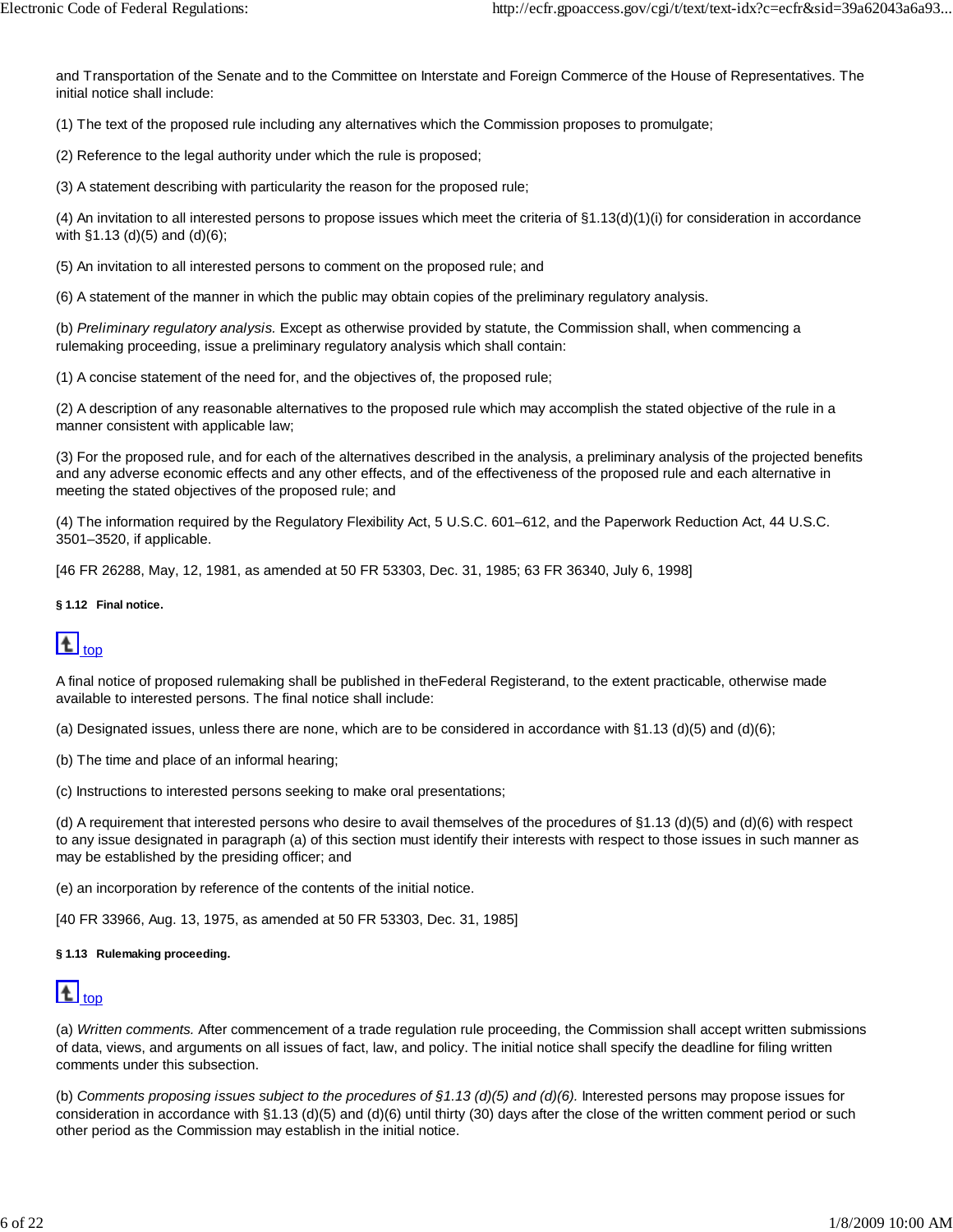(c) *Presiding officer* —(1) *Assignment.* Upon commencement of a proposed trade regulation rule proceeding, a presiding officer shall be appointed by the Chief Presiding Officer or, when the Commission or one or more of its members serves as presiding officer, by the Commission.

(2) *Powers of the presiding officer.* The presiding officer shall be responsible for the orderly conduct of the rulemaking proceeding and the maintenance of the rulemaking and public records until the close of the postrecord comment period. He shall have all powers necessary to that end including the following:

(i) To publish a final notice in accordance with §1.12 or issue any other public notice that may be necessary for the orderly conduct of the rulemaking proceeding;

(ii) To designate or modify, issues for consideration in accordance with  $\S1.13$  (d)(5) and (d)(6);

(iii) To set the time and place of the informal hearing and to change any time periods prescribed in this subpart;

(iv) To prescribe rules or issue rulings to avoid unnecessary costs or delay. Such rules or rulings may include, but are not limited to, the imposition of reasonable time limits on each person's oral presentation; and requirements that any examination; including cross-examination, which a person may be entitled to conduct or have conducted be conducted by the presiding officer on behalf of that person in such a manner as the presiding officer determines to be appropriate and to be required for a full and true disclosure with respect to any issue designated for consideration in accordance with §1.13 (d)(5) and (d)(6);

(v) To make rules and rulings limiting the representation of interested persons for the purpose of examination, including crossexamination, and governing the manner in which such examination is limited, including the selection of a representative from among a group of persons with the same or similar interests;

(vi) To require that oral presentations at the informal hearing or responses to written questions be under oath;

(vii) To require that oral presentations at the informal hearing be submitted in writing in advance of presentation;

(viii) To certify questions to the Commission for its determination; and

(ix) To rule upon all motions or petitions of interested persons, which motions or petitions must be filed with the presiding officer until the close of the postrecord comment period.

(3) *Review of rulings by the presiding officer* —(i) *Review after certification by the presiding officer.* Except as otherwise provided in paragraph (c)(3)(ii) of this section, applications for review of a ruling will not be entertained by the Commission prior to its review of the record pursuant to §1.14, unless the presiding officer certifies in writing to the Commission that a ruling involves a controlling question of law or policy as to which there is substantial ground for difference of opinion and that an immediate review of the ruling may materially advance the ultimate termination of the proceeding or subsequent review will be an inadequate remedy. Within five (5) days after a ruling by the presiding officer, any interested person may petition the presiding officer for certification of that ruling to the Commission. Certification of a ruling shall not stay the rulemaking proceeding unless the presiding officer or the Commission shall so order. Submissions to the Commission not to exceed fifteen (15) pages may be made within ten (10) days of the presiding officer's certification. All such filings shall be a part of the rulemaking record. The Commission may thereupon, in its discretion, permit the appeal. Commission review, if permitted, will be based on the application for review and any additional submissions, without oral argument or further briefs, unless otherwise ordered by the Commission.

(ii) *Review without certification by the presiding officer.* Within ten (10) days after publication of the final notice, any interested person may petition the Commission for addition, modification or deletion of a designated issue, accompanied by a filing not to exceed fifteen (15) pages. Additional submissions on the issue by other interested persons, not to exceed fifteen (15) pages, may be made within twenty (20) days of the publication of the final notice. The Commission may thereupon, in its discretion, permit the appeal. Commission review, if permitted, will be based on the petition and any additional submissions, without oral argument or further briefs, unless otherwise ordered by the Commission. A petition hereunder shall not stay the rulemaking proceeding unless the presiding officer or the Commission shall so order. All petitions filed under this paragraph shall be a part of the rulemaking record. Notice of the filing of any such petition may be obtained from the Office of the Secretary of the Commission. In the event any designated issue is added or substantially modified by the Commission, interested persons shall be given a further opportunity to identify their interests with respect to those issues.

(4) *Substitution of presiding officer.* In the event of the substitution of a new presiding officer for the one originally appointed, any motion predicated upon such substitution shall be made within five (5) days thereafter.

(5) *Organization.* In the performance of their rulemaking functions, presiding officers shall be responsible to the chief presiding officer who shall not be responsible to any other officer or employee of the Commission.

(6) *Ex parte communications.* Except as required for the disposition of *ex parte* matters as authorized by law, no presiding officer shall consult any person or party with respect to any fact in issue unless such officer gives notice and opportunity for all parties to participate.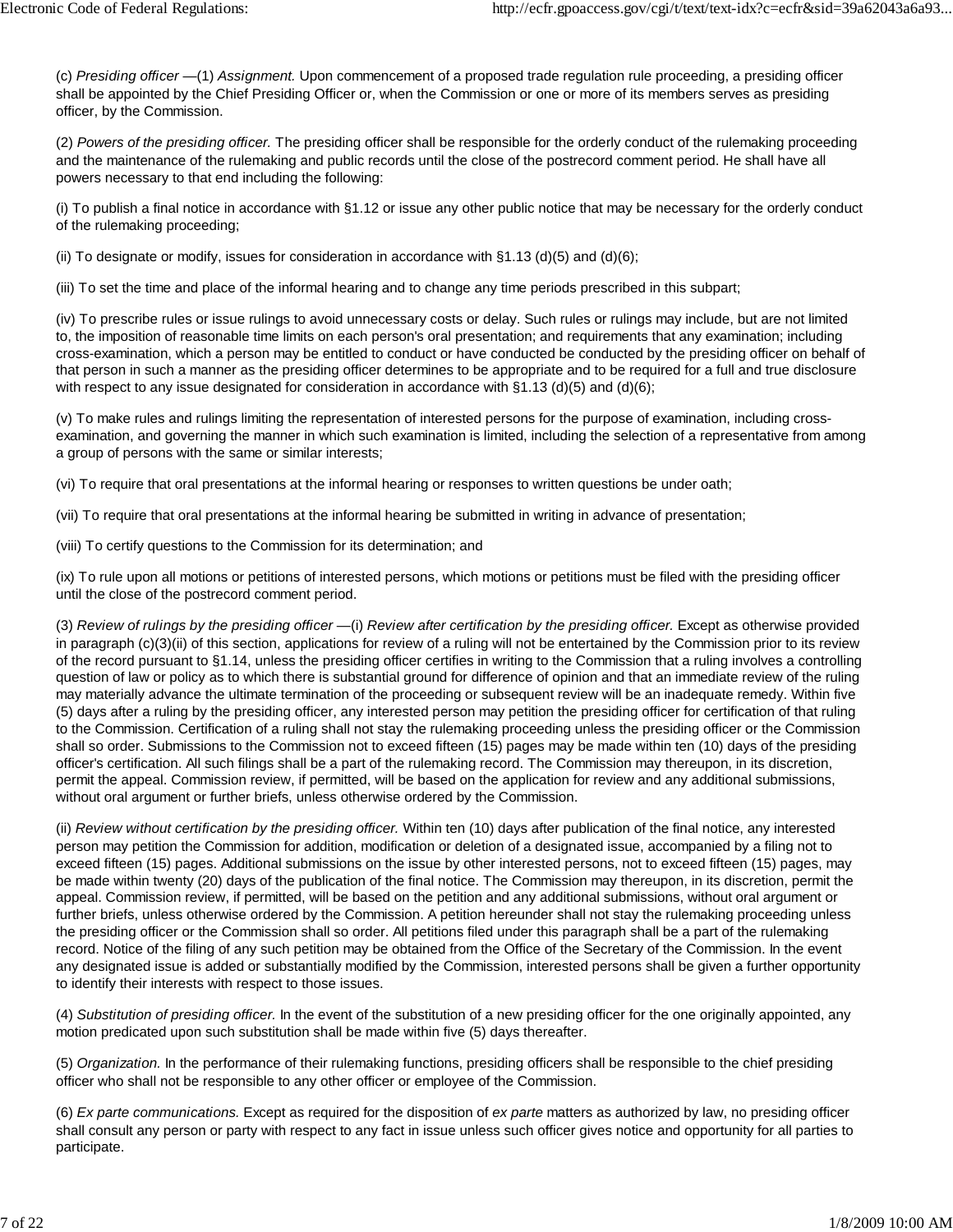(d) *Informal hearings.* An informal hearing with the opportunity for oral presentations on all issues shall be conducted by the presiding officer. In addition, if an issue is designated pursuant to these rules for consideration in accordance with §1.13(d) (5) and (6), the informal hearing on such issues shall be conducted in accordance with those paragraphs. For all other issues the presiding officer may in his discretion employ, in whole or in part, the procedures of those paragraphs.

(1) *Nature of issues for consideration in accordance with §1.13* (d)( *5* ) *and* ( *d* )( *6* )—(i) *Issues that must be considered in accordance with §1.13* ( *d* )( *5* ) *and* ( *d* )( *6* ). The only issues that must be designated for consideration in accordance with paragraphs (d)(5) and (d)(6) of this section are disputed issues of fact that are determined by the Commission or the presiding officer to be material and necessary to resolve.

(ii) *Issues that may be considered in accordance with §1.13* ( *d* )( *5* ) *and (d* )(( *6* ). The Commission and the presiding officer retain the power to designate any other issues for consideration in accordance with paragraphs (d)(5) and (d)(6) of this section.

(2) Addition or modification of issues for consideration in accordance with  $\S1.13(d)/5$  and (d)(6). The presiding officer may at any time on his own motion or pursuant to a written petition by interested persons, add or modify any issues designated pursuant to §1.12(a). No such petition shall be considered unless good cause is shown why any such proposed issue was not proposed pursuant to §1.13(b).

(3) *Identification of interests.* Not later than twenty (20) days after publication of the final notice each interested person who desires to avail himself of the procedures of paragraphs (d)(5) and (d)(6) of this section shall notify the presiding officer in writing of his particular interest with respect to each issue designated for consideration in accordance with those subsections. In the event that new issues are designated, each interested person shall promptly notify the presiding officer of his particular interest with respect to each such issue.

(4) *Examination and cross-examination by the presiding officer.* The presiding officer may conduct any examination, including cross-examination, to which a person may be entitled. For that purpose he may require submission of written requests for presentation of questions to any person making oral presentations and shall determine whether to ask such questions or any other questions. All requests for presentation of questions shall be placed in the rulemaking record.

(5) *Examination, cross-examination, and the presentation of rebuttal submissions by interested persons* —(i) *In general.* The presiding officer shall conduct or allow to be conducted examination, including cross-examination of oral presentations and the presentation of rebuttal submissions relevant to the issues designated for consideration in accordance with paragraphs (d)(5) and (d)(6) of this section. Examination, including, cross-examination, and the presentation of rebuttal submissions, shall be allowed to the extent to which it is appropriate and is required for a full and true disclosure with respect to those issues. Requests for an opportunity to examine, including cross-examine, or to present rebuttal submissions, shall be accompanied by a specific justification therefor. In determining whether or not to grant such requests, the presence of the following circumstances indicate that such requests should be granted:

(A) An issue for examination including cross-examination, or the presentation of rebuttal submissions, is an issue of specific in contrast to legislative fact.

(B) A full and true disclosure with respect to the issue can only be achieved through examination including cross-examination rather than through rebuttal submissions or the presentation of additional oral submissions.

(C) Circumstantial guarantees of the trustworthiness of a presentation do not exist.

(D) The particular presentation is required for the resolution of a designated issue.

(ii) *Selection of representatives for cross-examination.* After consideration of the information supplied in response to the final notice, the presiding officer shall identify groups of persons with the same or similar interests in the proceeding. Any such group may be required to select a single representative for the purpose of examination, including cross-examination. If a group is unable to select a representative then the presiding officer may select a representative of each such group.

(iii) *Inability to select representative for examination, including cross-examination.* No person shall be denied the opportunity to conduct or have conducted, examination, including cross-examination, under paragraph (d)(5)(i) of this section if he is a member of a group as described in paragraph (d)(5)(ii) of this section and is unable to agree upon group representation with other group members after a good faith effort to do so and seeks to present substantial and relevant issues which will not be adequately presented by the group representative. In that event he shall be allowed to conduct or have conducted any examination, including cross-examination, to which he is entitled on issues designated for consideration in accordance with paragraphs (d)(5) and (d)(6) of this section and which affect his particular interest.

(6) *Requests to compel the attendance of persons or the production of documents or to obtain responses to written questions.* During the course of the rulemaking proceeding, the presiding officer shall entertain requests from the Commission's staff or any interested person to compel the attendance of persons or the production of documents or to obtain responses to written questions. Requests to compel the attendance of persons or the production of documents or to obtain responses to written questions shall contain a statement showing the general relevancy of the material, information or presentation, and the reasonableness of the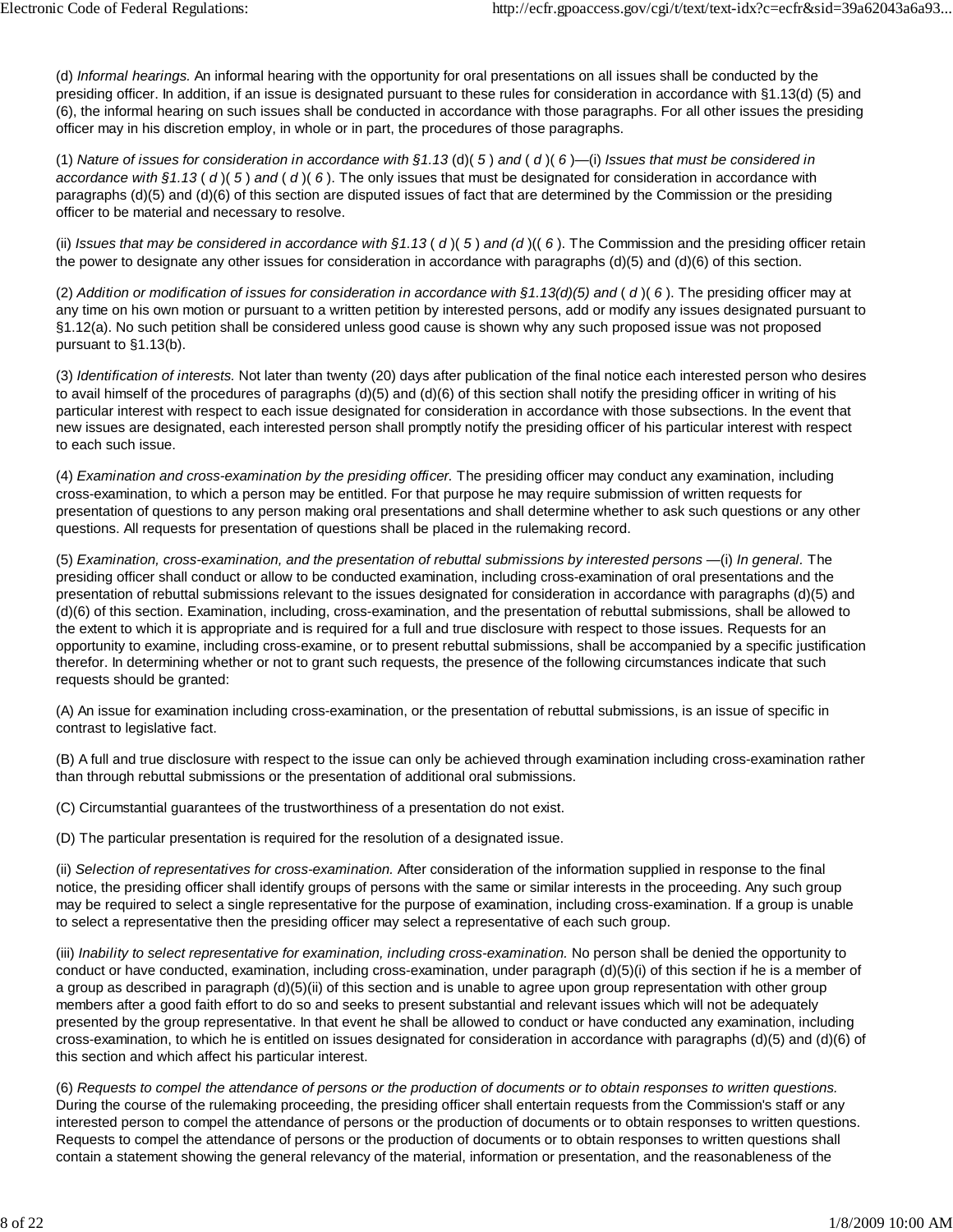scope of the request, together with a showing that such material, information or presentation is not available by voluntary methods and cannot be obtained through examination, including cross-examination, of oral presentations or the presentation of rebuttal submissions, and is appropriate and required for a full and true disclosure with respect to the issues designated for consideration in accordance with paragraphs (d)(5) and (d)(6) of this section. If the presiding officer determines that a request should be granted, he shall transmit his determination to the Commission which shall determine whether to issue a civil investigative demand under §2.7(b). Information received in response to such a demand may be disclosed in the rulemaking proceeding subject to an *in camera* order under §1.18(b).

(e) *Written transcript.* A verbatim transcript shall be made of the informal hearing which transcript shall be placed in the rulemaking record.

(f) *Staff recommendations.* The staff shall make recommendations to the Commission in a report on the rulemaking record. Such report shall contain its analysis of the record and its recommendations as to the form of the final rule.

(g) *Recommended decision.* After publication of the staff report, the presiding officer shall make a recommended decision based upon his or her findings and conclusions as to all relevant and material evidence, and taking into account the staff report. The recommended decision shall be made by the presiding officer who presided over the rulemaking proceeding except that such recommended decision may be made by another officer if the officer who presided over the proceeding is no longer available to the Commission.

(h) *Postrecord comment.* The staff report and the presiding officer's recommended decision shall be the subject of public comment for a period to be prescribed by the presiding officer at the time the recommended decision is placed in the rulemaking record. The comment period shall be no less than sixty (60) days. The comments shall be confined to information already in the record and may include requests for review by the Commission of determinations made by the presiding officer.

(i) *Commission review of the rulemaking record.* The Commission shall review the rulemaking record to determine what form of rule, if any, it should promulgate. During this review process, the Commission may allow persons who have previously participated in the proceeding to make oral presentations to the Commission, unless it determines with respect to that proceeding that such presentations would not significantly assist it in its deliberations. Presentations shall be confined to information already in the rulemaking record. Requests to participate in an oral presentation must be received by the Commission no later than the close of the comment period under §1.13(h). The identity of the participants and the format of such presentations will be announced in advance by the Office of Public Information in the Commisison's *Weekly Calendar and Notice of "Sunshine" Meetings* and in accordance with the applicable provisions of 5 U.S.C. 552(b) and §4.15 of the Commission's Rules of Practice. Such presentations will be transcribed verbatim or summarized at the discretion of the Commission and a copy of the transcript or summary and copies of any written communications and summaries of any oral communications relating to such presentations shall be placed on the rulemaking record.

[40 FR 33966, Aug. 13, 1975, as amended at 43 FR 39084, Sept. 1, 1978; 45 36341, May 29, 1980; 45 FR 78628, Nov. 26, 1980; 46 FR 14888, Mar. 3, 1981; 46 FR 26288, May 12, 1981; 50 FR 53303, Dec. 31, 1985; 54 FR 19886, May 9, 1989]

#### **§ 1.14 Promulgation.**

## $t_{\rm loc}$

(a) The Commission, after review of the rulemaking record, may issue, modify, or decline to issue any rule. Where it believes that it should have further information or additional views of interested persons, it may withhold final action pending the receipt of such additional information or views. If it determines not to issue a rule, it may adopt and publish an explanation for not doing so.

(1) *Statement of Basis and Purpose.* If the Commission determines to promulgate a rule, it shall adopt a Statement of Basis and Purpose to accompany the rule which shall include:

(i) A statement as to the prevalence of the acts or practices treated by the rule;

(ii) A statement as to the manner and context in which such acts or practices are unfair or deceptive;

(iii) A statement as to the economic effect of the rule, taking into account the effect on small businesses and consumers;

(iv) a statement as to the effect of the rule on state and local laws; and

(v) A statement of the manner in which the public may obtain copies of the final regulatory analysis.

(2) *Final regulatory analysis.* Except as otherwise provided by statute, if the Commission determines to promulgate a final rule, it shall issue a final regulatory analysis relating to the final rule. Each final regulatory analysis shall contain:

(i) A concise statement of the need for, and the objectives of, the final rule;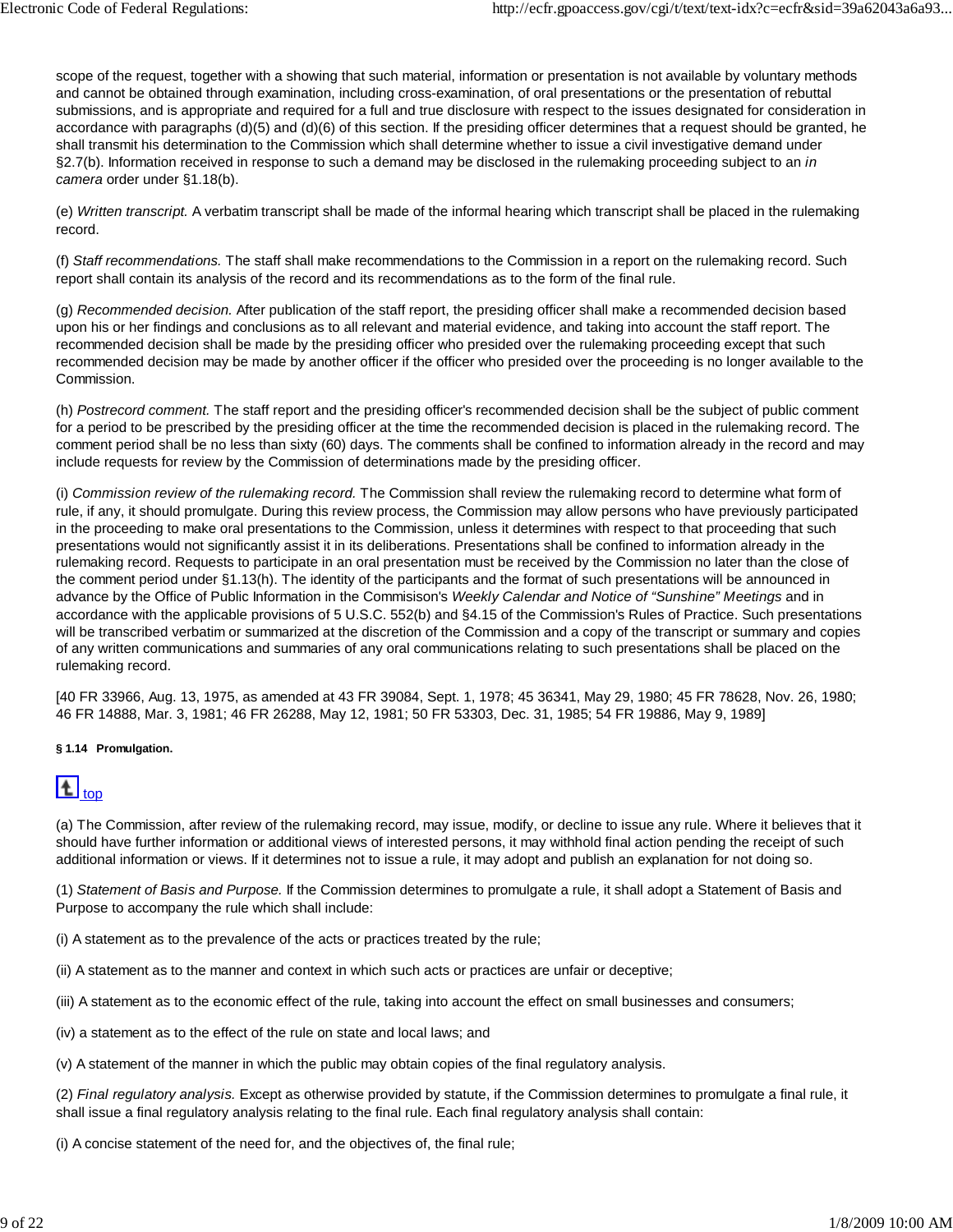(ii) A description of any alternatives to the final rule which were considered by the Commission;

(iii) An analysis of the projected benefits and any adverse economic effects and any other effects of the final rule;

(iv) An explanation of the reasons for the determination of the Commission that the final rule will attain its objectives in a manner consistent with applicable law and the reasons the particular alternative was chosen;

(v) A summary of any significant issues raised by the comments submitted during the public comment period in response to the preliminary regulatory analysis, and a summary of the assessment by the Commission of such issues; and

(vi) The information required by the Regulatory Flexibility Act, 5 U.S.C. 601–612, and the Paperwork Reduction Act, 44 U.S.C. 3501–3520, if applicable.

(3) *Small entity compliance guide.* For each rule for which the Commission must prepare a final regulatory flexibility analysis, the Commission will publish one or more guides to assist small entities in complying with the rule. Such guides will be designated as "small entity compliance guides."

(b) In the event the Commission determines, upon its review of the rulemaking record, to propose a revised rule for further proceedings in accordance with this subpart, such proceedings, including the opportunity of interested persons to avail themselves of the procedures of §1.13 (d)(5) and (d)(6), shall be limited to those portions of the revised rule, the subjects and issues of which were not substantially the subject of comment in response to a previous notice of proposed rulemaking.

(c) The final rule and Statement of Basis and Purpose shall be published in theFederal Register.A rule issued under this subpart shall be deemed promulgated at 3 p.m. Eastern Standard Time on the fourth day after the date on which the final rule and Statement of Basis and Purpose are published in theFederal Register.In the event such day is a Saturday, Sunday or national holiday, then the rule is deemed promulgated at 3 p.m. Eastern Standard Time on the following business day.

[40 FR 33966, Aug. 13, 1975, as amended at 46 FR 26289, May 12, 1981; 50 FR 53304, Dec. 31, 1985; 63 FR 36340, July 6, 1998]

**§ 1.15 Amendment or repeal of a rule.**

## top top

(a) *Substantive amendment or repeal of a rule.* The procedures for substantive amendment to or repeal of a rule are the same as for the issuance thereof.

(b) *Nonsubstantive amendment of a rule.* The Commission may make a nonsubstantive amendment to a rule by announcing the amendment in theFederal Register.

[46 FR 26289, May 12, 1981]

**§ 1.16 Petition for exemption from trade regulation rule.**



Any person to whom a rule would otherwise apply may petition the Commission for an exemption from such rule. The procedures for determining such a petition shall be those of subpart C of these rules.

[40 FR 33966, Aug. 13, 1975]

**§ 1.17 [Reserved]**



**§ 1.18 Rulemaking record.**



(a) *Definition.* For purposes of these rules the term *rulemaking record* includes the rule, its Statement of Basis and Purpose, the verbatim transcripts of the informal hearing, written submissions, the recommended decision of the presiding officer, and the staff recommendations as well as any public comment thereon, verbatim transcripts or summaries of oral presentations to the Commission any communications placed on the rulemaking record pursuant to §1.18c and any other information which the Commission considers relevant to the rule.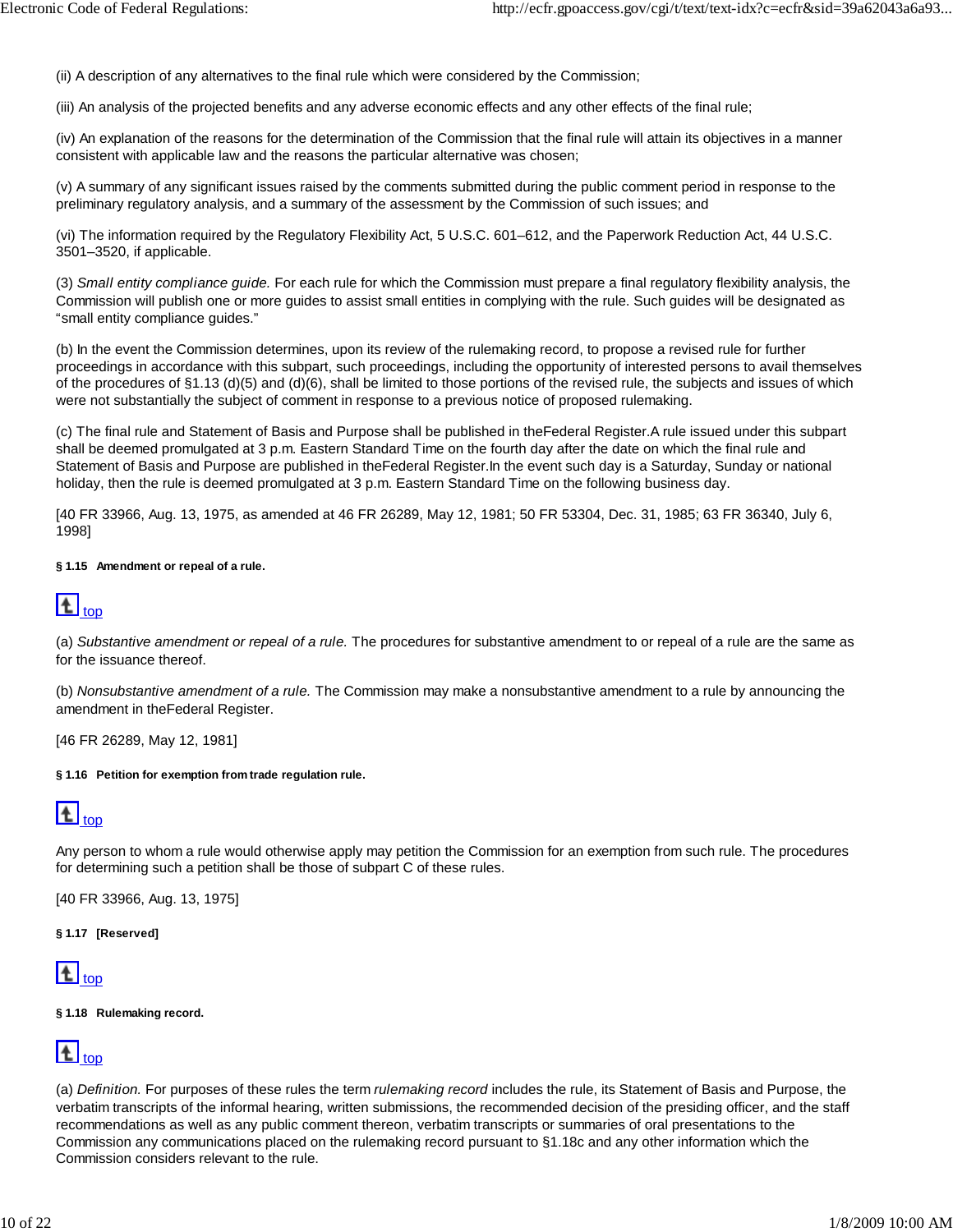(b) *Public availability.* The rulemaking record shall be publicly available except when the presiding officer, for good cause shown, determines that it is in the public interest to allow any submission to be received *in camera* subject to the provisions of §4.11 of this chapter.

(c) *Communications to Commissioners and Commissioners' personal staffs* —(1) *Communications by outside parties.* Except as otherwise provided in this subpart or by the Commission, after the Commission votes to issue an initial notice of proposed rulemaking, comment on the proposed rule should be directed to the presiding officer pursuant to §1.13. Communications with respect to the merits of that proceeding from any outside party to any Commissioner or Commissioner advisor shall be subject to the following treatment:

(i) *Written communications.* Written communications, including written communications from members of Congress, received within the period for acceptance of initial written comments shall be forwarded promptly to the presiding officer for placement on the rulemaking record. Written communications received after the time period for acceptance of initial written comments but prior to any other deadline for the acceptance of written submissions will be forwarded promptly to the presiding officer, who will determine whether such communications comply with the applicable requirements for written submissions at that stage of the proceeding. Communications that comply with such requirements will be promptly placed on the rulemaking record. Noncomplying communications and all communications received after the time periods for acceptance of written submissions will be placed promptly on the public record.

(ii) *Oral communications.* Oral communications are permitted only when advance notice of such oral communications is published by the Commission's Office of Public Information in its *Weekly Calendar and Notice of "Sunshine" Meetings* and when such oral communications are transcribed verbatim or summarized at the discretion of the Commissioner or Commissioner advisor to whom such oral communications are made and are promptly placed on the rulemaking record together with any written communications and summaries of any oral communications relating to such oral communications. Transcripts or summaries of oral communications which occur after the time period for acceptance of initial written comments but prior to any other deadline for the acceptance of written submissions will be forwarded promptly to the presiding officer together with any written communications and summaries of any oral communications relating to such oral communications. The presiding officer will determine whether such oral communications comply with the applicable requirements for written submissions at that stage of the proceeding. Transcripts or summaries of oral communications that comply with such requirements will be promptly placed on the rulemaking record together with any written communications and summaries of any oral communications relating to such oral communications. Transcripts or summaries of noncomplying oral communications will be promptly placed on the public record together with any written communications and summaries of any oral communications relating to such oral communications. No oral communications are permitted subsequent to the close of the postrecord comment period, except as provided in §1.13(i). If an oral communication does otherwise occur, the Commissioner or Commissioner advisor will promptly place on the public record either a transcript of the communication or a memorandum setting forth the contents of the communication and the circumstances thereof; such transcript or memorandum will not be part of the rulemaking record.

(iii) *Congressional communications.* The provisions of paragraph (c)(1)(ii) of this section do not apply to communications from members of Congress. Memoranda prepared by the Commissioner or Commissioner advisor setting forth the contents of any oral congressional communications will be placed on the public record. If the communication occurs within the initial comment period and is transcribed verbatim or summarized, the transcript or summary will be promptly placed on the rulemaking record. A transcript or summary of any oral communication which occurs after the time period for acceptance of initial written comments but prior to any other deadline for the acceptance of written submissions will be forwarded promptly to the presiding officer, who will determine whether such oral communication complies with the applicable requirements for written submissions at that stage of the proceeding. Transcripts or summaries of oral communications that comply with such requirements will be promptly placed on the rulemaking record. Transcripts or summaries of noncomplying oral communications will be placed promptly on the public record.

(2) *Communications by certain officers, employees, and agents of the Commission.* Any officer, employee, or agent of the Commission with investigative or other responsibility relating to any rulemaking proceeding within any operating bureau of the Commission is prohibited from communicating or causing to be communicated to any Commissioner or to the personal staff of any Commissioner any fact which is relevant to the merits of such proceeding and which is not on the rulemaking record of such proceeding, unless such communication is made available to the public and is included in the rulemaking record. The provisions of this subsection shall not apply to any communication to the extent such communication is required for the disposition of *ex parte* matters as authorized by law.

(Sec. 6(g), 38 Stat. 721 (15 U.S.C. 46), 80 Stat. 383, as amended (5 U.S.C. 552))

[42 FR 43974, Sept. 1, 1977, as amended at 42 FR 60563, Nov. 28, 1977; 44 FR 16368, Mar. 19, 1979; 44 FR 21005, Apr. 9, 1979; 45 FR 78628, Nov. 26, 1980; 50 FR 53304, Dec. 31, 1985]

**§ 1.19 Modification of a rule by the Commission at the time of judicial review.**

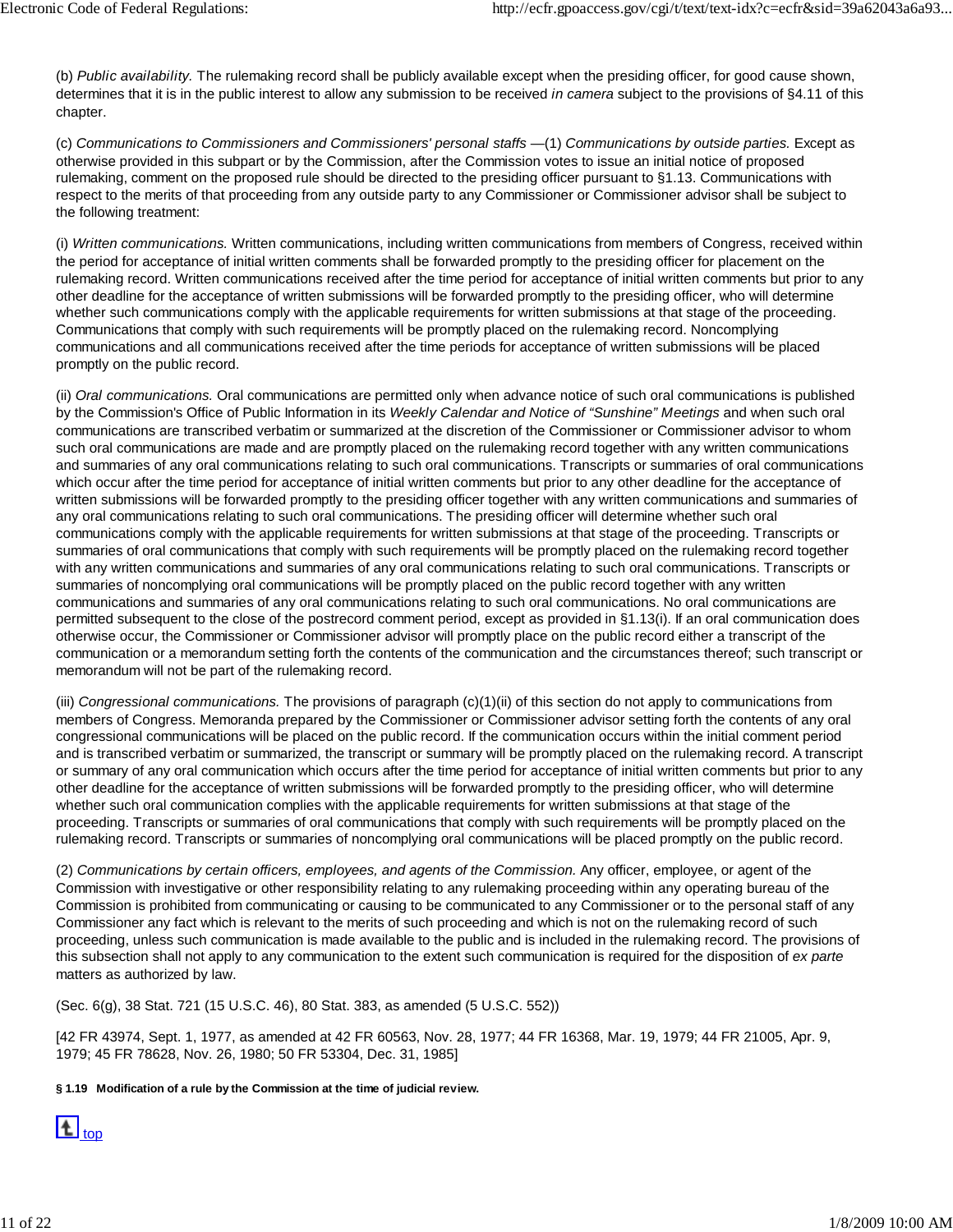In the event that a reviewing court determines under section 18(e)(2) of the Federal Trade Commission Act, to allow further submissions and presentations on the rule, the Commission may modify or set aside its rule or make a new rule by reason of the additional submissions and presentations. Such modified or new rule shall then be filed with the court together with an appropriate Statement of Basis and Purpose and the return of such submissions and presentations.

[40 FR 33966, Aug. 13, 1975, as amended at 50 FR 53304, Dec. 31, 1985]

**§ 1.20 Alternative procedures.**

# $t_{\text{top}}$

If the Commission determines at the commencement of a rulemaking proceeding to employ procedures other than those established in the remainder of this subpart, it may do so by announcing those procedures in theFederal Registernotice commencing the rulemaking proceeding.

[43 FR 35683, Aug. 11, 1978]

**Subpart C—Rules Promulgated Under Authority Other Than Section 18(a)(1)(B) of the FTC Act**

## top

**Authority:** 15 U.S.C. 46; 5 U.S.C. 552; Sec. 212(a), Pub. L. 104–121, 110 Stat. 857 (5 U.S.C. 601 note).

**§ 1.21 Scope of the rules in this subpart.**

#### **L** top

This subpart sets forth procedures for the promulgation of rules under authority other than section 18(a)(1)(B) of the FTC Act except as otherwise required by law or otherwise specified in the rules of this chapter. This subpart does not apply to the promulgation of industry guides, general statements of policy, rules of agency organization, procedure, or practice, or rules governed by subpart B of this part.

[50 FR 53304, Dec. 31, 1985]

#### **§ 1.22 Rulemaking.**



(a) *Nature and authority.* For the purpose of carrying out the provisions of the statutes administered by it, the Commission is empowered to promulgate rules and regulations applicable to unlawful trade practices. Such rules and regulations express the experience and judgment of the Commission, based on facts of which it has knowledge derived from studies, reports, investigations, hearings, and other proceedings, or within official notice, concerning the substantive requirements of the statutes which it administers.

(b) *Scope.* Rules may cover all applications of a particular statutory provision and may be nationwide in effect, or they may be limited to particular areas or industries or to particular product or geographic markets, as may be appropriate.

(c) *Use of rules in adjudicative proceedings.* When a rule is relevant to any issue involved in an ajudicative proceeding thereafter instituted, the Commission may rely upon the rule to resolve such issue, provided that the respondent shall have been given a fair hearing on the applicability of the rule to the particular case.

[40 FR 15232, Apr. 4, 1975]

### **§ 1.23 Quantity limit rules.**

## $t_{top}$

Quantity limit rules are authorized by section 2(a) of the Clayton Act, as amended by the Robinson-Patman Act. These rules have the force and effect of law.

[32 FR 8444, June 13, 1967. Redesignated at 40 FR 15232, Apr. 4, 1975]

**§ 1.24 Rules applicable to wool, fur, and textile fiber products and rules promulgated under the Fair Packaging and Labeling Act.**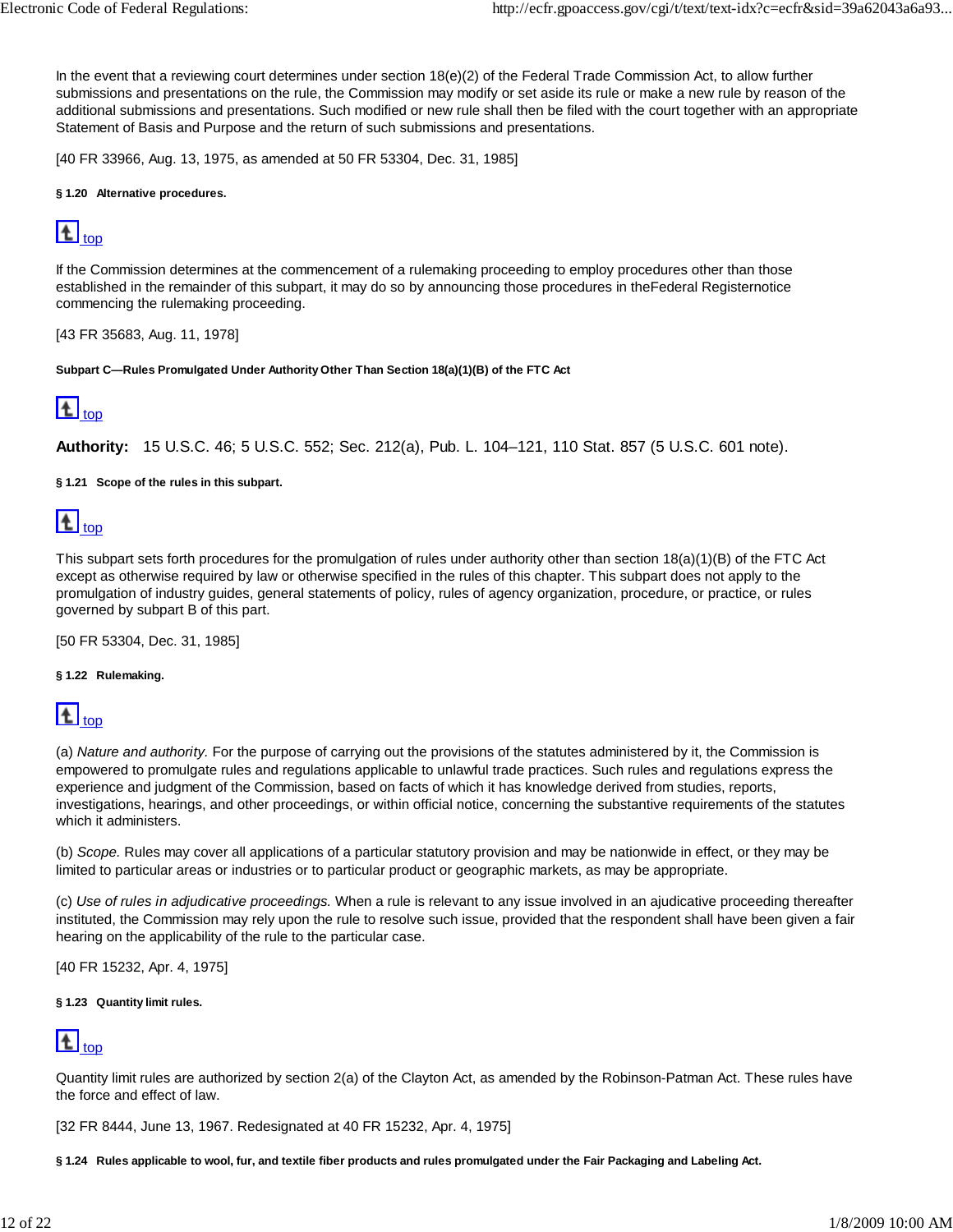

Rules having the force and effect of law are authorized under section 6 of the Wool Products Labeling Act of 1939, section 8 of the Fur Products Labeling Act, section 7 of the Textile Fiber Products Identification Act, and sections 4, 5, and 6 of the Fair Packaging and Labeling Act.

[40 FR 15233, Apr. 4, 1975]

#### **§ 1.25 Initiation of proceedings—petitions.**

# top

Proceedings for the issuance of rules or regulations, including proceedings for exemption of products or classes of products from statutory requirements, may be commenced by the Commission upon its own initiative or pursuant to petition filed with the Secretary by any interested person or group stating reasonable grounds therefor. Anyone whose petition is not deemed by the Commission sufficient to warrant the holding of a rulemaking proceeding will be promptly notified of that determination and given an opportunity to submit additional data. Procedures for the amendment or repeal of a rule or regulation are the same as for the issuance thereof.

[32 FR 8444, June 13, 1967. Redesignated at 40 FR 15232, Apr. 4, 1975]

**§ 1.26 Procedure.**



(a) *Investigations and conferences.* In connection with any rulemaking proceeding, the Commission at any time may conduct such investigations, make such studies, and hold such conferences as it may deem necessary. All or any part of any such investigation may be conducted under the provisions of subpart A of part 2 of this chapter.

(b) *Notice.* General notice of proposed rulemaking will be published in theFederal Registerand, to the extent practicable, otherwise made available to interested persons except when the Commission for good cause finds that notice and public procedure relating to the rule are impractical, unnecessary or contrary to the public interest and incorporates such finding and a brief statement of the reasons therefor in the rule. If the rulemaking proceeding was instituted pursuant to petition, a copy of the notice will be served on the petitioner. Such notice will include:

(1) A statement of the time, place, and nature of the public proceedings;

(2) Reference to the authority under which the rule is proposed;

(3) Either the terms or substance of the proposed rule or description of the subjects and issues involved;

(4) An opportunity for interested persons to participate in the proceeding through the submission of written data, views, or arguments; and(5) A statement setting forth such procedures for treatment of communications from persons not employed by the Commission to Commissioners or Commissioner Advisors with respect to the merits of the proceeding as will incorporate the requirements of §1.18(c), including the transcription of oral communications required by §1.18(c)(2), adapted in such form as may be appropriate to the circumstances of the particular proceeding.

(c) *Oral hearings.* Oral hearing on a proposed rule may be held within the discretion of the Commission, unless otherwise expressly required by law. Any such hearing will be conducted by the Commission, a member thereof, or a member of the Commission's staff. At the hearing interested persons may appear and express their views as to the proposed rule and may suggest such amendments, revisions, and additions thereto as they may consider desirable and appropriate. The presiding officer may impose reasonable limitations upon the length of time allotted to any person. If by reason of the limitations imposed the person cannot complete the presentation of his suggestions, he may within twenty-four (24) hours file a written statement covering those relevant matters which he did not orally present.

(d) *Promulgation of rules or orders.* The Commission, after consideration of all relevant matters of fact, law, policy, and discretion, including all relevant matters presented by interested persons in the proceeding, will adopt and publish in theFederal Registeran appropriate rule or order, together with a concise general statement of its basis and purpose and any necessary findings, or will give other appropriate public notice of disposition of the proceeding. TheFederal Registerpublication will contain the information required by the Paperwork Reduction Act, 44 U.S.C. 3501–3520, and the Regulatory Flexibility Act, 5 U.S.C. 601–612, if applicable. For each rule for which the Commission must prepare a final regulatory flexibility analysis, the Commission will publish one or more guides to assist small entities in complying with the rule. Such guides will be designated as "small entity compliance guides."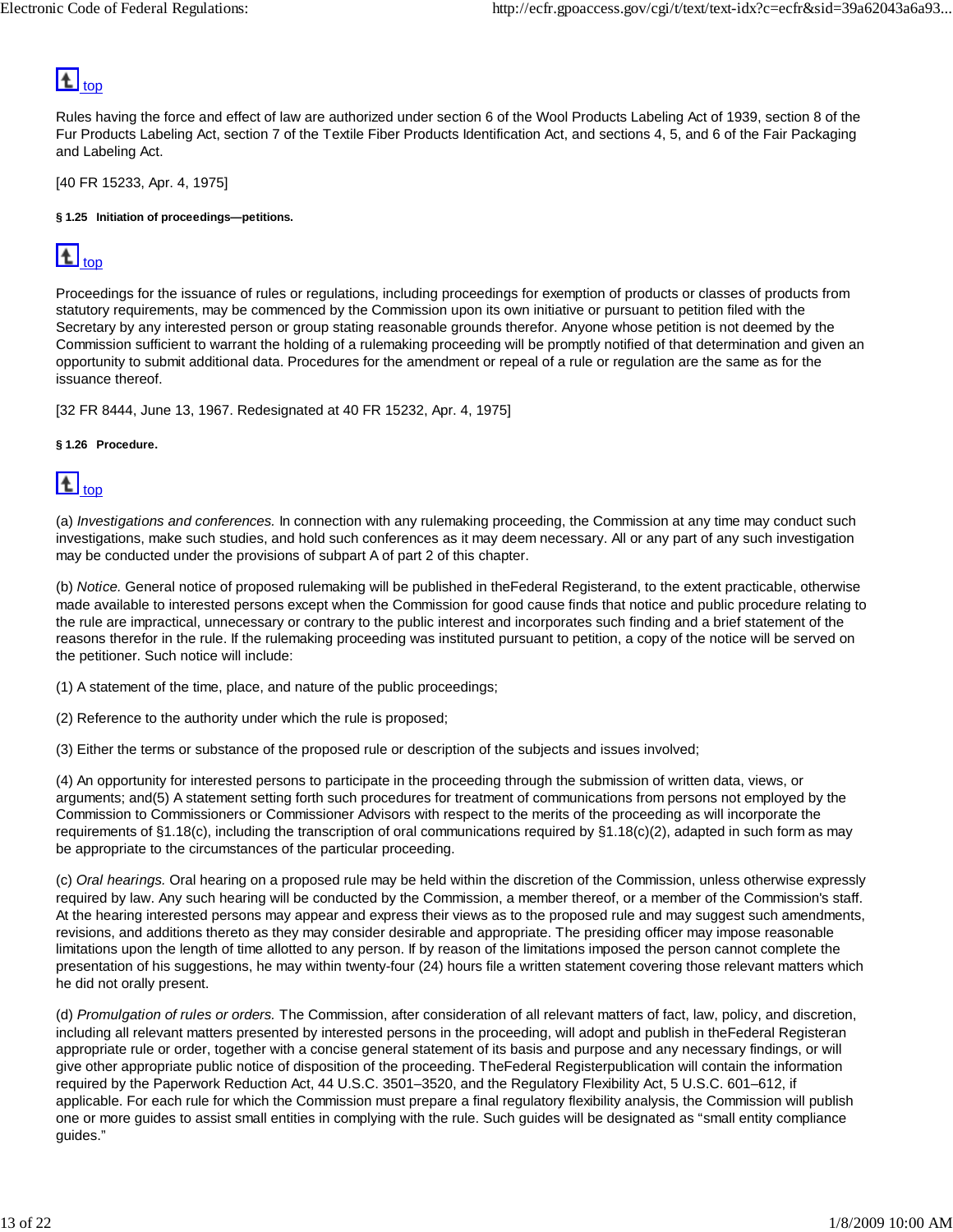(e) *Effective date of rules.* Except as provided in paragraphs (f) and (g) of this section, the effective date of any rule, or of the amendment, suspension, or repeal of any rule will be as specified in a notice published in theFederal Register,which date will be not less than thirty (30) days after the date of such publication unless an earlier effective date is specified by the Commission upon good cause found and published with the rule.

(f) *Effective date of rules and orders under Fair Packaging and Labeling Act.* The effective date of any rule or order under the Fair Packaging and Labeling Act will be as specified by order published in theFederal Register,but shall not be prior to the day following the last day on which objections may be filed under paragraph (g) of this section.

(g) Objections and request for hearing under Fair Packaging and Labeling Act. On or before the thirtieth (30th) day after the date of publication of an order in theFederal Registerpursuant to paragraph (f) of this section, any person who will be adversely affected by the order if placed in effect may file objections thereto with the Secretary of the Commission, specifying with particularity the provisions of the order deemed objectionable, stating the grounds therefor, and requesting a public hearing upon such objections. Objections will be deemed sufficient to warrant the holding of a public hearing only:

(1) If they establish that the objector will be adversely affected by the order;

(2) If they specify with particularity the provisions of the order to which objection is taken; and

(3) If they are supported by reasonable grounds which, if valid and factually supported, may be adequate to justify the relief sought.

Anyone who files objections which are not deemed by the Commission sufficient to warrant the holding of a public hearing will be promptly notified of that determination. As soon as practicable after the time for filing objections has expired, the Commission will publish a notice in theFederal Registerspecifying those parts of the order which have been stayed by the filing of objections or, if no objections sufficient to warrant the holding of a hearing have been filed, stating that fact.

[32 FR 8444, June 13, 1967. Redesignated at 40 FR 15232, Apr. 4, 1975, and amended at 44 FR 16368, Mar. 19, 1979; 50 FR 53304, Dec. 31, 1985; 63 FR 36340, July 6, 1998]

#### **Subpart D [Reserved]**



**Subpart E—Export Trade Associations**



**§ 1.41 Limited antitrust exemption.**



The Export Trade Act authorizes the organization and operation of export trade associations, and extends to them certain limited exemptions from the Sherman Act and the Clayton Act. It also extends the jurisdiction of the Commission under the Federal Trade Commission Act to unfair methods of competition used in export trade against competitors engaged in export trade, even though the acts constituting such unfair methods are done without the territorial jurisdiction of the United States.

**§ 1.42 Notice to Commission.**



To obtain the exemptions afforded by the Act, an export trade association is required to file with the Commission, within thirty (30) days after its creation, a verified written statement setting forth the location of its offices and places of business, names, and addresses of its officers, stockholders, or members, and copies of its documents of incorporation or association. On the first day of January of each year thereafter, each association must file a like statement and, when required by the Commission to do so, must furnish to the Commission detailed information as to its organization, business, conduct, practices, management, and relation to other associations, corporations, partnerships, and individuals.

#### **§ 1.43 Recommendations.**



Whenever the Commission has reason to believe that an association has violated the prohibitions of section 2 of the Act, it may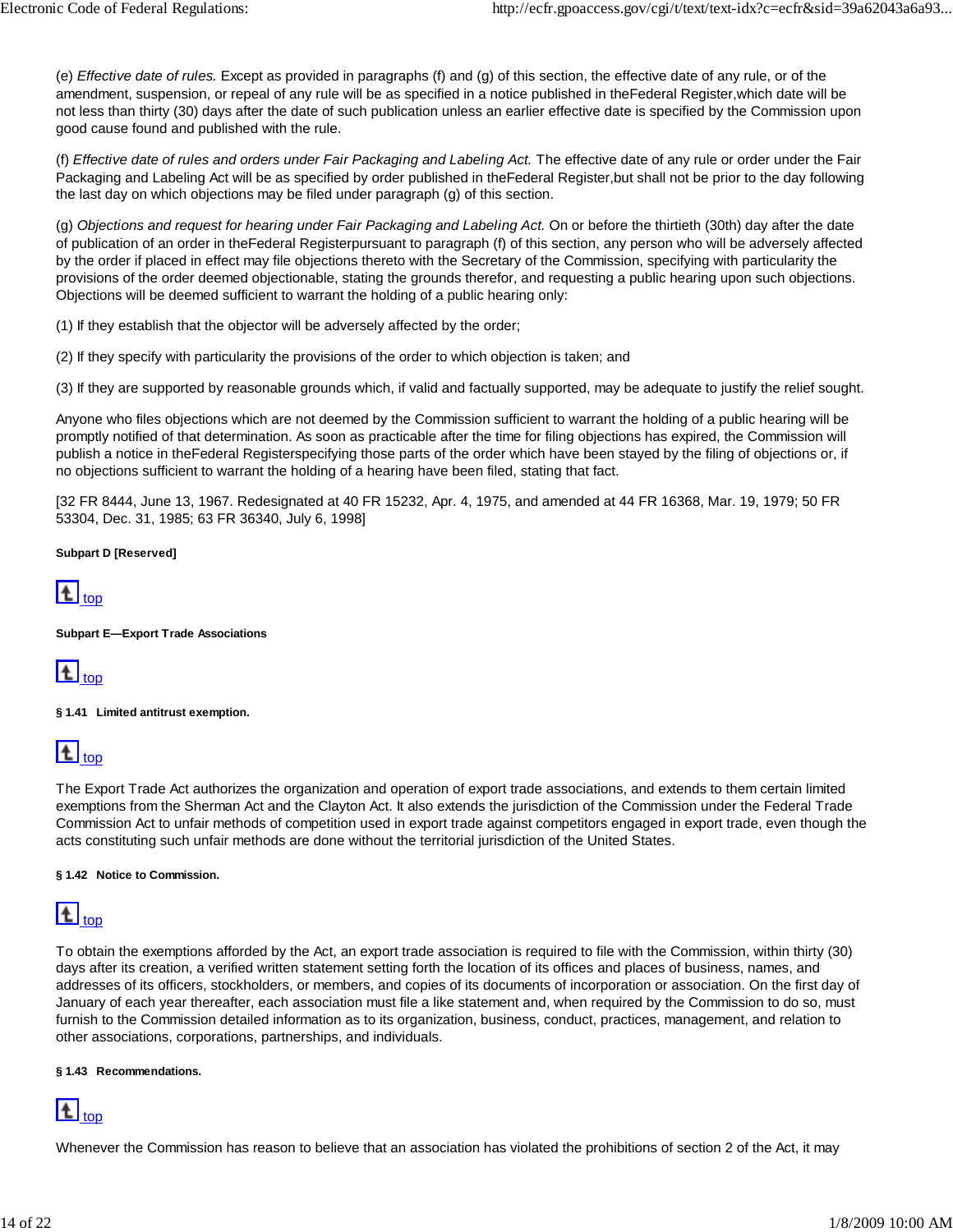conduct an investigation. If, after investigation, it concludes that the law has been violated, it may make to such association recommendations for the readjustment of its business. If the association fails to comply with the recommendations, the Commission will refer its findings and recommendations to the Attorney General for appropriate action.

#### **Subpart F—Trademark Cancellation Procedure**



**§ 1.51 Applications.**



Applications for the institution of proceedings for the cancellation of registration of trade, service, or certification marks under the Trade-Mark Act of 1946 may be filed with the Secretary of the Commission. Such applications shall be in writing, signed by or in behalf of the applicant, and should identify the registration concerned and contain a short and simple statement of the facts constituting the alleged basis for cancellation, the name and address of the applicant, together with all relevant and available information. If, after consideration of the application, or upon its own initiative, the Commission concludes that cancellation of the mark may be warranted, it will institute a proceeding before the Commissioner of Patents for cancellation of the registration.

#### **Subpart G—Injunctive and Condemnation Proceedings**



**§ 1.61 Injunctions.**



In those cases where the Commission has reason to believe that it would be to the interest of the public, the Commission will apply to the courts for injunctive relief, pursuant to the authority granted in section 13 of the Federal Trade Commission Act.

[40 FR 15233, Apr. 4, 1975]

#### **§ 1.62 Ancillary court orders pending review.**



Where petition for review of an order to cease and desist has been filed in a U.S. court of appeals, the Commission may apply to the court for issuance of such writs as are ancillary to its jurisdiction or are necessary in its judgment to prevent injury to the public or to competitors pendente lite.

#### **§ 1.63 Injunctions: Wool, fur, and textile cases.**

# top

In those cases arising under the Wool Products Labeling Act of 1939, Fur Products Labeling Act, and Textile Fiber Products Identification Act, where it appears to the Commission that it would be to the public interest for it to do so, the Commission will apply to the courts for injunctive relief, pursuant to the authority granted in such Acts.

[32 FR 8444, June 13, 1967, as amended at 41 FR 4814, Feb. 2, 1976]

#### **§ 1.64 Condemnation proceedings.**



In those cases arising under the Wool Products Labeling Act of 1939 and Fur Products Labeling Act, and where it appears to the Commission that the public interest requires such action, the Commission will apply to the courts for condemnation, pursuant to the authority granted in such Acts.

[32 FR 8444, June 13, 1967, as amended at 41 FR 4814, Feb. 2, 1976]

**Subpart H—Administration of the Fair Credit Reporting Act**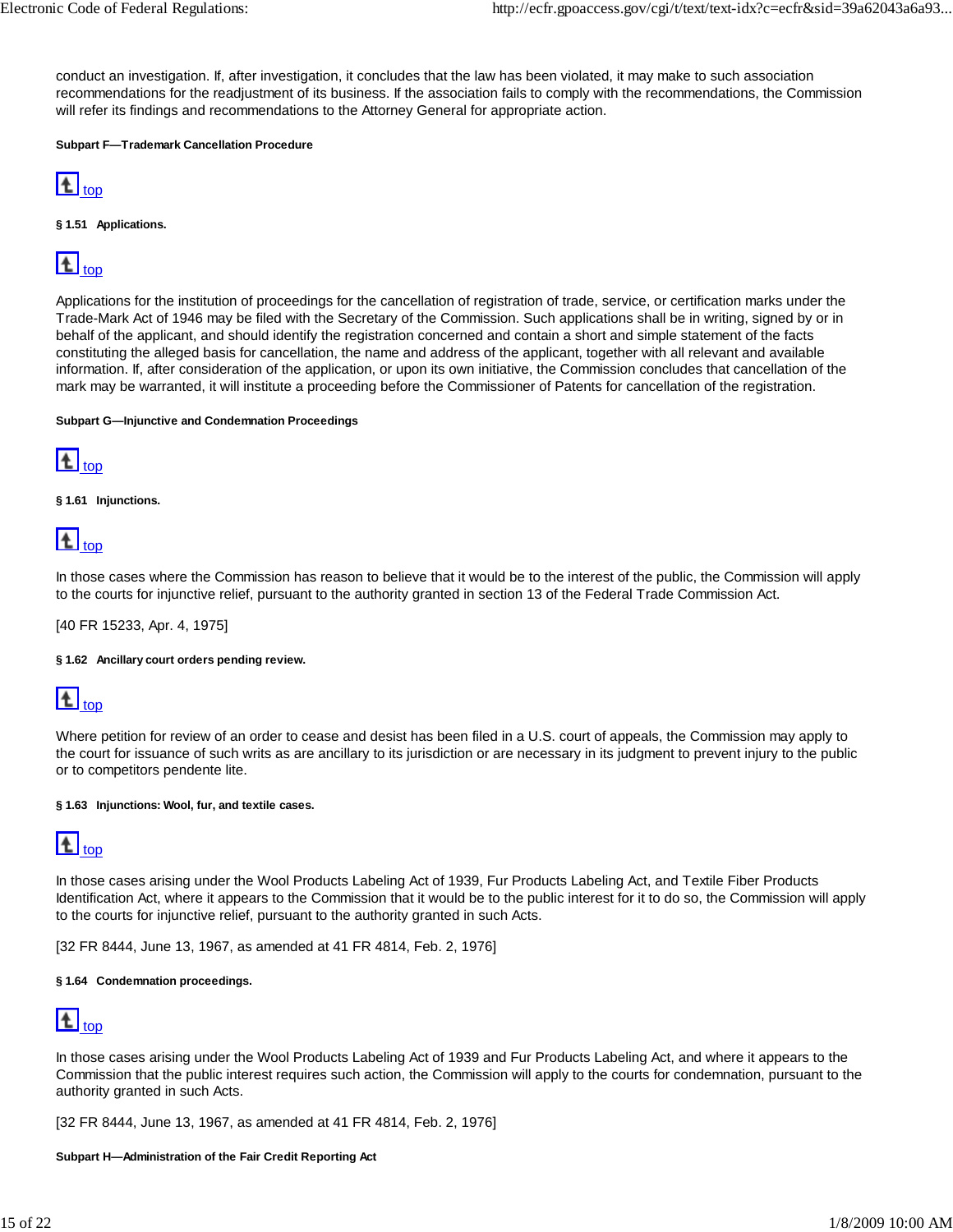## top

**Authority:** 84 Stat. 1128, 15 U.S.C. 1681 et seq.

**§ 1.71 Administration.**

#### **LE** top

The general administration of the Fair Credit Reporting Act (Title VI of the Consumer Credit Protection Act of 1968; enacted October 26, 1970; Pub. L. 91–508, 82 Stat. 146, 15 U.S.C. 1601 *et seq* .) is carried out by the Bureau of Consumer Protection, Division of Credit Practices. Any interested person may obtain copies of the Act and these procedures and rules of practice upon request to the Secretary of the Commission, Washington, DC 20580.

[36 FR 9293, May 22, 1971, as amended at 36 FR 18788, Sept. 22, 1971; 38 FR 32438, Nov. 26, 1973; 46 FR 26290, May 12, 1981]

### **§ 1.72 Examination, counseling and staff advice.**

#### l t top

The Commission maintains a staff to carry out on-the-scene examination of records and procedures utilized to comply with the Fair Credit Reporting Act and to carry out industry counseling. Requests for staff interpretation of the Fair Credit Reporting Act should be directed to the Division of Credit Practices, Bureau of Consumer Protection. Such interpretations represent informal staff opinion which is advisory in nature and is not binding upon the Commission as to any action it may take in the matter. Administrative action to effect correction of minor infractions on a voluntary basis is taken in those cases where such procedure is believed adequate to effect immediate compliance and protect the public interest.

[36 FR 9293, May 22, 1971, as amended at 36 FR 18788, Sept. 22, 1971; 38 FR 32438, Nov. 26, 1973; 46 FR 26290, May 12, 1981]

#### **§ 1.73 Interpretations.**



(a) *Nature and purpose.* (1) The Commission issues and causes to be published in theFederal Registerinterpretations of the provisions of the Fair Credit Reporting Act on its own initiative or pursuant to the application of any person when it appears to the Commission that guidance as to the legal requirements of the Act would be in the public interest and would serve to bring about more widespread and equitable observance of the Act.

(2) The interpretations are not substantive rules and do not have the force or effect of statutory provisions. They are guidelines intended as clarification of the Fair Credit Reporting Act, and, like industry guides, are advisory in nature. They represent the Commission's view as to what a particular provision of the Fair Credit Reporting Act means for the guidance of the public in conducting its affairs in conformity with that Act, and they provide the basis for voluntary and simultaneous abandonment of unlawful practices by members of industry. Failure to comply with such interpretations may result in corrective action by the Commission under applicable statutory provisions.

(b) *Procedure.* (1) Requests for Commission interpretations should be submitted in writing to the Secretary of the Federal Trade Commission stating the nature of the interpretation requested and the reasons and justification therefor. If the request is granted, as soon as practicable thereafter, the Commission will publish a notice in theFederal Registersetting forth the text of the proposed interpretation. Comments, views, or objections, together with the grounds therefor, concerning the proposed interpretation may be submitted to the Secretary of the Commission within thirty (30) days of public notice thereof. The proposed interpretation will automatically become final after the expiration of sixty (60) days from the date of public notice thereof, unless upon consideration of written comments submitted as hereinabove provided, the Commission determine to rescind, revoke, modify, or withdraw the proposed interpretation, in which event notification of such determination will be published in theFederal Register.

(2) The issuance of such interpretations is within the discretion of the Commission and the Commission at any time may conduct such investigations and hold such conferences or hearings as it may deem appropriate. Any interpretation issued pursuant to this chapter is without prejudice to the right of the Commission to reconsider the interpretation, and where the public interest requires, to rescind, revoke, modify, or withdraw the interpretation, in which event notification of such action will be published in theFederal Register.

(c) *Applicability of interpretations.* Interpretations issued pursuant to this subpart may cover all applications of a particular statutory provision, or they may be limited in application to a particular industry, as appropriate.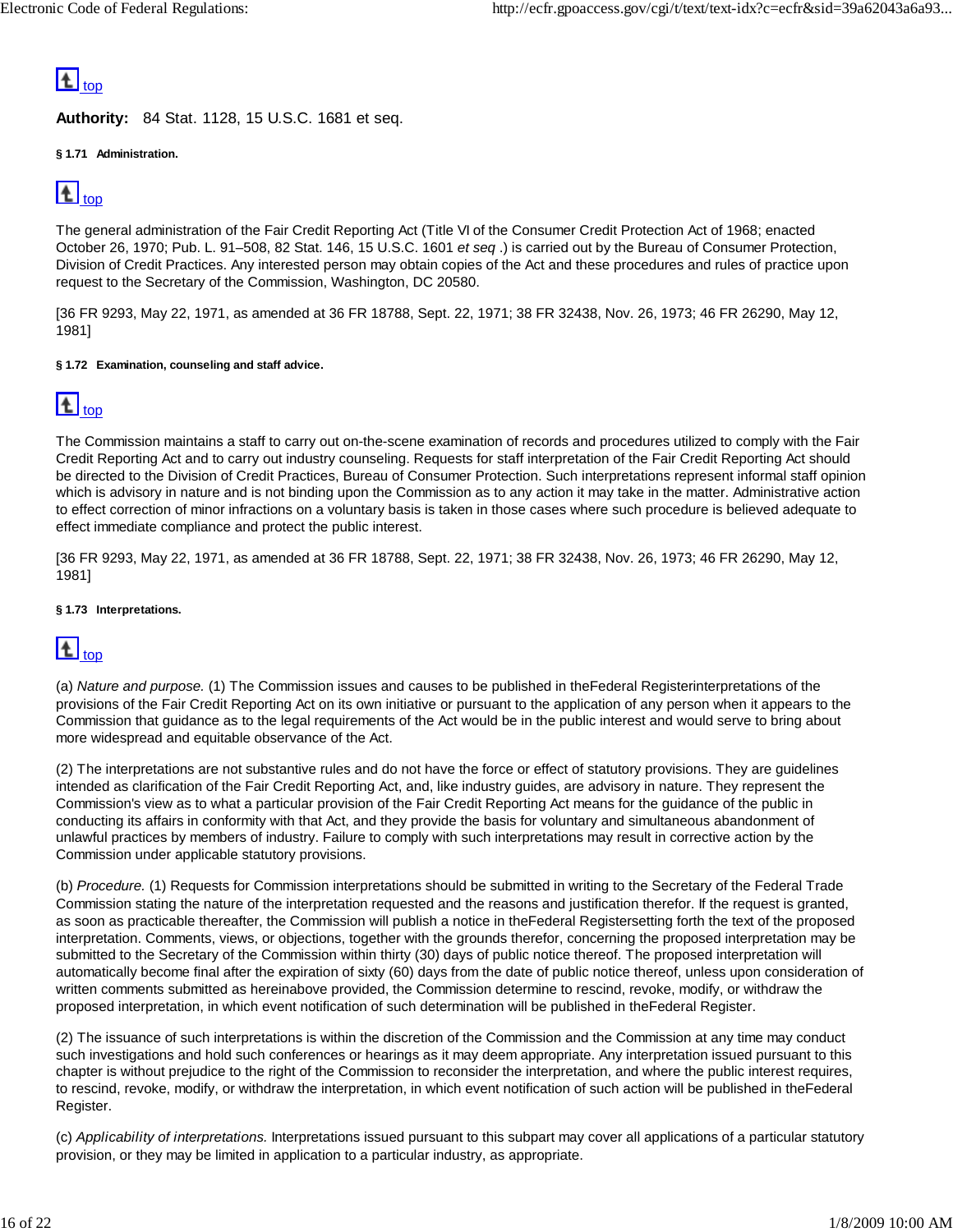[36 FR 9293, May 22, 1971]

**Subpart I—Procedures for Implementation of the National Environmental Policy Act of 1969**

## $t_{\text{loop}}$

**Authority:** 15 U.S.C. 46(g), 42 U.S.C. 4321 *et seq.*

**Source:** 47 FR 3096, Jan. 22, 1982, unless otherwise noted.

**§ 1.81 Authority and incorporation of CEQ Regulations.**

## top<sub>top</sub>

This subpart is issued pursuant to 102(2) of the National Environmental Policy Act of 1969 (NEPA), as amended (42 U.S.C. 4321 *et seq.* ). Pursuant to Executive Order 11514 (March 5, 1970, as amended by Executive Order 11991, May 24, 1977) and the Environmental Quality Improvement Act of 1980, as amended (42 U.S.C. 4371 *et seq.* ) the Council on Environmental Quality (CEQ) has issued comprehensive regulations for implementing the procedural provisions of NEPA (40 CFR parts 1500 through 1508) ("CEQ Regulations"). Although it is the Commission's position that these regulations are not binding on it, the Commission's policy is to comply fully with the CEQ Regulations unless it determines in a particular instance or for a category of actions that compliance would not be consistent with the requirements of law. With this caveat, the Commission incorporates into this subpart the CEQ Regulations. The following are supplementary definitions and procedures to be applied in conjunction with the CEQ Regulations.

[47 FR 3096, Jan. 22, 1982, as amended at 50 FR 53304, Dec. 31, 1985]

#### **§ 1.82 Declaration of policy.**



(a) Except for actions which are not subject to the requirements of section 102(2)(C) of NEPA, no Commission proposal for a major action significantly affecting the quality of the human environment will be instituted unless an environmental impact statement has been prepared for consideration in the decisionmaking. All relevant environmental documents, comments, and responses as provided in this subpart shall accompany such proposal through all review processes. "Major actions, significantly affecting the quality of the human environment" referred to in this subpart "do not include bringing judicial or administrative civil or criminal enforcement actions" CEQ Regulation (40 CFR 1508.18(a)). In the event that the Commission in an administrative enforcement proceeding actively contemplates the adoption of standards or a form of relief which it determines may have a significant effect on the environment, the Commission will, when consistent with the requirements of law, provide for the preparation of an environmental assessment or an environmental impact statement or such other action as will permit the Commission to assess alternatives with a view toward avoiding or minimizing any adverse effect upon the environment.

(b) No Commission proposal for legislation significantly affecting the quality of the human environment and concerning a subject matter in which the Commission has primary responsibility will be submitted to Congress without an accompanying environmental impact statement.

(c) When the Commission finds that emergency action is necessary and an environmental impact statement cannot be prepared in conformance with the CEQ Regulations, the Commission will consult with CEQ about alternative arrangements in accordance with CEQ Regulation (40 CFR 1506.11).

**§ 1.83 Whether to commence the process for an environmental impact statement.**

# top<br>top

(a) The Bureau responsible for submitting a proposed rule, guide, or proposal for legislation to the Commission for agency action shall, after consultation with the Office of the General Counsel, initially determine whether or not the proposal is one which requires an environmental impact statement. Except for matters where the environmental effects, if any, would appear to be either (1) clearly significant and therefore the decision is made to prepare an environmental impact statement, or (2) so uncertain that environmental analysis would be based on speculation, the Bureau should normally prepare an "environmental assessment" CEQ Regulation (40 CFR 1508.9) for purposes of providing sufficient evidence and analysis for determining whether to prepare an environmental impact statement or a finding of no significant impact. The Bureau should involve environmental agencies to the extent practicable in preparing an assessment. An environmental assessment shall be made available to the public when the proposed action is made public along with any ensuing environmental impact statement or finding of no significant impact.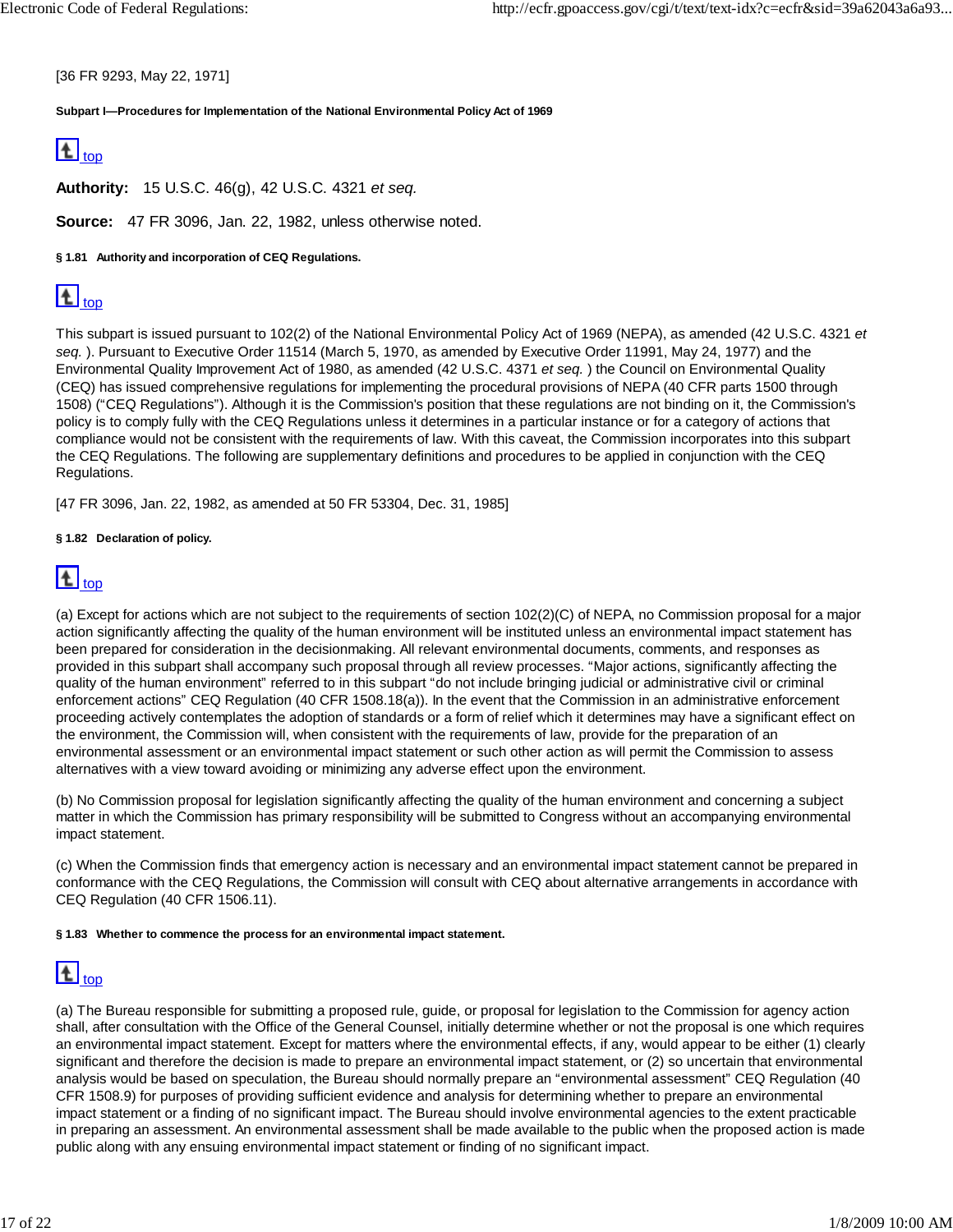(b) If the Bureau determines that the proposal is one which requires an environmental impact statement, it shall commence the "scoping process" CEQ Regulation (40 CFR 1501.7) except that the impact statement which is part of a proposal for legislation need not go through a scoping process but shall conform to CEQ Regulation (40 CFR 1506.8). As soon as practicable after its decision to prepare an environmental impact statement and before the scoping process, the Bureau shall publish a notice of intent as provided in CEQ Regulations (40 CFR 1501.7 and 1508.22).

(c) If, on the basis of an environmental assessment, the determination is made not to prepare a statement, a finding of "no significant impact" shall be made in accordance with CEQ Regulation (40 CFR 1508.3) and shall be made available to the public as specified in CEQ Regulation (40 CFR 1506.6).

**§ 1.84 Draft environmental impact statements: Availability and comment.**



Except for proposals for legislation, environmental impact statements shall be prepared in two stages: Draft statement and final statement.

(a) *Proposed rules or guides.* (1) An environmental impact statement, if deemed necessary, shall be in draft form at the time a proposed rule or guide is published in theFederal Registerand shall accompany the proposal throughout the decisionmaking process.

(2) The major decision points with respect to rules and guides are:

- (i) Preliminary formulation of a staff proposal;
- (ii) The time the proposal is initially published in theFederal Registeras a Commission proposal;
- (iii) Presiding officer's report (in trade regulation rule proceedings);

(iv) Submission to the Commission of the staff report or recommendation for final action on the proposed guide or rule;

(v) Final decision by the Commission. The decision on whether or not to prepare an environmental impact statement should occur at point (a)(2)(i) of this section. The publication of any draft impact statement should occur at point (a)(2)(ii) of this section. The publication of the final environmental impact statement should occur at point (a)(2)(iv) of this section.

(b) *Legislative proposals.* In legislative matters, a legislative environmental impact statement shall be prepared in accordance with CEQ Regulation (40 CFR 1506.8).

(c) In rule or guide proceedings the draft environmental impact statement shall be prepared in accordance with CEQ Regulation (40 CFR 1502.9) and shall be placed in the public record to which it pertains; in legislative matters, the legislative impact statement shall be placed in a public record to be established, containing the legislative report to which it pertains; these will be available to the public through the Office of the Secretary and will be published in full with the appropriate proposed rule, guide, or legislative report; such statements shall also be filed with the Environmental Protection Agency's (EPA) Office of Environmental Review (CEQ Regulation (40 CFR 1506.9)) for listing in the weeklyFederal RegisterNotice of draft environmental impact statements, and shall be circulated, in accordance with CEQ Regulations (40 CFR 1502.19, 1506.6) to appropriate federal, state and local agencies.

(d) Forty-five (45) days will be allowed for comment on the draft environmental impact statement, calculated from the date of publication in the EPA's weeklyFederal Registerlist of draft environmental impact statements. The Commission may in its discretion grant such longer period as the complexity of the issues may warrant.

#### **§ 1.85 Final environmental impact statements.**



(a) After the close of the comment period, the Bureau responsible for the matter will consider the comments received on the draft environmental impact statement and will put the draft statement into final form in accordance with the requirements of CEQ Regulation (40 CFR 1502.9(b)), attaching the comments received (or summaries if response was exceptionally voluminous).

(b) Upon Bureau approval of the final environmental impact statement the final statement will be

(1) Filed with the EPA;

(2) Forwarded to all parties which commented on the draft environmental impact statement and to other interested parties, if practicable;

(3) Placed in the public record of the proposed rule or guide proceeding or legislative matter to which it pertains;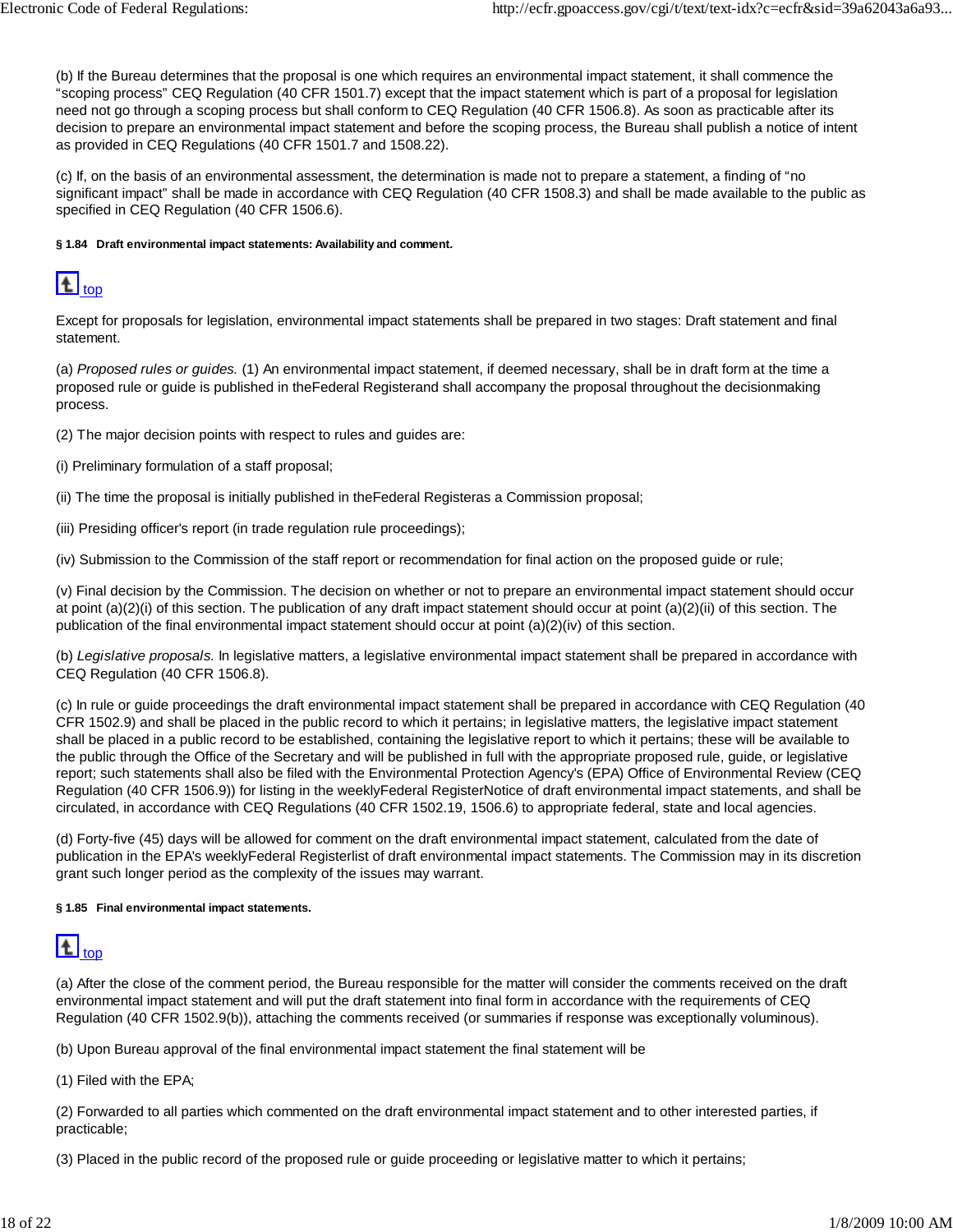(4) Distributed in any other way which the Bureau in consultation with CEQ deems appropriate.

(c) In rule and guide proceedings, at least thirty (30) days will be allowed for comment on the final environmental impact statement, calculated from the date of publication in the EPA's weeklyFederal Registerlist of final environmental impact statements. In no event will a final rule or guide be promulgated prior to ninety (90) days after notice of the draft environmental impact statement, except where emergency action makes such time period impossible.

#### **§ 1.86 Supplemental statements.**

### ŁI top

Except for proposals for legislation, as provided in CEQ Regulation (40 CFR 1502.9(c)), the Commission shall publish supplements to either draft or final environmental statements if:

(a) The Commission makes substantial changes in the proposed action that are relevant to environmental concerns; or

(b) There are significant new circumstances or information relevant to environmental concerns and bearing on the proposed action and its impacts. In the course of a trade regulation rule proceeding, the supplement will be placed in the rulemaking record.

#### **§ 1.87 NEPA and agency decisionmaking.**

#### ł. top

In its final decision on the proposed action or, if appropriate, in its recommendation to Congress, the Commission shall consider all the alternatives in the environmental impact statement and other relevant environmental documents and shall prepare a concise statement which, in accordance with CEQ Regulation §1505.2, shall:

(a) Identify all alternatives considered by the Commission in reaching its decision or recommendation, specifying the alternatives which were considered to be environmentally preferable;

(b) State whether all practicable means to avoid or minimize environmental harm from the alternative selected have been adopted, and if not, why they were not.

#### **§ 1.88 Implementing procedures.**

## $t_{top}$

(a) The General Counsel is designated the official responsible for coordinating the Commission's efforts to improve environmental quality. He will provide assistance to the staff in determining when an environmental impact statement is needed and in its preparation.

(b) The Commission will determine finally whether an action complies with NEPA.

(c) The Directors of the Bureaus of Consumer Protection and Competition will supplement these procedures for their Bureaus to assure that every proposed rule and guide is reviewed to assess the need for an environmental impact statement and that, where need exists, an environmental impact statement is developed to assure timely consideration of environmental factors.

(d) The General Counsel will establish procedures to assure that every legislative proposal on a matter for which the Commission has primary responsibility is reviewed to assess the need for an environmental impact statement and that, where need exists, and environmental impact statement is developed to assure timely consideration of environmental factors.

(e) Parties seeking information or status reports on environmental impact statements and other elements of the NEPA process, should contact the Assistant General Counsel for Litigation and Environmental Policy.

#### **§ 1.89 Effect on prior actions.**

## $t_{\rm{loc}}$

It is the policy of the Commission to apply these procedures to the fullest extent possible to proceedings which are already in progress.

#### **Subpart J—Economic Surveys, Investigations and Reports**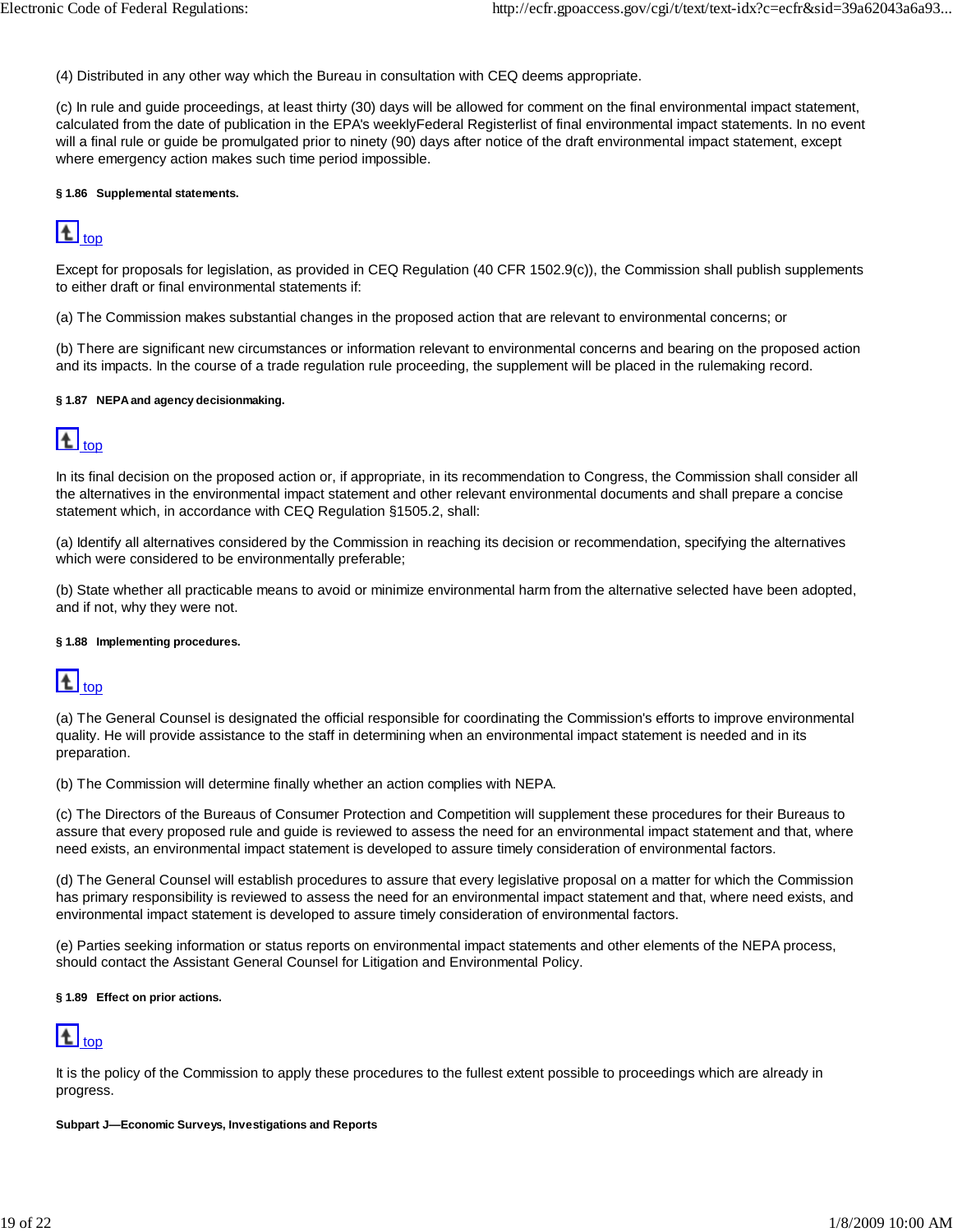

#### **§ 1.91 Authority and purpose.**



General and special economic surveys, investigations, and reports are made by the Bureau of Economics under the authority of the various laws which the Federal Trade Commission administers. The Commission may in any such survey or investigation invoke any or all of the compulsory processes authorized by law.

[32 FR 8444, June 13, 1967. Redesignated at 40 FR 15233, Apr. 4, 1975]

#### **Subpart K—Penalties for Violation of Appliance Labeling Rules**



**Source:** 45 FR 67318, Oct. 10, 1980, unless otherwise noted.

#### **§ 1.92 Scope.**

## top

The rules in this subpart apply to and govern proceedings for the assessment of civil penalties for the violation of section 332 of the Energy Policy and Conservation Act, 42 U.S.C. 6302, and the Commission's Rules on Labeling and Advertising of Consumer Appliances, 16 CFR part 305, promulgated under sections 324 and 326 of the Energy Policy and Conservation Act, 42 U.S.C. 6294 and 6296.

#### **§ 1.93 Notice of proposed penalty.**

## top

(a) *Notice.* Before issuing an order assessing a civil penalty under this subpart against any person, the Commission shall provide to such person notice of the proposed penalty. This notice shall:

(1) Inform such person of the opportunity to elect in writing within 30 days of receipt of the notice of proposed penalty to have procedures of §1.95 (in lieu of those of §1.94) apply with respect to such assessment; and

(2) Include a copy of a proposed complaint conforming to the provision of §3.11(b) (1) and (2) of the Commission's Rules of Practice, or a statement of the material facts constituting the alleged violation and the legal basis for the proposed penalty; and

(3) Include the amount of the proposed penalty; and

(4) Include a statement of the procedural rules that the Commission will follow if respondent elects to proceed under §1.94 unless the Commission chooses to follow subparts B, C, D, E, and F of part 3 of this chapter.

(b) *Election.* Within 30 days of receipt of the notice of proposed penalty, the respondent shall, if it wishes to elect to have the procedures of §1.95 apply, notify the Commission of the election in writing. The notification, to be filed in accordance with §4.2 of this chapter, may include any factual or legal reasons for which the proposed assessment order should not issue, should be reduced in amount, or should otherwise be modified.

#### **§ 1.94 Commission proceeding to assess civil penalty.**



If the respondent fails to elect to have the procedures of §1.95 apply, the Commission shall determine whether to issue a complaint and thereby commence an adjudicative proceeding in conformance with section 333(d)(2)(A) of the Energy Policy and Conservation Act, 42 U.S.C. 6303(d)(2)(A). If the Commission votes to issue a complaint, the proceeding shall be conducted in accordance with subparts B, C, D, E and F of part 3 of this chapter, unless otherwise ordered in the notice of proposed penalty. In assessing a penalty, the Commission shall take into account the factors listed in §1.97.

#### **§ 1.95 Procedures upon election.**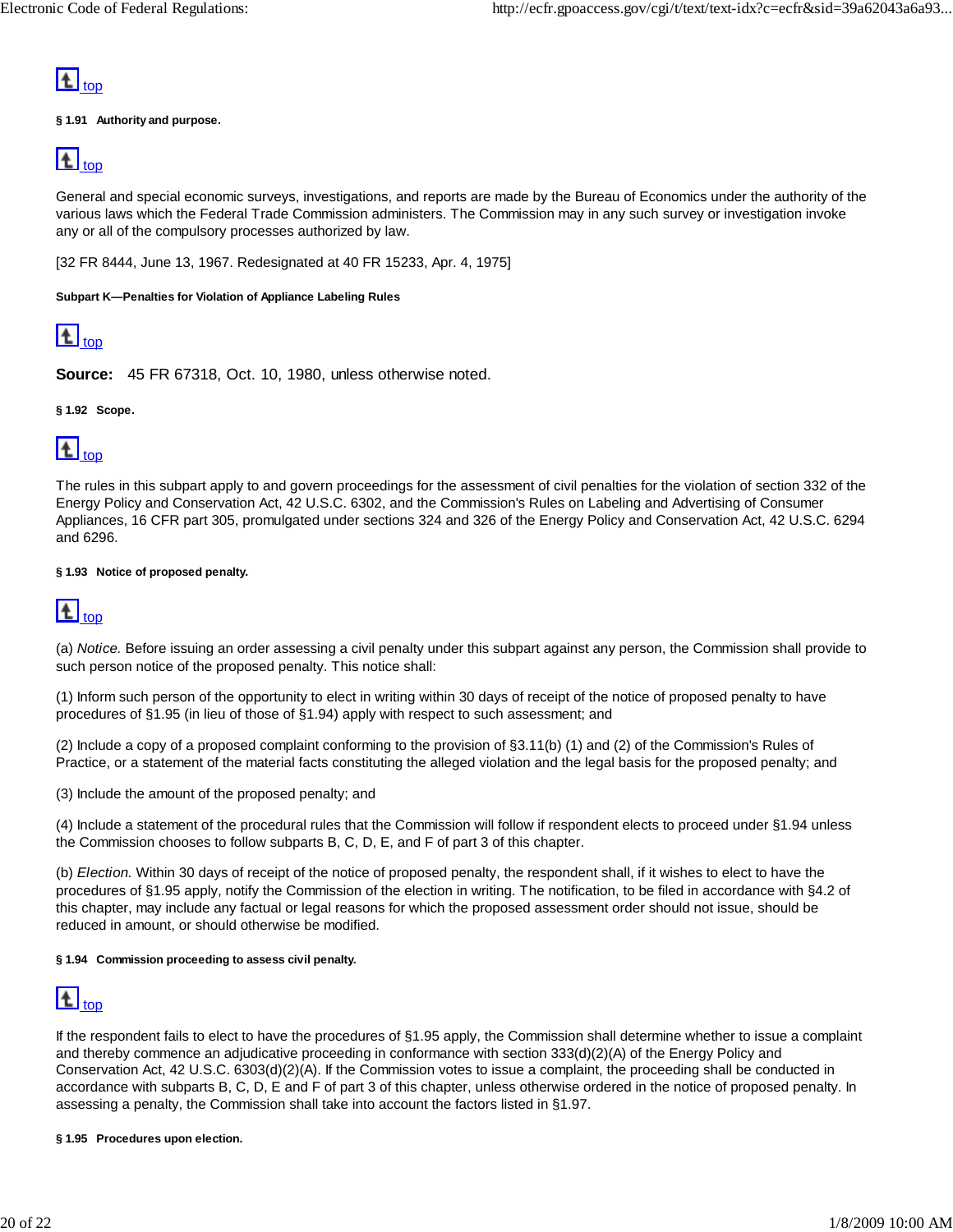

(a) After receipt of the notification of election to apply the procedures of this section pursuant to §1.93, the Commission shall promptly assess such penalty as it deems appropriate, in accordance with §1.97.

(b) If the civil penalty has not been paid within 60 calendar days after the assessment order has been issued under paragraph (a) of this section, the General Counsel, unless otherwise directed, shall institute an action in the appropriate district court of the United States for an order enforcing the assessment of the civil penalty.

(c) Any election to have this section apply may not be revoked except with the consent of the Commission.

**§ 1.96 Compromise of penalty.**

## $t_{\text{top}}$

The Commission may compromise any penalty or proposed penalty at any time, with leave of court when necessary, taking into account the nature and degree of violation and the impact of a penalty upon a particular respondent.

#### **§ 1.97 Amount of penalty.**

## top top

All penalties assessed under this subchapter shall be in the amount per violation as described in section 333(a) of the Energy Policy and Conservation Act, 42 U.S.C. 6303(a), adjusted for inflation pursuant to §1.98, unless the Commission otherwise directs. In considering the amount of penalty, the Commission shall take into account:

(a) Respondent's size and ability to pay;

- (b) Respondent's good faith;
- (c) Any history of previous violations;
- (d) The deterrent effect of the penalty action;
- (e) The length of time involved before the Commission was made aware of the violation;
- (f) The gravity of the violation, including the amount of harm to consumers and the public caused by the violation; and
- (g) Such other matters as justice may require.

[32 FR 8444, June 13, 1967, as amended at 61 FR 54548, Oct. 21, 1996]

**Subpart L—Civil Penalty Adjustments Under the Federal Civil Penalties Inflation Adjustment Act of 1990, as Amended by the Debt Collection Improvement Act of 1996**

#### l t top

**Authority:** 28 U.S.C. 2461 note.

**Source:** 61 FR 54549, Oct. 21, 1996, unless otherwise noted.

**§ 1.98 Adjustment of civil monetary penalty amounts.**

## $\mathsf{t}_\mathsf{top}$

This section makes inflation adjustments in the dollar amounts of civil monetary penalties provided by law within the Commission's jurisdiction. The following civil penalty amounts apply to violations occurring after November 20, 2000:

(a) Section 7A(g)(1) of the Clayton Act, 15 U.S.C. 18a(g)(1)—\$11,000;

(b) Section 11(l) of the Clayton Act, 15 U.S.C. 21( *l* )—\$6,500;

(c) Section 5( *1* ) of the FTC Act, 15 U.S.C. 45( *1* )—\$11,000;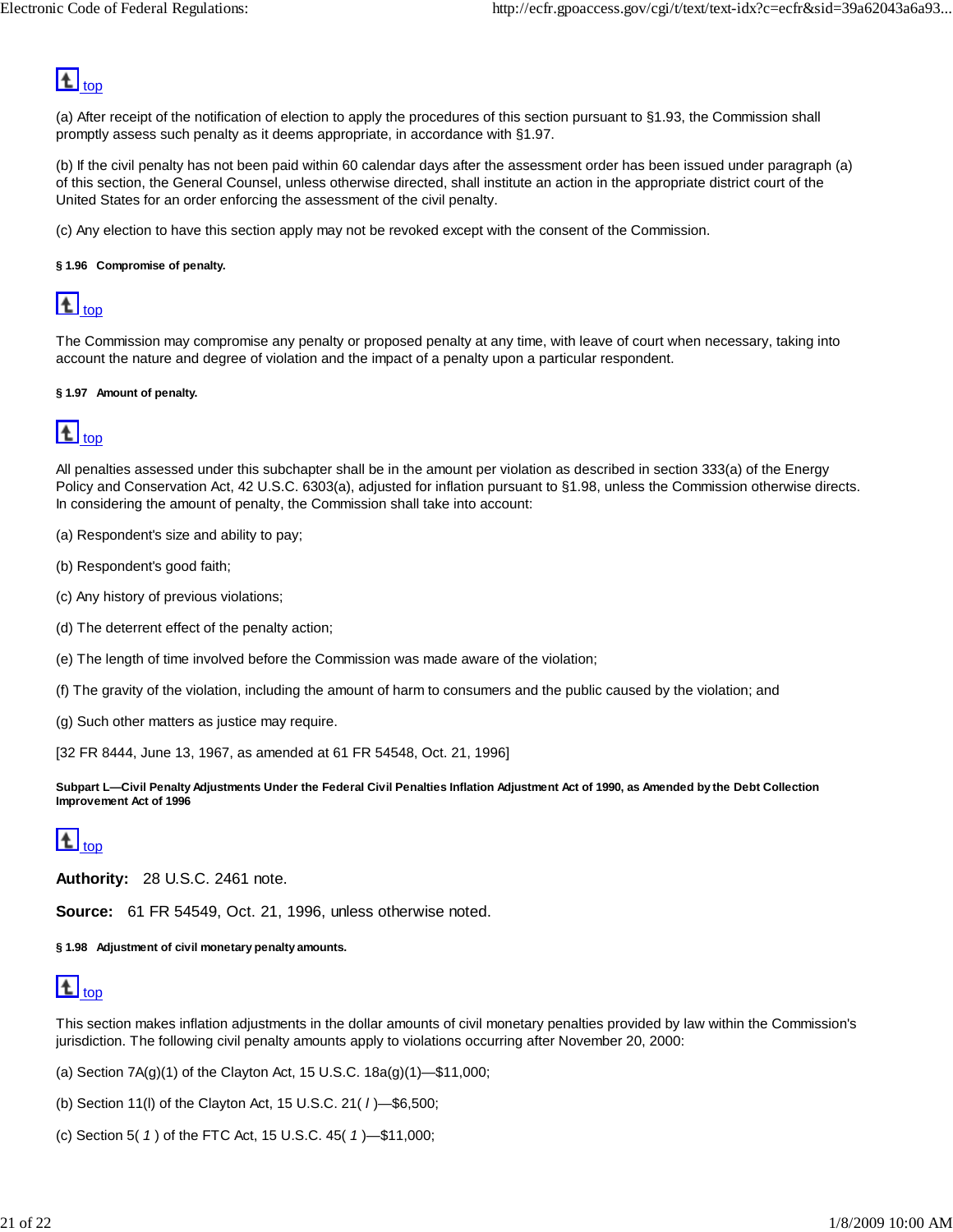(d) Section 5(m)(1)(A) of the FTC Act, 15 U.S.C. 45(m)(1)(A)—\$11,000;

(e) Section 5(m)(1)(B) of the FTC Act, 15 U.S.C. 45(m)(1)(B)—\$11,000;

(f) Section 10 of the FTC Act, 15 U.S.C. 50—\$110;

(g) Section 5 of the Webb-Pomerene (Export Trade) Act, 15 U.S.C. 65—\$110;

(h) Section 6(b) of the Wool Products Labeling Act, 15 U.S.C. 68d(b)—\$110;

(i) Section 3(e) of the Fur Products Labeling Act, 15 U.S.C. 69a(e)—\$110;

(j) Section 8(d)(2) of the Fur Products Labeling Act, 15 U.S.C. 69f(d)(2)—\$110;

(k) Section 333(a) of the Energy Policy and Conservation Act, 42 U.S.C. 6303(a)—\$110;

(l) Sections 525(a) and (b) of the Energy Policy and Conservation Act, 42 U.S.C. 6395(a) and (b), respectively—\$6,500 and \$11,000, respectively; and

(m) Civil monetary penalties authorized by reference to the Federal Trade Commission Act under any other provision of law within the jurisdiction of the Commission—refer to the amounts set forth in paragraphs (c), (d), (e) and (f) of this section, as applicable.

[65 FR 69666, Nov. 20, 2000, as amended at 69 FR 76612, Dec. 22, 2004]

**Subpart M—Submissions Under the Small Business Regulatory Enforcement Fairness Act**

## top<br>top

**Authority:** 5 U.S.C. 801–804.

**§ 1.99 Submission of rules, guides, interpretations, and policy statements to Congress and the Comptroller General.**



Whenever the Commission issues or substantively amends a rule or industry guide or formally adopts an interpretation or policy statement that constitutes a "rule" within the meaning of 5 U.S.C. 804(3), a copy of the final rule, guide, interpretation or statement, together with a concise description, the proposed effective date, and a statement of whether the rule, guide, interpretation or statement is a "major rule" within the meaning of 5 U.S.C. 804(2), will be transmitted to each House of Congress and to the Comptroller General. The material transmitted to the Comptroller General will also include any additional relevant information required by 5 U.S.C. 801(a)(1)(B). This provision generally applies to rules issued or substantively amended pursuant to §1.14(c), §1.15(a), §1.19, or §1.26(d); industry guides issued pursuant to §1.6; interpretations and policy statements formally adopted by the Commission; and any rule of agency organization, practice or procedure that substantially affects the rights or obligations of non-agency parties.

[63 FR 36340, July 8, 1998]

Browse Previous | Browse Next

For questions or comments regarding e-CFR editorial content, features, or design, email ecfr@nara.gov.

For questions concerning e-CFR programming and delivery issues, email webteam@gpo.gov.

Section 508 / Accessibility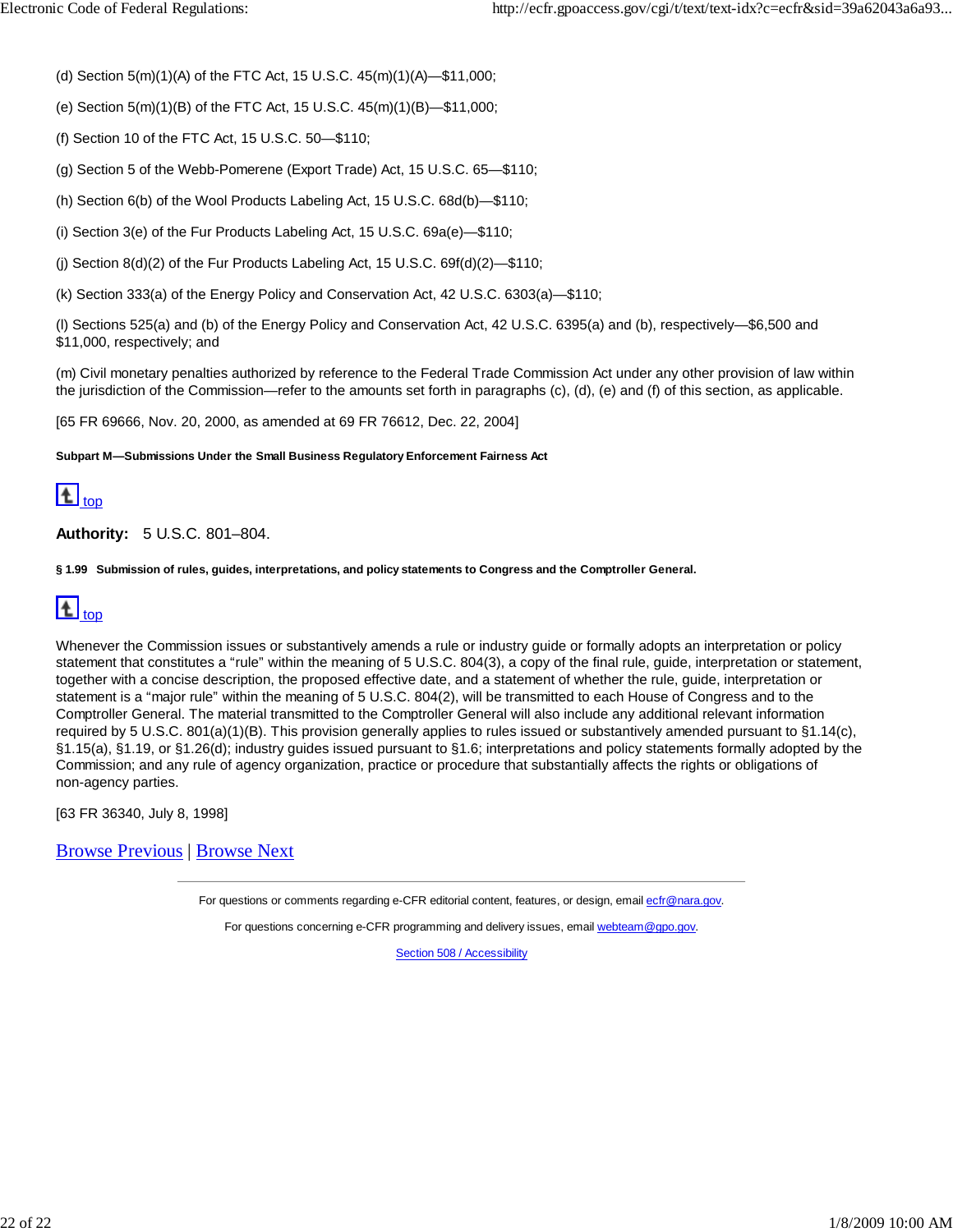Home Page > Executive Branch > Code of Federal Regulations > Electronic Code of Federal Regulations

Electronic Code of Federal Regulations

 $e$ -CFR  $\frac{1}{M}$ 

### **e-CFR Data is current as of January 6, 2009**

### **Title 16: Commercial Practices**

Browse Previous | Browse Next

**PART 2—NONADJUDICATIVE PROCEDURES**

**Section Contents**

**Subpart A—Inquiries; Investigations; Compulsory Processes**

- § 2.1 How initiated.
- § 2.2 Request for Commission action.
- § 2.3 Policy as to private controversies.
- § 2.4 Investigational policy.
- § 2.5 By whom conducted.
- § 2.6 Notification of purpose.
- § 2.7 Compulsory process in investigations.
- § 2.8 Investigational hearings.
- § 2.8A Withholding requested material.
- § 2.9 Rights of witnesses in investigations.
- § 2.10 Depositions.
- § 2.11 Orders requiring access.
- § 2.12 Reports.
- § 2.13 Noncompliance with compulsory processes.
- § 2.14 Disposition.
- § 2.15 Orders requiring witnesses to testify or provide other information and granting immunity.
- § 2.16 Custodians.

### **Subpart B—Petitions Filed Under Section 7A of the Clayton Act, as Amended, for Review of Requests for Additional Information or Documentary Material**

§ 2.20 Petitions for review of requests for additional information or documentary material.

### **Subpart C—Consent Order Procedure**

- § 2.31 Opportunity to submit a proposed consent order.
- § 2.32 Agreement.
- § 2.33 Compliance procedure.
- § 2.34 Disposition.

### **Subpart D—Reports of Compliance**

§ 2.41 Reports of compliance.

**Subpart E—Requests To Reopen**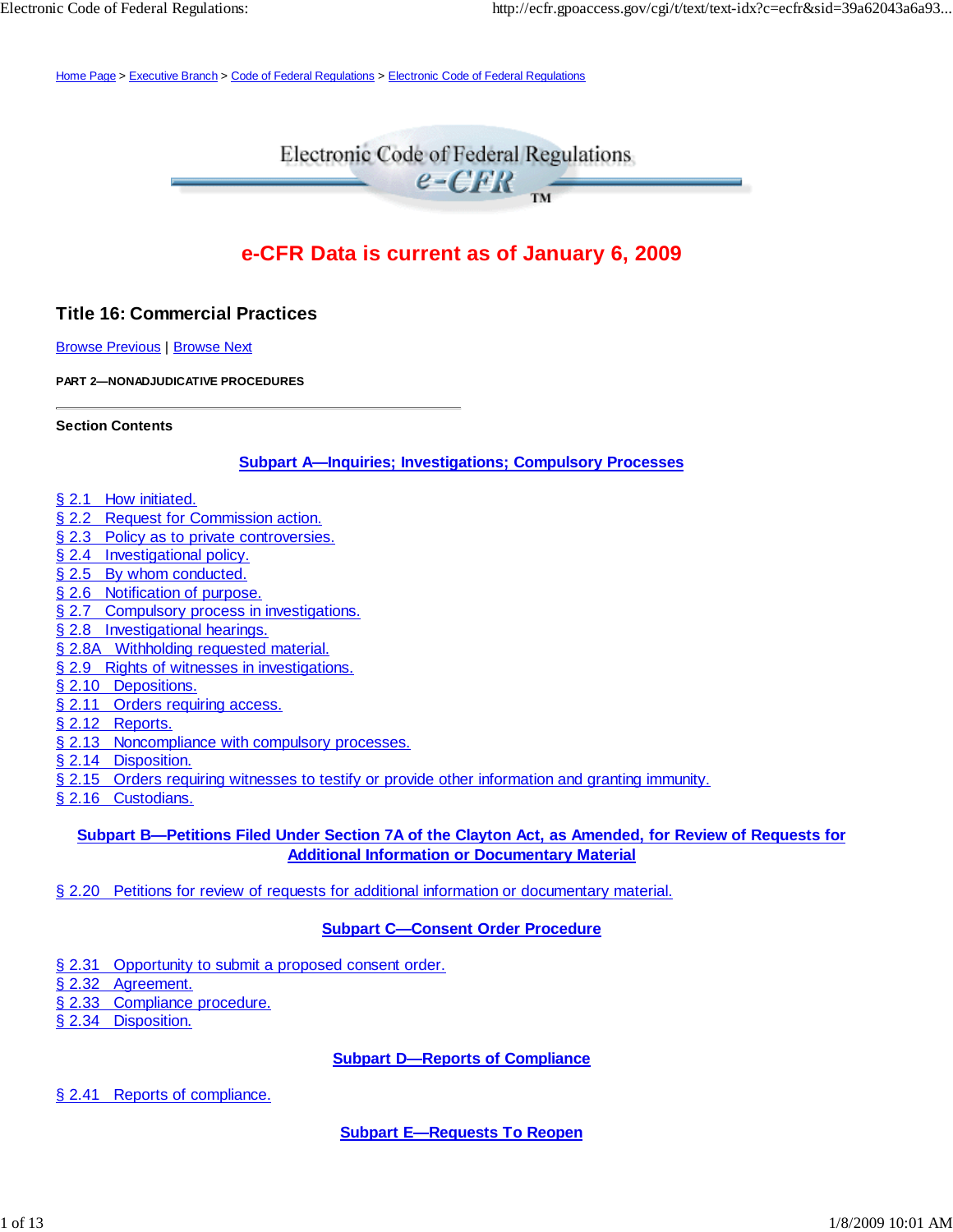### § 2.51 Requests to reopen.

**Authority:** 15 U.S.C. 46, unless otherwise noted.

**Subpart A—Inquiries; Investigations; Compulsory Processes**



**§ 2.1 How initiated.**



Commission investigations and inquiries may be originated upon the request of the President, Congress, governmental agencies, or the Attorney General; upon referrals by the courts; upon complaint by members of the public; or by the Commission upon its own initiative. The Commission has delegated to the Director, Deputy Directors, and Assistant Directors of the Bureau of Competition, the Director, Deputy Directors, and Associate Directors of the Bureau of Consumer Protection and, the Regional Directors and Assistant Regional Directors of the Commission's regional offices, without power of redelegation, limited authority to initiate investigations. The Director of the Bureau of Competition has also been delegated, without power of redelegation, authority to open investigations in response to requests pursuant to an agreement under the International Antitrust Enforcement Assistance Act, 15 U.S.C. 6201 *et seq.,* if the requests do not ask the Commission to use process. Before responding to such a request, the Bureau Director shall transmit the proposed response to the Secretary and the Secretary shall notify the Commission of the proposed response. If no Commissioner objects within three days following the Commission's receipt of such notification, the Secretary shall inform the Bureau Director that he or she may proceed.

[48 FR 41374, Sept. 15, 1983, as amended at 50 FR 53304, Dec. 31, 1985; 65 FR 67259, Nov. 9, 2000]

#### **§ 2.2 Request for Commission action.**



(a) Any individual, partnership, corporation, association, or organization may request the Commission to institute an investigation in respect to any matter over which the Commission has jurisdiction.

(b) Such request should be in the form of a signed statement setting forth the alleged violation of law with such supporting information as is available, and the name and address of the person or persons complained of. No forms or formal procedures are required.

(c) The person making the request is not regarded as a party to any proceeding which might result from the investigation.

(d) It is the general Commission policy not to publish or divulge the name of an applicant or complaining party except as required by law or by the Commission's rules. Where a complaint is by a consumer or consumer representative concerning a specific consumer product or service, the Commission, in the course of a referral of the complaint or of an investigation, may disclose the identity of the complainant or complainants. In referring any such consumer complaint, the Commission specifically retains its right to take such action as it deems appropriate in the public interest and under any of the statutes which it administers.

[32 FR 8446, June 13, 1967, as amended at 35 FR 10146, June 20, 1970]

#### **§ 2.3 Policy as to private controversies.**



The Commission acts only in the public interest and does not initiate an investigation or take other action when the alleged violation of law is merely a matter of private controversy and does not tend adversely to affect the public.

[32 FR 8446, June 13, 1967]

**§ 2.4 Investigational policy.**



The Commission encourages voluntary cooperation in its investigations. Where the public interest requires, however, the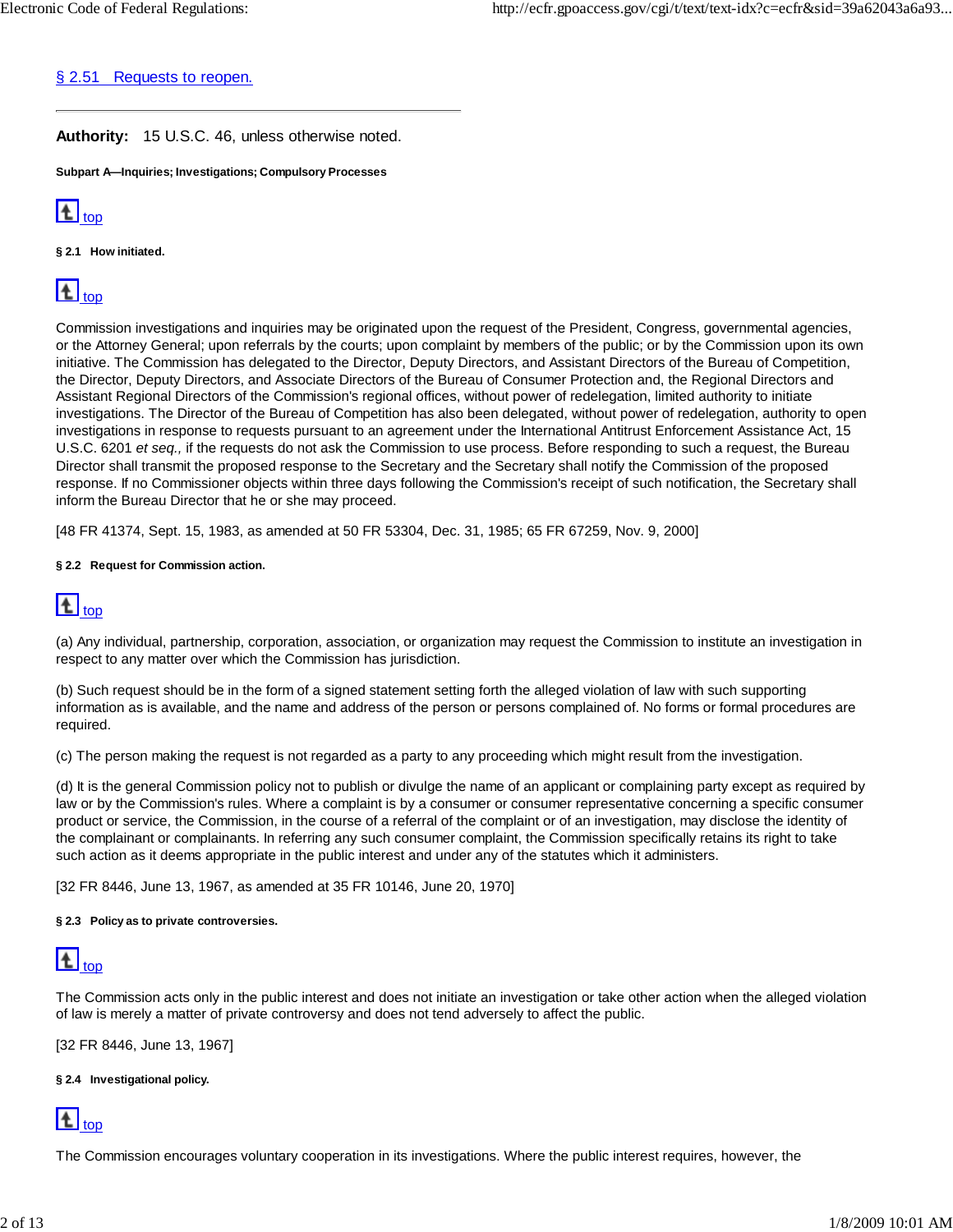Commission may, in any matter under investigation adopt a resolution authorizing the use of any or all of the compulsory processes provided for by law.

[45 FR 36341, May 29, 1980]

#### **§ 2.5 By whom conducted.**



Inquiries and investigations are conducted under the various statutes administered by the Commission by Commission representatives designated and duly authorized for the purpose. Such representatives are "examiners" or "Commission investigators" within the meaning of the Federal Trade Commission Act and are authorized to exercise and perform the duties of their office in accordance with the laws of the United States and the regulations of the Commission. Included among such duties is the administration of oaths and affirmations in any matter under investigation by the Commission.

[45 FR 36341, May 29, 1980]

#### **§ 2.6 Notification of purpose.**

## top<br>top

Any person under investigation compelled or requested to furnish information or documentary evidence shall be advised of the purpose and scope of the investigation and of the nature of the conduct constituting the alleged violation which is under investigation and the provisions of law applicable to such violation.

[46 FR 26290, May 12, 1981; 46 FR 27634, May 21, 1981]

#### **§ 2.7 Compulsory process in investigations.**



(a) *In general.* The Commission or any member thereof may, pursuant to a Commission resolution, issue a subpoena or a civil investigative demand directing the person named therein to appear before a designated representative at a designated time and place to testify or to produce documentary evidence, or both, or, in the case of a civil investigative demand, to provide a written report or answers to questions relating to any matter under investigation by the Commission. Material for which a civil investigative demand has been issued shall be made available for inspection and copying at the principal place of business of the person or at such other place or in such other manner as the person and the custodian designated pursuant to §2.16 agree.

(b) *Civil investigative demands.* Civil investigative demands shall be the only form of compulsory process issued in investigations with respect to unfair or deceptive acts or practices within the meaning of FTC Act section 5(a)(1).

(1) Civil investigative demands for the production of documentary material shall describe each class of material to be produced with such definiteness and certainty as to permit such material to be fairly identified, prescribe a return date or dates which will provide a reasonable period of time within which the material so demanded may be assembled and made available for inspection and copying or reproduction, and identify the custodian to whom such material shall be made available. Production of documentary material in response to a civil investigative demand shall be made in accordance with the procedures prescribed by section 20(c)(11) of the Federal Trade Commission Act.

(2) Civil investigative demands for tangible things will describe each class of tangible things to be produced with such definiteness and certainty as to permit such things to be fairly identified, prescribe a return date or dates which will provide a reasonable period of time within which the things so demanded may be assembled and submitted, and identify the custodian to whom such things shall be submitted. Submission of tangible things in response to a civil investigative demand shall be made in accordance with the procedures prescribed by section 20(c)(12) of the Federal Trade Commission Act.

(3) Civil investigative demands for written reports or answers to questions shall propound with definiteness and certainty the reports to be produced or the questions to be answered, prescribe a date or dates at which time written reports or answers to questions shall be submitted, and identify the custodian to whom such reports or answers shall be submitted. Response to a civil investigative demand for a written report or answers to questions shall be made in accordance with the procedures prescribed by section 20(c)(13) of the Federal Trade Commission Act.

(4) Civil investigative demands for the giving of oral testimony shall prescribe a date, time, and place at which oral testimony shall be commenced, and identify a Commission investigator who shall conduct the investigation and the custodian to whom the transcript of such investigation shall be submitted. Oral testimony in response to a civil investigative demand shall be taken in accordance with the procedures prescribed by section 20(c)(14) of the Federal Trade Commission Act.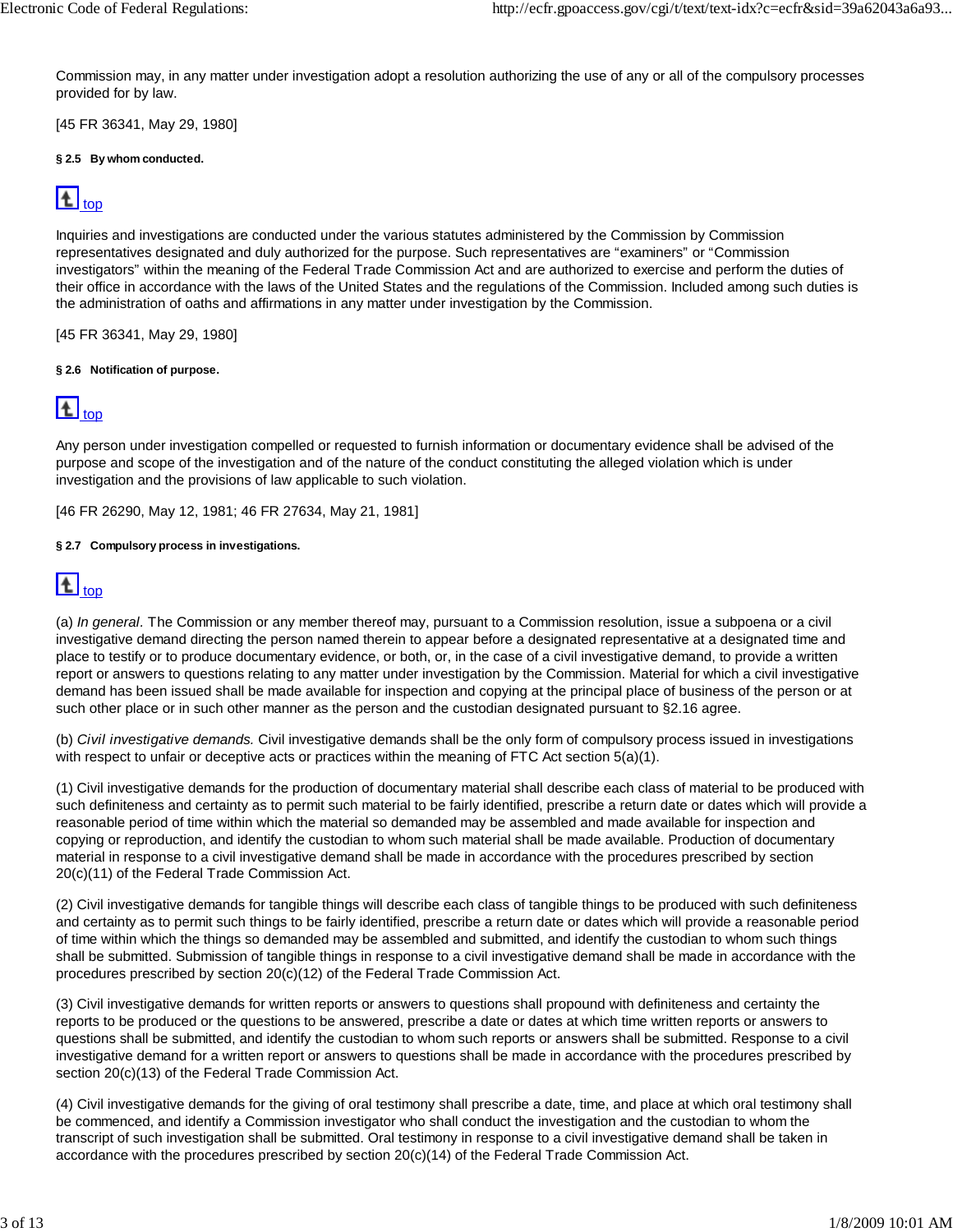(c) The Bureau Director, Deputy Directors and Assistant Directors of the Bureaus of Competition and Economics, the Director, Deputy Directors and Associate Directors of the Bureau of Consumer Protection, Regional Directors, and Assistant Regional Directors, are authorized to negotiate and approve the terms of satisfactory compliance with subpoenas and civil investigative demands and, for good cause shown, may extend the time prescribed for compliance. Specifically, the subpoena power conferred by Section 329 of the Energy Policy and Conservation Act (42 U.S.C. 6299) is included within this delegation.

(d) *Petitions to limit or quash* —(1) *General.* Any petition to limit or quash any investigational subpoena or civil investigative demand shall be filed with the Secretary of the Commission within twenty (20) days after service of the subpoena or civil investigative demand, or, if the return date is less than twenty (20) days after service, prior to the return date. Such petition shall set forth all assertions of privilege or other factual and legal objections to the subpoena or civil investigative demand, including all appropriate arguments, affidavits and other supporting documentation.

(2) *Statement.* Each petition shall be accompanied by a signed statement representing that counsel for the petitioner has conferred with counsel for the Commission in an effort in good faith to resolve by agreement the issues raised by the petition and has been unable to reach such an agreement. If some of the matters in controversy have been resolved by agreement, the statement shall specify the matters so resolved and the matters remaining unresolved. The statement shall recite the date, time, and place of each such conference between counsel, and the names of all parties participating in each such conference.

(3) *Extensions of time.* Bureau Directors, Deputy Directors, and Assistant Directors in the Bureaus of Competition and Economics, the Bureau Director, Deputy Directors and Associate Directors in the Bureau of Consumer Protection, Regional Directors and Assistant Regional Directors are delegated, without power of redelegation, the authority to rule upon requests for extensions of time within which to file such petitions.

(4) *Disposition.* A Commissioner, to be designated by the Chairman, is delegated, without power of redelegation, the authority to rule upon petitions to limit or quash an investigational subpoena or civil investigative demand, but the designated Commissioner may, in his or her sole discretion, refer a petition to the full Commission for determination.

(e) *Stay of compliance period.* The timely filing of a petition to limit or quash any investigational subpoena or civil investigative demand shall stay the time permitted for compliance with the portion challenged. If the petition is denied in whole or in part, the ruling will specify a new return date.

(f) *Review.* Any petitioner, within three days after service of a ruling by the designated Commissioner denying all or a portion of the relief requested in its petition, may file with the Secretary of the Commission a request that the full Commission review the ruling. The timely filing of such a request shall not stay the return date specified in the ruling, unless otherwise specified by the Commission.

(g) *Public disclosure.* All petitions to limit or quash investigational subpoenas or civil investigative demands and the responses thereto are part of the public records of the Commission, except for information exempt from disclosure under §4.10(a) of this chapter.

[45 FR 36342, May 29, 1980, as amended at 46 FR 26290, May 12, 1981; 48 FR 41375, Sept. 15, 1983; 49 FR 6089, Feb. 17, 1984; 50 FR 42672, Oct. 22, 1985; 60 FR 37747, July 21, 1995]

#### **§ 2.8 Investigational hearings.**

# top top

(a) Investigational hearings, as distinguished from hearings in adjudicative proceedings, may be conducted in the course of any investigation undertaken by the Commission, including rulemaking proceedings under subpart B of part 1 of this chapter, inquiries initiated for the purpose of determining whether or not a respondent is complying with an order of the Commission or the manner in which decrees in suits brought by the United States under the antitrust laws are being carried out, the development of facts in cases referred by the courts to the Commission as a master in chancery, and investigations made under section 5 of the Export Trade Act.

(b) Investigational hearings shall be conducted by any Commission member, examiner, attorney, investigator, or other person duly designated under the FTC Act, for the purpose of hearing the testimony of witnesses and receiving documents and other data relating to any subject under investigation. Such hearings shall be stenographically reported and a transcript thereof shall be made a part of the record of the investigation.

(c) Unless otherwise ordered by the Commission, investigational hearings shall not be public. In investigational hearings conducted pursuant to a civil investigative demand for the giving of oral testimony, the Commission investigators shall exclude from the hearing room all other persons except the person being examined, his counsel, the officer before whom the testimony is to be taken, and the stenographer recording such testimony. A copy of the transcript shall promptly be forwarded by the Commission investigator to the custodian designated in §2.16.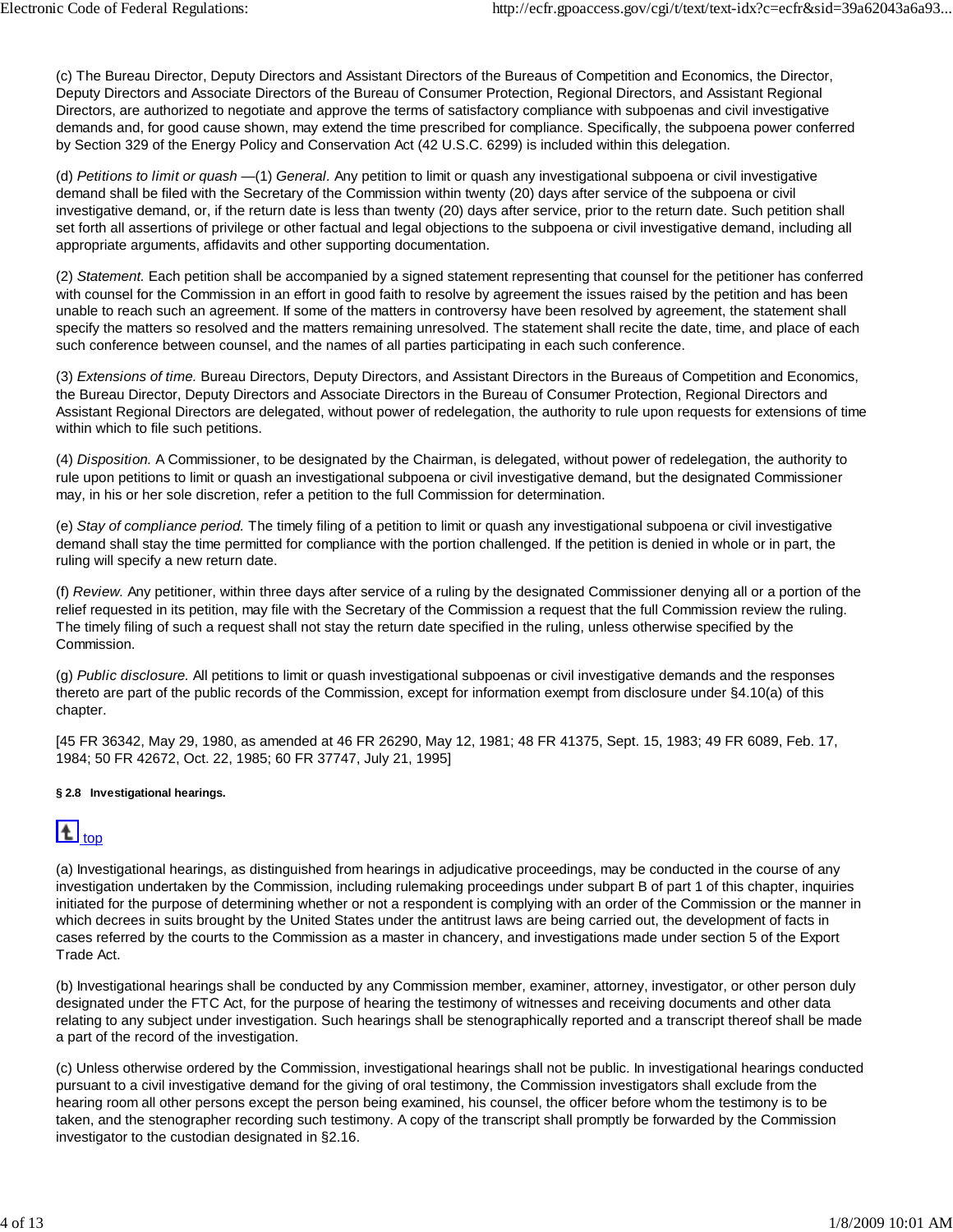[32 FR 8446, June 13, 1967, as amended at 45 FR 36342, May 29, 1980; 61 FR 50645, Sept. 26, 1996]

#### **§ 2.8A Withholding requested material.**



(a) Any person withholding material responsive to an investigational subpoena or civil investigative demand issued pursuant to §2.7, an access order issued pursuant to §2.11, an order to file a report issued pursuant to §2.12, or any other request for production of material issued under this part, shall assert a claim of privilege or any similar claim not later than the date set for the production of material. Such person shall, if so directed in the subpoena, civil investigative demand or other request for production, submit, together with such claim, a schedule of the items withheld which states individually as to each such item the type, specific subject matter, and date of the item; the names, addresses, positions, and organizations of all authors and recipients of the item; and the specific grounds for claiming that the item is privileged.

(b) A person withholding material solely for reasons described in §2.8A(a) shall comply with the requirements of that subsection in lieu of filing a motion to limit or quash compulsory process.

(Sec. 5, 38 Stat. 719 as amended (15 U.S.C. 45))

[44 FR 54042, Sept. 18, 1979, as amended at 45 FR 36342, May 29, 1980]

**§ 2.9 Rights of witnesses in investigations.**

# top top

(a) Any person compelled to submit data to the Commission or to testify in an investigational hearing shall be entitled to retain a copy or, on payment of lawfully prescribed costs, procure a copy of any document submitted by him and of his own testimony as stenographically reported, except that in a nonpublic hearing the witness may for good cause be limited to inspection of the official transcript of his testimony. Where the investigational hearing has been conducted pursuant to a civil investigative demand issued under section 20 of the Federal Trade Commission Act, upon completion of transcription of the testimony of the witness, the witness shall be offered an opportunity to read the transcript of his testimony. Any changes in form or substance which the witness desires to make shall be entered and identified upon the transcript by the Commission investigator with a statement of the reasons given by the witness for making such changes. The transcript shall then be signed by the witness unless the witnesss cannot be found, is ill, waives in writing his right to signature or refuses to sign. If the transcript is not signed by the witness within thirty days of his being afforded a reasonable opportunity to review it, the Commission investigator shall take the actions prescribed by section 20(c)(12)(E)(ii) of the Federal Trade Commission Act.

(b) Any witness compelled to appear in person in an investigational hearing may be accompanied, represented, and advised by counsel as follows:

(1) Counsel for a witness may advise the witness, in confidence and upon the initiative of either counsel or the witness, with respect to any question asked of the witness. If the witness refuses to answer a question, then counsel may briefly state on the record if he has advised the witness not to answer the question and the legal grounds for such refusal.

(2) Where it is claimed that the testimony or other evidence sought from a witness is outside the scope of the investigation, or that the witness is privileged to refuse to answer a question or to produce other evidence, the witness or counsel for the witness may object on the record to the question or requirement and may state briefly and precisely the ground therefor. The witness and his counsel shall not otherwise object to or refuse to answer any question, and they shall not otherwise interrupt the oral examination.

(3) Any objections made under the rules in this part will be treated as continuing objections and preserved throughout the further course of the hearing without the necessity for repeating them as to any similar line of inquiry. Cumulative objections are unnecessary. Repetition of the grounds for any objection will not be allowed.

(4) Counsel for a witness may not, for any purpose or to any extent not allowed by paragraphs (b) (1) and (2) of this section, interrupt the examination of the witness by making any objections or statements on the record. Petitions challenging the Commission's authority to conduct the investigation or the sufficiency or legality of the subpoena or civil investigative demand must have been addressed to the Commission in advance of the hearing. Copies of such petitions may be filed as part of the record of the investigation with the person conducting the investigational hearing, but no arguments in support thereof will be allowed at the hearing.

(5) Following completion of the examination of a witness, counsel for the witness may on the record request the person conducting the investigational hearing to permit the witness of clarify any of his or her answers. The grant or denial of such request shall be within the sole discretion of the person conducting the hearing.

(6) The person conducting the hearing shall take all necessary action to regulate the course of the hearing to avoid delay and to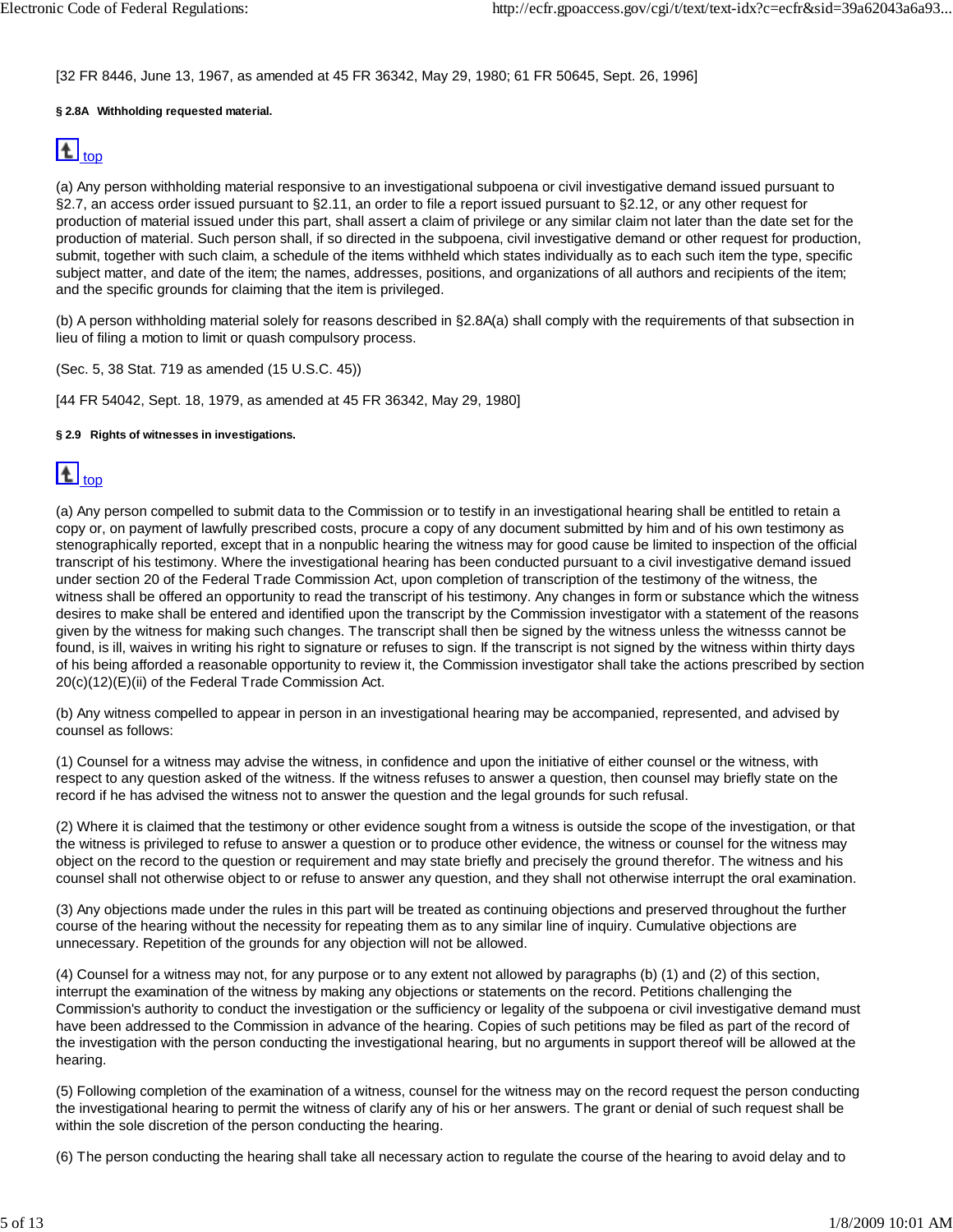prevent or restrain disorderly, dilatory, obstructionist, or contumacious conduct, or contemptuous language. Such person shall, for reasons stated on the record, immediately report to the Commission any instances where an attorney has allegedly refused to comply with his or her directions, or has allegedly engaged in disorderly, dilatory, obstructionist, or contumacious conduct, or contemptuous language in the course of the hearing. The Commission, acting pursuant to §4.1(e) of this chapter, will thereupon take such further action, if any, as the circumstances warrant, including suspension or disbarment of the attorney from further practice before the Commission or exclusion from further participation in the particular investigation.

#### (18 U.S.C. 6002, 6004)

[32 FR 8446, June 13, 1967, as amended at 45 FR 36343, May 29, 1980; 45 FR 39244, June 10, 1980; 46 FR 26290, May 12, 1981; 50 FR 53304, Dec. 31, 1985; 61 FR 50645, Sept. 26, 1996]

#### **§ 2.10 Depositions.**



In investigations other than those conducted under section 20 of the Federal Trade Commission Act, the Commission may order testimony to be taken by deposition at any stage of such investigation. Such depositions may be taken before any person having power to administer oaths who may be designated by the Commission. The testimony shall be reduced to writing by the person taking the deposition, or under his direction, and shall then be subscribed to by the deponent. Any person may be compelled to appear and be deposed and to produce documentary evidence in the same manner as witnesses may be compelled to appear and testify and produce documentary evidence as provided in §§2.7 through 2.9.

[45 FR 36343, May 29, 1980, as amended at 50 FR 53304, Dec. 31, 1985]

#### **§ 2.11 Orders requiring access.**



(a) In investigations other than those conducted under section 20 of the Federal Trade Commission Act, the Commission may issue an order requiring any person, partnership or corporation being investigated to grant access to files for the purpose of examination and the right to copy any documentary evidence. The Directors, Deputy Directors and Assistant Directors of the Bureaus of Competition and Economics, the Director, Deputy Directors and Associate Directors of the Bureau of Consumer Protection, the Regional Directors, and Assistant Regional Directors of the Commission's regional offices, pursuant to delegation of authority by the Commission, without power of redelegation, are authorized, for good cause shown, to extend the time prescribed for compliance with orders requiring access issued during the investigation of any matter.

(b) Any petition to limit or quash an order requiring access shall be filed with the Secretary of the Commission within twenty (20) days after service of the order, or, if the date for compliance is less than twenty (20) days after service of the order, then before the return date. Such petition shall set forth all assertions of privilege or other factual and legal objections to the order requiring access, including all appropriate arguments, affidavits and other supporting documentation. All petitions to limit or quash orders requiring access shall be ruled upon by the Commission itself, but the above-designated Directors, Deputy Directors, Assistant Directors, Associate Directors, Regional Directors and Assistant Regional Directors are delegated, without power of redelegation, the authority to rule upon motions for extensions of time within which to file petitions to limit or quash orders requiring access.

(c) The timely filing of any petition to limit or quash such an order shall stay the requirement of compliance if the Commission has not ruled upon the motion by the date of compliance. If it rules on or subsequent to the date required for compliance and its ruling denies the petition in whole or in part, the Commission shall specify a new date of compliance.

(d) All petitions to limit or quash orders requiring access, and the Commission's responses thereto, are part of the public records of the Commission, except for information exempt from disclosure under §4.10(a) of this chapter.

[46 FR 26290, May 12, 1981, as amended at 48 FR 41375, Sept. 15, 1983]

#### **§ 2.12 Reports.**

## $t_{top}$

(a) In investigations other than those covered by section 20 of the Federal Trade Commission Act the Commission may issue an order requiring a person, partnership, or corporation to file a report or answers in writing to specific questions relating to any matter under investigation, study or survey, or under any of the Commission's reporting programs.

(b) The Directors, Deputy Directors and Assistant Directors of the Bureaus of Competition and Economics, the Director, Deputy Directors and Associate Directors of the Bureau of Consumer Protection, and the Regional Directors and Assistant Regional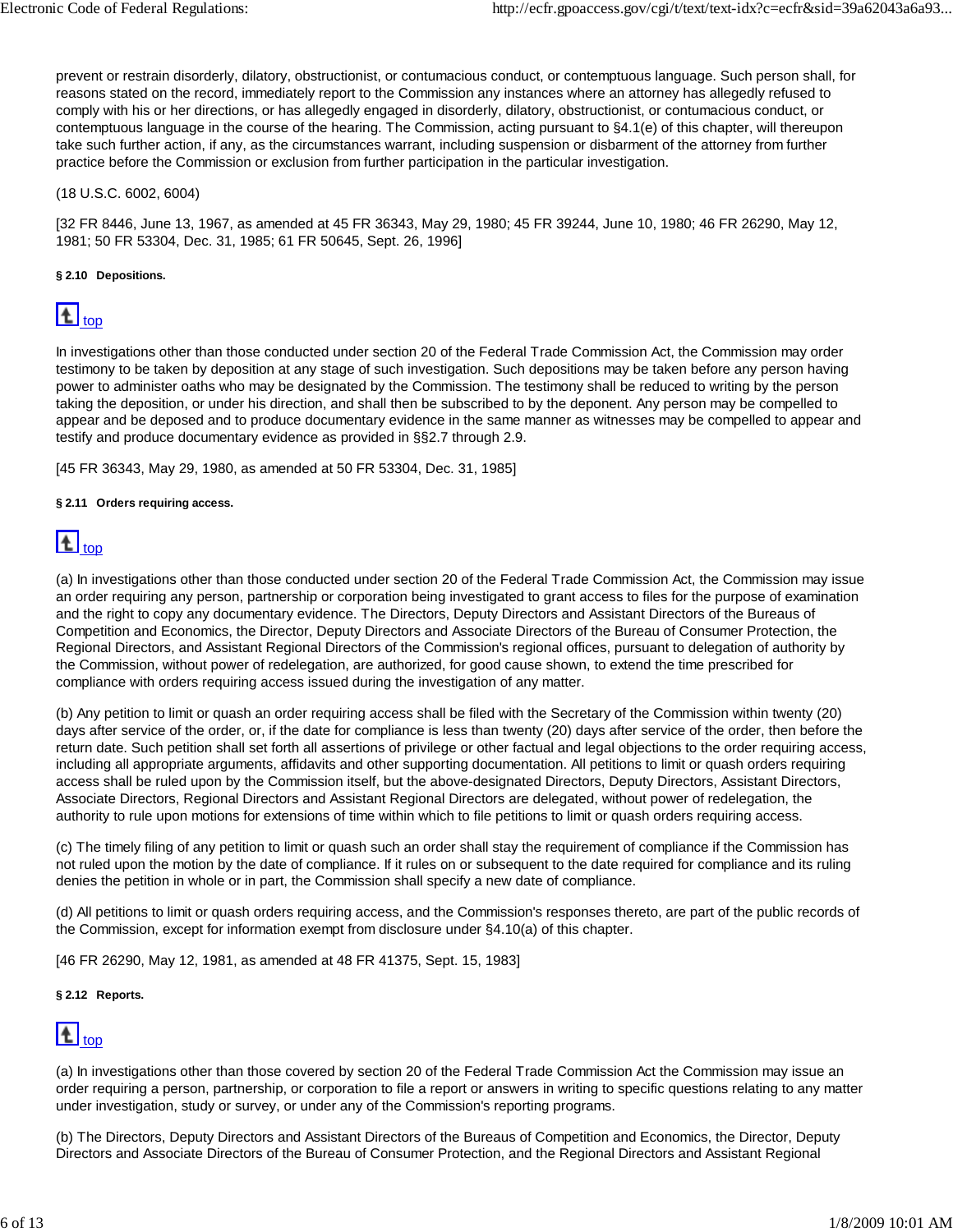Directors of the Commission's regional offices, pursuant to delegation of authority by the Commission, without power of redelegation, are authorized, for good cause shown, to extend the time prescribed for compliance with orders requiring reports or answers to questions issued during the investigation, study or survey of any matter or in connection with any of the Commission's reporting programs.

(c) Any petition to limit or quash an order requiring a report or answer to specific questions shall be filed with the Secretary of the Commission within twenty (20) days after service of the order, or, if the date for compliance is less than twenty (20) days after service of the order, then before the return date. Such petition shall set forth all assertions of privilege or other factual and legal objections to the order requiring a report or answer to specific questions, including all appropriate arguments, affidavits and other supporting documentation. All petitions to limit or quash orders requiring reports or answers to questions shall be ruled upon by the Commission itself, but the above-designated Directors, Deputy Directors, Assistant Directors, Associate Directors, Regional Directors and Assistant Regional Directors are delegated, without power of redelegation, the authority to rule upon motions for extensions of time within which to file petitions to limit or quash orders requiring reports or answers to questions.

(d) Except as otherwise provided by the Commission, the timely filing of any petition to limit or quash such an order shall stay the requirement of return on the portion challenged if the Commission has not ruled upon the petition by the return date. If it rules on or subsequent to the return date and its ruling denies the petition in whole or in part, the Commission shall specify a new return date.

(e) All petitions to limit or quash orders requiring a report or answers to specific questions, and the Commission's responses thereto, are part of the public records of the Commission, except for information exempt from disclosure under §4.10(a) of this chapter.

[41 FR 54485, Dec. 14, 1976, as amended at 45 FR 36343, May 29, 1980; 46 FR 26290, May 12, 1981; 48 FR 41375, Sept. 15, 1983; 50 FR 53304, Dec. 31, 1985]

#### **§ 2.13 Noncompliance with compulsory processes.**

## top top

(a) In cases of failure to comply with Commission compulsory processes, appropriate action may be initiated by the Commission or the Attorney General, including actions for enforcement, forfeiture, or penalties or criminal actions.

(b) The General Counsel, pursuant to delegation of authority by the Commission, without power of redelegation, is authorized:

(1) To institute, on behalf of the Commission, an enforcement proceeding in connection with the failure or refusal of a person, partnership, or corporation to comply with, or to obey, a subpoena, or civil investigative demand if the return date or any extension thereof has passed;

(2) To approve and have prepared and issued, in the name of the Commission when deemed appropriate by the General Counsel, a notice of default in connection with the failure of a person, partnership, or corporation to timely file a report pursuant to section 6(b) of the Federal Trade Commission Act, if the return date or any extension thereof has passed;

(3) To institute, on behalf of the Commission, an enforcement proceeding and to request, on behalf of the Commission, the institution, when deemed appropriate by the General Counsel, of a civil action in connection with the failure of a person, partnership, or corporation to timely file a report pursuant to an order under section 6(b) of the Federal Trade Commission Act, if the return date or any extension thereof has passed; and

(4) To seek civil contempt in cases where a court order enforcing compulsory process has been violated.

[41 FR 54485, Dec. 14, 1976, as amended at 45 FR 39244, June 10, 1980; 50 FR 53304, Dec. 31, 1985]

#### **§ 2.14 Disposition.**



(a) When the facts disclosed by an investigation indicate that corrective action is warranted, and the matter is not subject to a consent settlement pursuant to subpart C of this part, further proceedings may be instituted pursuant to the provisions of part 3 of this chapter.

(b) When the facts disclosed by an investigation indicate that corrective action is not necessary or warranted in the public interest, the investigational file will be closed. The matter may be further investigated at any time if circumstances so warrant.

(c) The Commission has delegated to the Director, Deputy Directors, and Assistant Directors of the Bureau of Competition, the Director, Deputy Directors and Associate Directors of the Bureau of Consumer Protection, and Regional Directors, without power of redelegation, limited authority to close investigations.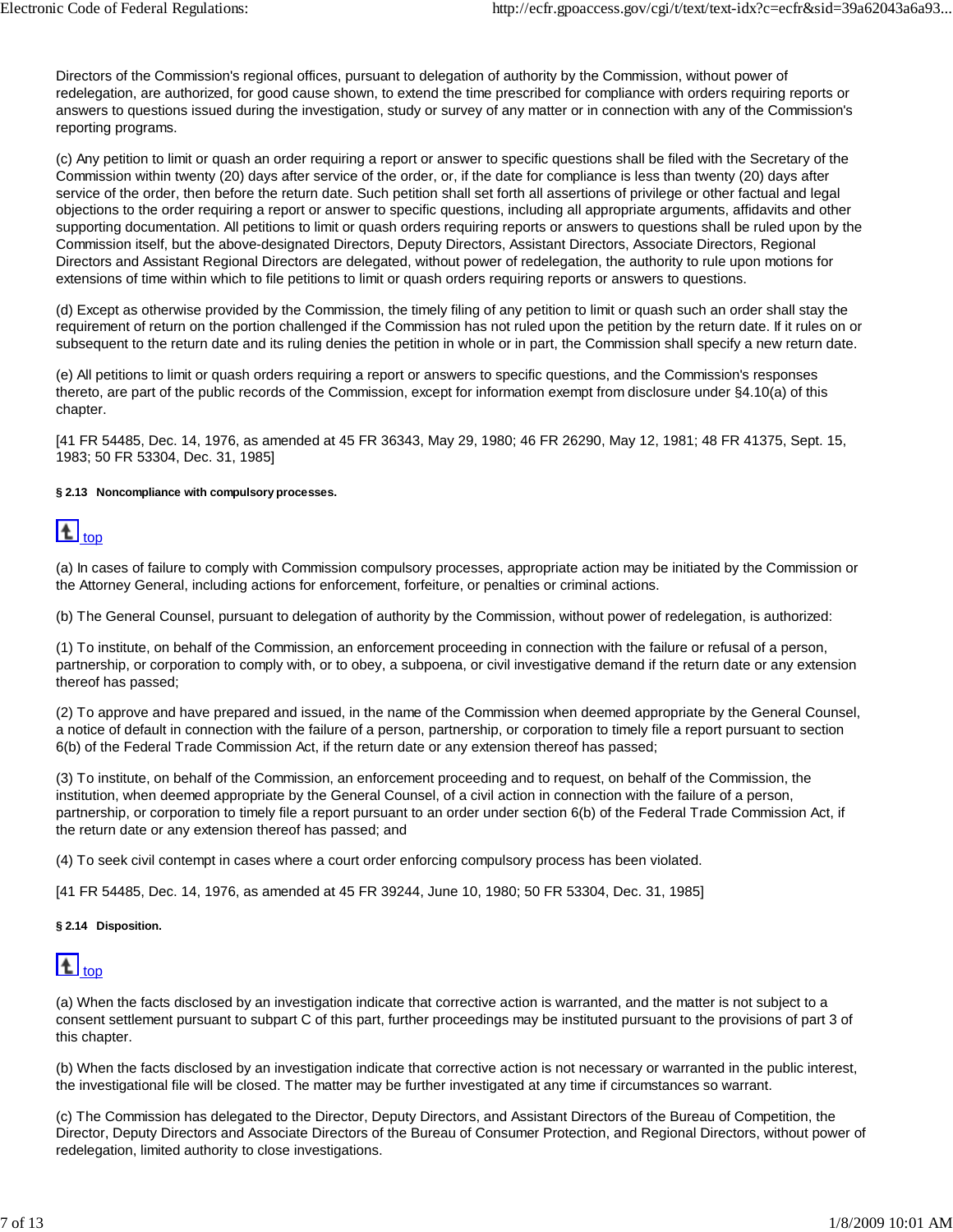[32 FR 8446, June 13, 1967, as amended at 42 FR 42195, Aug. 22, 1977; 48 FR 41375, Sept. 15, 1983; 50 FR 53304, Dec. 31, 1985]

**§ 2.15 Orders requiring witnesses to testify or provide other information and granting immunity.**

## top

(a) The Bureau Director, Deputy Directors, and Assistant Directors in the Bureaus of Competition and Economics, the Bureau Director, Deputy Directors and Associate Directors of the Bureau of Consumer Protection, Regional Directors and Assistant Regional Directors are hereby authorized to request, through the Commission's liaison officer, approval from the Attorney General for the issuance of an order requiring a witness to testify or provide other information granting immunity under title 18, section 6002, of the United States Code.

(b) The Commission retains the right to review the exercise of any of the functions delegated under paragraph (a) of this section. Appeals to the Commission from an order requiring a witness to testify or provide other information will be entertained by the Commission only upon a showing that a substantial question is involved, the determination of which is essential to serve the interests of justice. Such appeals shall be made on the record and shall be in the form of a brief not to exceed fifteen (15) pages in length and shall be filed within five (5) days after notice of the complained of action. The appeal shall not operate to suspend the hearing unless otherwise determined by the person conducting the hearing or ordered by the Commission.

(18 U.S.C. 6002, 6004)

[37 FR 5016, Mar. 9, 1972, as amended at 48 FR 41375, Sept. 15, 1983; 61 FR 50645, Sept. 26, 1996]

#### **§ 2.16 Custodians.**



(a) *Designation.* The Commission shall designate a custodian and one or more deputy custodians for material to be delivered pursuant to compulsory process in an investigation, a purpose of which is to determine whether any person may have violated any provision of the laws administered by the Commission. The custodian shall have the powers and duties prescribed by section 21 of the FTC Act. Deputy custodians may perform all of the duties assigned to custodians. The appropriate Bureau Directors, Deputy Directors, Associate Directors in the Bureau of Consumer Protection, Assistant Directors in the Bureau of Competition, Regional Directors or Assistant Regional Directors shall take the action required by section 21(b)(7) of the FTC Act if it is necessary to replace a custodian or deputy custodian.

(b) *Copying of custodial documents.* The custodian designated pursuant to section 21 of the Federal Trade Commission Act (subject to the general supervision of the Executive Director) may, from among the material submitted, select the material the copying of which is necessary or appropriate for the official use of the Commission, and shall determine, the number of copies of any such material that are to be reproduced. Copies of material in the physical possession of the custodian may be reproduced by or under the authority of an employee of the Commission designated by the custodian.

(c) Material produced pursuant to the Federal Trade Commission Act, while in the custody of the custodian, shall be for the official use of the Commission in accordance with the Act; but such material shall upon reasonable notice to the custodian be made available for examination by the person who produced such material, or his duly authorized representative, during regular office hours established for the Commission.

[45 FR 36343, May 29, 1980, as amended at 46 FR 26291, May 12, 1981; 48 FR 41376, Sept. 15, 1983; 50 FR 53305, Dec. 31, 1985]

**Subpart B—Petitions Filed Under Section 7A of the Clayton Act, as Amended, for Review of Requests for Additional Information or Documentary Material**



**Authority:** 15 U.S.C. 18a(d), (e).

**§ 2.20 Petitions for review of requests for additional information or documentary material.**



(a) For purposes of this section, "second request" refers to a request for additional information or documentary material issued under 16 CFR 803.20.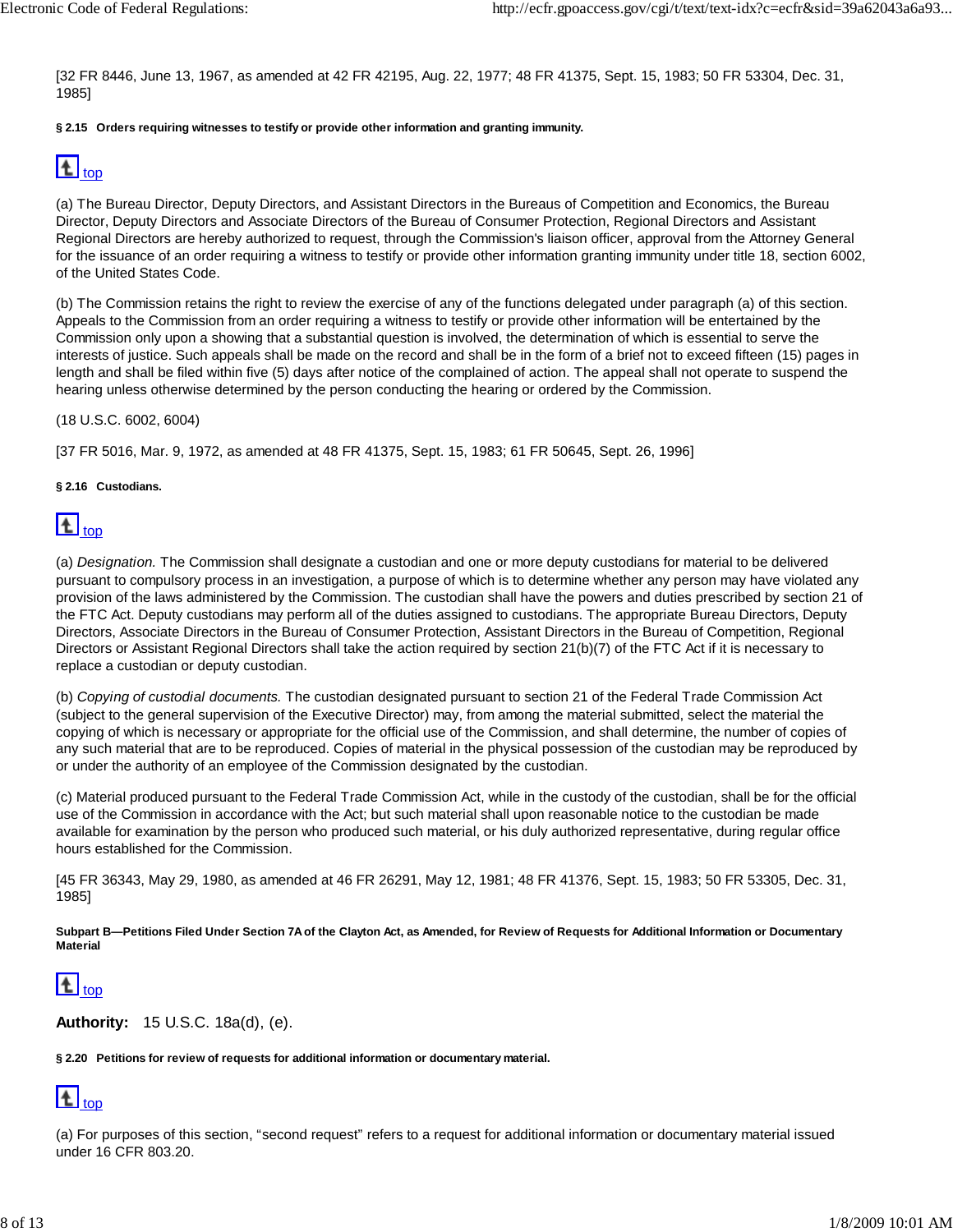(b) *Second request procedures* —(1) *Notice.* Every request for additional information or documentary material issued under 16 CFR 803.20 shall inform the recipient(s) of the request that the recipient has a right to discuss modifications or clarifications of the request with an authorized representative of the Commission. The request shall identify the name and telephone number of at least one such representative.

(2) *Second request conference.* An authorized representative of the Commission shall invite the recipient to discuss the request for additional information or documentary material soon after the request is issued. At the conference, the authorized representative shall discuss the competitive issues raised by the proposed transaction, to the extent then known, and confer with the recipient about the most effective way to obtain information and documents relating to the competitive issues raised. The conference will ordinarily take place within 5 business days of issuance of the request, unless the recipient declines the invitation or requests a later date.

(3) *Modification of requests.* The authorized representative shall modify the request for additional information or documentary material, or recommend such modification to the responsible Assistant Director of the Bureau of Competition, if he or she determines that a less burdensome request would be consistent with the needs of the investigation. A request for additional information or documentary material may be modified only in writing signed by the authorized representative.

(4) *Review of request decisions.* (i) If the recipient of a request for additional information or documentary material believes that compliance with portions of the request should not be required and the recipient has exhausted reasonable efforts to obtain clarifications or modifications of the request from an authorized representative, the recipient may petition the General Counsel to consider and rule on unresolved issues. Such petition shall be submitted by letter to the General Counsel with a copy to the authorized representative who participated in the second request conference held under paragraph (b)(3) of this section. The petition shall not, without leave of the General Counsel, exceed 500 words, excluding any cover, table of contents, table of authorities, glossaries, proposed form of relief and any appendices containing only sections of statutes or regulations, and shall address petitioner's efforts to obtain modification from the authorized representative.

(ii) Within 2 business days after receiving such a petition, the General Counsel shall set a date for a conference with the petitioner and the authorized representative.

(iii) Such conference shall take place within 7 business days after the General Counsel receives the petition, unless the request recipient agrees to a later date or declines to attend a conference.

(iv) Not later than 3 business days before the date of the conference, the petitioner and the authorized representative may each submit memoranda regarding the issues presented in the petition. Such memoranda shall not, without leave of the General Counsel, exceed 1250 words, excluding any cover, table of contents, table of authorities, glossaries, proposed form of relief and appendices containing only sections of statutes or regulations. Such memoranda shall be delivered to counsel for the other participants on the same day they are delivered to the General Counsel.

(v) The petitioner's memorandum shall include a concise statement of reasons why the request should be modified, together with proposed modifications, or a concise explanation why the recipient believes it has substantially complied with the request for additional information or documentary material.

(vi) The authorized representative's memorandum shall include a concise statement of reasons why the petitioner's proposed modifications are inappropriate or a concise statement of the reasons why the representative believes that the petitioner has not substantially complied with the request for additional information and documentary material.

(vii) The General Counsel shall advise the petitioner and the authorized representative of his or her decision within 3 business days following the conference.

[66 FR 8721, Feb. 1, 2001]

**Subpart C—Consent Order Procedure**



**§ 2.31 Opportunity to submit a proposed consent order.**

## top<br>top

(a) Where time, the nature of the proceeding, and the public interest permit, any individual, partnership, or corporation being investigated shall be afforded the opportunity to submit through the operating Bureau or Regional Office having responsibility in the matter a proposal for disposition of the matter in the form of a consent order agreement executed by the party being investigated and complying with the requirements of §2.32, for consideration by the Commission in connection with a proposed complaint submitted by the Commission's staff.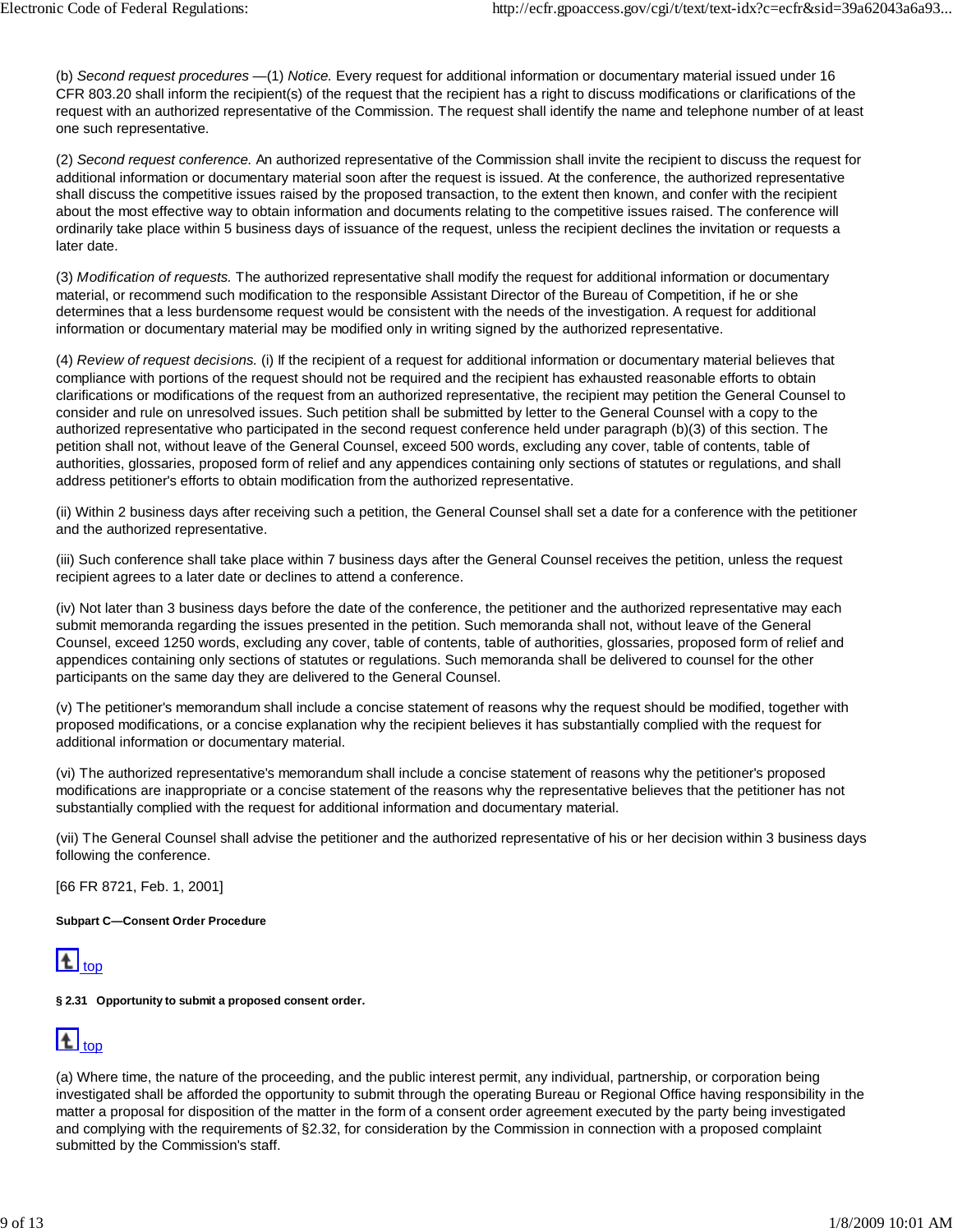(b) After a complaint has been issued, the consent order procedure described in this part will not be available except as provided in §3.25(b).

[40 FR 15235, Apr. 4, 1975]

### **§ 2.32 Agreement.**



Every agreement in settlement of a Commission complaint shall contain, in addition to an appropriate proposed order, either an admission of the proposed findings of fact and conclusions of law submitted simultaneously by the Commission's staff or an admission of all jurisdictional facts and an express waiver of the requirement that the Commission's decision contain a statement of findings of fact and conclusions of law. Every agreement also shall waive further procedural steps and all rights to seek judicial review or otherwise to challenge or contest the validity of the order. In addition, where appropriate, every agreement in settlement of a Commission complaint challenging the lawfulness of a proposed merger or acquisition shall also contain a hold-separate or asset-maintenance order. The agreement may state that the signing thereof is for settlement purposes only and does not constitute an admission by any party that the law has been violated as alleged in the complaint. Every agreement shall provide that:

(a) The complaint may be used in construing the terms of the order;

(b) No agreement, understanding, representation, or interpretation not contained in the order or the aforementioned agreement may be used to vary or to contradict the terms of the order;

(c) The order will have the same force and effect and may be altered, modified or set aside in the same manner provided by statute for Commission orders issued on a litigated or stipulated record;

(d) Except as provided by order of the Commission, any order issued pursuant to the agreement will become final upon service;

(e) The agreement will not become a part of the public record unless and until it is accepted by the Commission; and

(f) If the Commission accepts the agreement, further proceedings will be governed by §2.34.

[64 FR 46268, Aug. 25, 1999]

#### **§ 2.33 Compliance procedure.**

## top

The Commission may in its discretion require that a proposed agreement containing an order to cease and desist be accompanied by an initial report signed by the respondent setting forth in precise detail the manner in which the respondent will comply with the order when and if entered. Such report will not become part of the public record unless and until the accompanying agreement and order are accepted by the Commission. At the time any such report is submitted a respondent may request confidentiality for any portion thereof with a precise showing of justification therefor as set out in §4.9(c) and the General Counsel or the General Counsel's designee will dispose of such requests in accordance with that section.

[63 FR 32977, June 17, 1998]

### **§ 2.34 Disposition.**



(a) *Acceptance of proposed consent agreement.* The Commission may accept or refuse to accept a proposed consent agreement. Except as otherwise provided in paragraph (c) of this section, acceptance does not constitute final approval, but it serves as the basis for further actions leading to final disposition of the matter.

(b) *Effectiveness of hold-separate or asset-maintenance order.* Following acceptance of a consent agreement, the Commission will, if it deems a hold-separate or asset-maintenance order appropriate, issue a complaint and such an order as agreed to by the parties. Such order will be final upon service. The issuance of a complaint under this paragraph will neither commence an adjudicatory proceeding subject to part 3 of this chapter nor subject the consent agreement proceeding to the prohibitions specified in §4.7 of this chapter.

(c) *Public comment.* Promptly after its acceptance of the consent agreement, the Commission will place the order contained in the consent agreement, the complaint, and the consent agreement on the public record for a period of 30 days, or such other period as the Commission may specify, for the receipt of comments or views from any interested person. At the same time, the Commission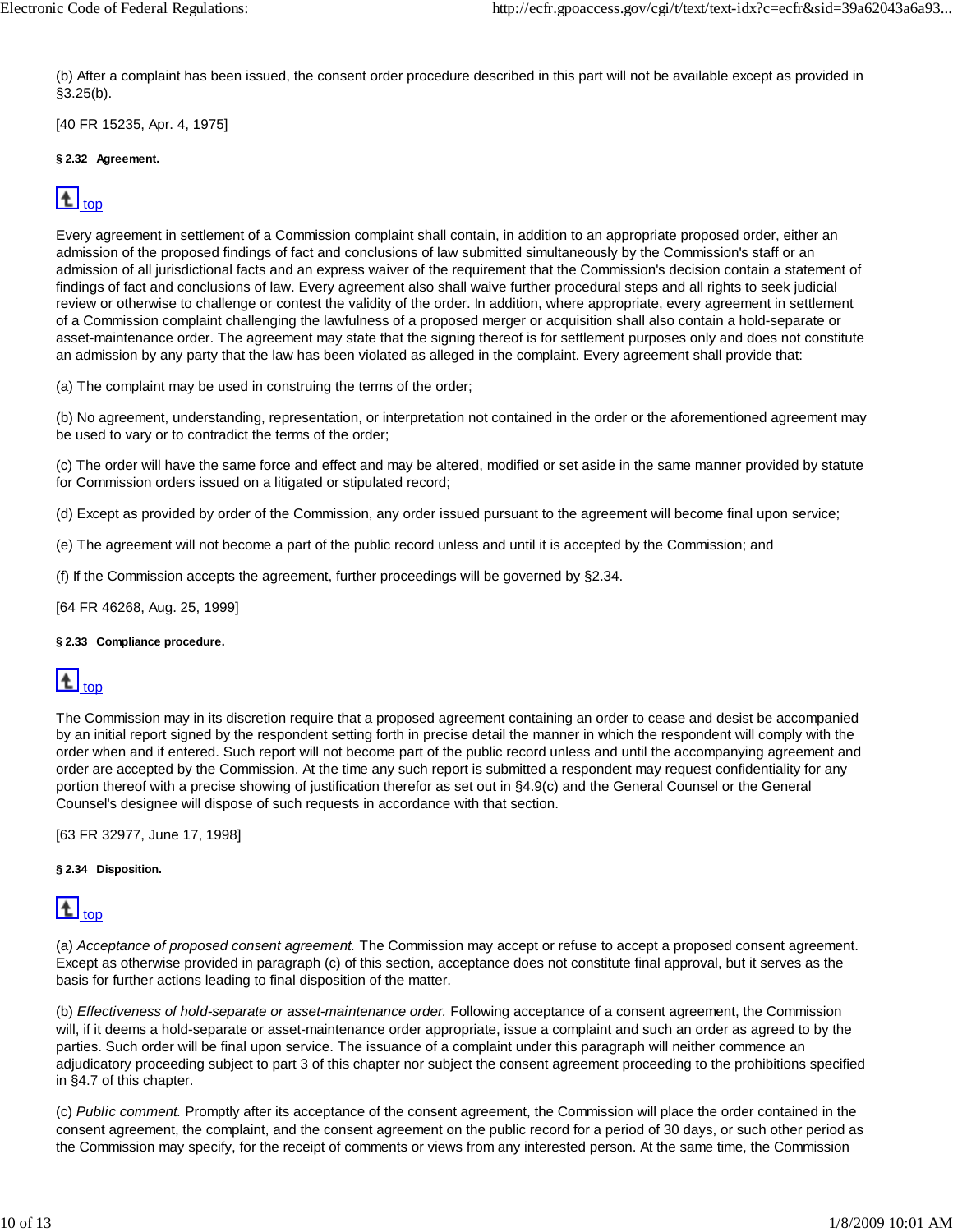will place on the public record an explanation of the provisions of the order and the relief to be obtained thereby and any other information that it believes may help interested persons understand the order. The Commission also will publish the explanation in theFederal Register.The Commission retains the discretion to issue a complaint and a Final Decision and Order, incorporating the order contained in a consent agreement, in appropriate cases before seeking public comment. Unless directed otherwise by the Commission, such Decision and Order will be final upon service.

(d) *Comment on initial compliance report.* If respondents have filed an initial report of compliance pursuant to §2.33, the Commission will place that report on the public record, except for portions, if any, granted confidential treatment pursuant to §4.9(c) of this chapter, with the complaint, the order, and the consent agreement.

(e) *Action following comment period.* (1) Following the comment period, on the basis of comments received or otherwise, the Commission may either withdraw its acceptance of the agreement and so notify respondents, in which event it will take such other action as it may consider appropriate, or issue and serve its complaint in such form as the circumstances may require and its decision in disposition of the proceeding.

(2) The Commission, following the comment period, may determine, on the basis of the comments or otherwise, that a Final Decision and Order that was issued in advance of the comment period should be modified. Absent agreement by respondents to the modifications, the Commission may initiate a proceeding to reopen and modify the decision and order in accordance with §3.72(b) of this chapter or commence a new administrative proceeding by issuing a complaint in accordance with §3.11 of this chapter.

[64 FR 46269, Aug. 25, 1999]

**Subpart D—Reports of Compliance**

top

### **§ 2.41 Reports of compliance.**



(a) In every proceeding in which the Commission has issued an order pursuant to the provisions of section 5 of the Federal Trade Commission Act or section 11 of the Clayton Act, as amended, and except as otherwise specifically provided in any such order, each respondent named in such order shall file with the Commission, within sixty (60) days after service thereof, or within such other time as may be provided by the order or the rules in this chapter, a report in writing, signed by the respondent, setting forth in detail the manner and form of his compliance with the order, and shall thereafter file with the Commission such further signed, written reports of compliance as it may require. An original and one copy of each such report shall be filed with the Secretary of the Commission, and one copy of each such report shall be filed with the Associate Director for Enforcement in the Bureau of Consumer Protection (for consumer protection orders) or with the Assistant Director for Compliance in the Bureau of Competition (for competition orders). Reports of compliance shall be under oath if so requested. Where the order prohibits the use of a false advertisement of a food, drug, device, or cosmetic which may be injurious to health because of results from its use under the conditions prescribed in the advertisement, or under such conditions as are customary or usual, or if the use of such advertisement is with intent to defraud or mislead, or in any other case where the circumstances so warrant, the order may provide for an interim report stating whether and how respondents intend to comply to be filed within ten (10) days after service of the order. Neither the filing of an application for stay pursuant to §3.56, nor the filing of a petition for judicial review, shall operate to postpone the time for filing a compliance report under the order or this section. If the Commission, or a court, determines to grant a stay of an order, or portion thereof, pending judicial review, or if any order provision is automatically stayed by statute, no compliance report shall be due as to those portions of the order that are stayed unless ordered by the court. Thereafter, as to orders, or portions thereof, that are stayed, the time for filing a report of compliance shall begin to run de novo from the final judicial determination, except that if no petition for certiorari has been filed following affirmance of the order of the Commission by a court of appeals, the compliance report shall be due the day following the date on which the time expires for the filing of such petition. Staff of the Bureaus of Competition and Consumer Protection will review such reports of compliance and may advise each respondent whether the staff intends to recommend that the Commission take any enforcement action. The Commission may, however, institute proceedings, including certification of facts to the Attorney General pursuant to the provisions of section 5(l) of the Federal Trade Commission Act (15 U.S.C. 45(l)) and section 11(1) of the Clayton Act, as amended (15 U.S.C. 21(1)), to enforce compliance with an order, without advising a respondent whether the actions set forth in a report of compliance evidence compliance with the Commission's order or without prior notice of any kind to a respondent.

(b) The Commission has delegated to the Director, the Deputy Directors, and the Assistant Director for Compliance of the Bureau of Competition, and to the Director, the Deputy Directors, and the Associate Director for Enforcement of the Bureau of Consumer Protection the authority to monitor compliance reports and to open and close compliance investigations. With respect to any compliance matter which has received previous Commission consideration as to compliance or in which the Commission or any Commissioner has expressed an interest, any matter proposed to be closed by reason of expense of investigation or testing, or any matter involving substantial questions as to the public interest, Commission policy or statutory construction, the Bureaus shall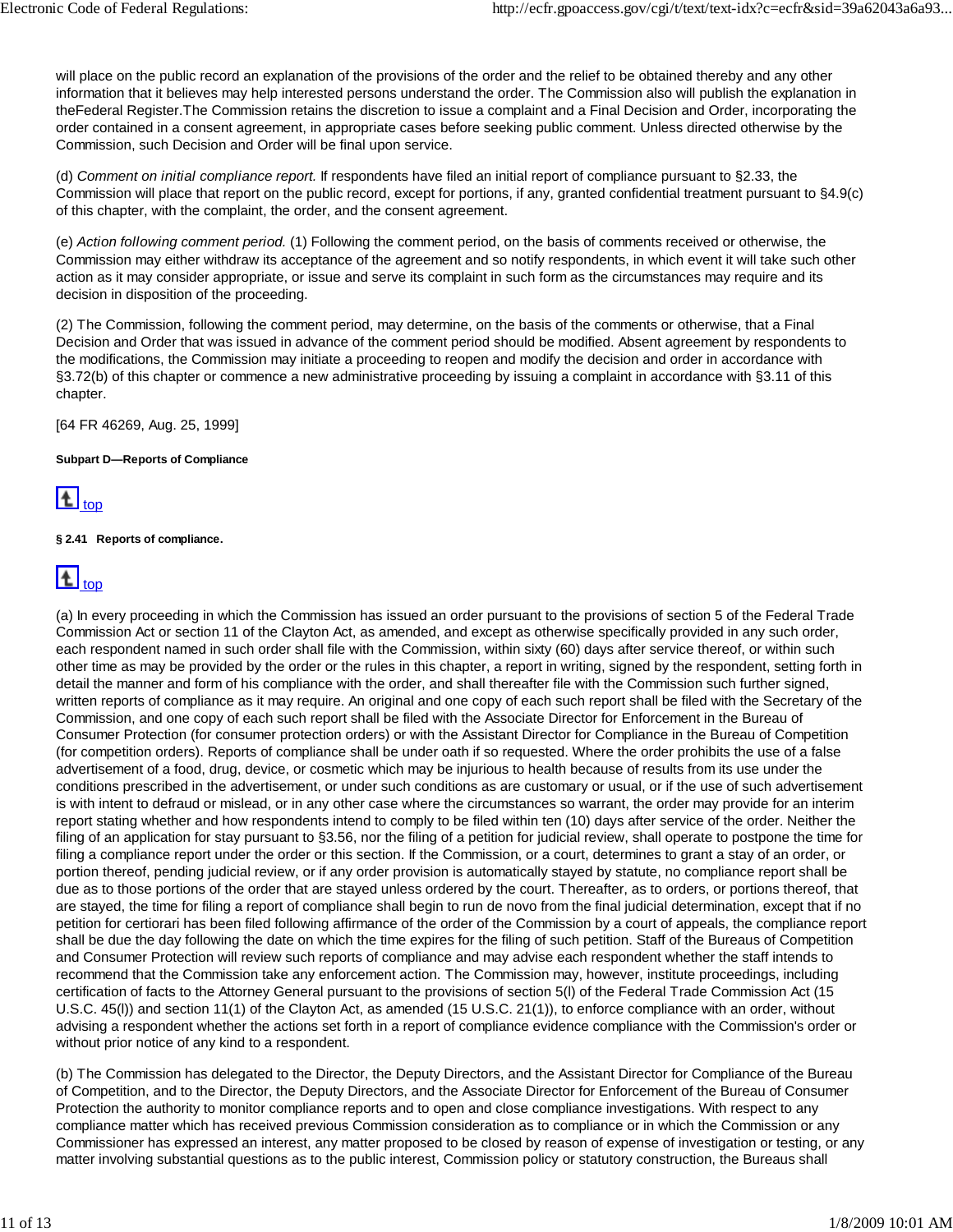submit an analysis to the Commission regarding their intended actions.

(c) The Commission has delegated to the Director, Deputy Directors, and Assistant Directors of the Bureau of Competition and to the Director, Deputy Directors, and Associate Directors of the Bureau of Consumer Protection, and to the Regional Directors, the authority, for good cause shown, to extend the time within which reports of compliance with orders to cease and desist may be filed. It is to be noted, however, that an extension of time within which a report of compliance may be filed, or the filing of a report which does not evidence full compliance with the order, does not in any circumstances suspend or relieve a respondent from his obligation under the law with respect to compliance with such order. An order of the Commission to cease and desist becomes final on the date and under the conditions provided in the Federal Trade Commission Act and the Clayton Act. Any person, partnership or corporation against which an order to cease and desist has been issued who is not in full compliance with such order on and after the date provided in these statutes for the order to become final is in violation of such order and is subject to an immediate action for civil penalties. The authority under this paragraph may not be redelegated, except that the Associate Director for Enforcement in the Bureau of Consumer Protection and the Assistant Director for Compliance in the Bureau of Competition may each name a designee under this paragraph.

(d) Any respondent subject to a Commission order may request advice from the Commission as to whether a proposed course of action, if pursued by it, will constitute compliance with such order. The request for advice should be submitted in writing to the Secretary of the Commission and should include full and complete information regarding the proposed course of action. On the basis of the facts submitted, as well as other information available to the Commission, the Commission will inform the respondent whether or not the proposed course of action, if pursued, would constitute compliance with its order. A request ordinarily will be considered inappropriate for such advice:

(1) Where the course of action is already being followed by the requesting party;

(2) Where the same or substantially the same course of action is under investigation or is or has been the subject of a current proceeding, order, or decree initiated or obtained by the Commission or another governmental agency; or

(3) Where the proposed course of action or its effects may be such that an informed decision thereon cannot be made or could be made only after extensive investigation, clinical study, testing or collateral inquiry.

Furthermore, the filing of a request for advice under this paragraph does not in any circumstances suspend or relieve a respondent from his obligation under the law with respect to his compliance with the order. He must in any event be in full compliance on and after the date the order becomes final as prescribed by statute referred to in paragraph (b) of this section. Advice to respondents under this paragraph will be published by the Commission in the same manner and subject to the same restrictions and considerations as advisory opinions under §1.4 of this chapter.

(e) The Commission may at any time reconsider any advice given under this section and, where the public interest requires, rescind or revoke its prior advice. In such event the respondent will be given notice of the Commission's intent to revoke or rescind and will be given an opportunity to submit its views to the Commission. The Commission will not proceed against a respondent for violation of an order with respect to any action which was taken in good faith reliance upon the Commission's advice under this section, where all relevant facts were fully, completely, and accurately presented to the Commission and where such action was promptly discontinued upon notification of rescission or revocation of the Commission's advice.

(f)(1) All applications for approval of proposed divestitures, acquisitions, or similar transactions subject to Commission review under outstanding orders shall fully describe the terms of the transaction and shall set forth why the transaction merits Commission approval. Such applications will be placed on the public record, together with any additional applicant submissions that the Commission directs be placed on the public record. The Director of the Bureau of Competition is delegated the authority to direct such placement.

(2) The Commission will receive public comment on a prior approval application for 30 days. During the comment period, any person may file formal written objections or comments with the Secretary of the Commission, and such objections or comments shall be placed on the public record. In appropriate cases, the Commission may shorten, eliminate, extend, or reopen a comment period.

(3) Responses to applications under this section, together with a statement of supporting reasons, will be published when made, together with responses to any public comments filed under this section.

(4) Persons submitting information that is subject to public record disclosure under this section may request confidential treatment for that information or portions thereof in accordance with §4.9(c) and the General Counsel or the General Counsel's designee will dispose of such requests in accordance with that section. Nothing in this section requires that confidentiality requests be resolved prior to, or contemporaneously with, the disposition of the application.

#### [32 FR 8449, June 13, 1967]

**Editorial Note:** ForFederal Registercitations affecting §2.41, see the List of CFR Sections Affected, which appears in the Finding Aids section of the printed volume and on GPO Access.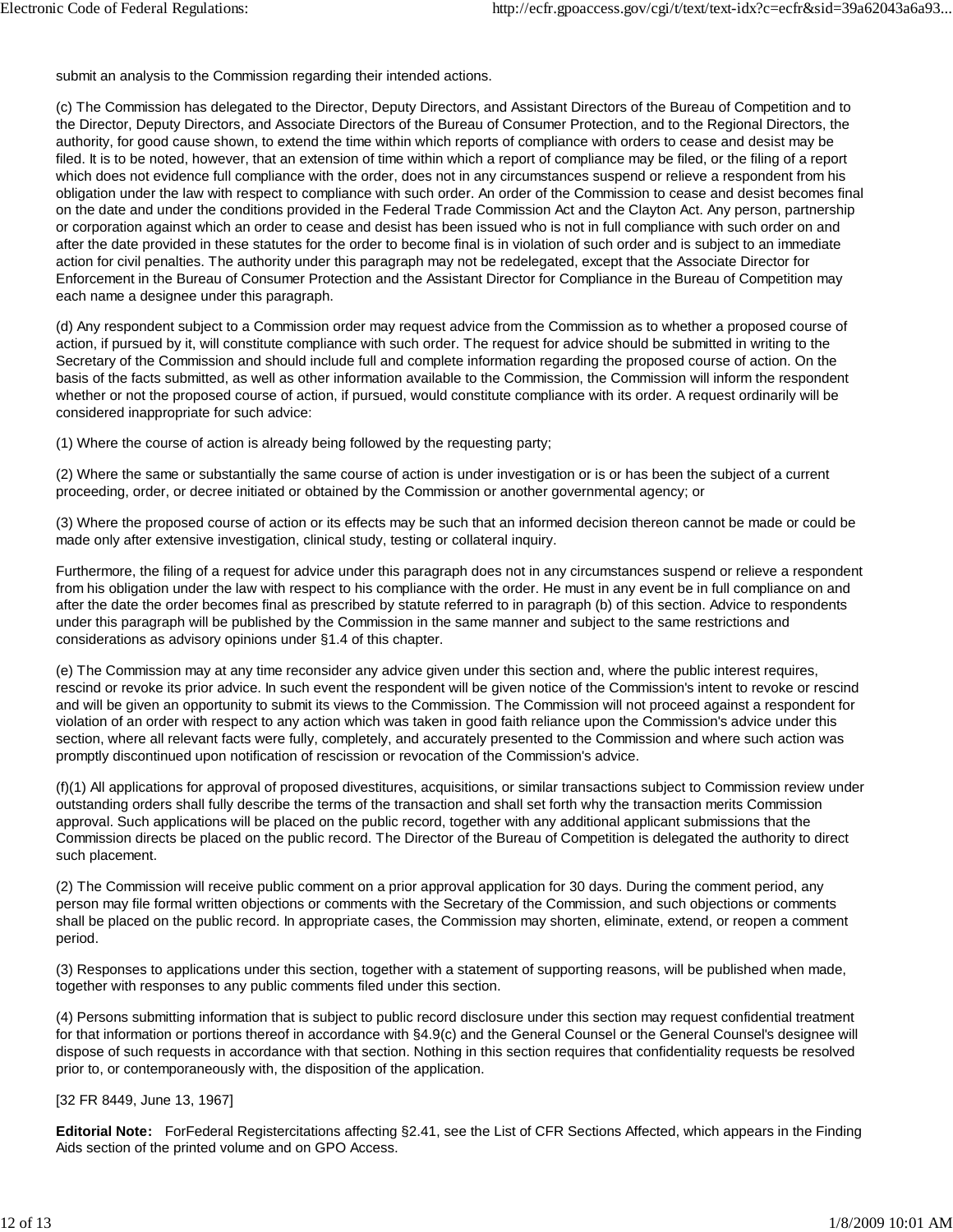**Subpart E—Requests To Reopen**



**§ 2.51 Requests to reopen.**

 $t_{top}$ 

(a) *Scope.* Any person, partnership, or corporation subject to a Commission decision containing a rule or order which has become effective, or an order to cease and desist which has become final, may file with the Secretary a request that the Commission reopen the proceeding to consider whether the rule or order, including any affirmative relief provision contained therein, should be altered, modified, or set aside in whole or in part.

(b) *Contents.* A request under this section shall contain a satisfactory showing that changed conditions of law or fact require the rule or order to be altered, modified or set aside, in whole or in part, or that the public interest so requires.

(1) This requirement shall not be deemed satisfied if a request is merely conclusory or otherwise fails to set forth by affidavit(s) specific facts demonstrating in detail:

(i) The nature of the changed conditions and the reasons why they require the requested modifications of the rule or order; or

(ii) The reasons why the public interest would be served by the modification.

(2) Each affidavit shall set forth facts that would be admissible in evidence and shall show that the affiant is competent to testify to the matters stated therein. All information and material that the requester wishes the Commission to consider shall be contained in the request at the time of filing.

(c) *Opportunity for public comment.* A request under this section shall be placed on the public record except for material exempt from public disclosure under rule 4.10(a). Unless the Commission determines that earlier disposition is necessary, the request shall remain on the public record for thirty (30) days after a press release on the request is issued. Bureau Directors are authorized to publish a notice in theFederal Registerannouncing the receipt of a request to reopen at their discretion. The public is invited to comment on the request while it is on the public record.

(d) *Determination.* After the period for public comments on a request under this section has expired and no later than one hundred and twenty (120) days after the date of the filing of the request, the Commission shall determine whether the request complies with paragraph (b) of this section and whether the proceeding shall be reopened and the rule or order should be altered, modified, or set aside as requested. In doing so, the Commission may, in its discretion, issue an order reopening the proceeding and modifying the rule or order as requested, issue an order to show cause pursuant to §3.72, or take such other action as is appropriate: *Provided, however,* That any action under §3.72 or otherwise shall be concluded within the specified 120-day period.

(Sec. 6(g), 38 Stat. 721 (15 U.S.C. 46(g)); 80 Stat. 383, as amended, 81 Stat. 54 (5 U.S.C. 552))

[45 FR 36344, May 29, 1980, as amended at 46 FR 26291, May 12, 1981; 47 FR 33251, Aug. 2, 1982; 50 FR 53305, Dec. 31, 1985; 53 FR 40868, Oct. 19, 1988; 65 FR 50637, Aug. 21, 2000]

Browse Previous | Browse Next

For questions or comments regarding e-CFR editorial content, features, or design, email ecfr@nara.gov.

For questions concerning e-CFR programming and delivery issues, email webteam@gpo.gov.

Section 508 / Accessibility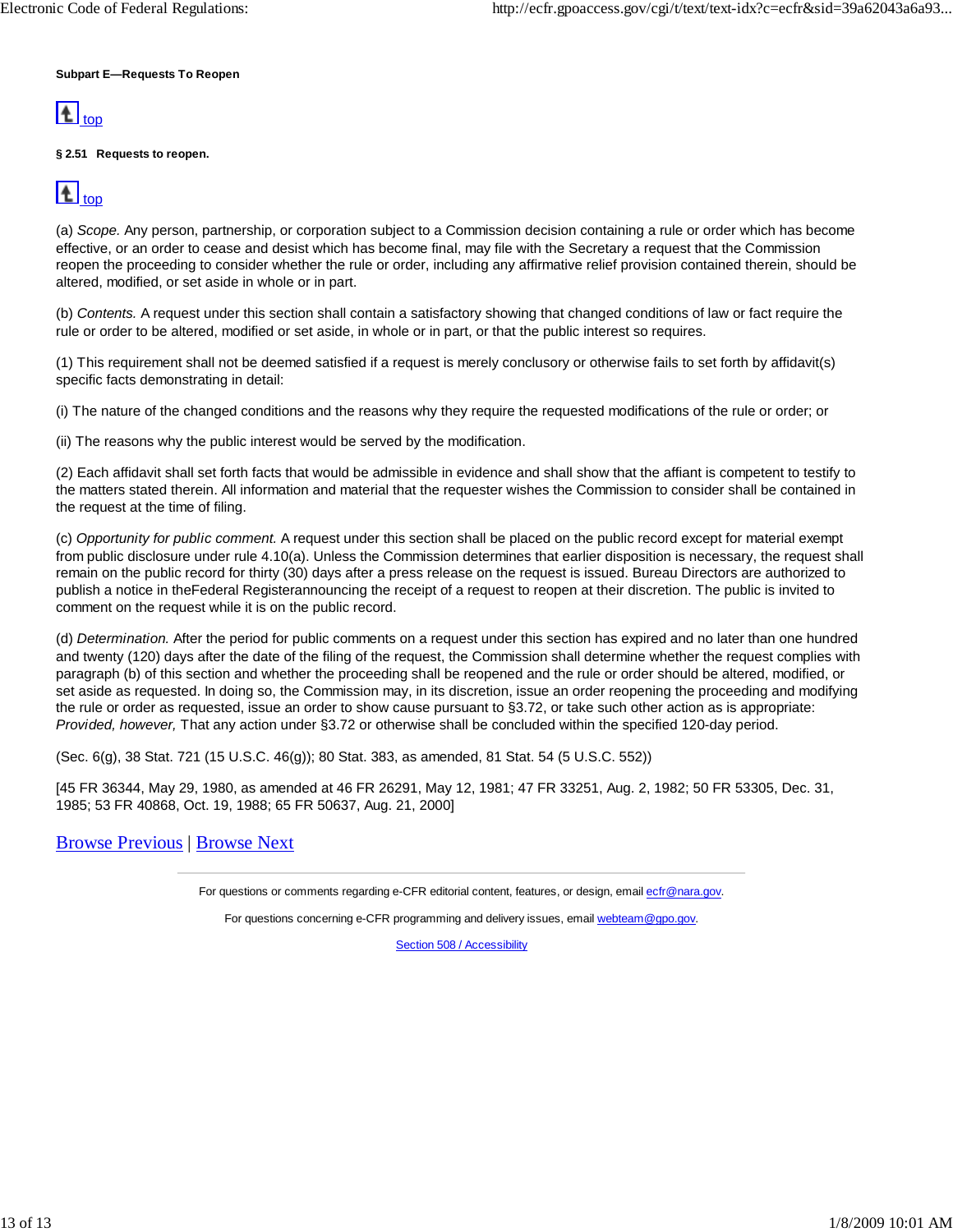Home Page > Executive Branch > Code of Federal Regulations > Electronic Code of Federal Regulations

Electronic Code of Federal Regulations

 $e$ -CFR  $\overline{M}$ 

## **e-CFR Data is current as of January 6, 2009**

## **Title 16: Commercial Practices**

Browse Previous | Browse Next

**PART 3—RULES OF PRACTICE FOR ADJUDICATIVE PROCEEDINGS**

**Section Contents**

**Subpart A—Scope of Rules; Nature of Adjudicative Proceedings**

§ 3.1 Scope of the rules in this part.

§ 3.2 Nature of adjudicative proceedings.

## **Subpart B—Pleadings**

- § 3.11 Commencement of proceedings.
- § 3.11A Fast-track proceedings.

§ 3.12 Answer.

§ 3.13 Adjudicative hearing on issues arising in rulemaking proceedings under the Fair Packaging and Labeling Act.

§ 3.14 Intervention.

§ 3.15 Amendments and supplemental pleadings.

## **Subpart C—Prehearing Procedures; Motions; Interlocutory Appeals; Summary Decisions**

§ 3.21 Prehearing procedures.

- § 3.22 Motions.
- § 3.23 Interlocutory appeals.

§ 3.24 Summary decisions.

- § 3.25 Consent agreement settlements.
- § 3.26 Motions following denial of preliminary injunctive relief.

## **Subpart D—Discovery; Compulsory Process**

§ 3.31 General provisions.

§ 3.32 Admissions.

§ 3.33 Depositions.

§ 3.34 Subpoenas.

§ 3.35 Interrogatories to parties.

§ 3.36 Applications for subpoenas for records, or appearances by officials or employees, of governmental agencies other than the Commission, and subpoenas to be served in a foreign country.

§ 3.37 Production of documents and things; access for inspection and other purposes.

§ 3.38 Motion for order compelling disclosure or discovery; sanctions.

§ 3.38A Withholding requested material.

§ 3.39 Orders requiring witnesses to testify or provide other information and granting immunity.

§ 3.40 Admissibility of evidence in advertising substantiation cases.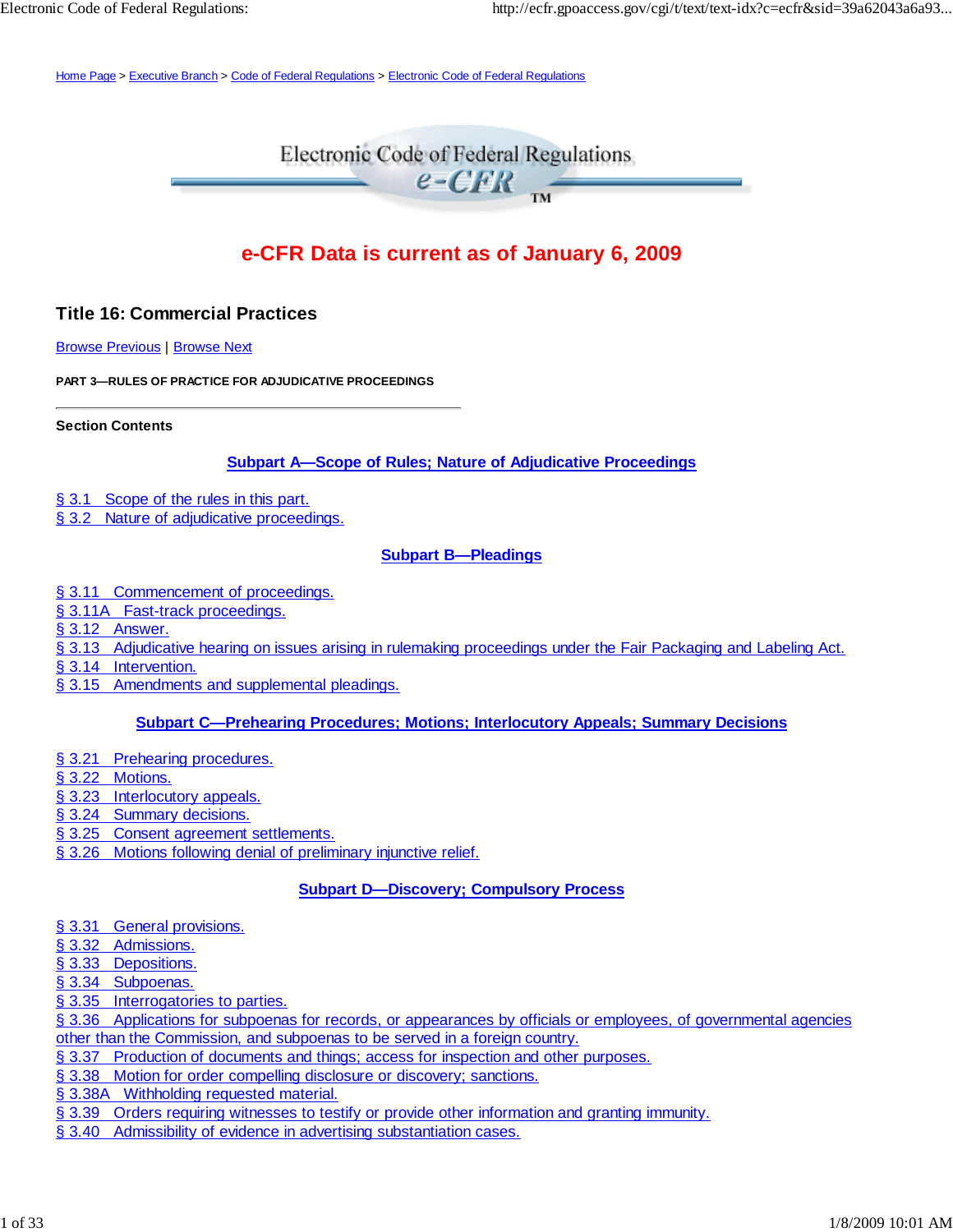## **Subpart E—Hearings**

§ 3.41 General rules. § 3.42 Presiding officials. § 3.43 Evidence.

§ 3.44 Record.

§ 3.45 *In camera* orders.

§ 3.46 Proposed findings, conclusions, and order.

## **Subpart F—Decision**

§ 3.51 Initial decision.

- § 3.52 Appeal from initial decision.
- § 3.53 Review of initial decision in absence of appeal.
- § 3.54 Decision on appeal or review.
- § 3.55 Reconsideration.
- § 3.56 Effective date of orders; application for stay.

## **Subpart G [Reserved]**

## **Subpart H—Reopening of Proceedings**

§ 3.71 Authority. § 3.72 Reopening.

## **Subpart I—Recovery of Awards Under the Equal Access to Justice Act in Commission Proceedings**

§ 3.81 General provisions.

§ 3.82 Information required from applicants.

§ 3.83 Procedures for considering applicants.

**Authority:** 15 U.S.C. 46, unless otherwise noted.

**Source:** 32 FR 8449, June 13, 1967, unless otherwise noted.

**Subpart A—Scope of Rules; Nature of Adjudicative Proceedings**



**§ 3.1 Scope of the rules in this part.**

## top top

The rules in this part govern procedure in adjudicative proceedings. It is the policy of the Commission that, to the extent practicable and consistent with requirements of law, such proceedings shall be conducted expeditiously. In the conduct of such proceedings the Administrative Law Judge and counsel for all parties shall make every effort at each state of a proceeding to avoid delay.

**§ 3.2 Nature of adjudicative proceedings.**

# top

Adjudicative proceedings are those formal proceedings conducted under one or more of the statutes administered by the Commission which are required by statute to be determined on the record after opportunity for an agency hearing. The term includes hearings upon objections to orders relating to the promulgation, amendment, or repeal of rules under sections 4, 5 and 6 of the Fair Packaging and Labeling Act and proceedings for the assessment of civil penalties pursuant to §1.94 of this chapter. It does not include other proceedings such as negotiations for the entry of consent orders; investigational hearings as distinguished from proceedings after the issuance of a complaint; requests for extensions of time to comply with final orders or other proceedings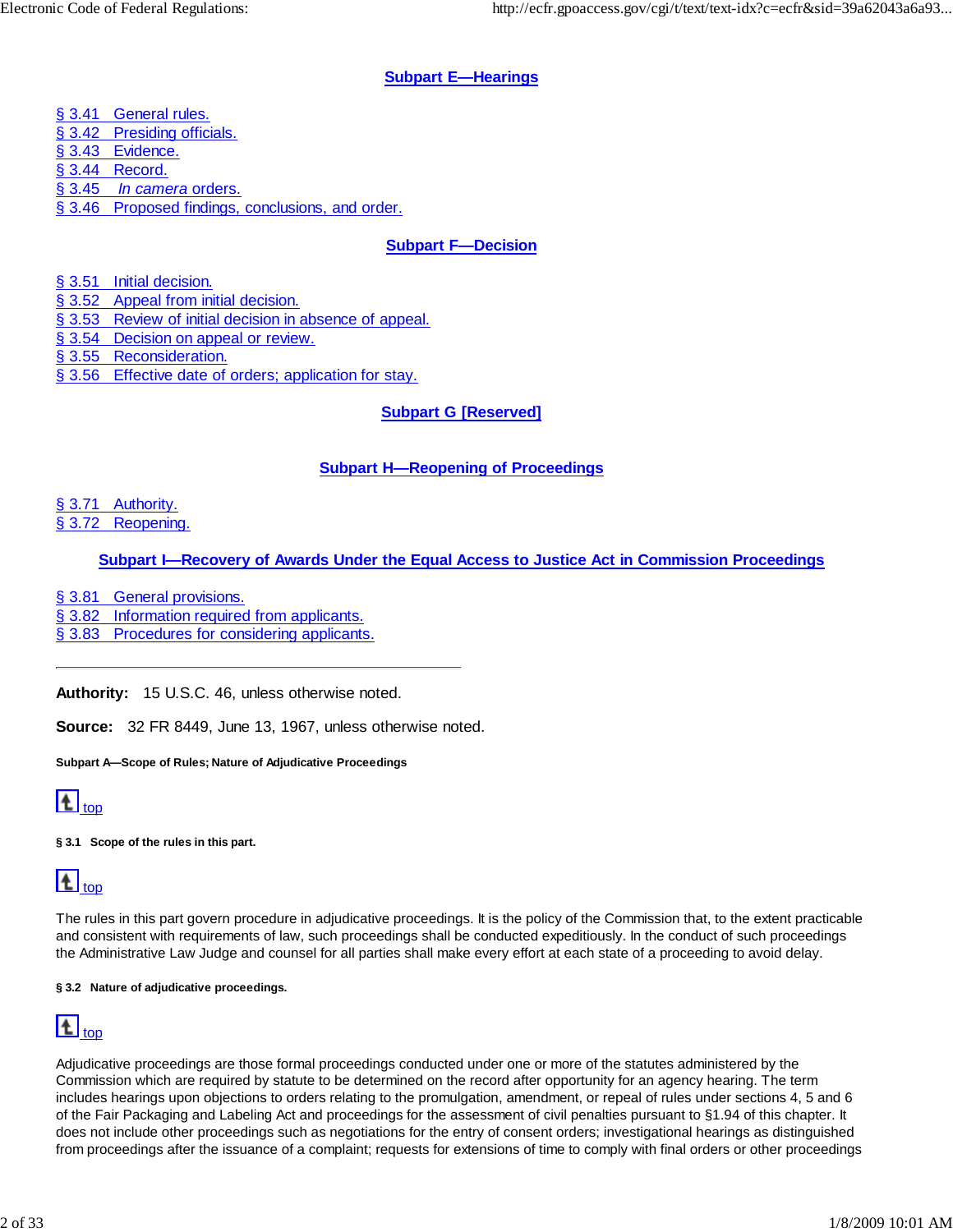involving compliance with final orders; proceedings for the promulgation of industry guides or trade regulation rules; proceedings for fixing quantity limits under section 2(a) of the Clayton Act; investigations under section 5 of the Export Trade Act; rulemaking proceedings under the Fair Packaging and Labeling Act up to the time when the Commission determines under §1.26(g) of this chapter that objections sufficient to warrant the holding of a public hearing have been filed; or the promulgation of substantive rules and regulations, determinations of classes of products exempted from statutory requirements, the establishment of name guides, or inspections and industry counseling, under sections 4(d) and 6(a) of the Wool Products Labeling Act of 1939, sections 7, 8(b), and 8(c) of the Fur Products Labeling Act, and sections 7(c), 7(d), and 12(b) of the Textile Fiber Products Identification Act.

[45 FR 67319, Oct. 10, 1980]

#### **Subpart B—Pleadings**



**§ 3.11 Commencement of proceedings.**

## $\left| \mathbf{t} \right|_{\text{top}}$

(a) *Complaint.* Except as provided in §3.13, an adjudicative proceeding is commenced when an affirmative vote is taken by the Commission to issue a complaint.

(b) *Form of complaint.* The Commission's complaint shall contain the following:

(1) Recital of the legal authority and jurisdiction for institution of the proceeding, with specific designation of the statutory provisions alleged to have been violated;

(2) A clear and concise factual statement sufficient to inform each respondent with reasonable definiteness of the type of acts or practices alleged to be in violation of the law;

(3) Where practical, a form of order which the Commission has reason to believe should issue if the facts are found to be as alleged in the complaint; and

(4) Notice of the time and place for hearing, the time to be at least thirty (30) days after service of the complaint.

(c) *Motion for more definite statement.* Where the respondent makes a reasonable showing that it cannot frame a responsive answer based on the allegations contained in the complaint, the respondent may move for a more definite statement of the charges against it before filing an answer. Such a motion shall be filed within ten (10) days after service of the complaint and shall point out the defects complained of and the details desired.

[32 FR 8449, June 13, 1967, as amended at 43 FR 11978, Mar. 23, 1978; 50 FR 53305, Dec. 31, 1985]

### **§ 3.11A Fast-track proceedings.**

# top

(a) *Scope and applicability.* This section governs the availability of fast-track procedures in administrative cases where the Commission files a collateral federal district court complaint that seeks preliminary injunctive relief against some or all of the conduct alleged in the Commission's administrative complaint. The Commission will afford the respondent the opportunity to elect such fast-track procedures, subject to the conditions set forth in paragraph (b)(1) of this section, in cases that the Commission designates as appropriate. In cases so designated, the Commission will provide written notice to each respondent at the time that it is served with the Commission's federal district court complaint for preliminary injunctive relief. Except as modified by this section, the rules contained in subparts A through I of part 3 of this chapter will govern fast-track procedures in adjudicative proceedings. Discovery will be governed by subpart D of this part, and the Administrative Law Judge may exercise his plenary authority under §3.42(c)(6) to establish limitations on the number of depositions, witnesses, or any document production.

(b)(1) *Conditions.* In cases designated as appropriate by the Commission pursuant to paragraph (a) of this section, a respondent may elect fast-track procedures:

(i) if a federal court enters a preliminary injunction against some or all of the conduct alleged in the Commission's administrative complaint; or,

(ii) where no such injunction is entered, if the Commission determines that the Federal court proceeding has resulted in an evidentiary record that is likely materially to facilitate resolution of the administrative proceeding in accordance with the expedited schedule set forth in this section. The Commission will provide each respondent with written notice of any such determination.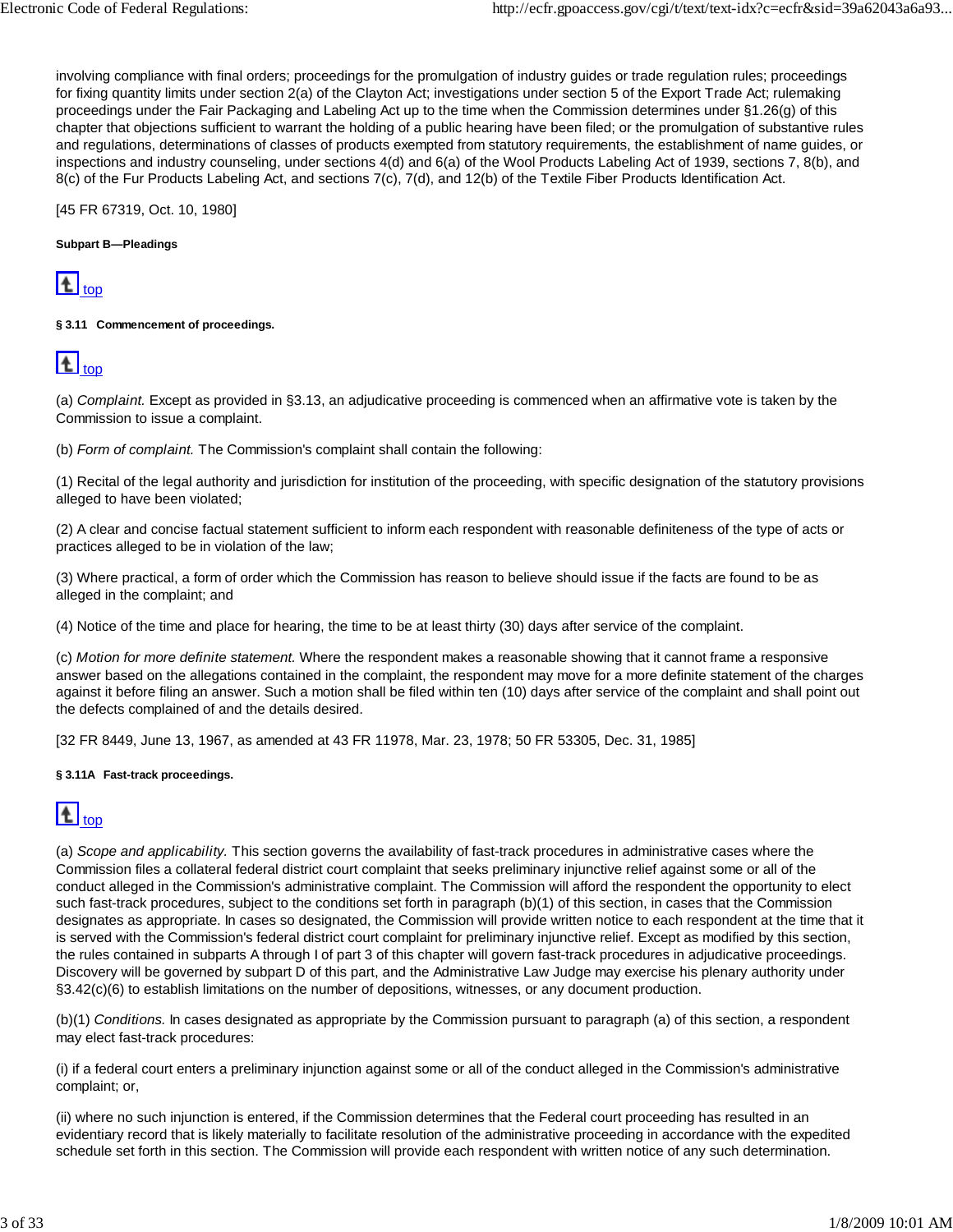(2) *Election.* A respondent that determines to elect fast-track procedures shall file a notice of such election with the Secretary by the latest of: three days after entry of a preliminary injunction as described in paragraph (b)(1)(i) of this section; three days after the respondent is served with notice of the Commission's determination under paragraph (b)(1)(ii) of this section; or three days after the respondent is served with the Commission's administrative complaint in the adjudicative proceeding. In proceedings involving multiple respondents, the fast-track procedures set forth in this section will not apply unless the procedures are elected by all respondents.

(c) *Deadlines in fast-track proceedings.* (1) For purposes of this paragraph, "triggering event" means the latest of: entry of a preliminary injunction as described in paragraph (b)(1)(i) of this section; service on the last respondent of notice of the Commission's determination under paragraph (b)(1)(ii) of this section; service on the last respondent of the Commission's administrative complaint in the adjudicative proceeding; or filing with the Secretary by the last respondent of a notice electing fast-track procedures.

(2) *Proceedings before the Administrative Law Judge.* In fast-track proceedings covered by this section:

(i) The scheduling conference required by §3.21(b) shall be held not later than three days after the triggering event.

(ii) Respondent's answer shall be filed within 14 days after the triggering event.

(iii) The Administrative Law Judge shall file an initial decision within 56 days following the conclusion of the evidentiary hearing. The initial decision shall be filed no later than 195 days after the triggering event.

(iv) Any party wishing to appeal an initial decision to the Commission shall file a notice of appeal with the Secretary within three days after service of the initial decision. The notice shall comply with §3.52(a) in all other respects.

(v) The appeal shall be in the form of a brief, filed within 21 days after service of the initial decision, and shall comply with §3.52(b) in all other respects. All issues raised on appeal shall be presented in the party's appeal brief.

(vi) Within 14 days after service of the appeal brief, the appellee may file an answering brief, which shall comply with §3.52(c). Cross-appeals, as permitted in §3.52(c), may not be raised in an appellee's answering brief.

(vii) Within five days after service of the appellee's answering brief, the appellant may file a reply brief, in accordance with §3.52(d) in all other respects.

(3) *Proceedings before the Commission.* In fast-track proceedings covered by this section, the Commission will issue a final order and opinion within 13 months after the triggering event. If the adjudicative proceeding is stayed pursuant to a motion filed under §3.26, the 13-month deadline will be tolled for as long as the proceeding is stayed. The Commission may extend the date for issuance of the Commission's final order and opinion in the following circumstances: if necessary to permit the Commission to provide submitters of *in camera* material or information with advance notice of the Commission's intention to disclose all or portions of such material or information in the Commission's final order or opinion; or if the Commission determines that adherence to the 13-month deadline would result in a miscarriage of justice due to circumstances unforeseen at the time of respondent's election of fast-track procedures.

[63 FR 7527, Feb. 13, 1998]

### **§ 3.12 Answer.**



(a) *Time for filing.* A respondent shall file an answer within twenty (20) days after being served with the complaint; *Provided, however,* That the filing of a motion permitted under these Rules shall alter this period of time as follows, unless a different time is fixed by the Administrative Law Judge:

(1) If the motion is denied, the answer shall be filed within ten (10) days after service of the order of denial or thirty (30) days after service of the complaint, whichever is later;

(2) If a motion for more definite statement of the charges is granted, in whole or in part, the more definite statement of the charges shall be filed within ten (10) days after service of the order granting the motion and the answer shall be filed within ten (10) days after service of the more definite statement of the charges.

(b) *Content of answer.* An answer shall conform to the following:

(1) *If allegations of complaint are contested.* An answer in which the allegations of a complaint are contested shall contain:

(i) A concise statement of the facts constituting each ground of defense;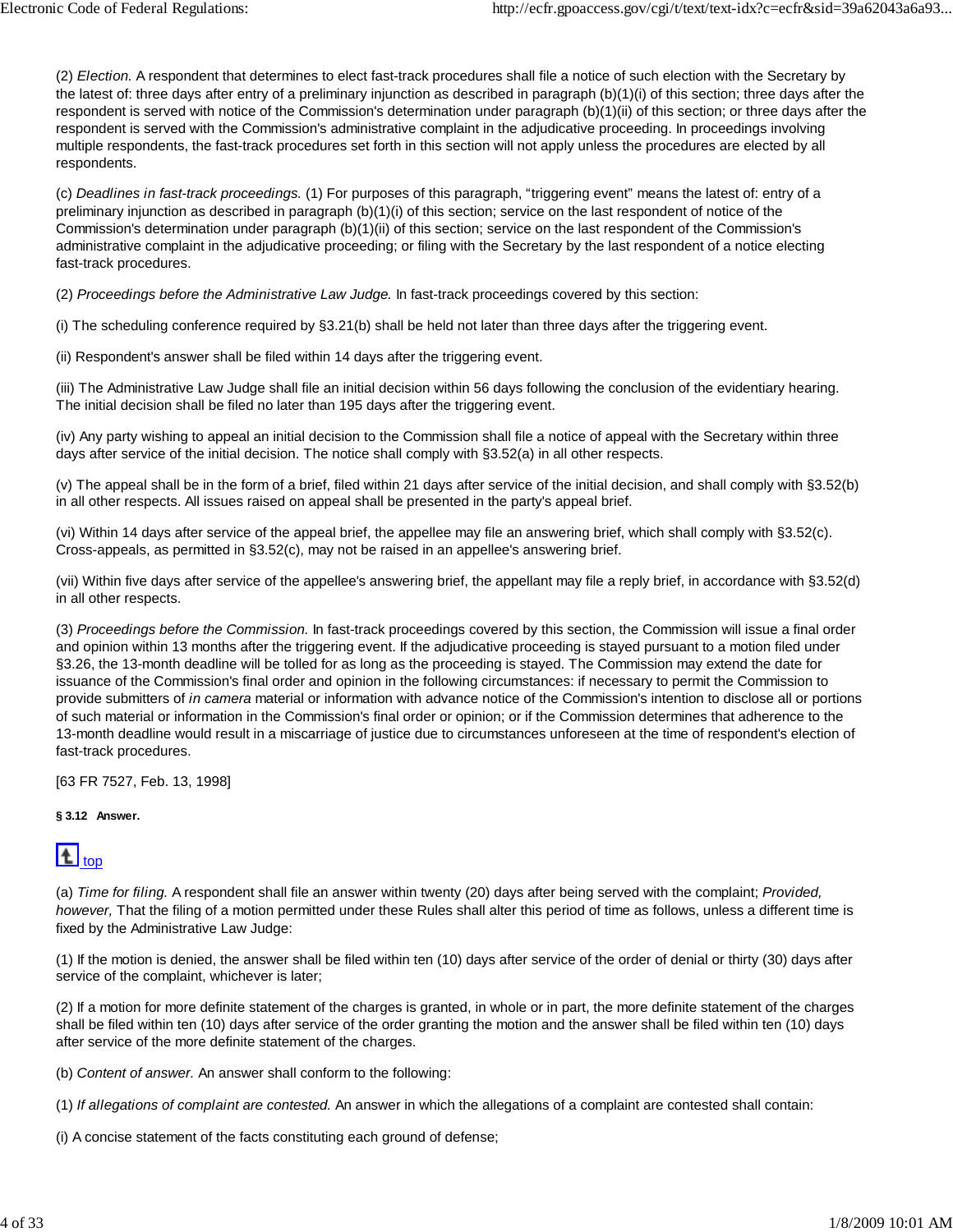(ii) Specific admission, denial, or explanation of each fact alleged in the complaint or, if the respondent is without knowledge thereof, a statement to that effect. Allegations of a complaint not thus answered shall be deemed to have been admitted.

(2) *If allegations of complaint are admitted.* If the respondent elects not to contest the allegations of fact set forth in the complaint, his answer shall consist of a statement that he admits all of the material allegations to be true. Such an answer shall constitute a waiver of hearings as to the facts alleged in the complaint, and together with the complaint will provide a record basis on which the Administrative Law Judge shall file an initial decision containing appropriate findings and conclusions and an appropriate order disposing of the proceeding. In such an answer, the respondent may, however, reserve the right to submit proposed findings and conclusions under §3.46 and the right to appeal the initial decision to the Commission under §3.52.

(c) *Default.* Failure of the respondent to file an answer within the time provided shall be deemed to constitute a waiver of the respondent's right to appear and contest the allegations of the complaint and to authorize the Administrative Law Judge, without further notice to the respondent, to find the facts to be as alleged in the complaint and to enter an initial decision containing such findings, appropriate conclusions, and order.

[32 FR 8449, June 13, 1967, as amended at 50 FR 53305, Dec. 31, 1985; 61 FR 50646, Sept. 26, 1996; 66 FR 17628, Apr. 3, 2001; 66 FR 20527, Apr. 23, 2001]

#### **§ 3.13 Adjudicative hearing on issues arising in rulemaking proceedings under the Fair Packaging and Labeling Act.**

## top

(a) *Notice of hearing.* When the Commission, acting under §1.26(g) of this chapter, determines that objections which have been filed are sufficient to warrant the holding of an adjudicative hearing in rulemaking proceedings under the Fair Packaging and Labeling Act, or when the Commission otherwise determines that the holding of such a hearing would be in the public interest, a hearing will be held before an Administrative Law Judge for the purpose of receiving evidence relevant and material to the issues raised by such objections or other issues specified by the Commission. In such case the Commission will publish a notice in theFederal Registercontaining a statement of:

(1) The provisions of the rule or order to which objections have been filed;

(2) The issues raised by the objections or the issues on which the Commission wishes to receive evidence;

(3) The time and place for hearing, the time to be at least thirty (30) days after publication of the notice; and

(4) The time within which, and the conditions under which, any person who petitioned for issuance, amendment, or repeal of the rule or order, or any person who filed objections sufficient to warrant the holding of the hearing, or any other interested person, may file notice of intention to participate in the proceeding.

(b) *Parties.* Any person who petitions for issuance, amendment, or repeal of a rule or order, and any person who files objections sufficient to warrant the holding of a hearing, and who files timely notice of intention to participate, shall be regarded as a party and shall be individually served with any pleadings filed in the proceeding. Upon written application to the Administrative Law Judge and a showing of good cause, any interested person may be designated by the Administrative Law Judge as a party.

[32 FR 8449, June 13, 1967, as amended at 40 FR 33969, Aug. 13, 1975]

### **§ 3.14 Intervention.**



(a) Any individual, partnership, unincorporated association, or corporation desiring to intervene in an adjudicative proceeding shall make written application in the form of a motion setting forth the basis therefor. Such application shall have attached to it a certificate showing service thereof upon each party to the proceeding in accordance with the provisions of §4.4(b) of this chapter. A similar certificate shall be attached to the answer filed by any party, other than counsel in support of the complaint, showing service of such answer upon the applicant. The Administrative Law Judge or the Commission may by order permit the intervention to such extent and upon such terms as are provided by law or as otherwise may be deemed proper.

(b) In an adjudicative proceeding where the complaint states that divestiture relief is contemplated, the labor organization[s] representing employees of the respondent[s] may intervene as a matter of right. Applications for such intervention are to be made in accordance with the procedures set forth in paragraph (a) of this section and must be filed within 60 days of the issuance of the complaint. Intervention as a matter of right shall be limited to the issue of the effect, if any, of proposed remedies on employment, with full rights of participation in the proceeding concerning this issue. This paragraph does not affect a labor organization's ability to petition for leave to intervene pursuant to §3.14(a).

[32 FR 8449, June 13, 1967, as amended at 46 FR 20979, Apr. 8, 1981]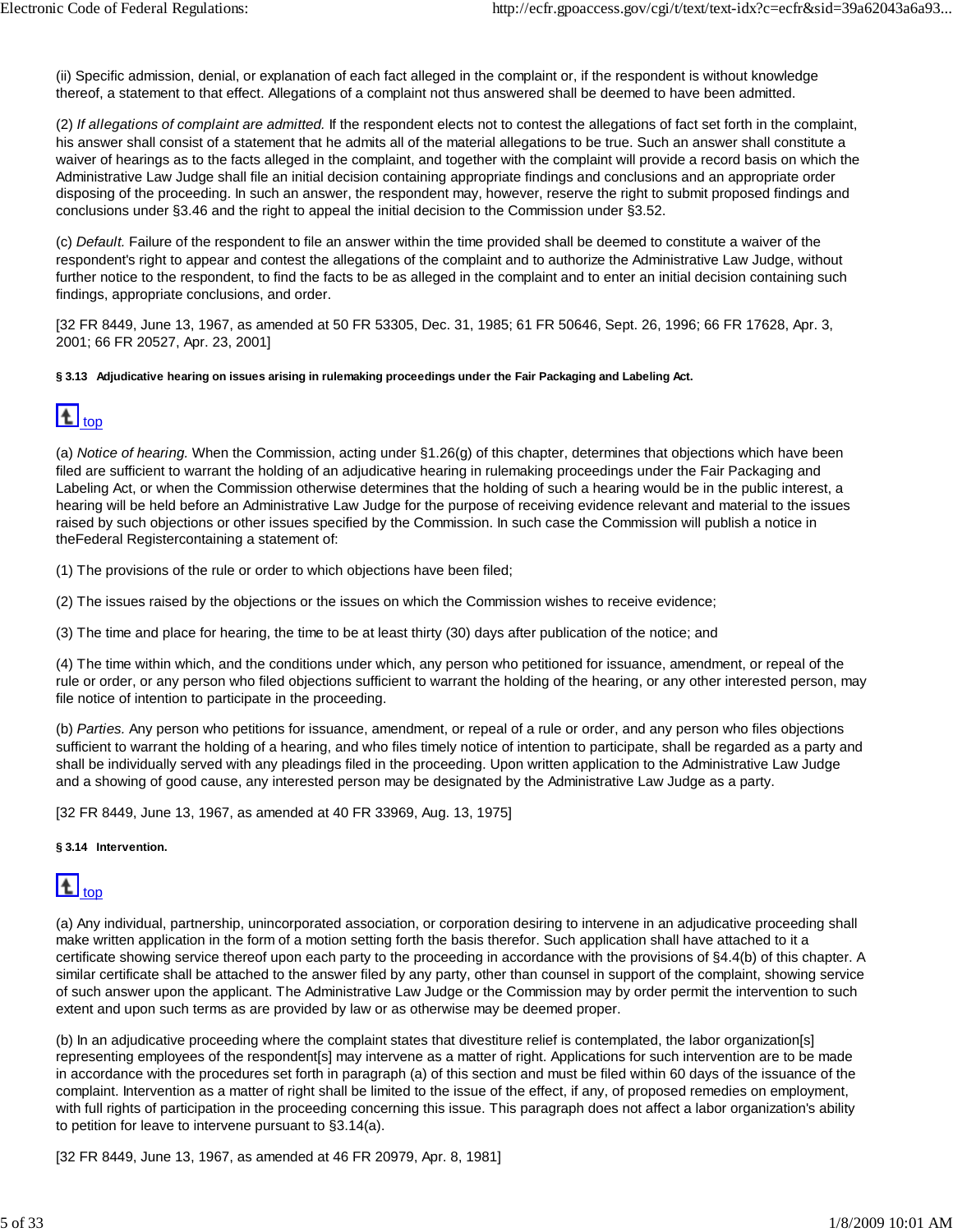### **§ 3.15 Amendments and supplemental pleadings.**

# top top

(a) *Amendments* —(1) *By leave.* If and whenever determination of a controversy on the merits will be facilitated thereby, the Administrative Law Judge may, upon such conditions as are necessary to avoid prejudicing the public interest and the rights of the parties, allow appropriate amendments to pleadings or notice of hearing: *Provided, however,* That a motion for amendment of a complaint or notice may be allowed by the Administrative Law Judge only if the amendment is reasonably within the scope of the original complaint or notice. Motions for other amendments of complaints or notices shall be certified to the Commission.

(2) *Conformance to evidence.* When issues not raised by the pleadings or notice of hearing but reasonably within the scope of the original complaint or notice of hearing are tried by express or implied consent of the parties, they shall be treated in all respects as if they had been raised in the pleadings or notice of hearing; and such amendments of the pleadings or notice as may be necessary to make them conform to the evidence and to raise such issues shall be allowed at any time.

(b) *Supplemental pleadings.* The Administrative Law Judge may, upon reasonable notice and such terms as are just, permit service of a supplemental pleading or notice setting forth transactions, occurrences, or events which have happened since the date of the pleading or notice sought to be supplemented and which are relevant to any of the issues involved.

**Subpart C—Prehearing Procedures; Motions; Interlocutory Appeals; Summary Decisions**



**§ 3.21 Prehearing procedures.**



(a) *Meeting of the parties before scheduling conference.* An early as practicable before the prehearing scheduling conference described in paragraph (b) of this section, counsel for the parties shall meet to discuss the nature and basis of their claims and defenses and the possibilities for a prompt settlement or resolution of the case, and to agree, if possible, on a proposed discovery schedule, a preliminary estimate of the time required for the hearing, and a proposed hearing date, and on any other matters to be determined at the scheduling conference.

(b) *Scheduling conference.* Not later than fourteen (14) days after the answer is filed by the last answering respondent, the Administrative Law Judge shall hold a scheduling conference. At the scheduling conference, counsel for the parties shall be prepared to address their factual and legal theories, a schedule of proceedings, possible limitations on discovery, and other possible agreements or steps that may aid in the orderly and expeditious disposition of the proceeding.

(c) *Prehearing scheduling order.* (1) Not later than two (2) days after the scheduling conference, the Administrative Law Judge shall enter an order that sets forth the results of the conference and establishes a schedule of proceedings, including a plan of discovery, dates for the submission and hearing of motions, the specific method by which exhibits shall be numbered or otherwise identified and marked for the record, and the time and place of a final prehearing conference and of the evidentiary hearing.

(2) The Administrative Law Judge may grant a motion to extend any deadline or time specified in this scheduling order only upon a showing of good cause. Such motion shall set forth the total period of extensions, if any, previously obtained by the moving party. In determining whether to grant the motion, the Administrative Law Judge shall consider any extensions already granted, the length of the proceedings to date, and the need to conclude the evidentiary hearing and render an initial decision in a timely manner. The Administrative Law Judge shall not rule on *ex parte* motions to extend the deadlines specified in the scheduling order, or modify such deadlines solely upon stipulation or agreement of counsel.

(d) *Meeting prior to final prehearing conference.* Counsel for the parties shall meet before the final prehearing conference described in paragraph (e) of this section to discuss the matters set forth therein in preparation for the conference.

(e) *Final prehearing conference.* As close to the commencement of the evidentiary hearing as practicable, the Administrative Law Judge shall hold a final prehearing conference, which counsel shall attend in person, to submit any proposed stipulations as to law, fact, or admissibility of evidence, exchange exhibit and witness lists, and designate testimony to be presented by deposition. At this conference, the Administrative Law Judge shall also resolve any outstanding evidentiary matters or pending motions (except motions for summary decision) and establish a final schedule for the evidentiary hearing.

(f) *Additional prehearing conferences and orders.* The Administrative Law Judge shall hold additional prehearing and status conferences or enter additional orders as may be needed to ensure the orderly and expeditious disposition of a proceeding. Such conferences shall be held in person to the extent practicable.

(g) *Public access and reporting.* Prehearing conferences shall be public unless the Administrative Law Judge determines in his or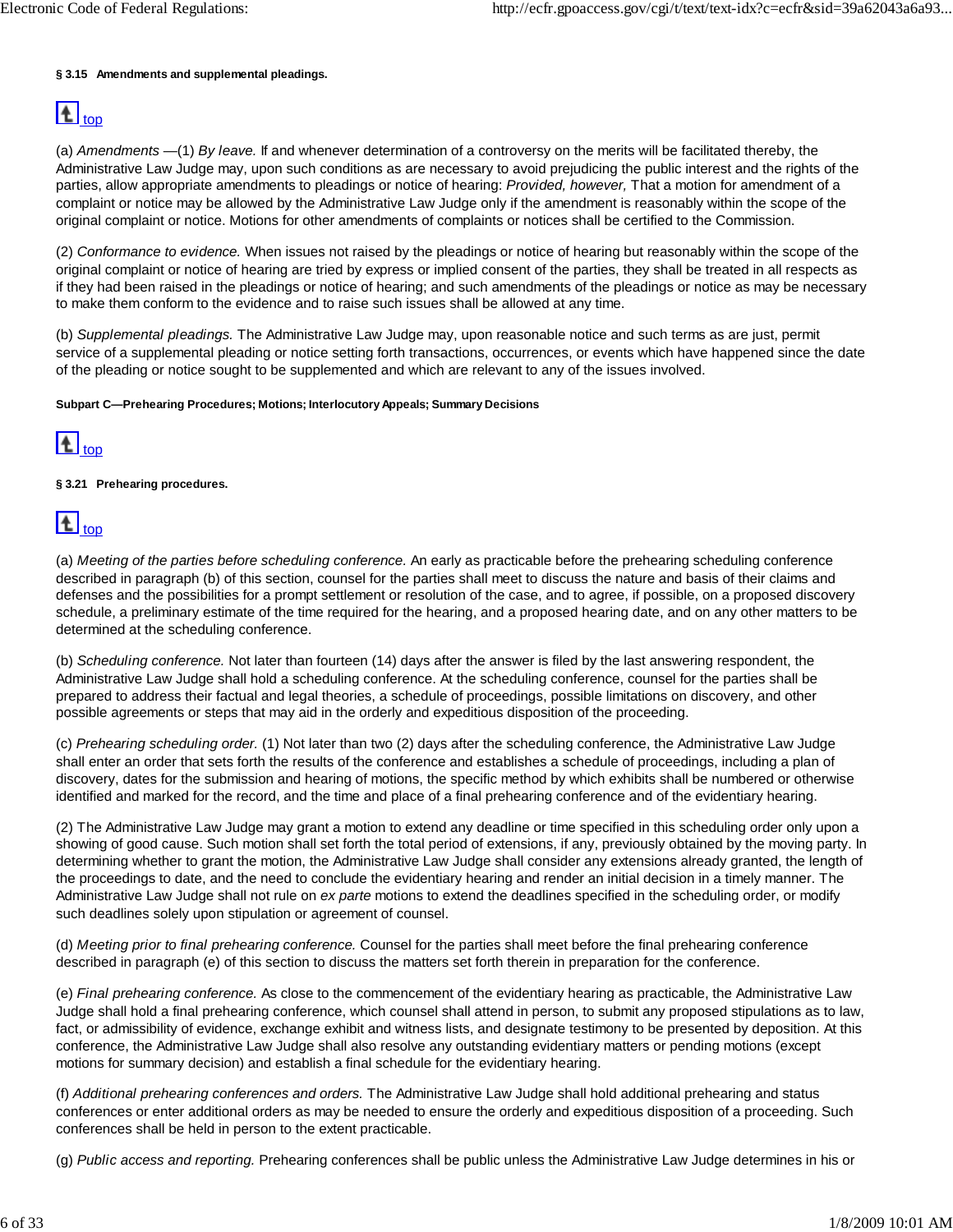her discretion that the conference (or any part thereof) shall be closed to the public. The Administrative Law Judge shall have discretion to determine whether a prehearing conference shall be stenographically reported.

[50 FR 41487, Oct. 11, 1985, as amended at 61 FR 50646, Sept. 26, 1996; 66 FR 17628, Apr. 3, 2001]

#### **§ 3.22 Motions.**

## top

(a) *Presentation and disposition.* During the time a proceeding is before an Administrative Law Judge, all motions therein, except those filed under §3.26, §3.42(g), or §4.17, shall be addressed to and ruled upon, if within his or her authority, by the Administrative Law Judge. The Administrative Law Judge shall certify to the Commission any motion upon which he or she has no authority to rule, accompanied by any recommendation that he or she may deem appropriate. Such recommendation may contain a proposed disposition of the motion or other relevant comments. The Commission may order the ALJ to submit a recommendation or an amplification thereof. Rulings or recommendations containing information granted *in camera* status pursuant to §3.45 shall be filed in accordance with §3.45(f). All written motions shall be filed with the Secretary of the Commission, and all motions addressed to the Commission shall be in writing. The moving party shall also provide a copy of its motion to the Administrative Law Judge at the time the motion is filed with the Secretary.

(b) *Content.* All written motions shall state the particular order, ruling, or action desired and the grounds therefor. They must also include the name, address, telephone number, fax number, and e-mail address (if any) of counsel and attach a draft order containing the proposed relief. If a party includes in a motion information that has been granted *in camera* status pursuant to §3.45(b) or is subject to confidentiality protections pursuant to a protective order, the party shall file two versions of the motion in accordance with the procedures set forth in §3.45(e). The party shall mark its confidential filings with brackets or similar conspicuous markings to indicate the material for which it is claiming confidential treatment. The time period specified by §3.22(c) within which an opposing party may file an answer will begin to run upon service on that opposing party of the confidential version of the motion.

(c) *Answers.* Within ten (10) days after service of any written motion, or within such longer or shorter time as may be designated by the Administrative Law Judge or the Commission, the opposing party shall answer or shall be deemed to have consented to the granting of the relief asked for in the motion. If an opposing party includes in an answer information that has been granted *in camera* status pursuant to §3.45(b) or is subject to confidentiality protections pursuant to a protective order, the opposing party shall file two versions of the answer in accordance with the procedures set forth in §3.45(e). The moving party shall have no right to reply, except as permitted by the Administrative Law Judge or the Commission.

(d) *Motions for extensions.* The Administrative Law Judge or the Commission may waive the requirements of this section as to motions for extensions of time; however, the Administrative Law Judge shall have no authority to rule on *ex parte* motions for extensions of time.

(e) *Rulings on motions for dismissal.* When a motion to dismiss a complaint or for other relief is granted with the result that the proceeding before the Administrative Law Judge is terminated, the Administrative Law Judge shall file an initial decision in accordance with the provisions of §3.51. If such a motion is granted as to all charges of the complaint in regard to some, but not all, of the respondents, or is granted as to any part of the charges in regard to any or all of the respondents, the Administrative Law Judge shall enter his ruling on the record, in accordance with the procedures set forth in paragraph (a) of this section, and take it into account in his initial decision. When a motion to dismiss is made at the close of the evidence offered in support of the complaint based upon an alleged failure to establish a *prima facie* case, the Administrative Law Judge may defer ruling thereon until immediately after all evidence has been received and the hearing record is closed.

(f) *Statement.* Each motion to quash filed pursuant to §3.34(c), each motion to compel or determine sufficiency pursuant to §3.38(a), each motion for sanctions pursuant to §3.38(b), and each motion for enforcement pursuant to §3.38(c) shall be accompanied by a signed statement representing that counsel for the moving party has conferred with opposing counsel in an effort in good faith to resolve by agreement the issues raised by the motion and has been unable to reach such an agreement. If some of the matters in controversy have been resolved by agreement, the statement shall specify the matters so resolved and the matters remaining unresolved. The statement shall recite the date, time, and place of each such conference between counsel, and the names of all parties participating in each such conference. Unless otherwise ordered by the Administrative Law Judge, the statement required by this rule must be filed only with the first motion concerning compliance with the discovery demand at issue.

[32 FR 8449, June 13, 1967, as amended at 50 FR 42672, Oct. 22, 1985; 52 FR 22293, June 11, 1987; 60 FR 39641, Aug. 3, 1995; 61 FR 50647, Sept. 26, 1996; 66 FR 17628, Apr. 3, 2001]

**§ 3.23 Interlocutory appeals.**

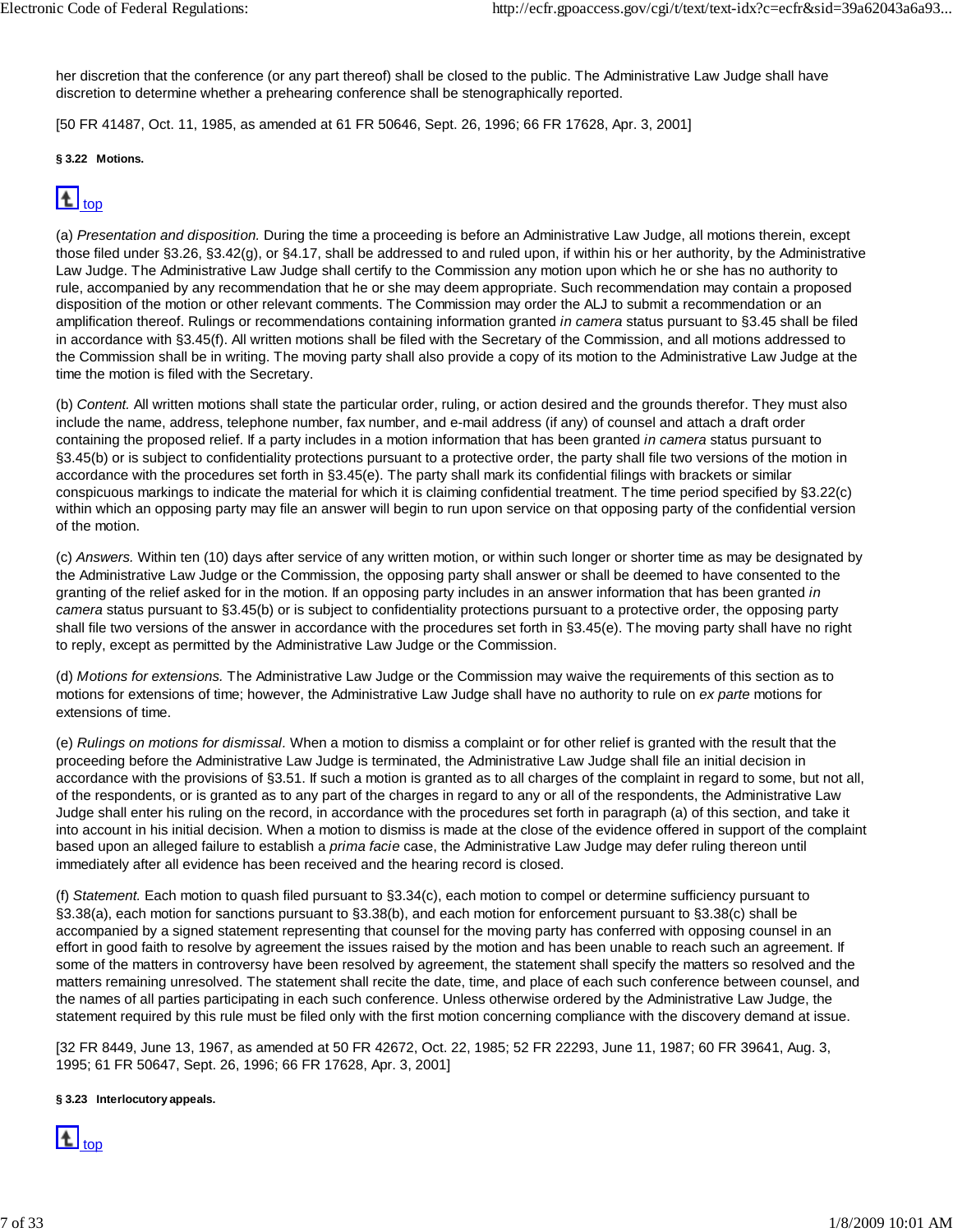(a) Appeals without a determination by the Administrative Law Judge. The Commission may, in its discretion, entertain interlocutory appeals where a ruling of the Administrative Law Judge:

(1) Requires the disclosure of records of the Commission or another governmental agency or the appearance of an official or employee of the Commission or another governmental agency pursuant to §3.36, if such appeal is based solely on a claim of privilege: *Provided,* that The Administrative Law Judge shall stay until further order of the Commission the effectiveness of any ruling, whether or not appeal is sought, that requires the disclosure of nonpublic Commission minutes, Commissioner circulations, or similar documents prepared by the Commission, individual Commissioner, or the Office of the General Counsel;

(2) Suspends an attorney from participation in a particular proceeding pursuant to §3.42(d); or

(3) Grants or denies an application for intervention pursuant to the provisions of §3.14.

Appeal from such rulings may be sought by filing with the Commission an application for review, not to exceed fifteen (15) pages exclusive of those attachments required below, within five (5) days after notice of the Administrative Law Judge's ruling. Answer thereto may be filed within five (5) days after service of the application for review. The application for review should specify the person or party taking the appeal; should attach the ruling or part thereof from which appeal is being taken and any other portions of the record on which the moving party relies; and should specify under which provisions hereof review is being sought. The Commission upon its own motion may enter an order staying the return date of an order issued by the Administrative Law Judge pursuant to §3.36 or placing the matter on the Commission's docket for review. Any order placing the matter on the Commission's docket for review will set forth the scope of the review and the issues which will be considered and will make provision for the filing of briefs if deemed appropriate by the Commission.

(b) *Appeals upon a determination by the Administrative Law Judge.* Except as provided in paragraph (a) of this section, applications for review of a ruling by the Administrative Law Judge may be allowed only upon request made to the Administrative Law Judge and a determination by the Administrative Law Judge in writing, with justification in support thereof, that the ruling involves a controlling question of law or policy as to which there is substantial ground for difference of opinion and that an immediate appeal from the ruling may materially advance the ultimate termination of the litigation or subsequent review will be an inadequate remedy. Applications for review in writing may be filed, not to exceed fifteen (15) pages exclusive of those attachments required below, within five (5) days after notice of the Administrative Law Judge's determination. Additionally, the moving party is required to attach the ruling or part thereof from which appeal is being taken and any other portions of the record on which the moving party is relying. Answer thereto may be filed within five (5) days after service of the application for review. The Commission may thereupon, in its discretion, permit an appeal. Commission review, if permitted, will be confined to the application for review and answer thereto, without oral argument or further briefs, unless otherwise ordered by the Commission.

(c) *Proceedings not stayed.* Application for review and appeal hereunder shall not stay proceedings before the Administrative Law Judge unless the Judge or the Commission shall so order.

[37 FR 5608, Mar. 17, 1972, as amended at 42 FR 31591, June 22, 1977; 42 FR 33025, June 29, 1977; 43 FR 56902 Dec. 5, 1978; 50 FR 53305, Dec. 31, 1985]

#### **§ 3.24 Summary decisions.**

# top

(a) *Procedure.* (1) Any party to an adjudicatory proceeding may move, with or without supporting affidavits, for a summary decision in the party's favor upon all or any part of the issues being adjudicated. The motion shall be accompanied by a separate and concise statement of the material facts as to which the moving party contends there is not genuine issue. Counsel in support of the complaint may so move at any time after twenty (20) days following issuance of the complaint and any party respondent may so move at any time after issuance of the complaint. Any such motion by any party, however, shall be filed in accordance with the scheduling order issued pursuant to §3.21, but in any case at least twenty (20) days before the date fixed for the adjudicatory hearing.

(2) Any other party may, within ten (10) days after service of the motion, file opposing affidavits. The opposing party shall include a separate and concise statement of those material facts as to which the opposing party contends there exists a genuine issue for trial, as provided in §3.24(a)(3). The Administrative Law Judge may, in his discretion, set the matter for oral argument and call for the submission of briefs or memoranda. If a party includes in any such brief or memorandum information that has been granted *in camera* status pursuant to §3.45(b) or is subject to confidentiality protections pursuant to a protective order, the party shall file two versions of the document in accordance with the procedures set forth in §3.45(e). The decision sought by the moving party shall be rendered within thirty (30) days after the opposition or any final brief ordered by the Administrative Law Judge is filed, if the pleadings and any depositions, answers to interrogatories, admissions on file, and affidavits show that there is no genuine issue as to any material fact and that the moving party is entitled to such decision as a matter of law. Any such decision shall constitute the initial decision of the Administrative Law Judge and shall accord with the procedures set forth in §3.51(c). A summary decision, interlocutory in character and in compliance with the procedures set forth in §3.51(c), may be rendered on the issue of liability alone although there is a genuine issue as to the nature and extent of relief.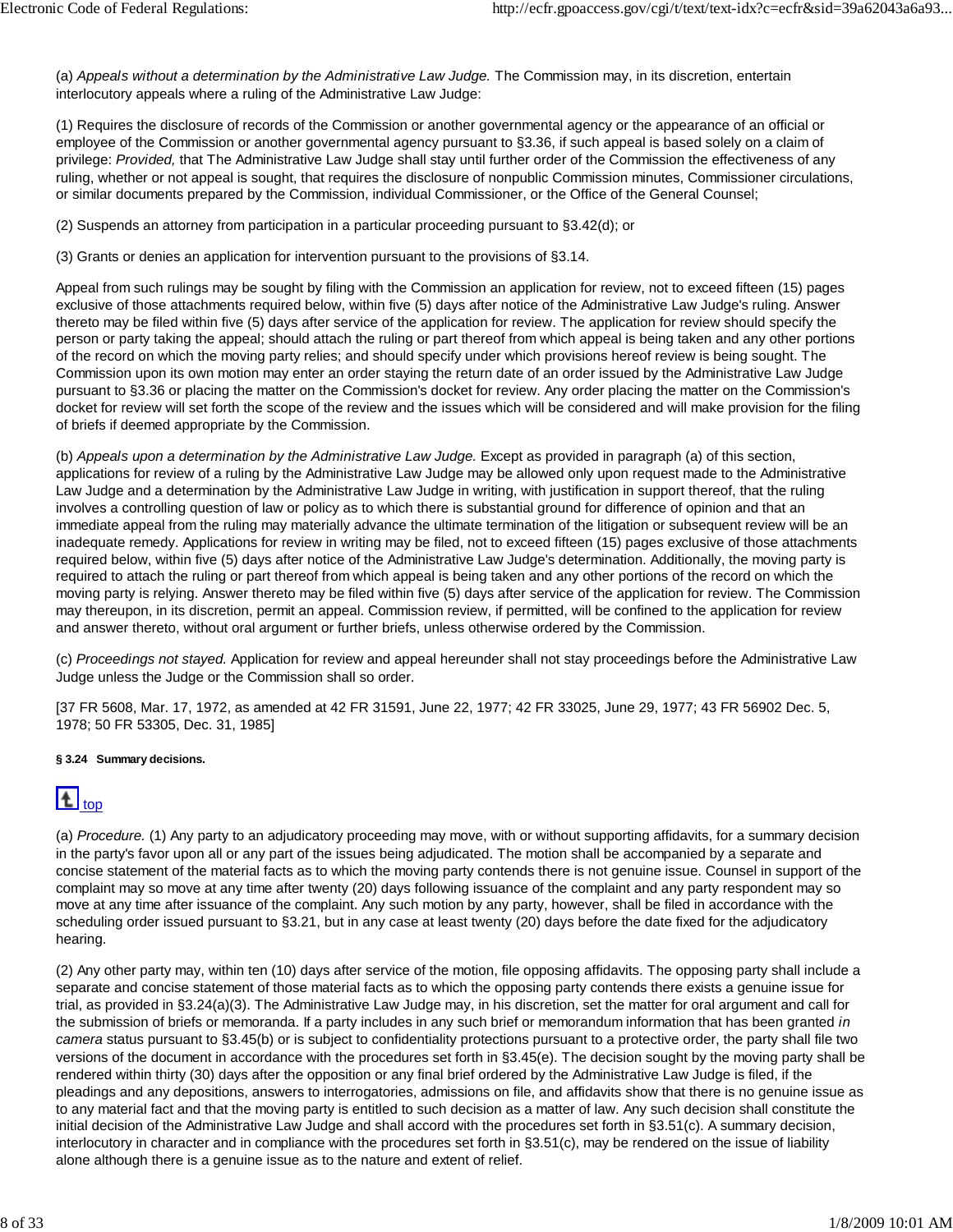(3) Affidavits shall set forth such facts as would be admissible in evidence and shall show affirmatively that the affiant is competent to testify to the matters stated therein. The Administrative Law Judge may permit affidavits to be supplemented or opposed by depositions, answers to interrogatories, or further affidavits. When a motion for summary decision is made and supported as provided in this rule, a party opposing the motion may not rest upon the mere allegations or denials of his pleading; his response, by affidavits or as otherwise provided in this rule, must set forth specific facts showing that there is a genuine issue of fact for trial. If no such response is filed, summary decision, if appropriate, shall be rendered.

(4) Should it appear from the affidavits of a party opposing the motion that he cannot, for reasons stated, present by affidavit facts essential to justify his opposition, the Administrative Law Judge may refuse the application for summary decision or may order a continuance to permit affidavits to be obtained or depositions to be taken or discovery to be had or make such other order as is appropriate and a determination to that effect shall be made a matter of record.

(5) If on motion under this rule a summary decision is not rendered upon the whole case or for all the relief asked and a trial is necessary, the Administrative Law Judge shall make an order specifying the facts that appear without substantial controversy and directing further proceedings in the action. The facts so specified shall be deemed established.

(b) *Affidavits filed in bad faith.* (1) Should it appear to the satisfaction of the Administrative Law Judge at any time that any of the affidavits presented pursuant to this rule are presented in bad faith, or solely for the purpose of delay, or are patently frivolous, the Administrative Law Judge shall enter a determination to that effect upon the record.

(2) If upon consideration of all relevant facts attending the submission of any affidavit covered by paragraph (b)(1) of this section, the Administrative Law Judge concludes that action by him to suspend or remove an attorney from the case is warranted, he shall take action as specified in §3.42(d). If the Administrative Law Judge concludes, upon consideration of all the relevant facts attending the submission of any affidavit covered by paragraph (b)(1) of this section, that the matter should be certified to the Commission for consideration of disciplinary action against an attorney, including reprimand, suspension or disbarment, the examiner shall certify the matter, with his findings and recommendations, to the Commission for its consideration of disciplinary action in the manner provided by the Commission's rules.

[35 FR 5007, Mar. 24, 1970, as amended at 50 FR 53305, Dec. 31, 1985; 52 FR 22293, June 11, 1987; 61 FR 50647, Sept. 26, 1996; 66 FR 17628, Apr. 3, 2001]

### **§ 3.25 Consent agreement settlements.**

## top

(a) The Administrative Law Judge may, in his discretion and without suspension of prehearing procedures, hold conferences for the purpose of supervising negotiations for the settlement of the case, in whole or in part, by way of consent agreement.

(b) A proposal to settle a matter in adjudication by consent agreement shall be submitted by way of a motion to withdraw the matter from adjudication for the purpose of considering the proposed consent agreement. Such motion shall be filed with the Secretary of the Commission, as provided in §4.2. Any such motion shall be accompanied by a proposed consent agreement containing a proposed order executed by one or more respondents and conforming to the requirements of §2.32; the proposed consent agreement itself, however, shall not be placed on the public record unless and until it is accepted by the Commission as provided herein. If the proposed consent agreement affects only some of the respondents or resolves only some of the charges in adjudication, the motion required by this subsection shall so state and shall specify the portions of the matter that the proposal would resolve.

(c) If the proposed consent agreement accompanying the motion has also been executed by complaint counsel and approved by the appropriate Bureau Director, and the matter is still pending before an Administrative Law Judge, the Secretary shall issue an order withdrawing from adjudication those portions of the matter that the proposal would resolve and all proceedings before the Administrative Law Judge shall be stayed with respect to such portions, pending a determination by the Commission pursuant to paragraph (f) of this section. If the matter is pending before the Commission, the Commission in its discretion may, on motion, issue an order withdrawing from adjudication those portions of the matter that a proposed consent agreement would resolve for the purpose of considering the proposed consent agreement.

(d) If the proposed consent agreement accompanying the motion has not been executed by complaint counsel, the Administrative Law Judge may certify the motion and agreement to the Commission together with his recommendation if he determines, in writing, that there is a likelihood of settlement. The filing of a motion under this subsection and certification thereof to the Commission shall not stay proceedings before the Administrative Law Judge unless the Administrative Law Judge or the Commission shall so order. Upon certification of a motion pursuant to this subsection, the Commission may, if it is satisfied that there is a likelihood of settlement, issue an order withdrawing from adjudication those portions of the matter that the proposal would resolve, for the purpose of considering the proposed consent agreement.

(e) The Commission will treat those portions of a matter withdrawn from adjudication pursuant to paragraph (c) or (d) of this section as being in a nonadjudicative status. Portions not so withdrawn shall remain in an adjudicative status.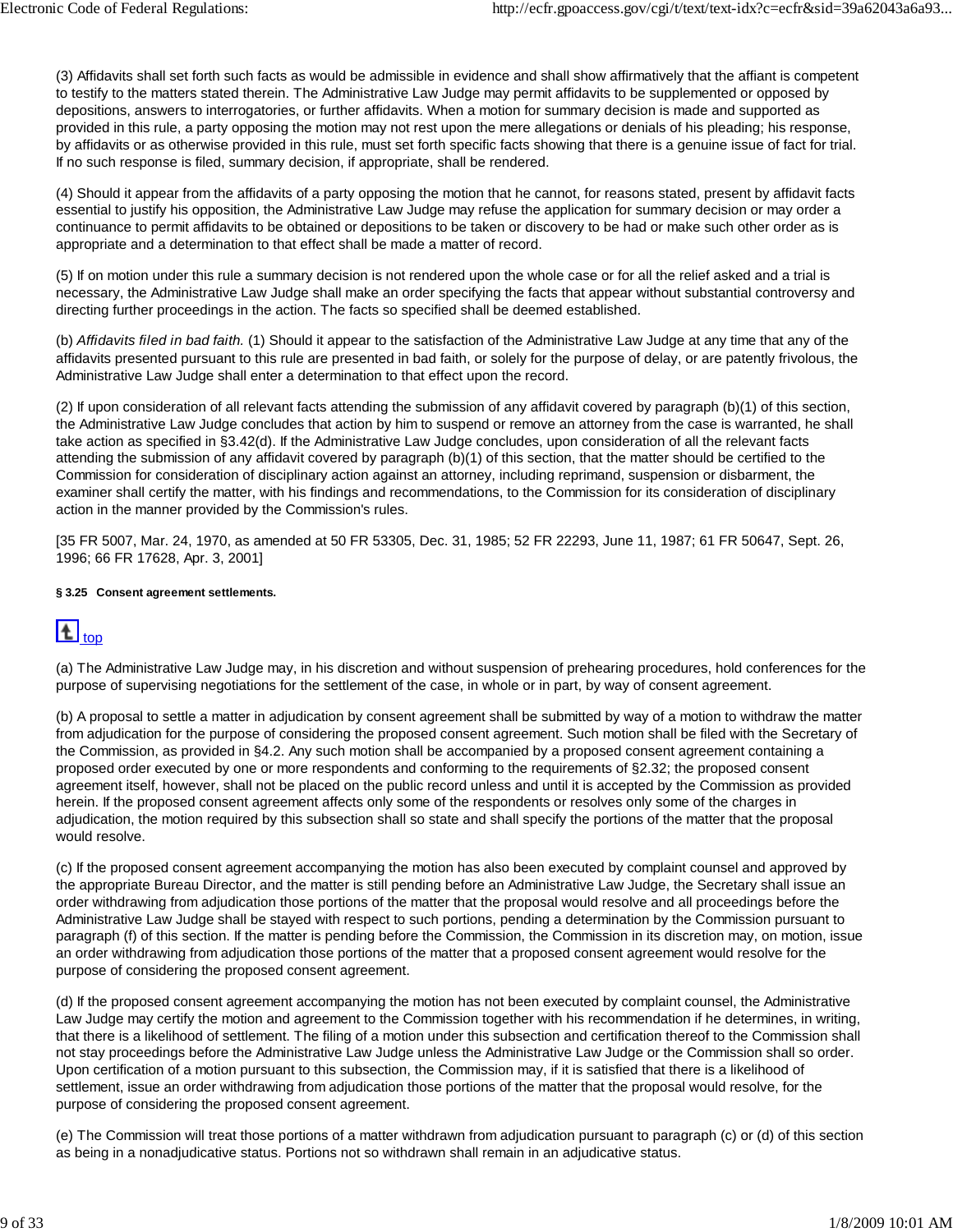(f) After some or all of allegations in a matter have been withdrawn from adjudication, the Commission may accept the proposed consent agreement, reject it and return the matter or affected portions thereof to adjudication for further proceedings or take such other action as it may deem appropriate. If the agreement is accepted, it will be disposed of as provided in §2.34 of this chapter, except that if, following the public comment period provided for in §2.34, the Commission decides, based on comments received or otherwise, to withdraw its acceptance of such an agreement, it will so notify the parties and will return to adjudication any portions of the matter previously withdrawn from adjudication for further proceedings or take such other action it considers appropriate.

(g) This rule will not preclude the settlement of the case by regular adjudicatory process through the filing of an admission answer or submission of the case to the Administrative Law Judge on a stipulation of facts and an agreed order.

[40 FR 15236, Apr. 4, 1975, as amended at 42 FR 39659, Aug. 5, 1977; 50 FR 53305, Dec. 31, 1985; 54 FR 18885, May 3, 1989; 61 FR 50647, Sept. 26, 1996; 64 FR 46269, Aug. 25, 1999; 70 FR 67350, Nov. 7, 2005]

### **§ 3.26 Motions following denial of preliminary injunctive relief.**

# top

(a) This section sets forth two procedures by which respondents may obtain consideration of whether continuation of an adjudicative proceeding is in the public interest after a court has denied preliminary injunctive relief in a separate proceeding brought, under section 13(b) of the Federal Trade Commission Act, 15 U.S.C. 53(b), in aid of the adjudication.

(b) A motion under this section shall be addressed to the Commission and filed with the Secretary of the Commission. Such a motion must be filed within fourteen (14) days after:

(1) A district court has denied preliminary injunctive relief, all opportunity has passed for the Commission to seek reconsideration of the denial or to appeal it, and the Commission has neither sought reconsideration of the denial nor appealed it; or

(2) A court of appeals has denied preliminary injunctive relief.

(c) *Withdrawal from adjudication.* If a court has denied preliminary injunctive relief to the Commission in a section 13(b) proceeding brought in aid of an adjudicative proceeding, respondents may move that the adjudicative proceeding be withdrawn from adjudication in order to consider whether or not the public interest warrants further litigation. Such a motion shall be filed by all of the respondents in the adjudicative proceeding. The Secretary shall issue an order withdrawing the matter from adjudication two days after such a motion is filed, except that, if complaint counsel have objected that the conditions of paragraph (b) of this section have not been met, the Commission shall determine whether to withdraw the matter from adjudication.

(d) *Consideration on the record.* (1) In lieu of a motion to withdraw a matter from adjudication under paragraph (c) of this section, any respondent or respondents may file a motion under this paragraph to dismiss the administrative complaint on the basis that the public interest does not warrant further litigation after a court has denied preliminary injunctive relief to the Commission. Motions filed under this paragraph shall incorporate or be accompanied by a supporting brief or memorandum.

(2) *Stay.* A motion under this paragraph will stay all proceedings before the Administrative Law Judge until such time as the Commission directs otherwise.

(3) *Answer.* Within fourteen (14) days after service of a motion filed under this paragraph, complaint counsel may file an answer.

(4) *Form.* Motions (including any supporting briefs and memoranda) and answers under this paragraph shall not exceed 30 pages if printed, or 45 pages if typewritten, and shall comply with the requirements of §3.52(e).

(5) *In camera materials.* If any filing includes materials that are subject to confidentiality protections pursuant to an order entered in either the proceeding under section 13(b) or in the proceeding under this part, such materials shall be treated as *In camera* materials for purposes of this paragraph and the party shall file two versions of the document in accordance with the procedures set forth in §3.45(e). The time within which complaint counsel may file an answer under this paragraph will begin to run upon service of the *in camera* version of the motion (including any supporting briefs and memoranda).

[60 FR 39641, Aug. 3, 1995]

**§ 3.31 General provisions.**

**Subpart D—Discovery; Compulsory Process**



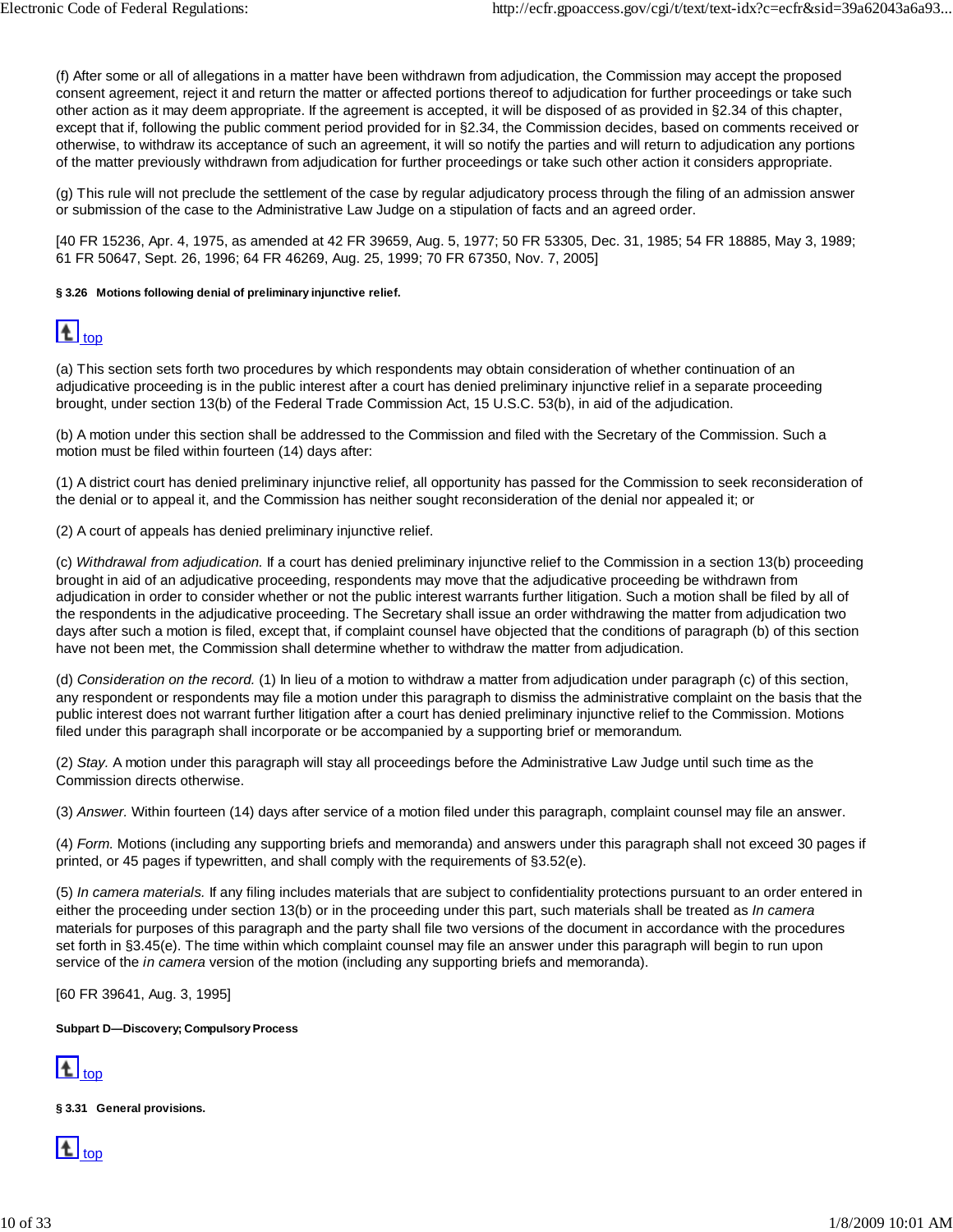(a) *Discovery methods.* Parties may obtain discovery by one or more of the following methods: Depositions upon oral examination or written questions; written interrogatories; production of documents or things for inspection and other purposes; and requests for admission. Unless the Administrative Law Judge orders otherwise, the frequency or sequence of these methods is not limited. The parties shall, to the greatest extent practicable, conduct discovery simultaneously; the fact that a party is conducting discovery shall not operate to delay any other party's discovery.

(b) *Initial disclosures.* Complaint counsel and respondent's counsel shall, within five (5) days of receipt of a respondent's answer to the complaint and without awaiting a discovery request, provide to each other:

(1) The name, and, if known, the address and telephone number of each individual likely to have discoverable information relevant to the allegations of the Commission's complaint, to the proposed relief, or to the defenses of the respondent, as set forth in §3.31(c)(1);

(2) A copy of, or a description by category and location of, all documents, data compilations, and tangible things in the possession, custody, or control of the Commission or respondent(s) that are relevant to the allegations of the Commission's complaint, to the proposed relief, or to the defenses of the respondent, as set forth in §3.31(c)(1); unless such information or materials are privileged as defined in §3.31(c)(2), pertain to hearing preparation as defined in §3.31(c)(3), pertain to experts as defined in §3.31(c)(4), or are obtainable from some other source that is more convenient, less burdensome, or less expensive. A party shall make its disclosures based on the information then reasonably available to it and is not excused from making its disclosures because it has not fully completed its investigation.

(3) In addition to the disclosures required by paragraphs (b)(1) and (2), of this section, the parties shall disclose to each other the identity of any person who may be used at trial to present evidence as an expert. Except as otherwise stipulated or directed by the Administrative Law Judge, this disclosure shall, with respect to a witness who is retained or specially employed to provide expert testimony in the case or whose duties as an employee of the party regularly involve giving expert testimony, be accompanied by a written report prepared and signed by the witness. The report shall contain a complete statement of all opinions to be expressed and the basis and reasons therefor; the data or other information considered by the witness in forming the opinions; any exhibits to be used as a summary of or support for the opinions; the qualifications of the witness, including a list of all publications authored by the witness within the preceding ten years; the compensation to be paid for the study and testimony; and a listing of any other cases in which the witness has testified as an expert at trial or by deposition within the preceding four years. These disclosures shall be made at the times and in the sequence directed by the Administrative Law Judge. In the absence of other directions from the Administrative Law Judge or stipulation by the parties, the disclosures shall be made at least 90 days before the trial date or the date the case is to be ready for trial or, if the evidence is intended solely to contradict or rebut proposed expert testimony on the same subject matter identified by another party under this paragraph, within 30 days after the disclosure made by the other party.

(c) *Scope of discovery.* Unless otherwise limited by order of the Administrative Law Judge or the Commission in accordance with these rules, the scope of discovery is as follows:

(1) *In general; limitations.* Parties may obtain discovery to the extent that it may be reasonably expected to yield information relevant to the allegations of the complaint, to the proposed relief, or to the defenses of any respondent. Such information may include the existence, description, nature, custody, condition and location of any books, documents, or other tangible things and the identity and location of persons having any knowledge of any discoverable matter. Information may not be withheld from discovery on grounds that the information will be inadmissible at the hearing if the information sought appears reasonably calculated to lead to the discovery of admissible evidence. The frequency or extent of use of the discovery methods otherwise permitted under these rules shall be limited by the Administrative Law Judge if he determines that:

(i) The discovery sought is unreasonably cumulative or duplicative, or is obtainable from some other source that is more convenient, less burdensome, or less expensive;

(ii) The party seeking discovery has had ample opportunity by discovery in the action to obtain the information sought; or

(iii) The burden and expense of the proposed discovery outweigh its likely benefit.

(2) *Privilege.* The Administrative Law Judge may enter a protective order denying or limiting discovery to preserve the privilege of a witness, person, or governmental agency as governed by the Constitution, any applicable act of Congress, or the principles of the common law as they may be interpreted by the Commission in the light of reason and experience.

(3) *Hearing preparations: Materials.* Subject to the provisions of paragraph (c)(4) of this section, a party may obtain discovery of documents and tangible things otherwise discoverable under paragraph (c)(1) of this section and prepared in anticipation of litigation or for hearing by or for another party or by or for that other party's representative (including the party's attorney, consultant, or agent) only upon a showing that the party seeking discovery has substantial need of the materials in the preparation of its case and that the party is unable without undue hardship to obtain the substantial equivalent of the materials by other means. In ordering discovery of such materials when the required showing has been made, the Administrative Law Judge shall protect against disclosure of the mental impressions, conclusions, opinions, or legal theories of an attorney or other representative of a party.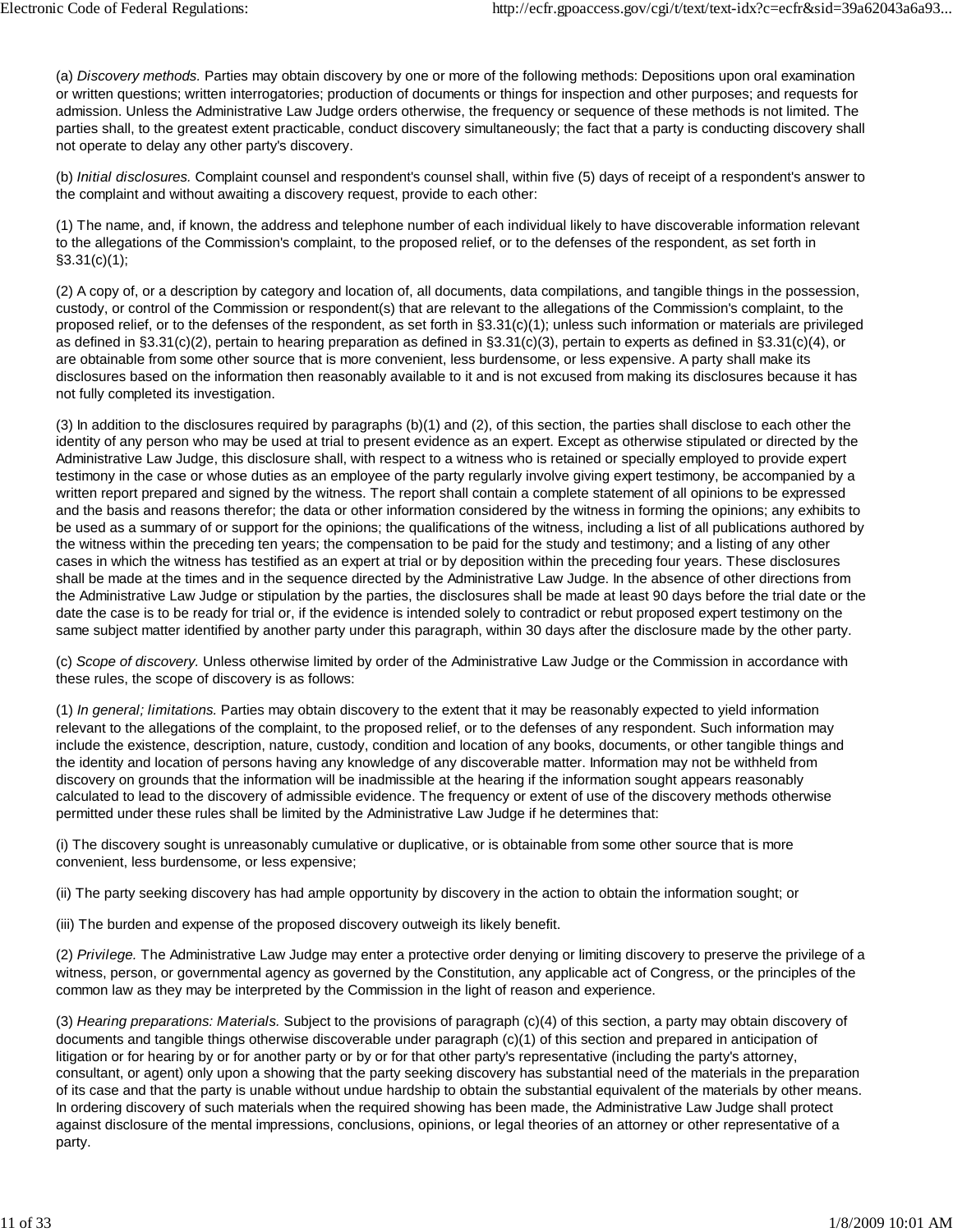(4) *Hearing Preparation: Experts.* (i) A party may depose any person who has been identified as an expert whose opinions may be presented at trial. If a report from the expert is required under §3.31(b)(3), the deposition shall not be conducted until after the report is provided.

(A) A party may through interrogatories require any other party to identify each person whom the other party expects to call as an expert witness at hearing, to state the subject matter on which the expert is expected to testify, and to state the substance of the facts and opinions to which the expert is expected to testify and a summary of the grounds for each opinion.

(B) Upon motion, the Administrative Law Judge may order further discovery by other means, subject to such restrictions as to scope as the Administrative Law Judge may deem appropriate.

(ii) A party may discover facts known or opinions held by an expert who has been retained or specially employed by another party in anticipation of litigation or preparation for hearing and who is not expected to be called as a witness at hearing, only upon a showing of exceptional circumstances under which it is impracticable for the party seeking discovery to obtain facts or opinions on the same subject by other means.

(d) *Protective orders; order to preserve evidence.* (1) The Administrative Law Judge may deny discovery or make any order which justice requires to protect a party or other person from annoyance, embarrassment, oppression, or undue burden or expense, or to prevent undue delay in the proceeding. Such an order may also be issued to preserve evidence upon a showing that there is substantial reason to believe that such evidence would not otherwise be available for presentation at the hearing.

### (2) [Reserved]

(e) *Supplementation of disclosures and responses.* A party who has made an initial disclosure under §3.31(b) or responded to a request for discovery with a disclosure or response is under a duty to supplement or correct the disclosure or response to include information thereafter acquired if ordered by the Administrative Law Judge or in the following circumstances:

(1) A party is under a duty to supplement at appropriate intervals its initial disclosures under §3.31(b) if the party learns that in some material respect the information disclosed is incomplete or incorrect and if the additional or corrective information has not otherwise been made known to the other parties during the discovery process or in writing.

(2) A party is under a duty seasonably to amend a prior response to an interrogatory, request for production, or request for admission if the party learns that the response is in some material respect incomplete or incorrect.

(f) *Stipulations.* When approved by the Administrative Law Judge, the parties may by written stipulation (1) provide that depositions may be taken before any person, at any time or place, upon any notice, and in any manner and when so taken may be used like other depositions, and (2) modify the procedures provided by these rules for other methods of discovery.

(g) *Ex parte rulings on applications for compulsory process.* Applications for the issuance of subpoenas to compel testimony at an adjudicative hearing pursuant to §3.34 may be made *ex parte,* and, if so made, such applications and rulings thereon shall remain *ex parte* unless otherwise ordered by the Administrative Law Judge or the Commission.

[43 FR 56864, Dec. 4, 1978, as amended at 50 FR 53305, Dec. 31, 1985; 61 FR 50647, Sept. 26, 1996; 66 FR 17628, Apr. 3, 2001; 66 FR 20527, Apr. 23, 2001]

#### **§ 3.32 Admissions.**

# top

(a) At any time after thirty (30) days after issuance of complaint, or after publication of notice of an adjudicative hearing in a rulemaking proceeding under §3.13, any party may serve on any other party a written request for admission of the truth of any matters relevant to the pending proceeding set forth in the request that relate to statements or opinions of fact or of the application of law to fact, including the genuineness of any documents described in the request. Copies of documents shall be served with the request unless they have been or are otherwise furnished or are known to be, and in the request are stated as being, in the possession of the other party. Each matter of which an admission is requested shall be separately set forth. A copy of the request shall be filed with the Secretary.

(b) The matter is admitted unless, within ten (10) days after service of the request, or within such shorter or longer time as the Administrative Law Judge may allow, the party to whom the request is directed serves upon the party requesting the admission, with a copy filed with the Secretary, a sworn written answer or objection addressed to the matter. If objection is made, the reasons therefor shall be stated. The answer shall specifically deny the matter or set forth in detail the reasons why the answering party cannot truthfully admit or deny the matter. A denial shall fairly meet the substance of the requested admission, and when good faith requires that a party qualify its answer or deny only a part of the matter of which an admission is requested, the party shall specify so much of it as is true and qualify or deny the remainder. An answering party may not give lack of information or knowledge as a reason for failure to admit or deny unless the party states that it has made reasonable inquiry and that the information known to or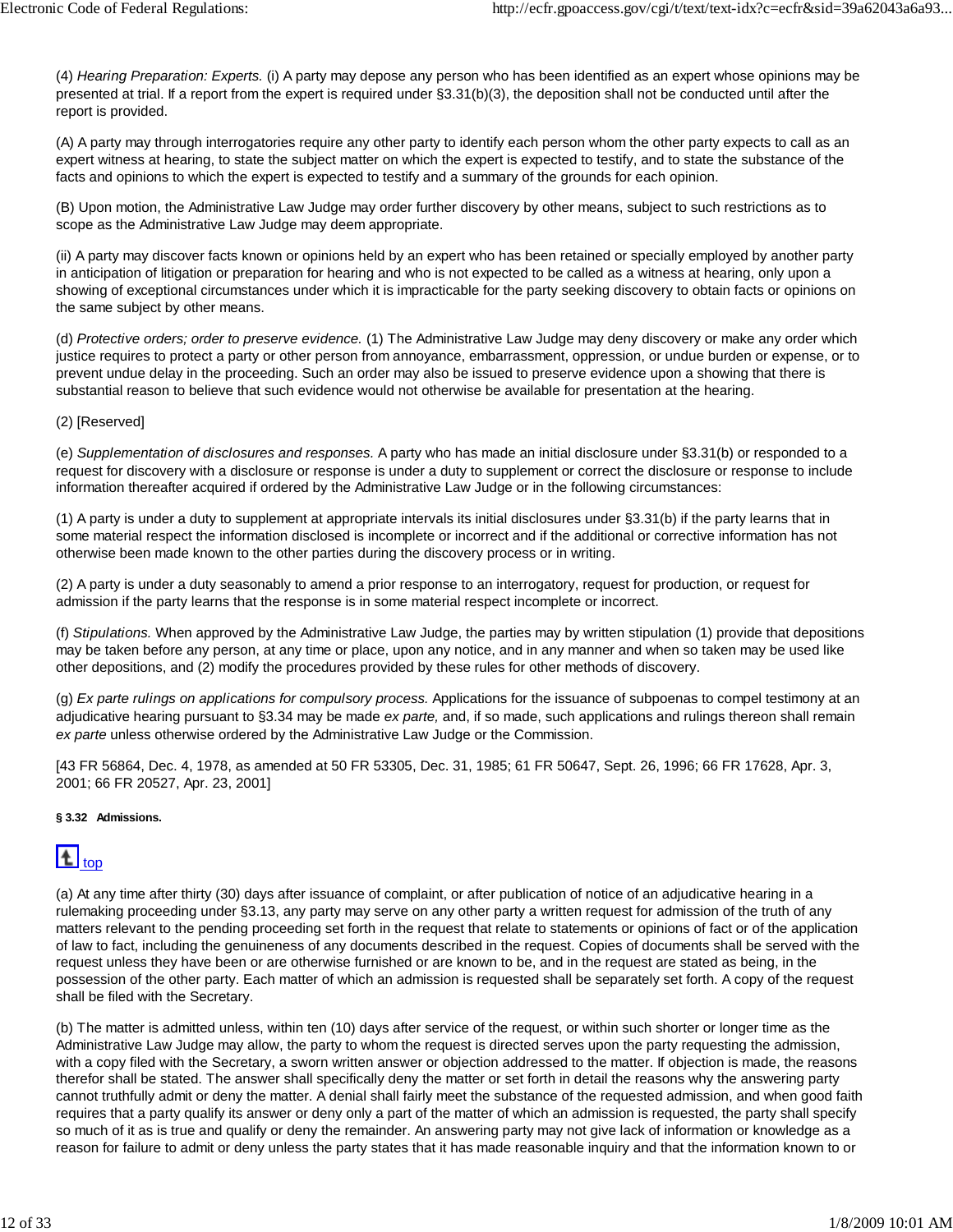readily obtainable by the party is insufficient to enable it to admit or deny. A party who considers that a matter of which an admission has been requested presents a genuine issue for trial may not, on that ground alone, object to the request; the party may deny the matter or set fourth reasons why the party cannot admit or deny it.

(c) Any matter admitted under this rule is conclusively established unless the Administrative Law Judge on motion permits withdrawal or amendment of the admission. The Administrative Law Judge may permit withdrawal or amendment when the presentation of the merits of the proceeding will be subserved thereby and the party who obtained the admission fails to satisfy the Administrative Law Judge that withdrawal or amendment will prejudice him in maintaining his action or defense on the merits. Any admission made by a party under this rule is for the purpose of the pending proceeding only and is not an admission by him for any other purpose nor may it be used against him in any other proceeding.

[43 FR 56865, Dec. 4, 1978, as amended at 50 FR 53305, Dec. 31, 1985]

## **§ 3.33 Depositions.**

# $\left| \mathbf{t} \right|_{\text{top}}$

(a) *In general.* Any party may take a deposition of a named person or of a person or persons described with reasonable particularity, provided that such deposition is reasonably expected to yield information within the scope of discovery under §3.31(c)(1). Such party may, by motion, obtain from the Administrative Law Judge an order to preserve relevant evidence upon a showing that there is substantial reason to believe that such evidence would not otherwise be available for presentation at the hearing. Depositions may be taken before any person having power to administer oaths, either under the law of the United States or of the state or other place in which the deposition is taken, who may be designated by the party seeking the deposition, provided that such person shall have no interest in the outcome of the proceeding. The party seeking the deposition shall serve upon each person whose deposition is sought and upon each party to the proceeding reasonable notice in writing of the time and place at which it will be taken, and the name and address of each person or persons to be examined, if known, and if the name is not known, a description sufficient to identify them. The parties may stipulate in writing or the Administrative Law Judge may upon motion order that a deposition be taken by telephone or other remote electronic means. A deposition taken by such means is deemed taken at the place where the deponent is to answer questions.

## (b) [Reserved]

(c) *Notice to corporation or other organization.* A party may name as the deponent a public or private corporation, partnership, association, governmental agency other than the Federal Trade Commission, or any bureau or regional office to the Federal Trade Commission, and describe with reasonable particularity the matters on which examination is requested. The organization so names shall designate one or more officers, directors, or managing agents, or other persons who consent to testify on its behalf, and may set forth, for each person designated, the matters on which he will testify. A subpoena shall advise a non-party organization of its duty to make such a designation. The persons so designated shall testify as to matters known or reasonably available to the organization. This subsection does not preclude taking a deposition by any other procedure authorized in these rules.

(d) *Taking of deposition.* Each deponent shall be duly sworn, and any party shall have the right to question him. Objections to questions or to evidence presented shall be in short form, stating the grounds of objections relied upon. The questions propounded and the answers thereto, together with all objections made, shall be recorded and certified by the officer. Thereafter, upon payment of the charges therefor, the officer shall furnish a copy of the deposition to the deponent and to any party.

(e) *Depositions upon written questions.* A party desiring to take a deposition upon written questions shall serve them upon every other party with a notice stating:

(1) The name and address of the person who is to answer them, and

(2) The name or descriptive title and address of the officer before whom the deposition is to be taken.

A deposition upon written questions may be taken of a public or private corporation, partnership, association, governmental agency other than the Federal Trade Commission, or any bureau or regional office of the Federal Trade Commission in accordance with the provisions of Rule 3.33(c). Within 30 days after the notice and written questions are served, any other party may serve cross questions upon all other parties. Within 10 days after being served with cross questions, the party taking the deposition may serve redirect questions upon all other parties. Within 10 days after being served with redirect questions, any other party may serve recross questions upon all other parties. The content of any question shall not be disclosed to the deponent prior to the taking of the deposition. A copy of the notice and copies of all questions served shall be delivered by the party taking the deposition to the officer designated in the notice, who shall proceed promptly to take the testimony of the deponent in response to the questions and to prepare, certify, and file or mail the deposition, attaching thereto the copy of the notice and the questions received by him. When the deposition is filed the party taking it shall promptly give notice thereof to all other parties.

(f) *Correction of deposition.* A deposition may be corrected, as to form or substance, in the manner provided by §3.44(b). Any such deposition shall, in addition to the other required procedures, be read to or by the deponent and signed by him, unless the parties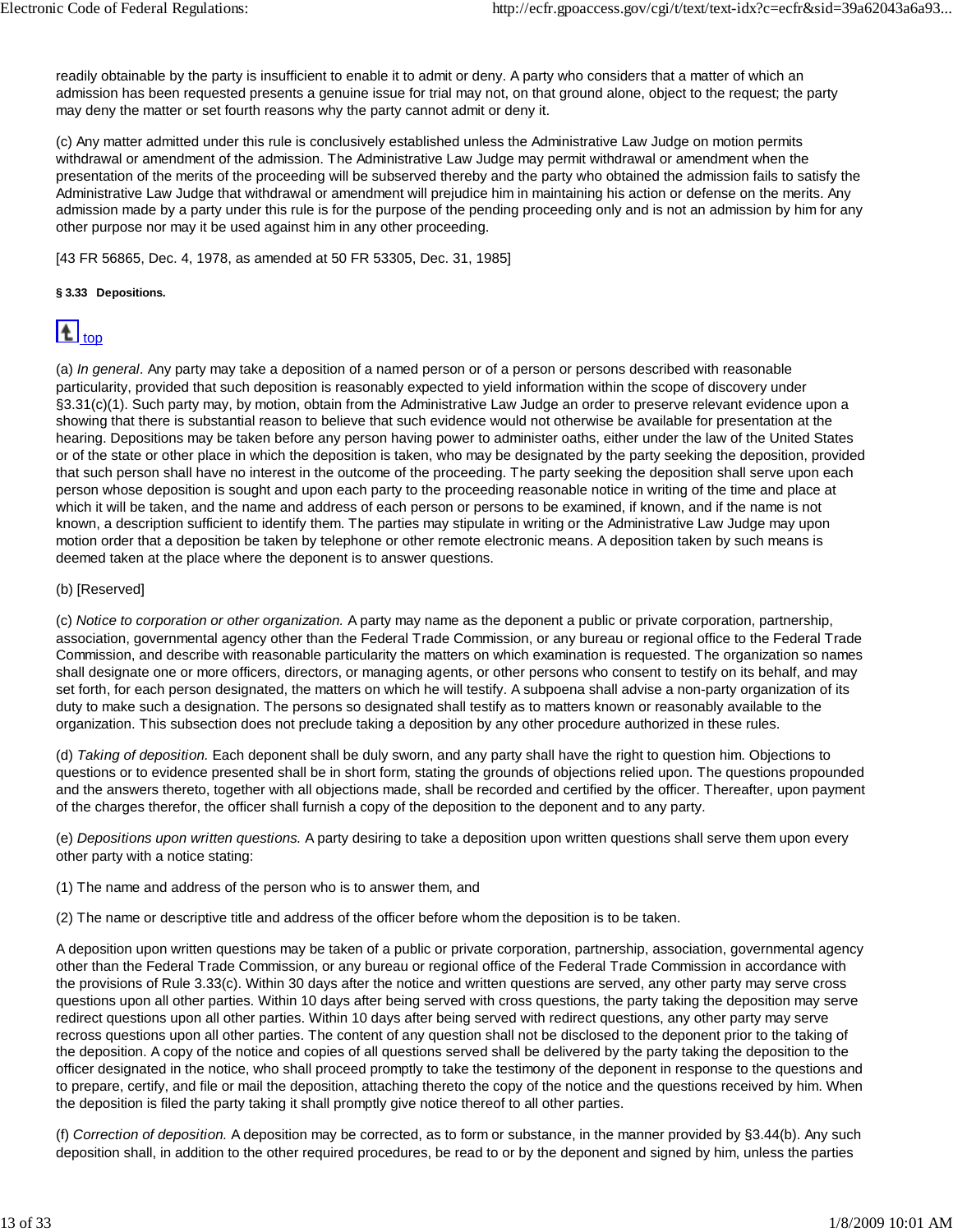by stipulation waive the signing or the deponent is unavailable or cannot be found or refuses to sign. If the deposition is not signed by the deponent within 30 days of its submission or attempted submission, the officer shall sign it and certify that the signing has been waived or that the deponent is unavailable or that the deponent has refused to sign, as the case may be, together with the reason for the refusal to sign, if any has been given. The deposition may then be used as though signed unless, on a motion to suppress under Rule 3.33(g)(3)(iv), the Administrative Law Judge determines that the reasons given for the refusal to sign require rejection of the deposition in whole or in part. In addition to and not in lieu of the procedure for formal correction of the deposition, the deponent may enter in the record at the time of signing a list of objections to the transcription of his remarks, stating with specificity the alleged errors in the transcript.

(g)(1) *Use of depositions in hearings.* At the hearing on the complaint or upon a motion, any part or all of a deposition, so far as admissible under the rules of evidence applied as though the witness were then present and testifying, may be used against any party who was present or represented at the taking of the deposition or who had reasonable notice thereof, in accordance with any of the following provisions:

(i) Any deposition may be used for the purpose of contradicting or impeaching the testimony of deponent as a witness.

(ii) The deposition of a party or of anyone who at the time of taking the deposition was an officer, director, or managing agent, or a person designated to testify on behalf of a public or private corporation, partnership or association which is a party, or of an official or employee (other than a special employee) of the Commission, may be used by an adverse party for any purpose.

(iii) A deposition may be used by any party for any purpose if the Administrative Law Judge finds:

## (A) That the deponent is dead; or

(B) That the deponent is out of the United States or is located at such a distance that his attendance would be impractical, unless it appears that the absence of the deponent was procured by the party offering the deposition; or

(C) That the deponent is unable to attend or testify because of age, sickness, infirmity, or imprisonment; or

(D) That the party offering the deposition has been unable to procure the attendance of the deponent by subpoena; or

(E) That such exceptional circumstances exist as to make it desirable, in the interest of justice and with due regard to the importance of presenting the testimony of witnesses orally in open hearing, to allow the deposition to be used.

(iv) If only part of a deposition is offered in evidence by a party, any other party may introduce any other part which ought in fairness to be considered with the part introduced.

(2) *Objections to admissibility.* Subject to the provisions of paragraph (g)(3) of this section, objection may be made at the hearing to receiving in evidence any deposition or part thereof for any reason which would require the exclusion of the evidence if the witness were then present and testifying.

(3) *Effect of errors and irregularities in depositions* —(i) *As to notice.* All errors and irregularities in the notice for taking a deposition are waived unless written objection is promptly served upon the party giving the notice.

(ii) *As to disqualification of officer.* Objection to taking a deposition because of disqualification of the officer before whom it is to be taken is waived unless made before the taking of the deposition begins or as soon thereafter as the disqualification becomes known or could be discovered with reasonable diligence.

(iii) *As to taking of deposition.* (A) Objections to the competency of a witness or to the competency, relevancy, or materiality of testimony are not waived by failure to make them before or during the taking of the deposition, unless the ground of the objection is one which might have been obviated or removed if presented at that time.

(B) Errors and irregularities occurring at the oral examination in the manner of taking the deposition, in the form of the questions or answers, in the oath or affirmation, or in the conduct of parties, and errors of any kind which might be obviated, removed, or cured if promptly presented, are waived unless seasonable objection thereto is made at the taking of the deposition.

(C) Objections to the form of written questions are waived unless served in writing upon all parties within the time allowed for serving the succeeding cross or other questions and within 5 days after service of the last questions authorized.

(iv) *As to completion and return of deposition.* Errors and irregularities in the manner in which the testimony is transcribed or the deposition is prepared, signed, certified, endorsed, or otherwise dealt with by the officer are waived unless a motion to suppress the deposition or some part thereof is made with reasonable promptness after such defect is or with due diligence might have been ascertained.

[43 FR 56865, Dec. 4, 1978, as amended at 61 FR 50648, Sept. 26, 1996; 66 FR 17629, Apr. 3, 2001]

**§ 3.34 Subpoenas.**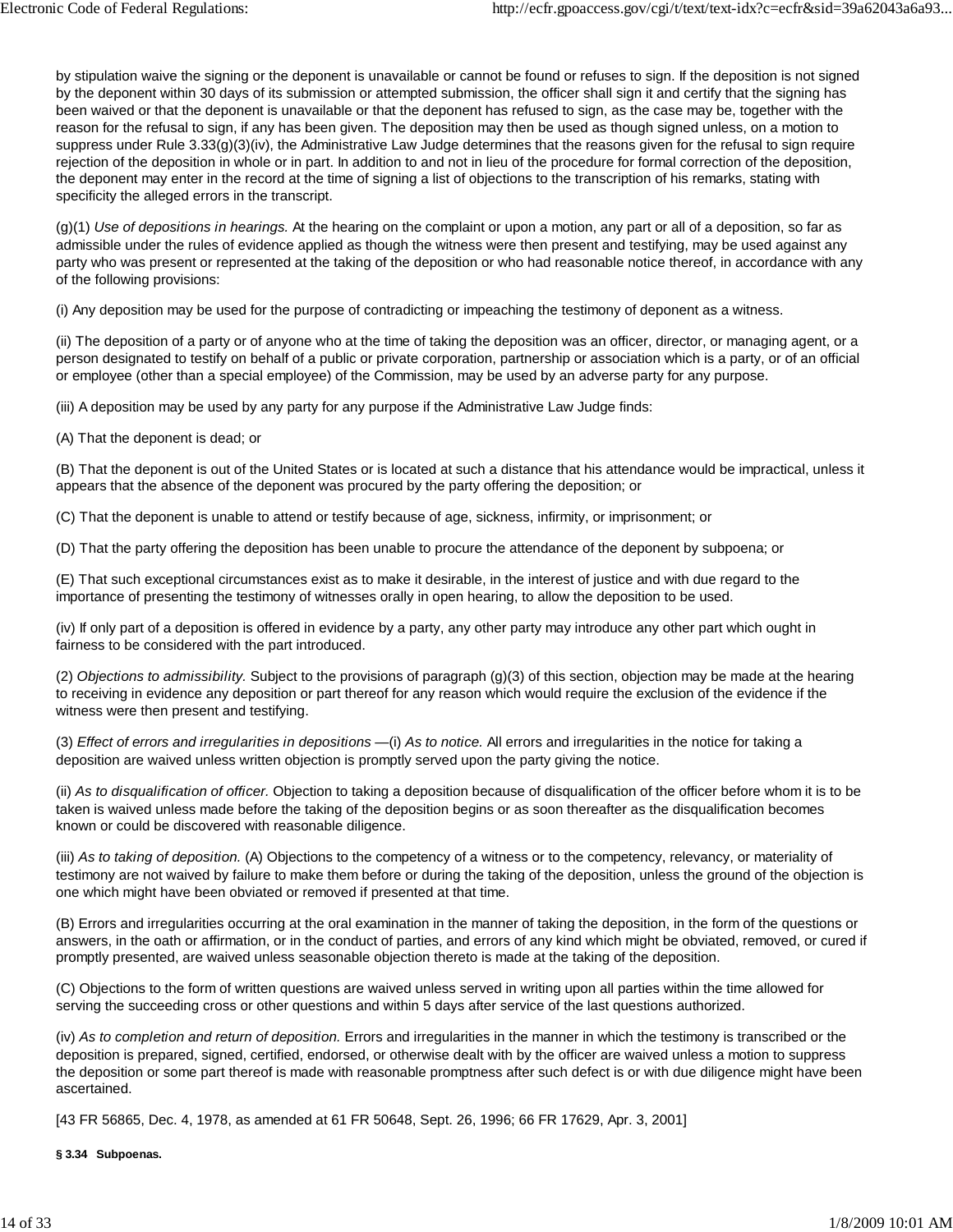# top

(a) *Subpoenas ad testificandum* —(1) *Prehearing.* The Secretary of the Commission shall issue a subpoena, signed but otherwise in blank, requiring a person to appear and give testimony at the taking of a deposition to a party requesting such subpoena, who shall complete it before service.

(2) *Hearing.* Application for issuance of a subpoena commanding a person to attend and give testimony at an adjudicative hearing shall be made in writing to the Administrative Law Judge. Such subpoena may be issued upon a showing of the reasonable relevancy of the expected testimony.

(b) *Subpoenas duces tecum; subpoenas to permit inspection of premises.* The Secretary of the Commission, upon request of a party, shall issue a subpoena, signed but otherwise in blank, commanding a person to produce and permit inspection and copying of designated books, documents, or tangible things, or commanding a person to permit inspection of premises, at a time and place therein specified. The subpoena shall specify with reasonable particularity the material to be produced. The person commanded by the subpoena need not appear in person at the place of production or inspection unless commanded to appear for a deposition or hearing pursuant to paragraph (a) of this section. As used herein, the term "documents" includes writings, drawings, graphs, charts, handwritten notes, film, photographs, audio and video recordings and any such representations stored on a computer, a computer disk, CD-ROM, magnetic or electronic tape, or any other means of electronic storage, and other data compilations from which information can be obtained in machine-readable form (translated, if necessary, into reasonably usable form by the person subject to the subpoena). A subpoena *duces tecum* may be used by any party for purposes of discovery, for obtaining documents for use in evidence, or for both purposes, and shall specify with reasonable particularity the materials to be produced.

(c) Motions to quash; limitation on subpoenas subject to §3.36. Any motion by the subject of a subpoena to limit or quash the subpoena shall be filed within the earlier of ten (10) days after service thereof or the time for compliance therewith. Such motions shall set forth all assertions of privilege or other factual and legal objections to the subpoena, including all appropriate arguments, affidavits and other supporting documentation, and shall include the statement required by Rule 3.22(f). Nothing in paragraphs (a) and (b) of this section authorizes the issuance of subpoenas requiring the appearance of, or the production of documents in the possession, custody, or control of, an official or employee of a governmental agency other than the Commission, or subpoenas to be served in a foreign country, which may be authorized only in accordance with §3.36.

[43 FR 56866, Dec. 4, 1978, as amended at 50 FR 42672, Oct. 22, 1985; 61 FR 50648, Sept. 26, 1996; 66 FR 17629, Apr. 3, 2001]

### **§ 3.35 Interrogatories to parties.**

# top top

(a) *Availability; Procedures for Use.* (1) Any party may serve upon any other party written interrogatories, not exceeding twenty-five (25) in number, including all discrete subparts, to be answered by the party served or, if the party served is a public or private corporation, partnership, association or governmental agency, by any officer or agent, who shall furnish such information as is available to the party. For this purpose, information shall not be deemed to be available insofar as it is in the possession of the Commissioners, the General Counsel, the office of Administrative Law Judges, or the Secretary in his capacity as custodian or recorder of any such information, or their respective staffs.

(2) Each interrogatory shall be answered separately and fully in writing under oath, unless it is objected to on grounds not raised and ruled on in connection with the authorization, in which event the reasons for objection shall be stated in lieu of an answer. The answers are to be signed by the person making them, and the objections signed by the attorney making them. The party upon whom the interrogatories have been served shall serve a copy of the answers, and objections, if any, within thirty (30) days after the service of the interrogatories. The Administrative Law Judge may allow a shorter or longer time.

(b) *Scope; use at hearing.* (1) Interrogatories may relate to any matters that can be inquired into under §3.31(c)(1), and the answers may be used to the extent permitted by the rules of evidence.

(2) An interrogatory otherwise proper is not necessarily objectionable merely because an answer to the interrogatory involves an opinion or contention that relates to fact or the application of law to fact, but the Administrative Law Judge may order that such an interrogatory need not be answered until after designated discovery has been completed or until a pre-trial conference or other later time.

(c) *Option to produce records.* Where the answer to an interrogatory may be derived or ascertained from the records of the party upon whom the interrogatory has been served or from an examination, audit or inspection of such records, or from a compilation, abstract or summary based thereon, and the burden of deriving or ascertaining the answer is substantially the same for the party serving the interrogatory as for the party served, it is a sufficient answer to such interrogatory to specify the records from which the answer may be derived or ascertained and to afford to the party serving the interrogatory reasonable opportunity to examine, audit or inspect such records and to make copies, compilations, abstracts or summaries. The specification shall include sufficient detail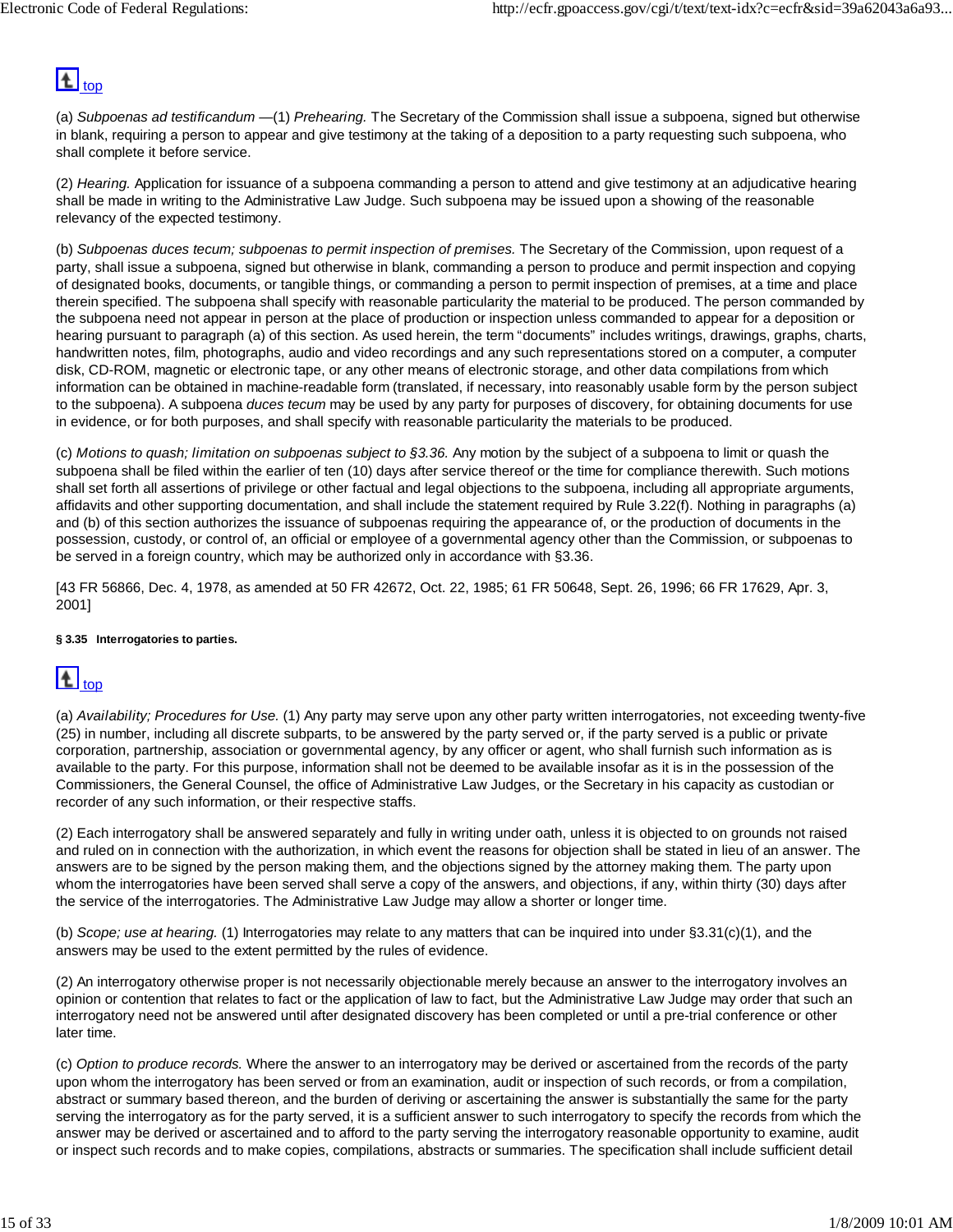to permit the interrogating party to identify readily the individual documents from which the answer may be ascertained.

[43 FR 56867, Dec. 4, 1978, as amended at 61 FR 50649, Sept. 26, 1996]

**§ 3.36 Applications for subpoenas for records, or appearances by officials or employees, of governmental agencies other than the Commission, and subpoenas to be served in a foreign country.**

## top<br>top

(a) *Form.* An application for issuance of a subpoena for the production of documents, as defined in §3.34(b), or for the issuance of a subpoena requiring access to documents or other tangible things, for the purposes described in §3.37(a), in the possession, custody, or control of a governmental agency other than the Commission or the officials or employees of such other agency, or for the issuance of a subpoena requiring the appearance of an official or employee of another governmental agency, or for the issuance of a subpoena to be served in a foreign country, shall be made in the form of a written motion filed in accordance with the provisions of §3.22(a). No application for records pursuant to §4.11 of this chapter or the Freedom of Information Act may be filed with the Administrative Law Judge.

(b) *Content.* The motion shall satisfy the same requirements for a subpoena under §3.34 or a request for production or access under §3.37, together with a specific showing that:

(1) The material sought is reasonable in scope:

(2) If for purposes of discovery, the material falls within the limits of discovery under  $\S 3.31(c)(1)$ , or, if for an adjudicative hearing, the material is reasonably relevant;

(3) The information or material sought cannot reasonably be obtained by other means; and

(4) With respect to subpoenas to be served in a foreign country, that the party seeking discovery has a good faith belief that the discovery requested would be permitted by treaty, law, custom or practice in the country from which the discovery is sought and that any additional procedural requirements have been or will be met before the subpoena is served.

(c) *Execution.* If an ALJ issues an Order authorizing a subpoena pursuant to this section, the moving party may forward to the Secretary a request for the authorized subpoena, with a copy of the authorizing Order attached. Each such subpoena shall be signed by the Secretary; shall have attached to it a copy of the authorizing Order; and shall be served by the moving party only in conjunction with a copy of the authorizing Order.

[66 FR 17629, Apr. 3, 2001; 66 FR 20527, Apr. 23, 2001]

**§ 3.37 Production of documents and things; access for inspection and other purposes.**

# top

(a) *Availability; procedures for use.* Any party may serve on another party a request: to produce and permit the party making the request, or someone acting on the party's behalf, to inspect and copy any designated documents, as defined in §3.34(b), or to inspect and copy, test, or sample any tangible things which are within the scope of §3.31(c)(1) and in the possession, custody or control of the party upon whom the request is served; or to permit entry upon designated land or other property in the possession or control of the party upon whom the order would be served for the purpose of inspection and measuring, surveying, photographing, testing, or sampling the property or any designated object or operation thereon, within the scope of §3.31(c)(1). Each such request shall specify with reasonable particularity the documents or things to be inspected, or the property to be entered. Each such request shall also specify a reasonable time, place, and manner of making the inspection and performing the related acts. A party shall make documents available as they are kept in the usual course of business or shall organize and label them to correspond with the categories in the request. A person not a party to the action may be compelled to produce documents and things or to submit to an inspection as provided in §3.34.

(b) *Response; objections.* The response of the party upon whom the request is served shall state, with respect to each item or category, that inspection and related activities will be permitted as requested, unless the request is objected to, in which event the reasons for the objection shall be stated. If objection is made to part of an item or category, the part shall be specified and inspection permitted of the remaining parts. The party submitting the request may move for an order under §3.38(a) with respect to any objection to or other failure to respond to the request or any part thereof, or any failure to permit inspection as requested.

[61 FR 50649, Sept. 26, 1996]

**§ 3.38 Motion for order compelling disclosure or discovery; sanctions.**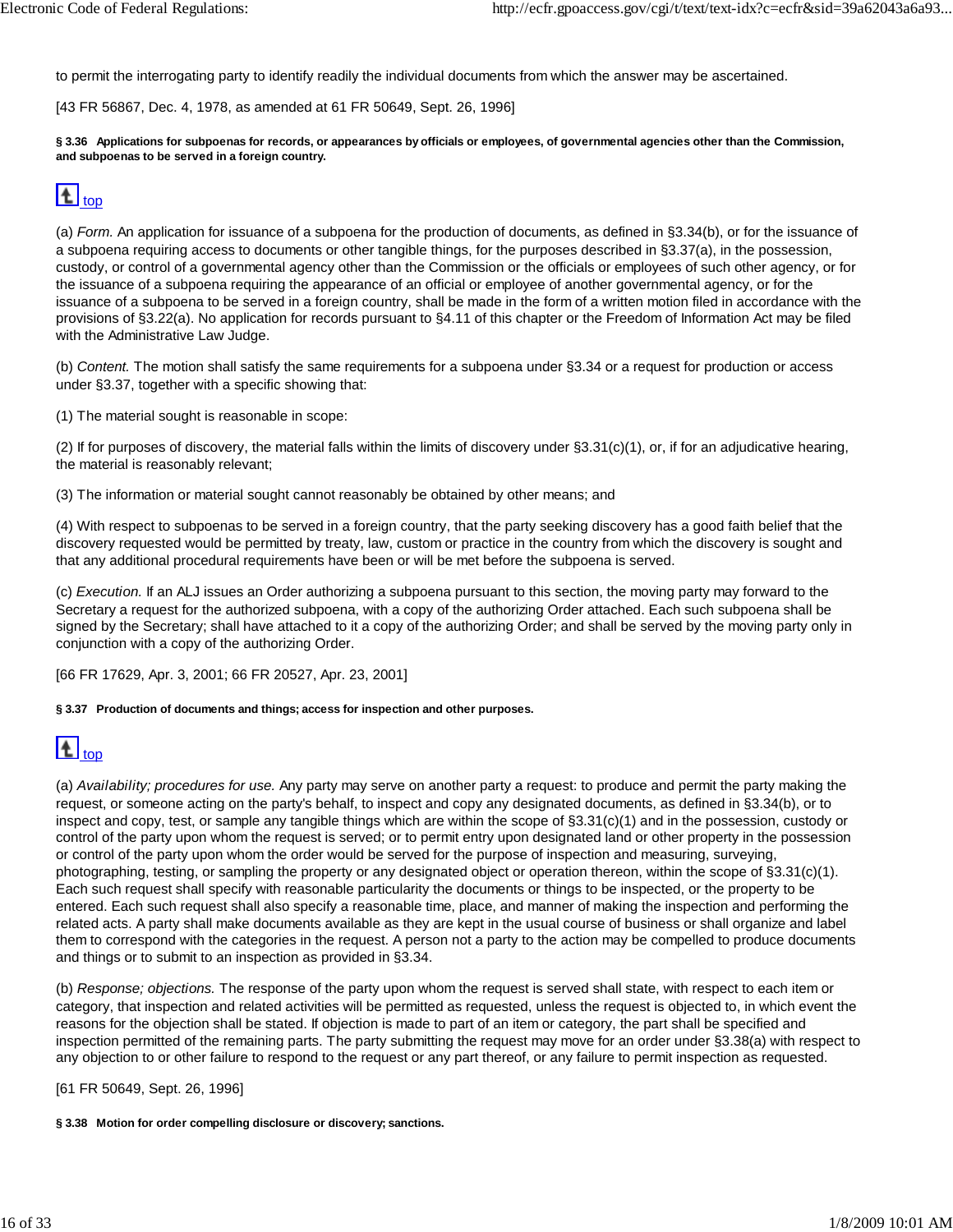# top<br>top

(a) *Motion for order to compel.* A party may apply by motion to the Administrative Law Judge for an order compelling disclosure or discovery, including a determination of the sufficiency of the answers or objections with respect to the initial disclosures required by §3.31(b), a request for admission under §3.32, a deposition under §3.33, or an interrogatory under §3.35.

(1) *Initial disclosures; requests for admission; depositions; interrogatories.* Unless the objecting party sustains its burden of showing that the objection is justified, the Administrative Law Judge shall order that an answer be served or disclosure otherwise be made. If the Administrative Law Judge determines that an answer or other response by the objecting party does not comply with the requirements of these rules, he may order either that the matter is admitted or that an amended answer or response be served. The Administrative Law Judge may, in lieu of these orders, determine that final disposition may be made at a prehearing conference or at a designated time prior to trial.

(2) *Requests for production or access.* If a party fails to respond to or comply as requested with a request for production or access made under §3.37(a), the discovering party may move for an order to compel production or access in accordance with the request.

(b) If a party or an officer or agent of a party fails to comply with a subpoena or with an order including, but not limited to, an order for the taking of a deposition, the production of documents, or the answering of interrogatories, or requests for admissions, or an order of the Administrative Law Judge or the Commission issued as, or in accordance with, a ruling upon a motion concerning such an order or subpoena or upon an appeal from such a ruling, the Administrative Law Judge or the Commission, or both, for the purpose of permitting resolution of relevant issues and disposition of the proceeding without unnecessary delay despite such failure, may take such action in regard thereto as is just, including but not limited to the following:

(1) Infer that the admission, testimony, documents or other evidence would have been adverse to the party;

(2) Rule that for the purposes of the proceeding the matter or matters concerning which the order or subpoena was issued be taken as established adversely to the party;

(3) Rule that the party may not introduce into evidence or otherwise rely, in support of any claim or defense, upon testimony by such party, officer, or agent, or the documents or other evidence;

(4) Rule that the party may not be heard to object to introduction and use of secondary evidence to show what the withheld admission, testimony, documents, or other evidence would have shown;

(5) Rule that a pleading, or part of a pleading, or a motion or other submission by the party, concerning which the order or subpoena was issued, be stricken, or that a decision of the proceeding be rendered against the party, or both.

(c) Any such action may be taken by written or oral order issued in the course of the proceeding or by inclusion in an initial decision of the Administrative Law Judge or an order or opinion of the Commission. It shall be the duty of parties to seek and Administrative Law Judges to grant such of the foregoing means of relief or other appropriate relief as may be sufficient to compensate for withheld testimony, documents, or other evidence. If in the Administrative Law Judge's opinion such relief would not be sufficient, or in instances where a nonparty fails to comply with a subpoena or order, he shall certify to the Commission a request that court enforcement of the subpoena or order be sought.

[43 FR 56867, Dec. 4, 1978, as amended at 50 FR 53305, Dec. 31, 1985; 61 FR 50649, Sept. 26, 1996]

## **§ 3.38A Withholding requested material.**

# $t_{top}$

(a) Any person withholding material responsive to a subpoena issued pursuant to §3.34, written interrogatories requested pursuant to §3.35, a request for production or access pursuant to §3.37, or any other request for the production of materials under this part, shall assert a claim of privilege or any similar claim not later than the date set for production of the material. Such person shall, if so directed in the subpoena or other request for production, submit, together with such claim, a schedule of the items withheld which states individually as to each such item the type, title, specific subject matter, and date of the item; the names, addresses, positions, and organizations of all authors and recipients of the item; and the specific grounds for claiming that the item is privileged.

(b) A person withholding material for reasons described in §3.38A(a) shall comply with the requirements of that subsection in lieu of filing a motion to limit or quash compulsory process.

(Sec. 5, 38 Stat. 719 as amended (15 U.S.C. 45))

[44 FR 54043, Sept. 18, 1979, as amended at 61 FR 50650, Sept. 26, 1996]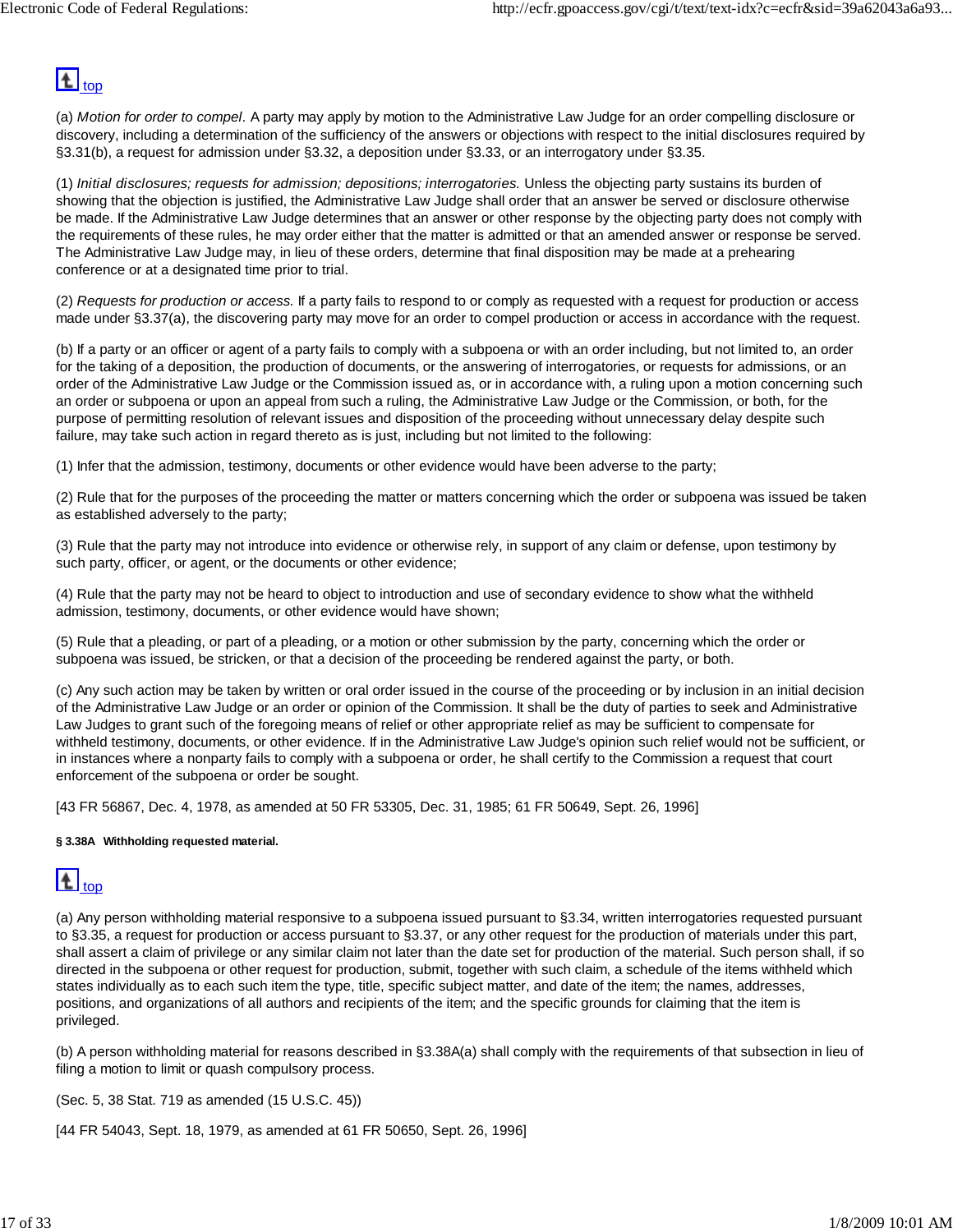#### **§ 3.39 Orders requiring witnesses to testify or provide other information and granting immunity.**

top<br>top

(a) Where Commission complaint counsel desire the issuance of an order requiring a witness or deponent to testify or provide other information and granting immunity under title 18, section 6002, United States Code, Directors and Assistant Directors of Bureaus and Regional Directors and Assistant Regional Directors of Commission Regional Offices who supervise complaint counsel responsible for presenting evidence in support of the complaint are authorized to determine:

(1) That the testimony or other information sought from a witness or deponent, or prospective witness or deponent, may be necessary to the public interest, and

(2) That such individual has refused or is likely to refuse to testify or provide such information on the basis of his privilege against self-incrimination; and to request, through the Commission's liaison officer, approval by the Attorney General for the issuance of such order. Upon receipt of approval by the Attorney General (or his designee), the Administrative Law Judge is authorized to issue an order requiring the witness or deponent to testify or provide other information and granting immunity when the witness or deponent has invoked his privilege against self-incrimination and it cannot be determined that such privilege was improperly invoked.

(b) Requests by counsel other than Commission complaint counsel for an order requiring a witness to testify or provide other information and granting immunity under title 18, section 6002, United States Code, may be made to the Administrative Law Judge and may be made *ex parte.* When such requests are made, the Administrative Law Judge is authorized to determine:

(1) That the testimony or other information sought from a witness or deponent, or prospective witness or deponent, may be necessary to the public interest, and

(2) That such individual has refused or is likely to refuse to testify or provide such information on the basis of his privilege against self-incrimination; and, upon making such determinations, to request, through the Commission's liaison officer, approval by the Attorney General for the issuance of an order requiring a witness to testify or provide other information and granting immunity; and, after the Attorney General (or his designee) has granted such approval, to issue such order when the witness or deponent has invoked his privilege against self-incrimination and it cannot be determined that such privilege was improperly invoked.

(18 U.S.C. 6002, 6004)

[37 FR 5017, Mar. 9, 1972, as amended at 50 FR 53306, Dec. 31, 1985; 66 FR 64143, Dec. 12, 2001]

#### **§ 3.40 Admissibility of evidence in advertising substantiation cases.**

## $t$  top

(a) If a person, partnership, or corporation is required through compulsory process under section 6, 9 or 20 of the Act issued after October 26, 1977 to submit to the Commission substantiation in support of an express or an implied representation contained in an advertisement, such person, partnership or corporation shall not thereafter be allowed, in any adjudicative proceeding in which it is alleged that the person, partnership, or corporation lacked a reasonable basis for the representation, and for any purpose relating to the defense of such allegation, to introduce into the record, whether directly or indirectly through references contained in documents or oral testimony, any material of any type whatsoever that was required to be but was not timely submitted in response to said compulsory process. *Provided, however,* that a person, partnership, or corporation is not, within the meaning of this section, required through compulsory process to submit substantiation with respect to those portions of said compulsory process to which such person, partnership, or corporation has raised good faith legal objections in a timely motion pursuant to the Commission's Rules of Practice and Procedure, until the Commission denies such motion; or if the person, partnership, or corporation thereafter continues to refuse to comply, until such process has been judicially enforced.

(b) The Administrative Law Judge shall, upon motion, at any stage exclude all material that was required to be but was not timely submitted in response to compulsory process described in paragraph (a) of this section, or any reference to such material, unless the person, partnership, or corporation demonstrates in a hearing, and the Administrative Law Judge finds, that by the exercise of due diligence the material could not have been timely submitted in response to the compulsory process, and that the Commission was notified of the existence of the material immediately upon its discovery. Said findings of the Administrative Law Judge shall be in writing and shall specify with particularity the evidence relied upon. The rules normally governing the admissibility of evidence in Commission proceedings shall in any event apply to any material coming within the above exception.

[42 FR 56500, Oct. 10, 1977; 42 FR 61450, Dec. 5, 1977, as amended at 45 FR 45578, July 7, 1980]

**Subpart E—Hearings**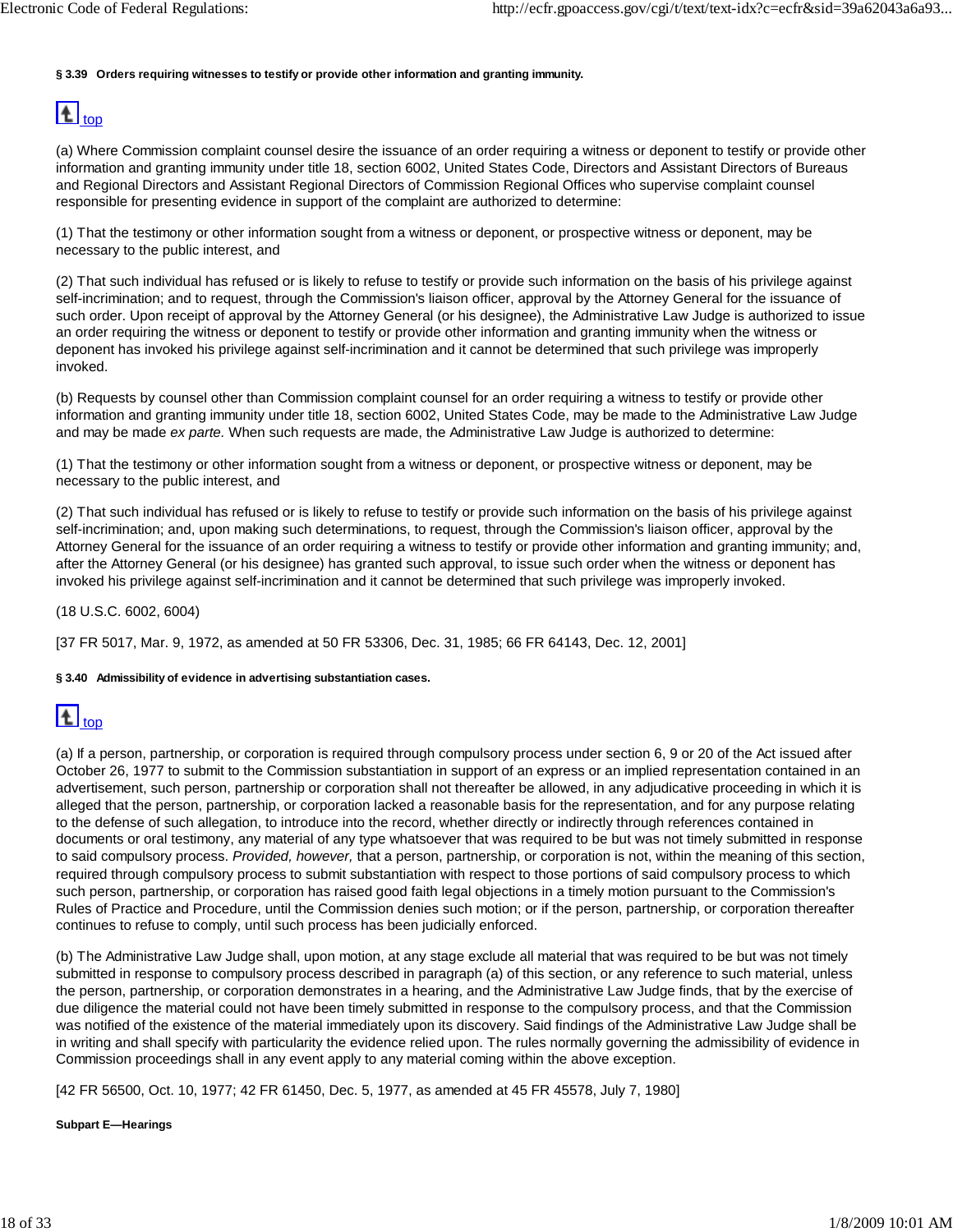

**§ 3.41 General rules.**



(a) *Public hearings.* All hearings in adjudicative proceedings shall be public unless an *in camera* order is entered by the Administrative Law Judge pursuant to §3.45(b) of this chapter or unless otherwise ordered by the Commission.

(b) *Expedition.* Hearings shall proceed with all reasonable expedition, and, insofar as practicable, shall be held at one place and shall continue, except for brief intervals of the sort normally involved in judicial proceedings, without suspension until concluded. Consistent with the requirements of expedition:

(1) The Administrative Law Judge may order hearings at more than one place and may grant a reasonable recess at the end of a case-in-chief for the purpose of discovery deferred during the pre-hearing procedure where the Administrative Law Judge determines that such recess will materially expedite the ultimate disposition of the proceeding.

(2) When actions involving a common question of law or fact are pending before the Administrative Law Judge, the Administrative Law Judge may order a joint hearing of any or all the matters in issue in the actions; the Administrative Law Judge may order all the actions consolidated; and the Administrative Law Judge may make such orders concerning proceedings therein as may tend to avoid unnecessary costs or delay.

(3) When separate hearings will be conducive to expedition and economy, the Administrative Law Judge may order a separate hearing of any claim, or of any separate issue, or of any number of claims or issues.

(c) *Rights of parties.* Every party, except intervenors, whose rights are determined under §3.14, shall have the right of due notice, cross-examination, presentation of evidence, objection, motion, argument, and all other rights essential to a fair hearing.

(d) *Adverse witnesses.* An adverse party, or an officer, agent, or employee thereof, and any witness who appears to be hostile, unwilling, or evasive, may be interrogated by leading questions and may also be contradicted and impeached by the party calling him.

(e) *Participation in adjudicative packaging and labeling hearings.* At adjudicative hearings under the Fair Packaging and Labeling Act, any party or any interested person designated as a party pursuant to §3.13, or his representative, may be sworn as a witness and heard.

(f) Requests for an order requiring a witness to testify or provide other information and granting immunity under title 18, section 6002, of the United States Code, shall be disposed of in accordance with §3.39.

### (18 U.S.C. 6002, 6004)

[32 FR 8449, June 13, 1967, as amended at 37 FR 5017, Mar. 9, 1972; 37 FR 5609, Mar. 17, 1972; 39 FR 34398, Sept. 25, 1974; 44 FR 62887, Nov. 1, 1979]

### **§ 3.42 Presiding officials.**

## top top

(a) *Who presides.* Hearings in adjudicative proceedings shall be presided over by a duly qualified Administrative Law Judge or by the Commission or one or more members of the Commission sitting as Administrative Law Judges; and the term *Administrative Law Judge* as used in this part means and applies to the Commission or any of its members when so sitting.

(b) *How assigned.* The presiding Administrative Law Judge shall be designated by the Chief Administrative Law Judge or, when the Commission or one or more of its members preside, by the Commission, who shall notify the parties of the Administrative Law Judge designated.

(c) *Powers and duties.* Administrative Law Judges shall have the duty to conduct fair and impartial hearings, to take all necessary action to avoid delay in the disposition of proceedings, and to maintain order. They shall have all powers necessary to that end, including the following:

(1) To administer oaths and affirmations;

- (2) To issue subpenas and orders requiring answers to questions;
- (3) To take depositions or to cause depositions to be taken;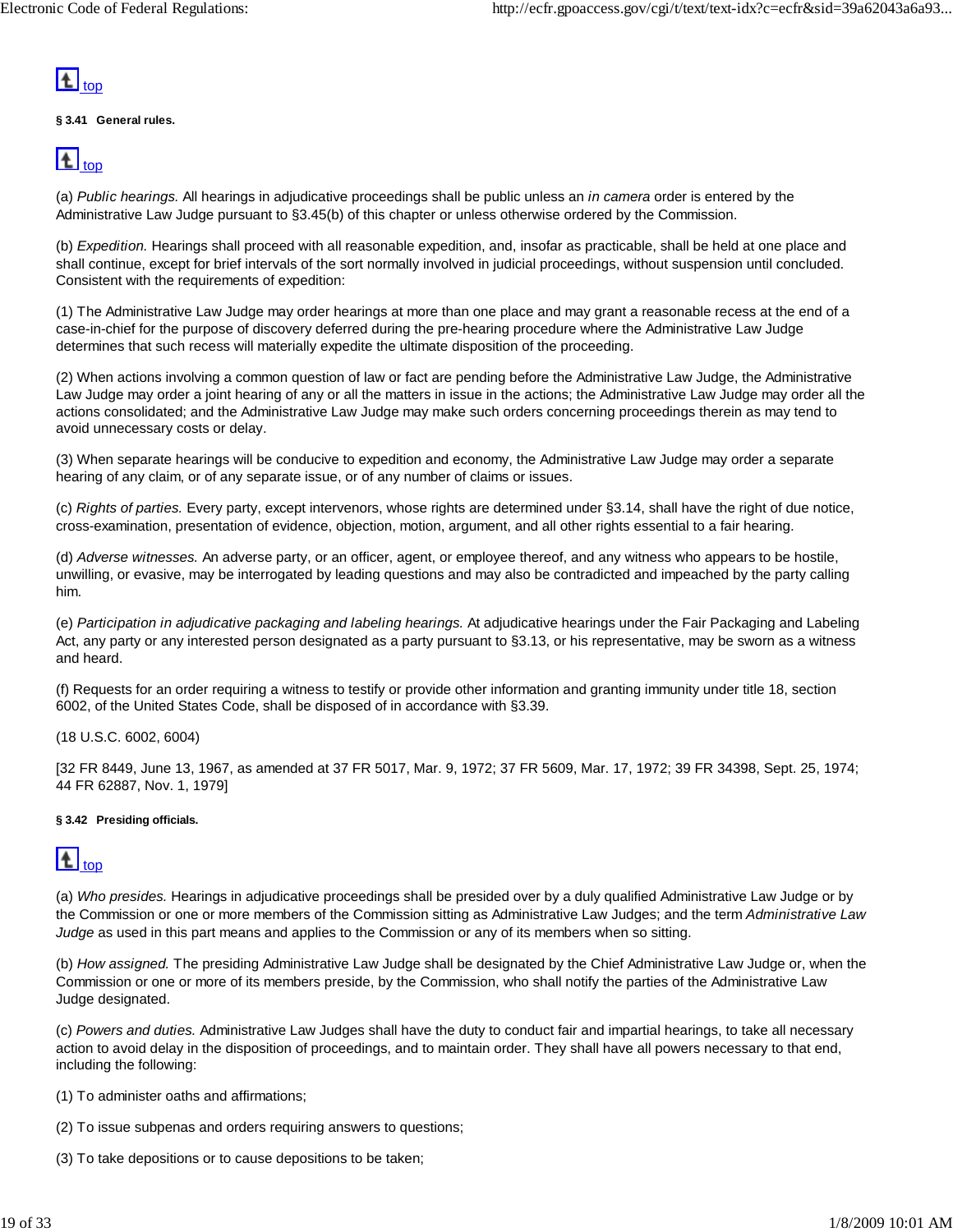(4) To compel admissions, upon request of a party or on their own initiative;

(5) To rule upon offers of proof and receive evidence;

(6) To regulate the course of the hearings and the conduct of the parties and their counsel therein;

(7) To hold conferences for settlement, simplification of the issues, or any other proper purpose;

(8) To consider and rule upon, as justice may require, all procedural and other motions appropriate in an adjudicative proceeding, including motions to open defaults;

(9) To make and file initial decisions;

(10) To certify questions to the Commission for its determination;

(11) To reject written submissions that fail to comply with rule requirements, or deny *in camera* status without prejudice until a party complies with all relevant rules; and

(12) To take any action authorized by the rules in this part or in conformance with the provisions of the Administrative Procedure Act as restated and incorporated in title 5, U.S.C.

(d) *Suspension of attorneys by Administrative Law Judge.* The Administrative Law Judge shall have the authority, for good cause stated on the record, to suspend or bar from participation in a particular proceeding any attorney who shall refuse to comply with his directions, or who shall be guilty of disorderly, dilatory, obstructionist, or contumacious conduct, or contemptuous language in the course of such proceeding. Any attorney so suspended or barred may appeal to the Commission in accordance with the provisions of §3.23(a). The appeal shall not operate to suspend the hearing unless otherwise ordered by the Administrative Law Judge or the Commission; in the event the hearing is not suspended, the attorney may continue to participate therein pending disposition of the appeal.

(e) *Substitution of Administrative Law Judge.* In the event of the substitution of a new Administrative Law Judge for the one originally designated, any motion predicated upon such substitution shall be made within five (5) days thereafter.

(f) *Interference.* In the performance of their adjudicative functions, Administrative Law Judges shall not be responsible to or subject to the supervision or direction of any officer, employee, or agent engaged in the performance of investigative or prosecuting functions for the Commission, and all direction by the Commission to Administrative Law Judges concerning any adjudicative proceedings shall appear in and be made a part of the record.

(g) *Disqualification of Administrative Law Judges.* (1) When an Administrative Law Judge deems himself disqualified to preside in a particular proceeding, he shall withdraw therefrom by notice on the record and shall notify the Director of Administrative Law Judges of such withdrawal.

(2) Whenever any party shall deem the Administrative Law Judge for any reason to be disqualified to preside, or to continue to preside, in a particular proceeding, such party may file with the Secretary a motion addressed to the Administrative Law Judge to disqualify and remove him, such motion to be supported by affidavits setting forth the alleged grounds for disqualification. If the Administrative Law Judge does not disqualify himself within ten (10) days, he shall certify the motion to the Commission, together with any statement he may wish to have considered by the Commission. The Commission shall promptly determine the validity of the grounds alleged, either directly or on the report of another Administrative Law Judge appointed to conduct a hearing for that purpose.

(3) Such motion shall be filed at the earliest practicable time after the participant learns, or could reasonably have learned, of the alleged grounds for disqualification.

(h) Failure to comply with Administrative Law Judge's directions. Any party who refuses or fails to comply with a lawfully issued order or direction of an Administrative Law Judge may be considered to be in contempt of the Commission. The circumstances of any such neglect, refusal, or failure, together with a recommendation for appropriate action, shall be promptly certified by the Administrative Law Judge to the Commission. The Commission may make such orders in regard thereto as the circumstances may warrant.

[32 FR 8449, June 13, 1967, as amended at 37 FR 5609, Mar. 17, 1972; 41 FR 8340, Feb. 26, 1976; 43 FR 56868, Dec. 4, 1978; 46 FR 45750, Sept. 15, 1981; 50 FR 53306, Dec. 31, 1985; 66 FR 17629, Apr. 3, 2001]

## **§ 3.43 Evidence.**



(a) *Burden of proof.* Counsel representing the Commission, or any person who has filed objections sufficient to warrant the holding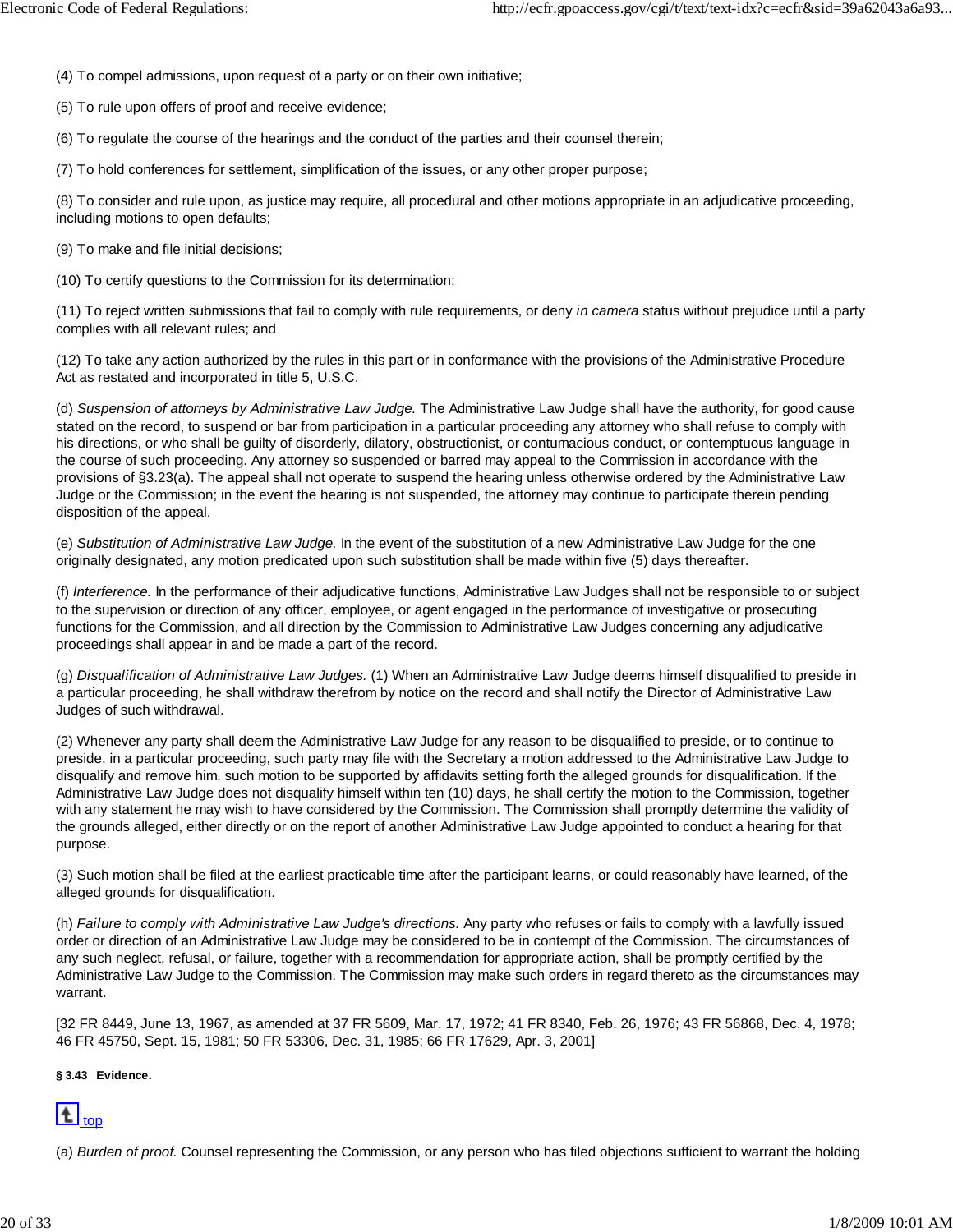of an adjudicative hearing pursuant to §3.13, shall have the burden of proof, but the proponent of any factual proposition shall be required to sustain the burden of proof with respect thereto.

(b) *Admissibility; exclusion of relevant evidence; mode and order of interrogation and presentation.* (1) Relevant, material, and reliable evidence shall be admitted. Irrelevant, immaterial, and unreliable evidence shall be excluded. Evidence, even if relevant, may be excluded if its probative value is substantially outweighed by the danger of unfair prejudice, confusion of the issues, or if the evidence would be misleading, or by considerations of undue delay, waste of time, or needless presentation of cumulative evidence. The Administrative Law Judge shall exercise reasonable control over the mode and order of interrogating witnesses and presenting evidence so as to—

(i) Make the interrogation and presentation effective for the ascertainment of the truth.

(ii) Avoid needless consumption of time; and

(iii) Protect witnesses from harassment or undue embarrassment.

(2) As respondents are in the best position to determine the nature of documents generated by such respondents and which come from their own files, the burden of proof is on the respondent to introduce evidence to rebut a presumption that such documents are authentic and kept in the regular course of business. *See Lenox, Inc.,* 73 F.T.C. 578, 603–04 (1968).

(c) *Information obtained in investigations.* Any documents, papers, books, physical exhibits, or other materials or information obtained by the Commission under any of its powers may be disclosed by counsel representing the Commission when necessary in connection with adjudicative proceedings and may be offered in evidence by counsel representing the Commission in any such proceeding.

(d) *Official notice.* When any decision of an Administrative Law Judge or of the Commission rests, in whole or in part, upon the taking of official notice of a material fact not appearing in evidence of record, opportunity to disprove such noticed fact shall be granted any party making timely motion therefor.

(e) *Objections.* Objections to evidence shall timely and briefly state the grounds relied upon, but the transcript shall not include argument or debate thereon except as ordered by the Administrative Law Judge. Rulings on all objections shall appear in the record.

(f) *Exceptions.* Formal exception to an adverse ruling is not required.

(g) *Excluded evidence.* When an objection to a question propounded to a witness is sustained, the questioner may make a specific offer of what he expects to prove by the answer of the witness, or the Administrative Law Judge may, in his discretion, receive and report the evidence in full. Rejected exhibits, adequately marked for identification, shall be retained in the record so as to be available for consideration by any reviewing authority.

[32 FR 8449, June 13, 1967; 32 FR 8711, June 17, 1967, as amended at 48 FR 44766, Sept. 30, 1983; 61 FR 50650, Sept. 26, 1996; 66 FR 17629, Apr. 3, 2001; 66 FR 20527, Apr. 23, 2001]

**§ 3.44 Record.**

## IŁ. top

(a) *Reporting and transcription.* Hearings shall be stenographically reported and transcribed by the official reporter of the Commission under the supervision of the Administrative Law Judge, and the original transcript shall be a part of the record and the sole official transcript. Copies of transcripts are available from the reporter at rates not to exceed the maximum rates fixed by contract between the Commission and the reporter.

(b) *Corrections.* Corrections of the official transcript may be made only when they involve errors affecting substance and then only in the manner herein provided. Corrections ordered by the Administrative Law Judge or agreed to in a written stipulation signed by all counsel and parties not represented by counsel, and approved by the Administrative Law Judge, shall be included in the record, and such stipulations, except to the extent they are capricious or without substance, shall be approved by the Administrative Law Judge. Corrections shall not be ordered by the Administrative Law Judge except upon notice and opportunity for the hearing of objections. Such corrections shall be made by the official reporter by furnishing substitute type pages, under the usual certificate of the reporter, for insertion in the official record. The original uncorrected pages shall be retained in the files of the Commission.

(c) *Closing of the hearing record.* Immediately upon completion of the evidentiary hearing, the Administrative Law Judge shall issue an order closing the hearing record. The Administrative Law Judge shall retain the discretion to permit or order correction of the record as provided in §3.44(b).

[32 FR 8449, June 13, 1967, as amended at 61 FR 50650, Sept. 26, 1996; 66 FR 17630, Apr. 3, 2001]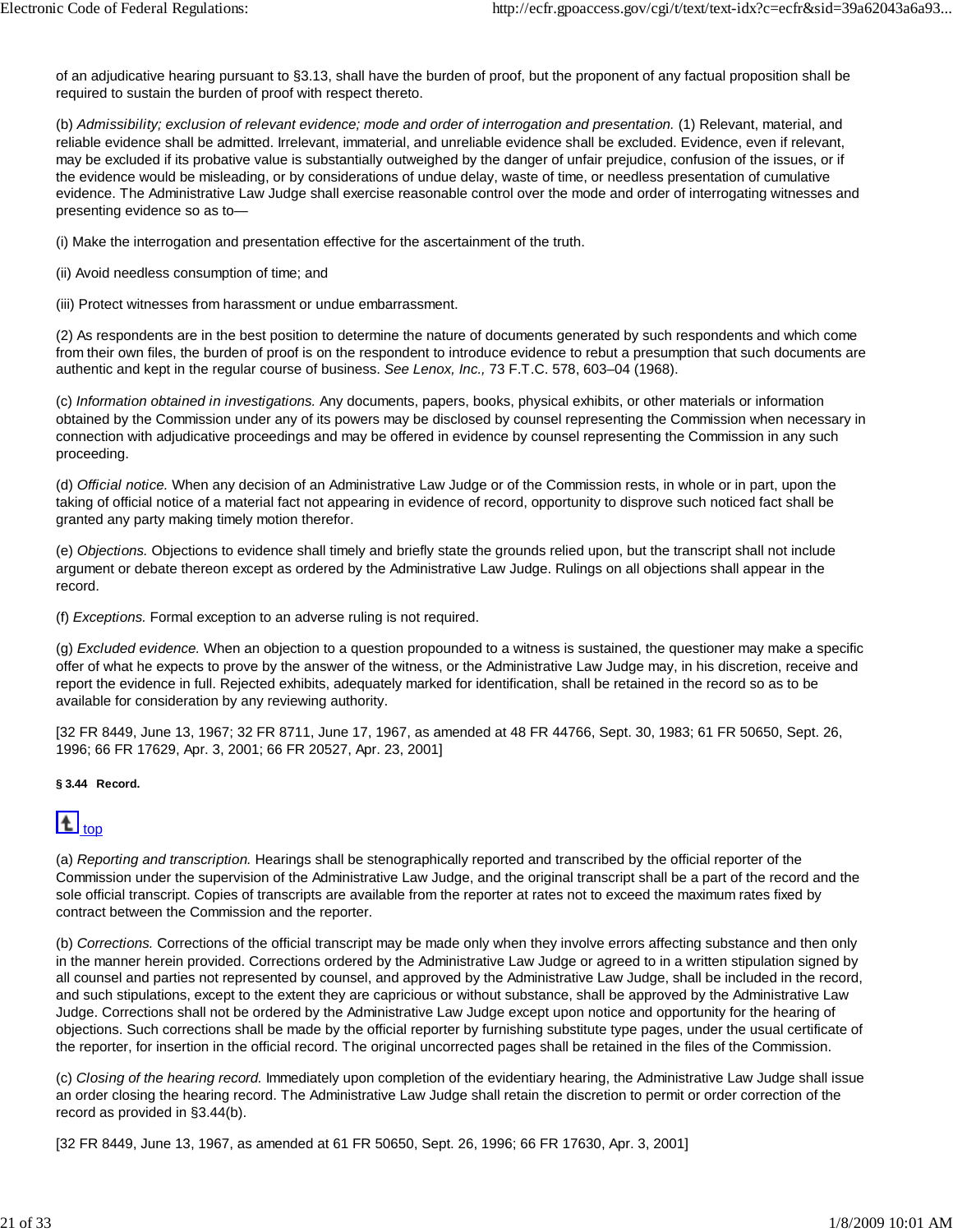#### **§ 3.45** *In camera* **orders.**

## top

(a) *Definition.* Except as hereinafter provided, material made subject to an *in camera* order will be kept confidential and not placed on the public record of the proceeding in which it was submitted. Only respondents, their counsel, authorized Commission personnel, and court personnel concerned with judicial review may have access thereto, provided that the Administrative Law Judge, the Commission and reviewing courts may disclose such *in camera* material to the extent necessary for the proper disposition of the proceeding.

(b) *In camera treatment of material.* A party or third party may obtain *in camera* treatment for material, or portions thereof, offered into evidence only by motion to the Administrative Law Judge. Parties who seek to use material obtained from a third party subject to confidentiality restrictions must demonstrate that the third party has been given at least ten (10) days notice of the proposed use of such material. Each such motion must include an attachment containing a copy of each page of the document in question on which *in camera* or otherwise confidential excerpts appear. The Administrative Law Judge may order that such material, whether admitted or rejected, be placed *in camera* only after finding that its public disclosure will likely result in a clearly defined, serious injury to the person, partnership or corporation requesting *in camera* treatment. This finding shall be based on the standard articulated in *H.P. Hood & Sons, Inc.,* 58 F.T.C. 1184, 1188 (1961); *see also Bristol-Myers Co.,* 90 F.T.C. 455, 456 (1977), which established a three-part test that was modified by *General Foods Corp.,* 95 F.T.C. 352, 355 (1980). The party submitting material for which *in camera* treatment is sought must provide, for each piece of such evidence and affixed to such evidence, the name and address of any person who should be notified in the event that the Commission intends to disclose *in camera* information in a final decision. No material, or portion thereof, offered into evidence, whether admitted or rejected, may be withheld from the public record unless it falls within the scope of an order issued in accordance with this section, stating the date on which *in camera* treatment will expire, and including:

(1) A description of the material;

(2) A statement of the reasons for granting *in camera* treatment; and

(3) A statement of the reasons for the date on which *in camera* treatment will expire. Such expiration date may not be omitted except in unusual circumstances, in which event the order shall state with specificity the reasons why the need for confidentiality of the material, or portion thereof at issue is not likely to decrease over time, and any other reasons why such material is entitled to *in camera* treatment for an indeterminate period. If an *in camera* order is silent as to duration, without explanation, then it will expire three years after its date of issuance. Material subject to an *in camera* order shall be segregated from the public record and filed in a sealed envelope, or other appropriate container, bearing the title, the docket number of the proceeding, the notation " *In Camera* Record under §3.45," and the date on which *in camera* treatment expires. If the Administrative Law Judge has determined that *in camera* treatment should be granted for an indeterminate period, the notation should state that fact.

(c) *Release of in camera material. In camera* material constitutes part of the confidential records of the Commission and is subject to the provisions of §4.11 of this chapter.

(d) *Briefs and other submissions referring to in camera or confidential information*. Parties shall not disclose information that has been granted *in camera* status pursuant to §3.45(b) or is subject to confidentiality protections pursuant to a protective order in the public version of proposed findings, briefs, or other documents. This provision does not preclude references in such proposed findings, briefs, or other documents to *in camera* or other confidential information or general statements based on the content of such information.

(e) When in camera or confidential information is included in briefs and other submissions. If a party includes specific information that has been granted *in camera* status pursuant to §3.45(b) or is subject to confidentiality protections pursuant to a protective order in any document filed in a proceeding under this part, the party shall file two versions of the document. A complete version shall be marked " *In Camera* " or "Subject to Protective Order," as appropriate, on the first page and shall be filed with the Secretary and served by the party on the other parties in accordance with the rules in this part. Submitters of *in camera* or other confidential material should mark any such material in the complete versions of their submissions in a conspicuous matter, such as with highlighting or bracketing. References to *in camera* or confidential material must be supported by record citations to relevant evidentiary materials and associated ALJ *in camera* or other confidentiality rulings to confirm that *in camera* or other confidential treatment is warranted for such material. In addition, the document must include an attachment containing a copy of each page of the document in question on which *in camera* or otherwise confidential excerpts appear, and providing the name and address of any person who should be notified of the Commission's intent to disclose in a final decision any of the *in camera* or otherwise confidential information in the document. Any time period within which these rules allow a party to respond to a document shall run from the date the party is served with the complete version of the document. An expurgated version of the document, marked "Public Record" on the first page and omitting the *in camera* and confidential information and attachment that appear in the complete version, shall be filed with the Secretary within five (5) days after the filing of the complete version, unless the Administrative Law Judge or the Commission directs otherwise, and shall be served by the party on the other parties in accordance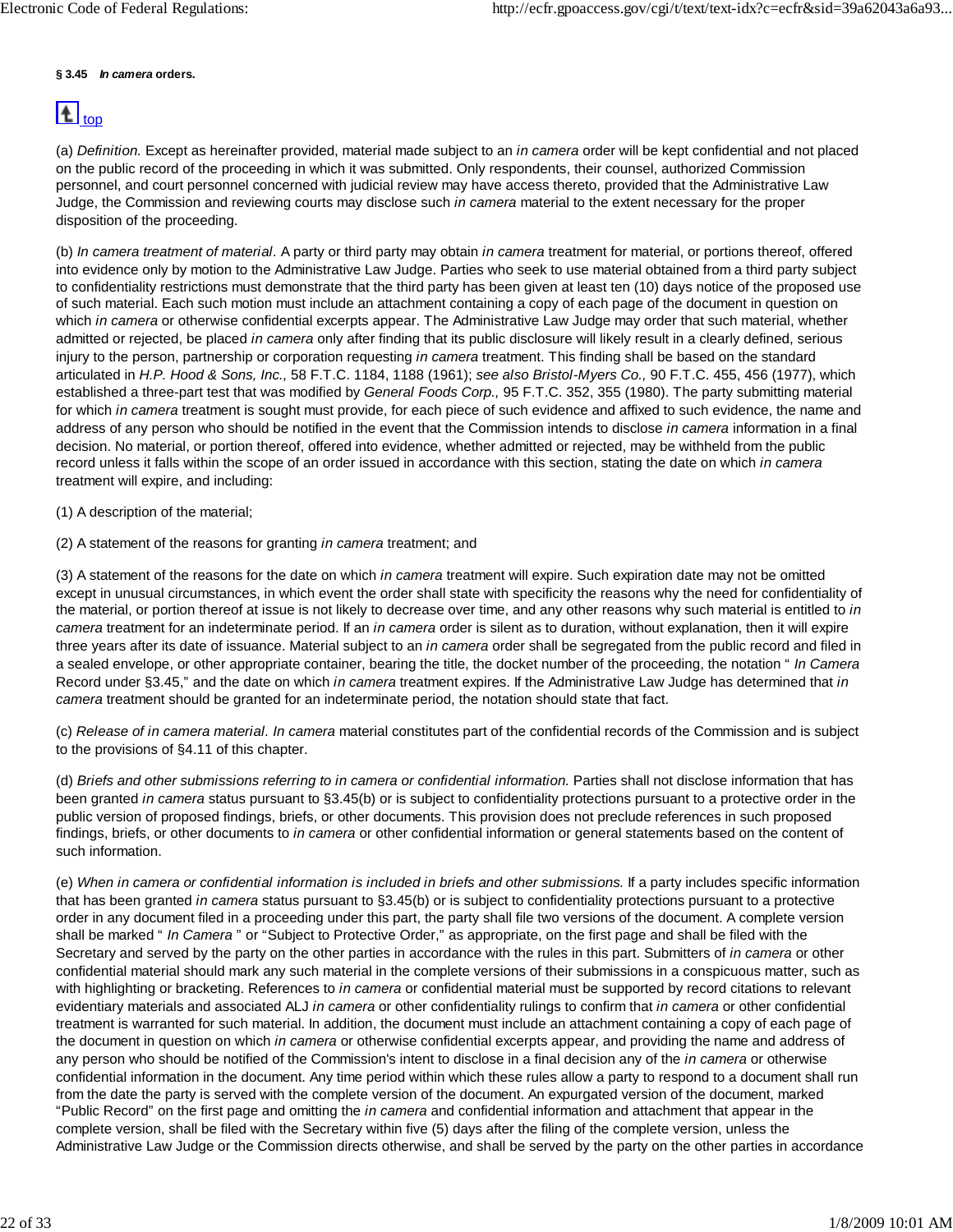with the rules in this part. The expurgated version shall indicate any omissions with brackets or ellipses, and its pagination and depiction of text on each page shall be identical to that of the *in camera* version.

(f) *When in camera or confidential information is included in rulings or recommendations of the Administrative Law Judge.* If the Administrative Law Judge includes in any ruling or recommendation information that has been granted *in camera* status pursuant to §3.45(b) or is subject to confidentiality protections pursuant to a protective order, the Administrative Law Judge shall file two versions of the ruling or recommendation. A complete version shall be marked " *In Camera* " or "Subject to Protective Order," as appropriate, on the first page and shall be served upon the parties. The complete version will be placed in the *in camera* record of the proceeding. An expurgated version, to be filed within five (5) days after the filing of the complete version, shall omit the *in camera* and confidential information that appears in the complete version, shall be marked "Public Record" on the first page, shall be served upon the parties, and shall be included in the public record of the proceeding.

(g) *Provisional in camera rulings.* The Administrative Law Judge may make a provisional grant of *in camera* status to materials if the showing required in §3.45(b) cannot be made at the time the material is offered into evidence but the Administrative Law Judge determines that the interests of justice would be served by such a ruling. Within twenty (20) days of such a provisional grant of *in camera* status, the party offering the evidence or an interested third party must present a motion to the Administrative Law Judge for a final ruling on whether *in camera* treatment of the material is appropriate pursuant to §3.45(b). If no such motion is filed, the Administrative Law Judge may either exclude the evidence, deny *in camera* status, or take such other action as is appropriate.

[66 FR 17630, Apr. 3, 2001; 66 FR 20527, Apr. 23, 2001]

**§ 3.46 Proposed findings, conclusions, and order.**

# top<br>top

(a) *General.* Upon the closing of the hearing record, or within a reasonable time thereafter fixed by the Administrative Law Judge, any party may file with the Secretary of the Commission for consideration of the Administrative Law Judge proposed findings of fact, conclusions of law, and rule or order, together with reasons therefor and briefs in support thereof. Such proposals shall be in writing, shall be served upon all parties, and shall contain adequate references to the record and authorities relied on. If a party includes in the proposals information that has been granted *in camera* status pursuant to §3.45(b), the party shall file two versions of the proposals in accordance with the procedures set forth in §3.45(e).

(b) *Exhibit Index.* The first statement of proposed findings of fact and conclusions of law filed by a party shall include an index listing for each exhibit offered by the party and received in evidence:

(1) The exhibit number, followed by

(2) The exhibit's title or a brief description if the exhibit is untitled;

(3) The transcript page at which the Administrative Law Judge ruled on the exhibit's admissibility or a citation to any written order in which such ruling was made;

(4) The transcript pages at which the exhibit is discussed;

(5) An identification of any other exhibit which summarizes the contents of the listed exhibit, or of any other exhibit of which the listed exhibit is a summary;

(6) A cross-reference, by exhibit number, to any other portions of that document admitted as a separate exhibit on motion by any other party; and

(7) A statement whether the exhibit has been accorded *in camera* treatment, and a citation to the *in camera* ruling.

(c) *Witness Index.* The first statement of proposed findings of fact and conclusions of law filed by a party shall also include an index to the witnesses called by that party, to include for each witness:

(1) The name of the witness;

- (2) A brief identification of the witness;
- (3) The transcript pages at which any testimony of the witness appears; and

(4) A statement whether the exhibit has been accorded *in camera* treatment, and a citation to the *in camera* ruling.

(d) *Stipulated indices.* As an alternative to the filing of separate indices, the parties are encouraged to stipulate to joint exhibit and witness indices at the time the first statement of proposed findings of fact and conclusions of law is due to be filed.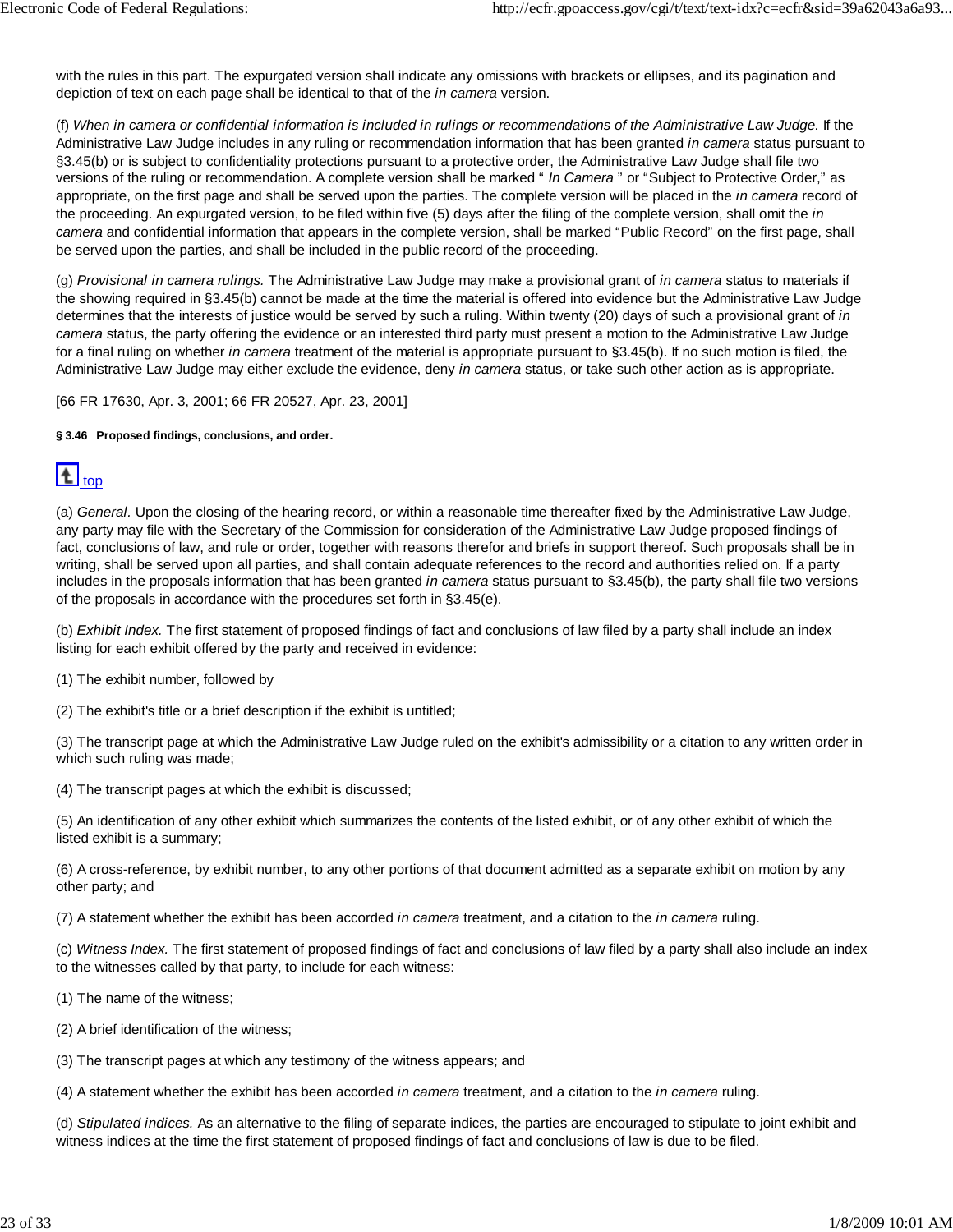(e) *Rulings.* The record shall show the Administrative Law Judge's ruling on each proposed finding and conclusion, except when the order disposing of the proceeding otherwise informs the parties of the action taken.

[48 FR 56945, Dec. 27, 1983, as amended at 52 FR 22294, June 11, 1987; 61 FR 50650, Sept. 26, 1996; 66 FR 17631, Apr. 3, 2001]

**Subpart F—Decision**

top

**§ 3.51 Initial decision.**



(a) *When filed and when effective.* The Administrative Law Judge shall file an initial decision within ninety (90) days after closing the hearing record pursuant to §3.44(c), or within thirty (30) days after a default or the granting of a motion for summary decision or waiver by the parties of the filing of proposed findings of fact, conclusions of law and order, or within such further time as the Commission may by order allow upon written request from the Administrative Law Judge. In no event shall the initial decision be filed any later than one (1) year after the issuance of the administrative compliant, except that the Administrative Law Judge may, upon a finding of extraordinary circumstances, extend the one-year deadline for a period of up to sixty (60) days. Such extension, upon its expiration, may be continued for additional consecutive periods of up to sixty (60) days, provided that each additional period is based upon a finding by the Administrative Law Judge that extraordinary circumstances are still present. The pendency of any collateral federal court proceeding that relates to the administrative adjudication shall toll the one-year deadline for filing the initial decision. The ALJ may stay the administrative proceeding until resolution of the collateral federal court proceeding. Once issued, the initial decision shall become the decision of the Commission thirty (30) days after service thereof upon the parties or thirty (30) days after the filing of a timely notice of appeal, whichever shall be later, unless a party filing such a notice shall have perfected an appeal by the timely filing of an appeal brief or the Commission shall have issued an order placing the case on its own docket for review or staying the effective date of the decision.

(b) *Exhaustion of administrative remedies.* An initial decision shall not be considered final agency action subject to judicial review under 5 U.S.C. 704. Any objection to a ruling by the Administrative Law Judge, or to a finding, conclusion or a provision of the order in the initial decision, which is not made a part of an appeal to the Commission shall be deemed to have been waived.

(c) *Content.* (1) An initial decision shall be based on a consideration of the whole record relevant to the issues decided, and shall be supported by reliable and probative evidence. The initial decision shall include a statement of findings (with specific page references to principal supporting items of evidence in the record) and conclusions, as well as the reasons or basis therefor, upon all the material issues of fact, law, or discretion presented on the record (or those designated under paragraph (c)(2) of this section) and an appropriate rule or order. Rulings containing information granted *in camera* status pursuant to §3.45 shall be filed in accordance with §3.45(f).

(2) When more than one claim for relief is presented in an action, or when multiple parties are involved, the Administrative Law Judge may direct the entry of an initial decision as to one or more but fewer than all of the claims or parties only upon an express determination that there is no just reason for delay and upon an express direction for the entry of initial decision.

(d) *By whom made.* The initial decision shall be made and filed by the Administrative Law Judge who presided over the hearings, except when he shall have become unavailable to the Commission.

(e) *Reopening of proceeding by Administrative Law Judge; termination of jurisdiction.* (1) At any time prior to the filing of his initial decision, an Administrative Law Judge may reopen the proceeding for the reception of further evidence.

(2) Except for the correction of clerical errors or pursuant to an order of remand from the Commission, the jurisdiction of the Administrative Law Judge is terminated upon the filing of his initial decision with respect to those issues decided pursuant to paragraph (c)(1) of this section.

[32 FR 8449, June 13, 1967, as amended at 35 FR 10656, July 1, 1970; 44 FR 62887, Nov. 1, 1979; 48 FR 52576, Nov. 21, 1983; 48 FR 54810, Dec. 7, 1983; 52 FR 22294, June 11, 1987; 61 FR 50650, Sept. 26, 1996; 66 FR 17631, Apr. 3, 2001]

#### **§ 3.52 Appeal from initial decision.**



(a) *Who may file; notice of intention.* Any party to a proceeding may appeal an initial decision to the Commission by filing a notice of appeal with the Secretary within ten (10) days after service of the initial decision. The notice shall specify the party or parties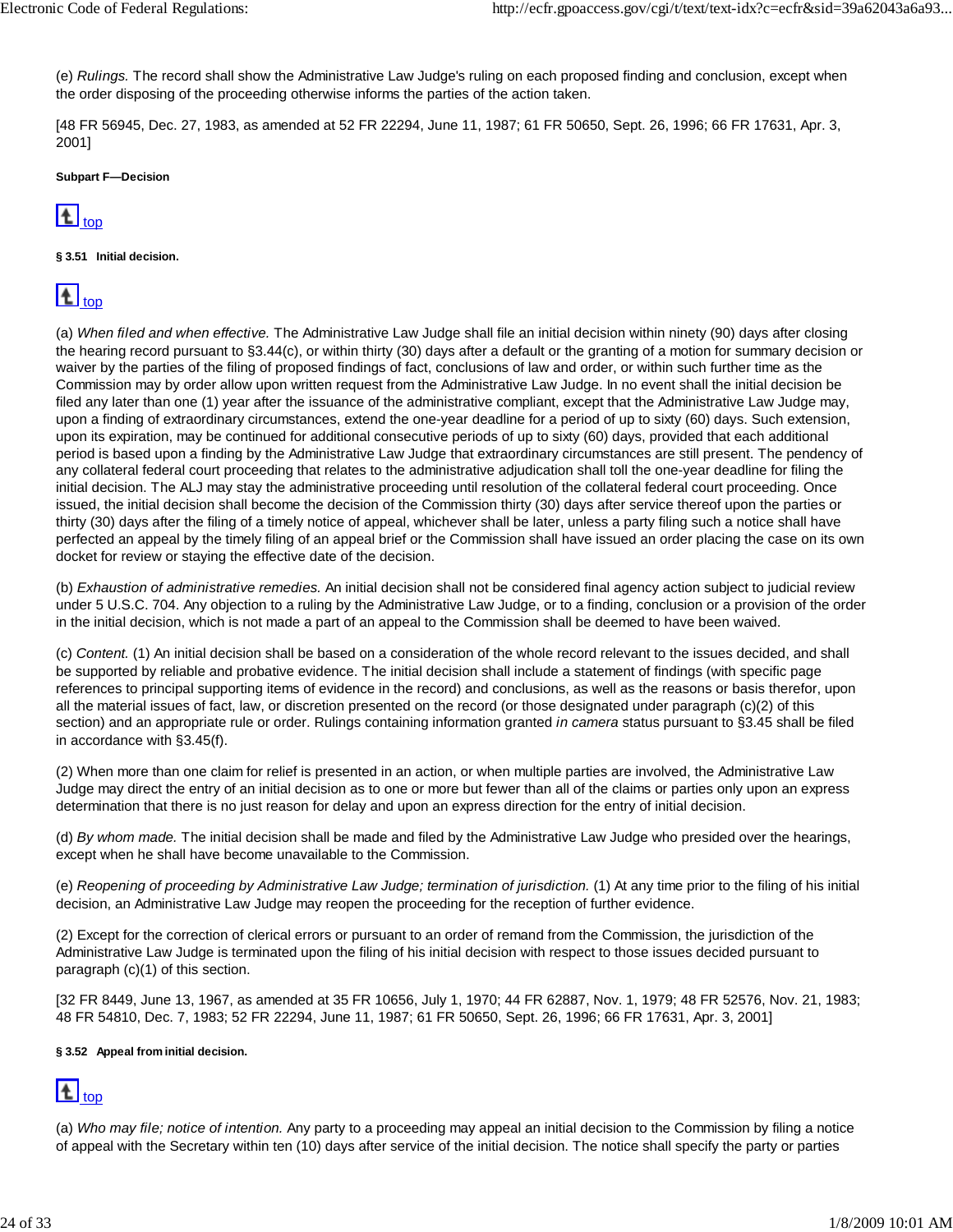against whom the appeal is taken and shall designate the initial decision and order or part thereof appealed from. If a timely notice of appeal is filed by a party, any other party may thereafter file a notice of appeal within five (5) days after service of the first notice, or within ten (10) days after service of the initial decision, whichever period expires last.

(b) *Appeal brief.* (1) The appeal shall be in the form of a brief, filed within thirty (30) days after service of the initial decision, and shall contain, in the order indicated, the following:

(i) A subject index of the matter in the brief, with page references, and a table of cases (alphabetically arranged), textbooks, statutes, and other material cited, with page references thereto;

(ii) A concise statement of the case, which includes a statement of facts relevant to the issues submitted for review, and a summary of the argument, which must contain a succinct, clear, and accurate statement of the arguments made in the body of the brief, and which must not merely repeat the argument headings;

(iii) A specification of the questions intended to be urged;

(iv) The argument presenting clearly the points of fact and law relied upon in support of the position taken on each question, with specific page references to the record and the legal or other material relied upon; and

(v) A proposed form of order for the Commission's consideration instead of the order contained in the initial decision.

(2) The brief shall not, without leave of the Commission, exceed 18,750 words, including all footnotes and other substantive matter but excluding the cover, table of contents, table of authorities, glossaries, proposed form of order, appendices containing only sections of statutes or regulations, and any attachment required by §3.45(e).

(c) *Answering brief.* Within thirty (30) days after service of the appeal brief, the appellee may file an answering brief, which shall contain a subject index, with page references, and a table of cases (alphabetically arranged), textbooks, statutes, and other material cited, with page references thereto, as well as arguments in response to the appellant's appeal brief. However, if the appellee is also cross-appealing, its answering brief shall also contain its arguments as to any issues the party is raising on crossappeal, including the points of fact and law relied upon in support of its position on each question, with specific page references to the record and legal or other material on which the party relies in support of its cross-appeal, and a proposed form of order for the Commission's consideration instead of the order contained in the initial decision. If the appellee does not cross-appeal, its answering brief shall not, without leave of the Commission, exceed 18,750 words. If the appellee cross-appeals, its brief in answer and on cross-appeal shall not, without leave of the Commission, exceed 26,250 words. The word count limitations of this paragraph include all footnotes and other substantive matter but exclude the cover, table of contents, table of authorities, glossaries, proposed form of order, appendices containing only sections of statutes or regulations, and any attachment required by §3.45(e).

(d) *Reply brief.* Within seven (7) days after service of the appellee's answering brief, the appellant may file a reply brief, which shall be limited to rebuttal of matters in the answering brief and shall not, without leave of the Commission, exceed 18,750 words. If the appellee has cross-appealed, any party who is the subject of the cross-appeal may, within thirty (30) days after service of such appellee's brief, file a reply brief, which shall be limited to rebuttal of matters in the appellee's brief and shall not, without leave of the Commission, exceed 18,750 words. The appellee who has cross-appealed may, within seven (7) days after service of a reply to its cross-appeal, file an additional brief, which shall be limited to rebuttal of matters in the reply to its cross-appeal and shall not, without leave of the Commission, exceed 11,250 words. The word count limitations of this paragraph include all footnotes and other substantive matter but exclude the cover, table of contents, table of authorities, glossaries, proposed form of order, appendices containing only sections of statutes or regulations, and any attachment required by §3.45(e). No further briefs may be filed except by leave of the Commission.

(e) *In camera information.* If a party includes in any brief to be filed under this section information that has been granted *in camera* status pursuant to §3.45(b) or is subject to confidentiality provisions pursuant to a protective order, the party shall file two versions of the brief in accordance with the procedures set forth in §3.45(e). The time period specified by this section within which a party may file an answering or reply brief will begin to run upon service on the party of the *in camera* or confidential version of a brief.

(f) *Signature.* (1) The original of each brief filed shall have a hand-signed signature by an attorney of record for the party, or in the case of parties not represented by counsel, by the party itself, or by a partner if a partnership, or by an officer of the party if it is a corporation or an unincorporated association.

(2) Signing a brief constitutes a representation by the signer that he or she has read it; that to the best of his or her knowledge, information, and belief, the statements made in it are true; that it is not interposed for delay; that it complies all the applicable word count limitation; and that to the best of his or her knowledge, information, and belief, it complies with all the other rules in this part. If a brief is not signed or is signed with intent to defeat the purpose of this section, it may be stricken as sham and false and the proceeding may go forward as though the brief has not been filed.

(g) *Designation of appellant and appellee in cases involving cross-appeals*. In a case involving an appeal by complaint counsel and one or more respondents, any respondent who has filed a timely notice of appeal and as to whom the Administrative Law Judge has issued an order to cease and desist shall be deemed an appellant for purposes of paragraphs (b), (c), and (d) of this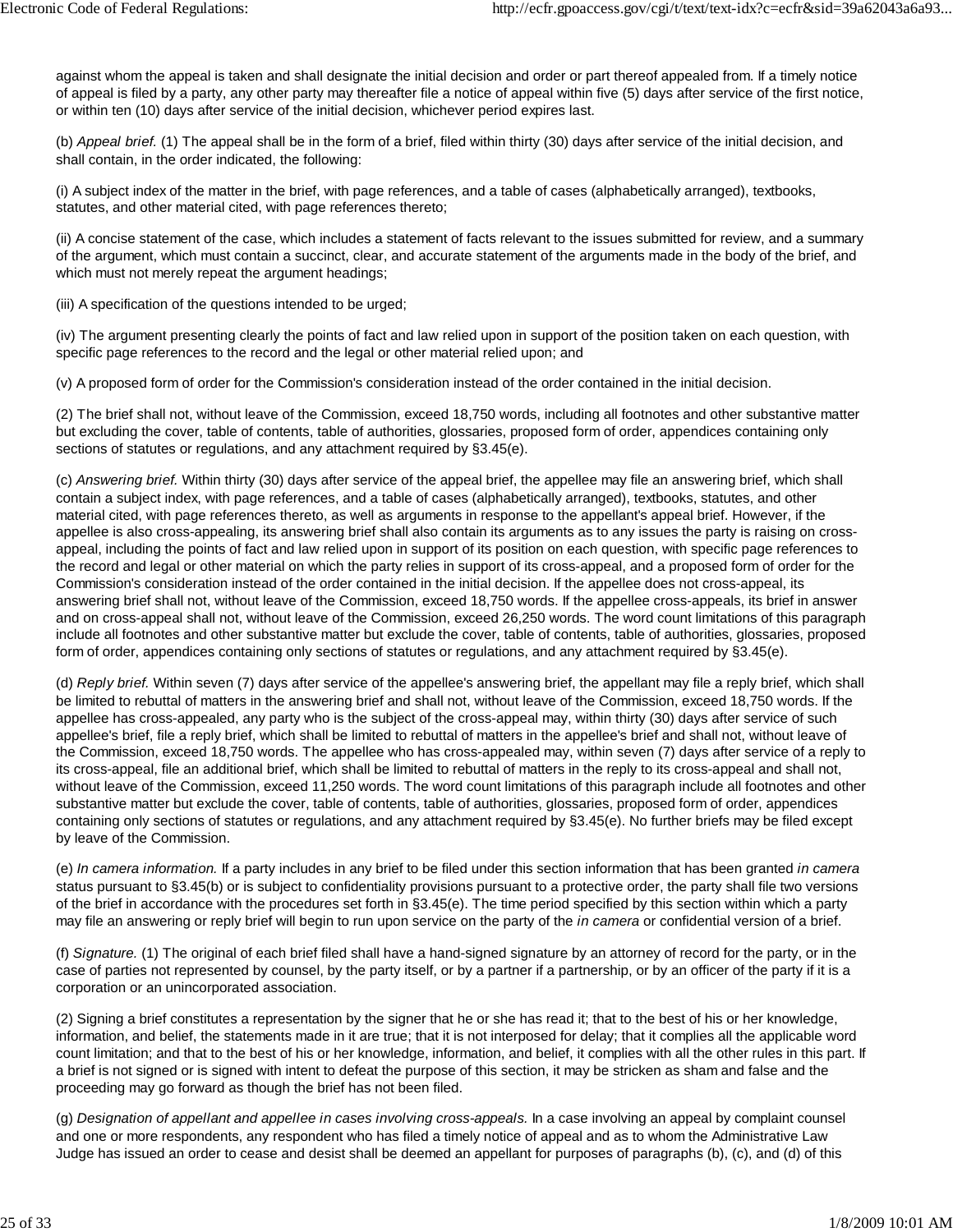section. In a case in which the Administrative Law Judge has dismissed the complaint as to all respondents, complaint counsel shall be deemed the appellant for purposes of paragraphs (b), (c), and (d) of this section.

(h) *Oral argument.* All oral arguments shall be public unless otherwise ordered by the Commission. Oral arguments will be held in all cases on appeal to the Commission, unless the Commission otherwise orders upon its own initiative or upon request of any party made at the time of filing his brief. Oral arguments before the Commission shall be reported stenographically, unless otherwise ordered, and a member of the Commission absent from an oral argument may participate in the consideration and decision of the appeal in any case in which the oral argument is stenographically reported. The purpose of oral argument is to emphasize and clarify the written argument appearing in the briefs and to answer questions. Reading at length from the briefs or other texts is not favored.

(i) *Corrections in transcript of oral argument.* The Commission will entertain only joint motions of the parties requesting corrections in the transcript of oral argument, except that the Commission will receive a unilateral motion which recites that the parties have made a good faith effort to stipulate to the desired corrections but have been unable to do so. If the parties agree in part and disagree in part, they should file a joint motion incorporating the extent of their agreement, and, if desired, separate motions requesting those corrections to which they have been unable to agree. The Secretary, pursuant to delegation of authority by the Commission, is authorized to prepare and issue in the name of the Commission a brief "Order Correcting Transcript" whenever a joint motion to correct transcript is received.

(j) *Briefs of amicus curiae.* A brief of an amicus curiae may be filed by leave of the Commission granted on motion with notice to the parties or at the request of the Commission, except that such leave shall not be required when the brief is presented by an agency or officer of the United States; or by a State, territory, commonwealth, or the District of Columbia, or by an agency or officer of any of them. The brief may be conditionally filed with the motion for leave. A motion for leave shall identify the interest of the applicant and state how a Commission decision in the matter would affect the applicant or persons it represents. The motion shall also state the reasons why a brief of an amicus curiae is desirable. Except as otherwise permitted by the Commission, an amicus curiae shall file its brief within the time allowed the parties whose position as to affirmance or reversal the amicus brief will support. The Commission shall grant leave for a later filing only for cause shown, in which event it shall specify within what period such brief must be filed. A motion for an amicus curiae to participate in oral argument will be granted only for extraordinary reasons.

(k) *Extension of word count limitation.* Extensions of word count limitation are disfavored, and will only be granted where a party can make a strong showing that undue prejudice would result from complying with the existing limit.

[66 FR 17631, Apr. 3, 2001; 66 FR 20527, Apr. 23, 2001]

#### **§ 3.53 Review of initial decision in absence of appeal.**

## top

An order by the Commission placing a case on its own docket for review will set forth the scope of such review and the issues which will be considered and will make provision for the filing of briefs if deemed appropriate by the Commission.

#### **§ 3.54 Decision on appeal or review.**

## $t_{\text{top}}$

(a) Upon appeal from or review of an initial decision, the Commission will consider such parts of the record as are cited or as may be necessary to resolve the issues presented and, in addition, will, to the extent necessary or desirable, exercise all the powers which it could have exercised if it had made the initial decision.

(b) In rendering its decision, the Commission will adopt, modify, or set aside the findings, conclusions, and rule or order contained in the initial decision, and will include in the decision a statement of the reasons or basis for its action and any concurring and dissenting opinions.

(c) In those cases where the Commission believes that it should have further information or additional views of the parties as to the form and content of the rule or order to be issued, the Commission, in its discretion, may withhold final action pending the receipt of such additional information or views.

(d) The order of the Commission disposing of adjudicative hearings under the Fair Packaging and Labeling Act will be published in theFederal Registerand, if it contains a rule or regulation, will specify the effective date thereof, which will not be prior to the ninetieth (90th) day after its publication unless the Commission finds that emergency conditions exist necessitating an earlier effective date, in which event the Commission will specify in the order its findings as to such conditions.

#### **§ 3.55 Reconsideration.**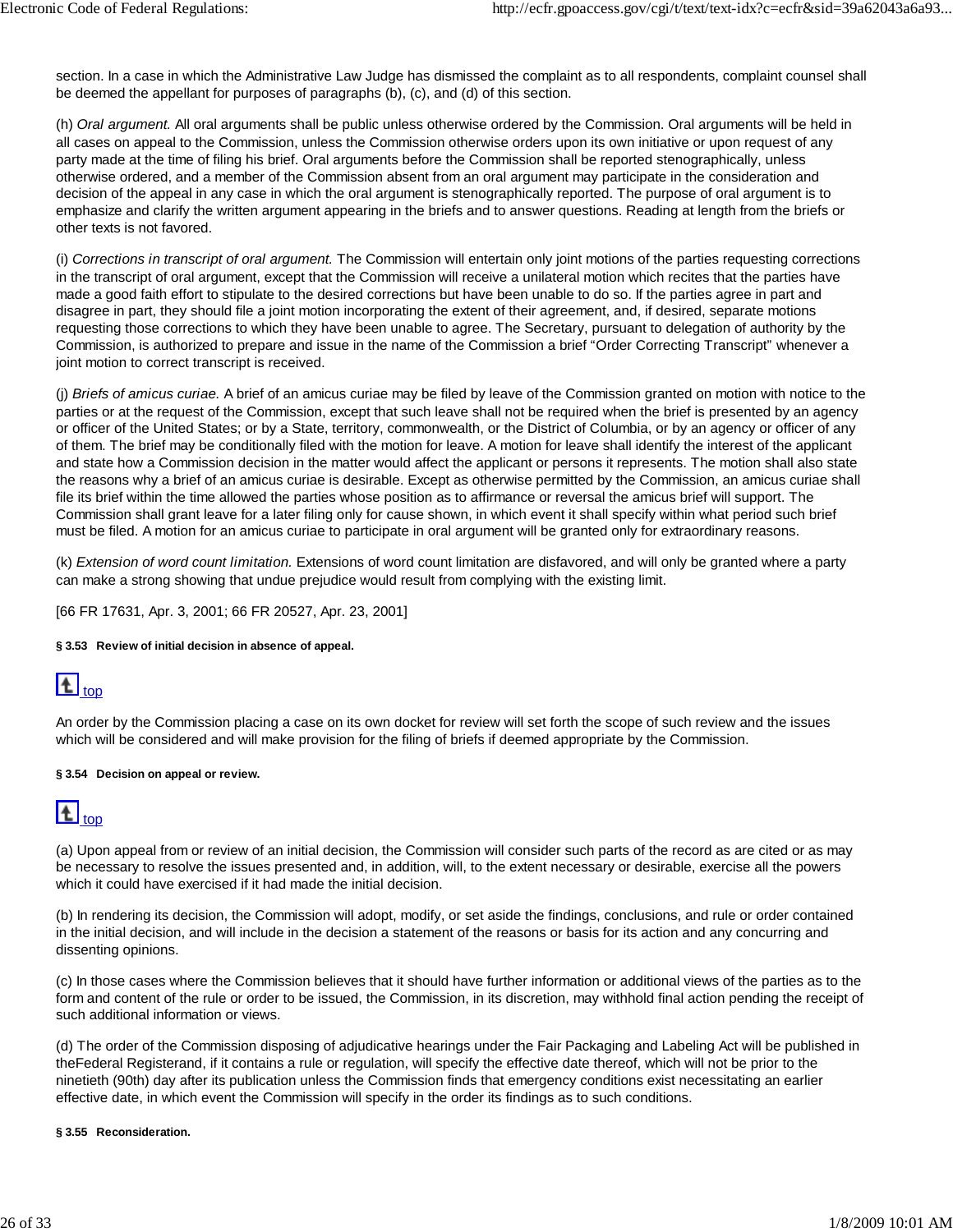

Within fourteen (14) days after completion of service of a Commission decision, any party may file with the Commission a petition for reconsideration of such decision, setting forth the relief desired and the grounds in support thereof. Any petition filed under this subsection must be confined to new questions raised by the decision or final order and upon which the petitioner had no opportunity to argue before the Commission. Any party desiring to oppose such a petition shall file an answer thereto within ten (10) days after service upon him of the petition. The filing of a petition for reconsideration shall not operate to stay the effective date of the decision or order or to toll the running of any statutory time period affecting such decision or order unless specifically so ordered by the Commission.

[32 FR 8449, June 13, 1967, as amended at 61 FR 50650, Sept. 26, 1996]

#### **§ 3.56 Effective date of orders; application for stay.**



(a) Other than consent orders, an order to cease and desist under section 5 of the FTC Act becomes effective upon the sixtieth day after service, except as provided in section  $5(q)(3)$  of the FTC Act, and except for divestiture provisions, as provided in section  $5(g)(4)$  of the FTC Act.

(b) Any party subject to a cease and desist order under section 5 of the FTC Act, other than a consent order, may apply to the Commission for a stay of all or part of that order pending judicial review. If, within 30 days after the application was received by the Commission, the Commission either has denied or has not acted on the application, a stay may be sought in a court of appeals where a petition for review of the order is pending.

(c) An application for stay shall state the reasons a stay is warranted and the facts relied upon, and shall include supporting affidavits or other sworn statements, and a copy of the relevant portions of the record. The application shall address the likelihood of the applicant's success on appeal, whether the applicant will suffer irreparable harm if a stay is not granted, the degree of injury to other parties if a stay is granted, and why the stay is in the public interest.

(d) An application for stay shall be filed within 30 days of service of the order on the party. Such application shall be served in accordance with the provisions of §4.4(b) of this part that are applicable to service in adjudicative proceedings. Any party opposing the application may file an answer within 5 business days after receipt of the application. The applicant may file a reply brief, limited to new matters raised by the answer, within 3 business days after receipt of the answer.

[60 FR 37748, July 21, 1995]

**Subpart G [Reserved]**



**Subpart H—Reopening of Proceedings**



**§ 3.71 Authority.**



Except while pending in a U.S. court of appeals on a petition for review (after the transcript of the record has been filed) or in the U.S. Supreme Court, a proceeding may be reopened by the Commission at any time in accordance with §3.72. Any person subject to a Commission decision containing a rule or order which has become effective, or an order to cease and desist which has become final may file a request to reopen the proceeding in accordance with §2.51.

[44 FR 40637, July 12, 1979]

**§ 3.72 Reopening.**



(a) *Before statutory review.* At any time prior to the expiration of the time allowed for filing a petition for review or prior to the filing of the transcript of the record of a proceeding in a U.S. court of appeals pursuant to a petition for review, the Commission may upon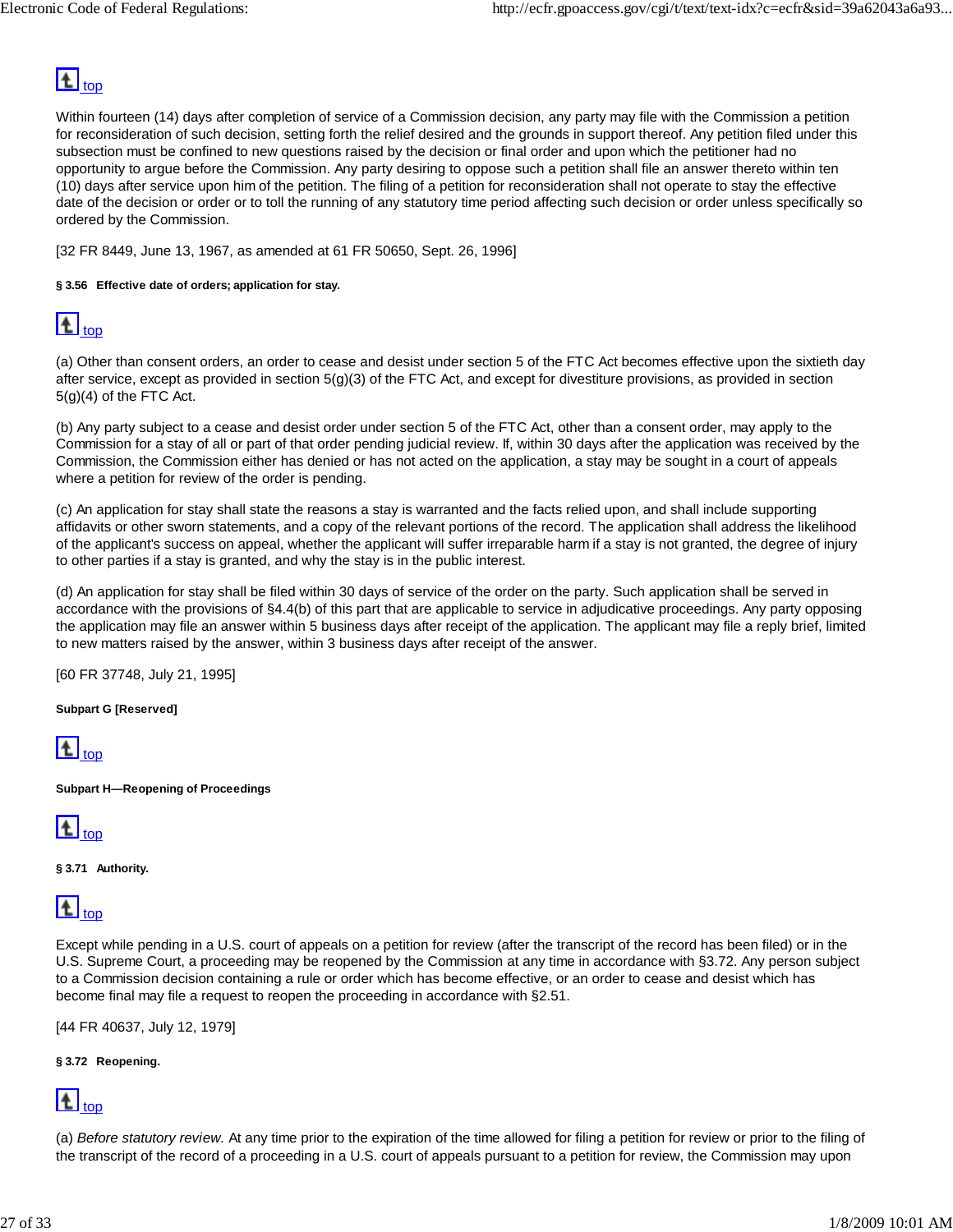its own initiative and without prior notice to the parties reopen the proceeding and enter a new decision modifying or setting aside the whole or any part of the findings as to the facts, conclusions, rule, order, or opinion issued by the Commission in such proceeding.

(b) *After decision has become final.* (1) Whenever the Commission is of the opinion that changed conditions of fact or law or the public interest may require that a Commission decision containing a rule or order which has become effective, or an order to cease and desist which has become final by reason of court affirmance or expiration of the statutory period for court review without a petition for review having been filed, or a Commission decision containing an order dismissing a proceeding, should be altered, modified, or set aside in whole or in part, the Commission will, except as provided in §2.51, serve upon each person subject to such decision (in the case of proceedings instituted under §3.13, such service may be by publication in theFederal Register) an order to show cause, stating the changes it proposes to make in the decision and the reasons they are deemed necessary. Within thirty (30) days after service of such order to show cause, any person served may file an answer thereto. Any person not responding to the order within the time allowed may be deemed to have consented to the proposed changes.

(2) Whenever an order to show cause is not opposed, or if opposed but the pleadings do not raise issues of fact to be resolved, the Commission, in its discretion, may decide the matter on the order to show cause and answer thereto, if any, or it may serve upon the parties (in the case of proceedings instituted under §3.13, such service may be by publication inFederal Register) a notice of hearing, setting forth the date when the cause will be heard. In such a case, the hearing will be limited to the filing of briefs and may include oral argument when deemed necessary by the Commission. When the pleadings raise substantial factual issues, the Commission will direct such hearings as it deems appropriate, including hearings for the receipt of evidence by it or by an Administrative Law Judge. Unless otherwise ordered and insofar as practicable, hearings before an Administrative Law Judge to receive evidence shall be conducted in accordance with subparts B, C, D, and E of part 3 of this chapter. Upon conclusion of hearings before an Administrative Law Judge, the record and the Administrative Law Judge's recommendations shall be certified to the Commission for final disposition of the matter.

(3) *Termination of existing orders* —(i) *Generally.* Notwithstanding the foregoing provisions of this rule, and except as provided in paragraphs (b)(3) (ii) and (iii) of this section, an order issued by the Commission before August 16, 1995, will be deemed, without further notice or proceedings, to terminate 20 years from the date on which the order was first issued, or on January 2, 1996, whichever is later.

(ii) *Exception.* This paragraph applies to the termination of an order issued before August 16, 1995, where a complaint alleging a violation of the order was or is filed (with or without an accompanying consent decree) in federal court by the United States or the Federal Trade Commission while the order remains in force, either on or after August 16, 1995, or within the 20 years preceding that date. If more than one complaint was or is filed while the order remains in force, the relevant complaint for purposes of this paragraph will be the latest filed complaint. An order subject to this paragraph will terminate 20 years from the date on which a court complaint described in this paragraph was or is filed, except as provided in the following sentence. If the complaint was or is dismissed, or a federal court rules or has ruled that the respondent did not violate any provision of the order, and the dismissal or ruling was or is not appealed, or was or is upheld on appeal, the order will terminate according to paragraph (b)(3)(i) of this section as though the complaint was never filed; provided, however, that the order will not terminate between the date that such complaint is filed and the later of the deadline for appealing such dismissal or ruling and the date such dismissal or ruling is upheld on appeal. The filing of a complaint described in this paragraph will not affect the duration of any order provision that has expired, or will expire, by its own terms. The filing of a complaint described in this paragraph also will not affect the duration of an order's application to any respondent that is not named in the complaint.

(iii) *Stay of Termination.* Any party to an order may seek to stay, in whole or part, the termination of the order as to that party pursuant to paragraph (b)(3) (i) or (ii) of this section. Petitions for such stays shall be filed in accordance with the procedures set forth in §2.51 of these rules. Such petitions shall be filed on or before the date on which the order would be terminated pursuant to paragraph (b)(3) (i) or (ii) of this section. Pending the disposition of such a petition, the order will be deemed to remain in effect without interruption.

(iv) *Orders not terminated.* Nothing in §3.72(b)(3) is intended to apply to *in camera* orders or other procedural or interlocutory rulings by an Administrative Law Judge or the Commission.

[32 FR 8449, June 13, 1967, as amended at 44 FR 40637, July 12, 1979; 45 FR 21623, Apr. 2, 1980; 60 FR 58515, Nov. 28, 1995]

**Subpart I—Recovery of Awards Under the Equal Access to Justice Act in Commission Proceedings**

 $t_{\text{top}}$ 

**Authority:** 5 U.S.C. 504 and 5 U.S.C. 553(b).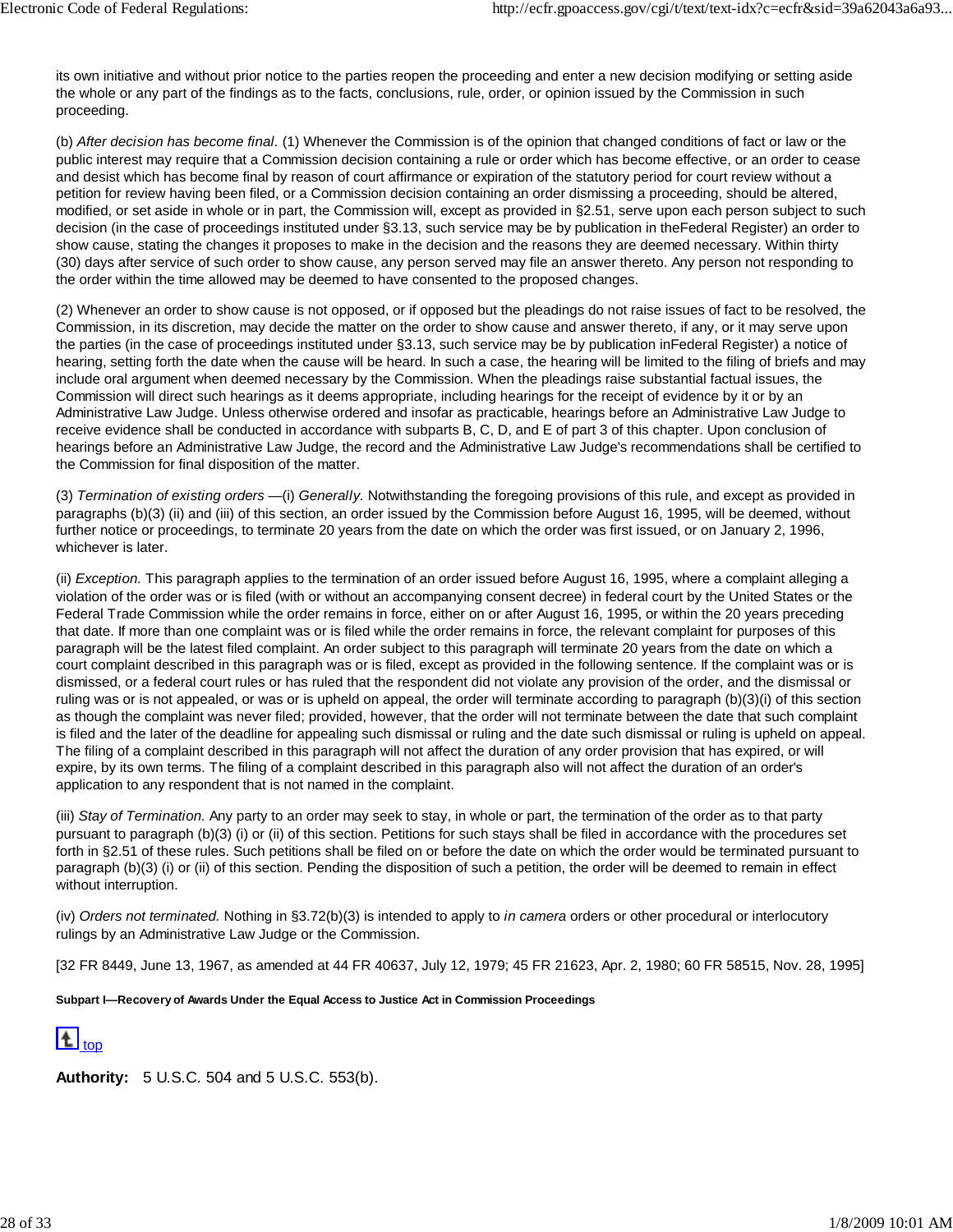## **Source:** 63 FR 36341, July 6, 1998, unless otherwise noted.

## **§ 3.81 General provisions.**

# $t_{top}$

(a) *Purpose of these rules.* The Equal Access to Justice Act, 5 U.S.C. 504 (called "the Act" in this subpart), provides for the award of attorney fees and other expenses to eligible individuals and entities who are parties to adversary adjudicative proceedings under part 3 of this title. The rules in this subpart describe the parties eligible for awards, how to apply for awards, and the procedures and standards that the Commission will use to make them.

(1) *When an eligible party will receive an award.* An eligible party will receive an award when:

(i) It prevails in the adjudicative proceeding, unless the Commission's position in the proceeding was substantially justified or special circumstances make an award unjust. Whether or not the position of the agency was substantially justified will be determined on the basis of the administrative record as a whole that is made in the adversary proceeding for which fees and other expenses are sought; or

(ii) The agency's demand is substantially in excess of the decision of the adjudicative officer, and is unreasonable when compared with that decision, under all the facts and circumstances of the case. *Demand* means the express final demand made by the agency prior to initiation of the adversary adjudication, but does not include a recitation by the agency of the statutory penalty in the administrative complaint or elsewhere when accompanied by an express demand for a lesser amount.

(b) *When the Act applies.* (1) Section 504(a)(1) of the Act applies to any adversarial adjudicative proceeding pending before the Commission at any time after October 1, 1981. This includes proceedings begun before October 1, 1981, if final Commission action has not been taken before that date.

(2) Section 504(a)(4) applies to any adversarial adjudicative proceeding pending before the Commission at any time on or after March 29, 1996.

(c) *Proceedings covered.* (1) The Act applies to all adjudicative proceedings under part 3 of the rules of practice as defined in §3.2, except hearings relating to the promulgation, amendment, or repeal of rules under the Fair Packaging and Labeling Act.

### (2) [Reserved]

(d) *Eligibility of applicants.* (1) To be eligible for an award of attorney fees and other expenses under the Act, the applicant must be a party to the adjudicative proceeding in which it seeks an award. The term *party* is defined in 5 U.S.C. 551(3). The applicant must show that it meets all conditions of eligibility set out in this subpart.

(2) The types of eligible applicants are as follows:

(i) An individual with a net worth of not more than \$2 million;

(ii) The sole owner of an unincorporated business who has a net worth of not more than \$7 million, including both personal and business interests, and not more than 500 employees;

(iii) A charitable or other tax-exempt organization described in section 501(c)(3) of the Internal Revenue Code (26 U.S.C. 501(c)(3)) with not more than 500 employees;

(iv) A cooperative association as defined in section 15(a) of the Agricultural Marketing Act (12 U.S.C. 1141j(a)) with not more than 500 employees;

(v) Any other partnership, corporation, association, unit of local government, or organization with a net worth of not more than \$7 million and not more than 500 employees; and

(vi) For purposes of receiving an award for fees and expenses for defending against an excessive Commission demand, any small entity, as that term is defined under 5 U.S.C. 601.

(3) Eligibility of a party shall be determined as of the date the proceeding was initiated.

(4) An applicant who owns an unincorporated business will be considered as an "individual" rather than a "sole owner of an unincorporated business" if the issues on which the applicant prevails are related primarily to personal interests rather than to business interests.

(5) The employees of an applicant include all persons who regularly perform services for remuneration for the applicant, under the applicant's direction and control. Part-time employees shall be included on a proportional basis.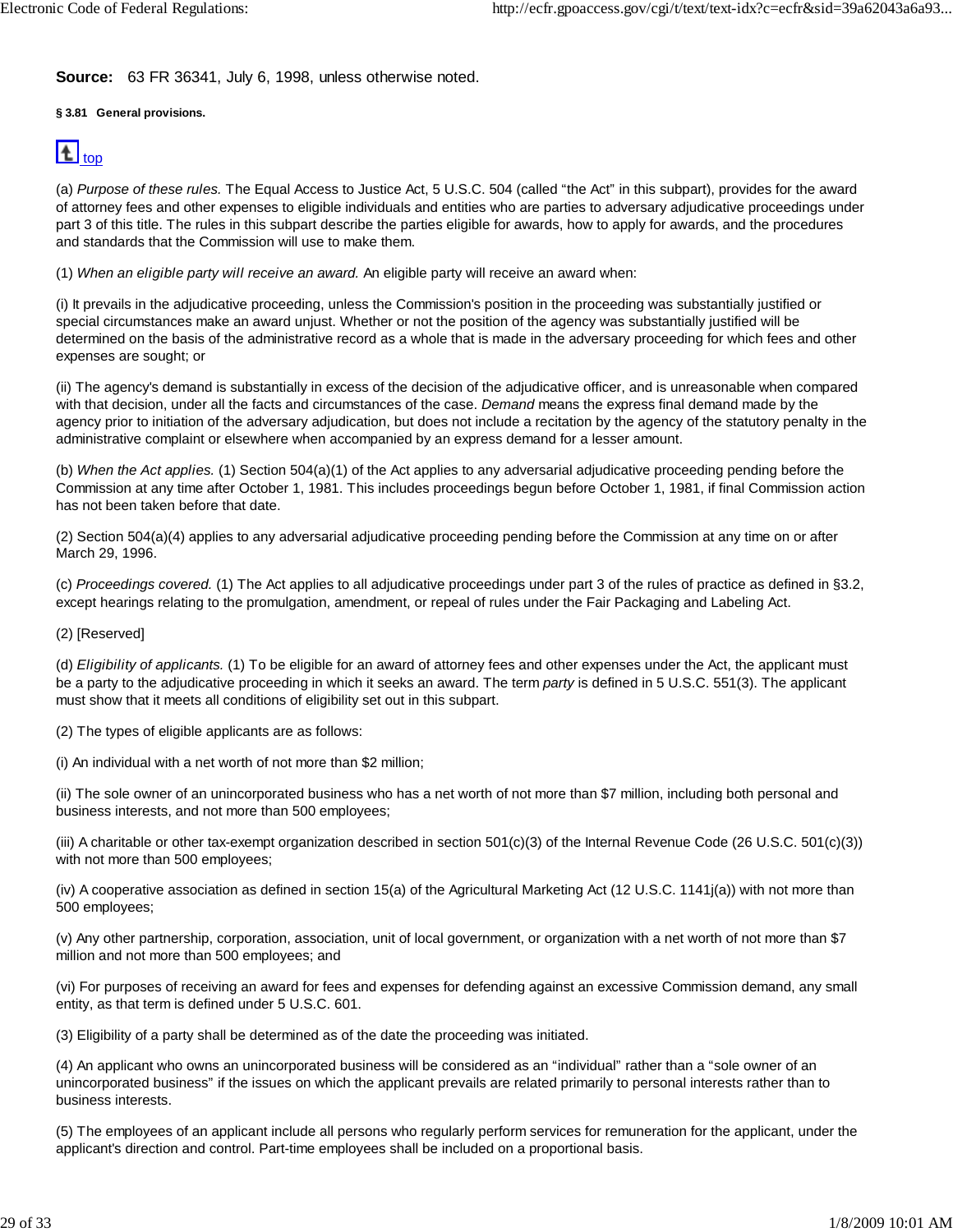(6) The net worth and number of employees of the applicant and all of its affiliates shall be aggregated to determine eligibility. Any individual, corporation or other entity that directly or indirectly controls or owns a majority of the voting shares or other interest of the applicant, or any corporation or other entity of which the applicant directly or indirectly owns or controls a majority of the voting shares or other interest, will be considered an affiliate for purposes of this part, unless the Administrative Law Judge determines that such treatment would be unjust and contrary to the purposes of the Act in light of the actual relationship between the affiliated entities. In addition, the Administrative Law Judge may determine that financial relationships of the applicant other than those described in this paragraph constitute special circumstances that would make an award unjust.

(7) An applicant that participates in a proceeding primarily on behalf of one or more other persons or entities that would be ineligible is not itself eligible for an award.

## (e) *Standards for awards* —(1) *For a prevailing party:*

(i) A prevailing applicant will receive an award for fees and expenses incurred after initiation of the adversary adjudication in connection with the entire adversary adjudication, or on a substantive portion of the adversary adjudication that is sufficiently significant and discrete to merit treatment as a separate unit unless the position of the agency was substantially justified. The burden of proof that an award should not be made to an eligible prevailing applicant is on complaint counsel, which may avoid an award by showing that its position had a reasonable basis in law and fact.

(ii) An award to prevailing party will be reduced or denied if the applicant has unduly or unreasonably protracted the proceeding or if special circumstances make an award unjust.

## (2) *For a party defending against an excessive demand:*

(i) An eligible applicant will receive an award for fees and expenses incurred after initiation of the adversary adjudication related to defending against the excessive portion of a Commission demand that is substantially in excess of the decision of the adjudicative officer and is unreasonable when compared with that decision under all the facts and circumstances of the case.

(ii) An award will be denied if the applicant has committed a willful violation of law or otherwise acted in bad faith or if special circumstances make an award unjust.

(f) *Allowable fees and expenses.* (1) Awards will be based on rates customarily charged by persons engaged in the business of acting as attorneys, agents and expert witnesses, even if the services were made available without charge or at a reduced rate to the applicant.

(2) No award for the fee of an attorney or agent under these rules may exceed the hourly rate specified in 5 U.S.C. 504(b)(1)(A). No award to compensate an expert witness may exceed the highest rate at which the Commission paid expert witnesses for similar services at the time the fees were incurred. The appropriate rate may be obtained from the Office of the Executive Director. However, an award may also include the reasonable expenses of the attorney, agent, or witness as a separate item, if the attorney, agent or witness ordinarily charges clients separately for such expenses.

(3) In determining the reasonableness of the fee sought for an attorney, agent or expert witness, the Administrative Law Judge shall consider the following:

(i) If the attorney, agent or witness is in private practice, his or her customary fee for similar services, or, if an employee of the applicant, the fully allocated cost of the services;

(ii) The prevailing rate for similar services in the community in which the attorney, agent or witness ordinarily performs services;

(iii) The time actually spent in the representation of the applicant;

(iv) The time reasonably spent in light of the difficulty or complexity of the issues in the proceeding; and

(v) Such other factors as may bear on the value of the services provided.

(4) The reasonable cost of any study, analysis, engineering report, test, project or similar matter prepared on behalf of a party may be awarded, to the extent that the charge for the service does not exceed the prevailing rate for similar services, and the study or other matter was necessary for preparation of the applicant's case.

(5) Any award of fees or expenses under the Act is limited to fees and expenses incurred after initiation of the adversary adjudication and, with respect to excessive demands, the fees and expenses incurred in defending against the excessive portion of the demand.

(g) *Rulemaking on maximum rates for attorney fees.* If warranted by an increase in the cost of living or by special circumstances (such as limited availability of attorneys qualified to handle certain types of proceedings), the Commission may, upon its own initiative or on petition of any interested person or group, adopt regulations providing that attorney fees may be awarded at a rate higher than the rate specified in 5 U.S.C. 504(b)(1)(A) per hour in some or all the types of proceedings covered by this part.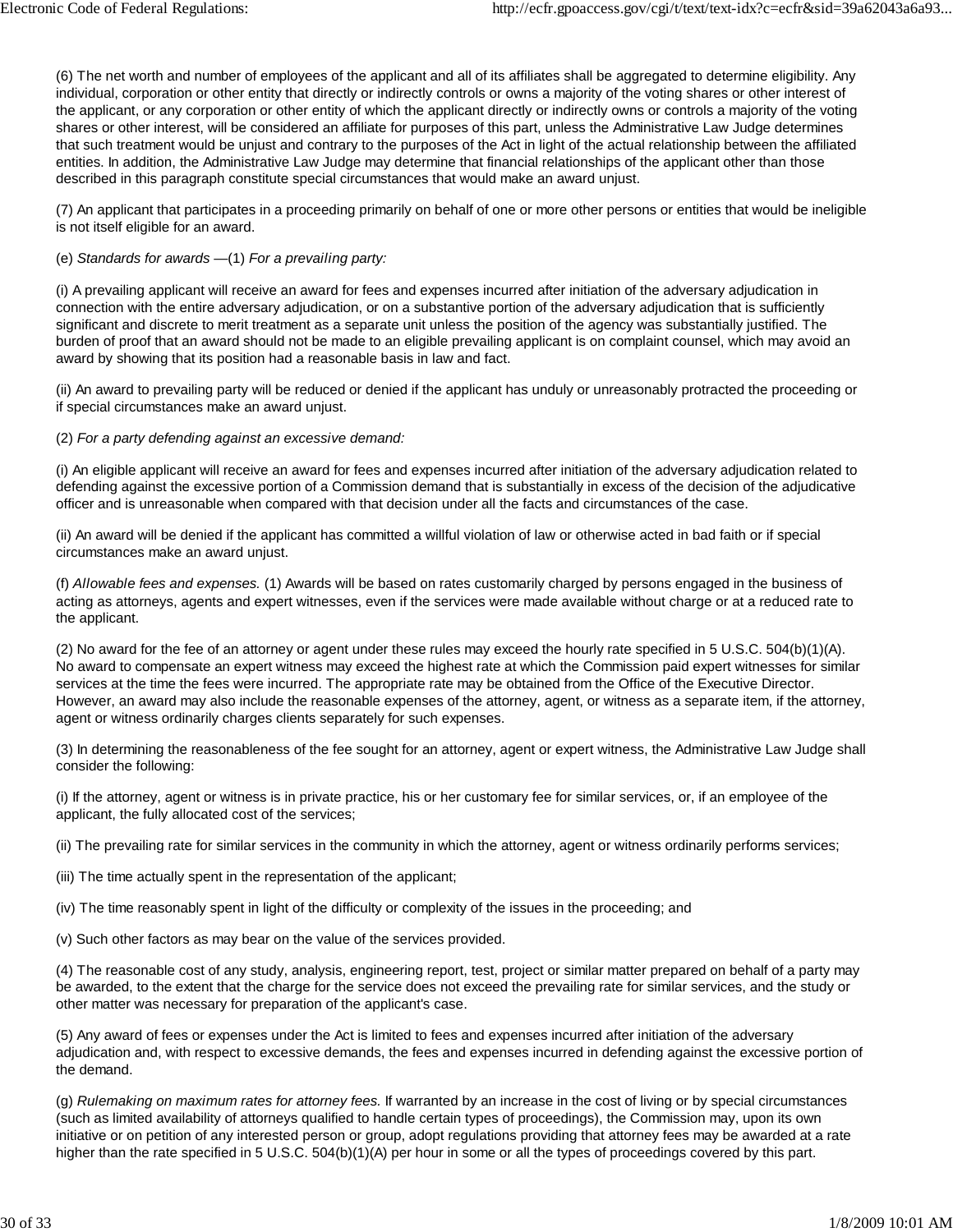Rulemaking under this provision will be in accordance with Rules of Practice part 1, subpart C of this chapter.

**§ 3.82 Information required from applicants.**

# top

(a) *Contents of application.* An application for an award of fees and expenses under the Act shall contain the following:

(1) Identity of the applicant and the proceeding for which the award is sought;

(2) A showing that the applicant has prevailed; or, if the applicant has not prevailed, a showing that the Commission's demand was the final demand before initiation of the adversary adjudication and that it was substantially in excess of the decision of the adjudicative officer and was unreasonable when compared with that decision;

(3) Identification of the Commission position(s) that applicant alleges was (were) not substantially justified; or, identification of the Commission's demand that is alleged to be excessive and unreasonable and an explanation as to why the demand was excessive and unreasonable;

(4) A brief description of the type and purpose of the organization or business (unless the applicant is an individual);

(5) A statement of how the applicant meets the criteria of §3.81(d);

(6) The amount of fees and expenses incurred after the initiation of the adjudicative proceeding or, in the case of a claim for defending against an excessive demand, the amount of fees and expenses incurred after the initiation of the adjudicative proceeding attributable to the excessive portion of the demand;

(7) Any other matters the applicant wishes the Commission to consider in determining whether and in what amount an award should be made; and

(8) A written verification under oath or under penalty or perjury that the information provided is true and correct accompanied by the signature of the applicant or an authorized officer or attorney.

(b) *Net worth exhibit.* (1) Each applicant except a qualified tax-exempt organization or cooperative association must provide with its application a detailed exhibit showing the net worth of the application and any affiliates (as defined in §3.81(d)(6)) when the proceeding was initiated. The exhibit may be in any form convenient to the applicant that provides full disclosure of the applicant's and its affiliates' assets and liabilities and is sufficient to determine whether the applicant qualifies under the standards in this part. The Administrative Law Judge may require an applicant to file additional information to determine its eligibility for an award.

(2) Ordinarily, the net worth exhibit will be included in the public record of the proceeding. However, if an applicant objects to public disclosure of information in any portion of the exhibit and believes there are legal grounds for withholding it from disclosure, the applicant may submit that portion of the exhibit directly to the Administrative Law Judge in a sealed envelope labeled "Confidential Financial Information," accompanied by a motion to withhold the information from public disclosure. The motion shall describe the information sought to be withheld and explain, in detail, why it falls within one or more of the specific exemptions from mandatory disclosure under the Freedom of Information Act, 5 U.S.C. 552(b) (1) through (9), why public disclosure of the information would adversely affect the applicant, and why disclosure is not required in the public interest. The material in question shall be served on complaint counsel but need not be served on any other party to the proceeding. If the Administrative Law Judge finds that the information should not be withheld from disclosure, it shall be placed in the public record of the proceeding. Otherwise, any request to inspect or copy the exhibit shall be disposed of in accordance with §4.11.

(c) *Documentation of fees and expenses.* The application shall be accompanied by full documentation of the fees and expenses incurred after initiation of the adversary adjudication, including the cost of any study, analysis, engineering report, test, project or similar matter, for which an award is sought. With respect to a claim for fees and expenses involving an excessive demand, the application shall be accompanied by full documentation of the fees and expenses incurred after initiation of the adversary adjudication, including the cost of any study, analysis, engineering report, test, project or similar matter, for which an award is sought attributable to the portion of the demand alleged to be excessive and unreasonable. A separate itemized statement shall be submitted for each professional firm or individual whose services are covered by the application, showing the hours spent in connection with the proceeding by each individual, a description of the specific services performed, the rate at which each fee has been computed, any expenses for which reimbursement is sought, the total amount claimed, and the total amount paid or payable by the applicant or by any other person or entity for the services provided. The Administrative Law Judge may require the applicant to provide vouchers, receipts, or other substantiation for any expenses claimed.

## (d) *When an application may be filed* —(1) *For a prevailing party:*

(i) An application may be filed not later than 30 days after the Commission has issued an order or otherwise taken action that results in final disposition of the proceeding.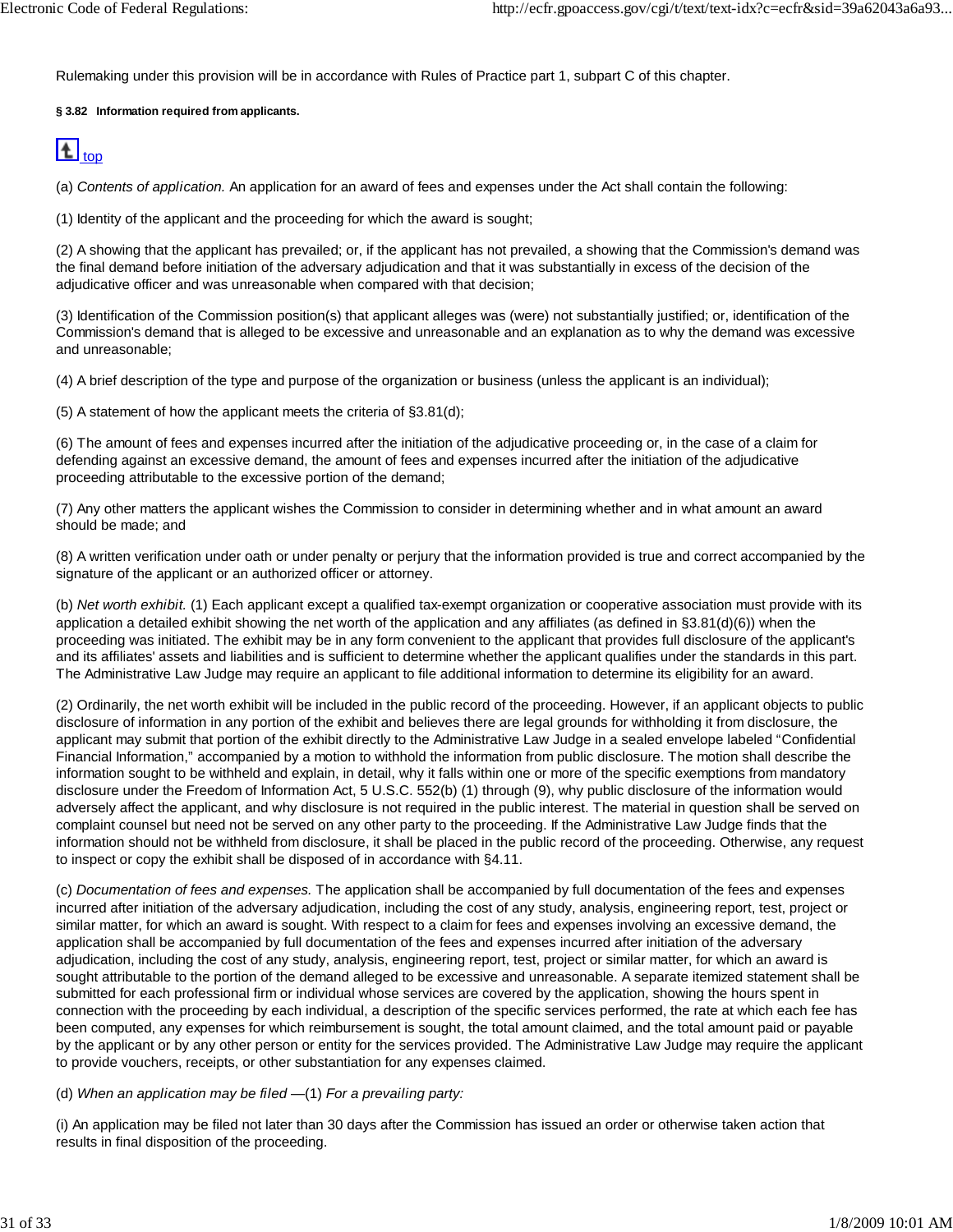(ii) If review or reconsideration is sought or taken of a decision as to which an applicant believes it has prevailed, proceedings for the award of fees shall be stayed pending final disposition of the underlying controversy.

(2) *For a party defending against an excessive demand:*

(i) An application may be filed not later than 30 days after the Commission has issued an order or otherwise taken action that results in final disposition of the proceeding.

(ii) If review or reconsideration is sought or taken of a decision as to which an applicant believes the agency's demand was excessive and unreasonable, proceedings for the award of fees and expenses shall be stayed pending final disposition of the underlying controversy.

(3) For purposes of this subpart, *final disposition* means the later of—

(i) The date that the initial decision of the Administrative Law Judge becomes the decision of the Commission pursuant to §3.51(a);

(ii) The date that the Commission issues an order disposing of any petitions for reconsideration of the Commission's final order in the proceeding; or

(iii) The date that the Commission issues a final order or any other final resolution of a proceeding, such as a consent agreement, settlement or voluntary dismissal, which is not subject to a petition for reconsideration.

## **§ 3.83 Procedures for considering applicants.**

# top<br>top

(a) *Filing and service of documents.* Any application for an award or other pleading or document related to an application shall be filed and served on all parties as specified in §§4.2 and 4.4(b) of this chapter, except as provided in §3.82(b)(2) for confidential financial information. The date the Office of the Secretary of the Commission receives the application is deemed the date of filing.

(b) *Answer to application.* (1) Within 30 days after service of an application, complaint counsel may file an answer to the application. Unless complaint counsel requests an extension of time for filing or files a statement of intent to negotiate under paragraph (b)(2) of this section, failure to file an answer within the 30-day period may be treated as a consent to the award requested.

(2) If complaint counsel and the applicant believe that the issues in the fee application can be settled, they may jointly file a statement of their intent to negotiate a settlement. The filing of this statement shall extend the time for filing an answer for an additional 30 days, and further extensions may be granted by the Administrative Law Judge upon request by complaint counsel and the applicant.

(3) The answer shall explain in detail any objections to the award requested and identify the facts relied on in support of complaint counsel's position. If the answer is based on any alleged facts not already in the record of the proceeding, complaint counsel shall include with the answer either supporting affidavits or a request for further proceedings under paragraph (f) of this section.

(c) *Reply.* Within 15 days after service of an answer, the applicant may file a reply. If the reply is based on any alleged facts not already in the record of the proceeding, the applicant shall include with the reply either supporting affidavits or a request for further proceedings under paragraph (f) of this section.

(d) *Comments by other parties.* Any party to a proceeding other than the applicant and complaint counsel may file comments on an application within 30 days after it is served or on an answer within 15 days after it is served. A commenting party may not participate further in proceedings on the application unless the Administrative Law Judge determines that the public interest requires such participation in order to permit full exploration of matters in the comments.

(e) *Settlement.* The applicant and complaint counsel may agree on a proposed settlement of the award before final action on the application. A proposed award settlement entered into in connection with a consent agreement covering the underlying proceeding will be considered in accordance with §3.25. The Commission may request findings of fact or recommendations on the award settlement from the Administrative Law Judge. A proposed award settlement entered into after the underlying proceeding has been concluded will be considered and may be approved or disapproved by the Administrative Law Judge subject to Commission review under paragraph (h) of this section. If an applicant and complaint counsel agree on a proposed settlement of an award before an application has been filed, the application shall be filed with the proposed settlement.

(f) *Further proceedings.* (1) Ordinarily, the determination of an award will be made on the basis of the written record. However, on request of either the applicant or complaint counsel, or on his or her own initiative, the Administrative Law Judge may order further proceedings, such as an informal conference, oral argument, additional written submissions or an evidentiary hearing. Such further proceedings shall be held only when necessary for full and fair resolution of the issues arising from the application, and shall be conducted as promptly as possible.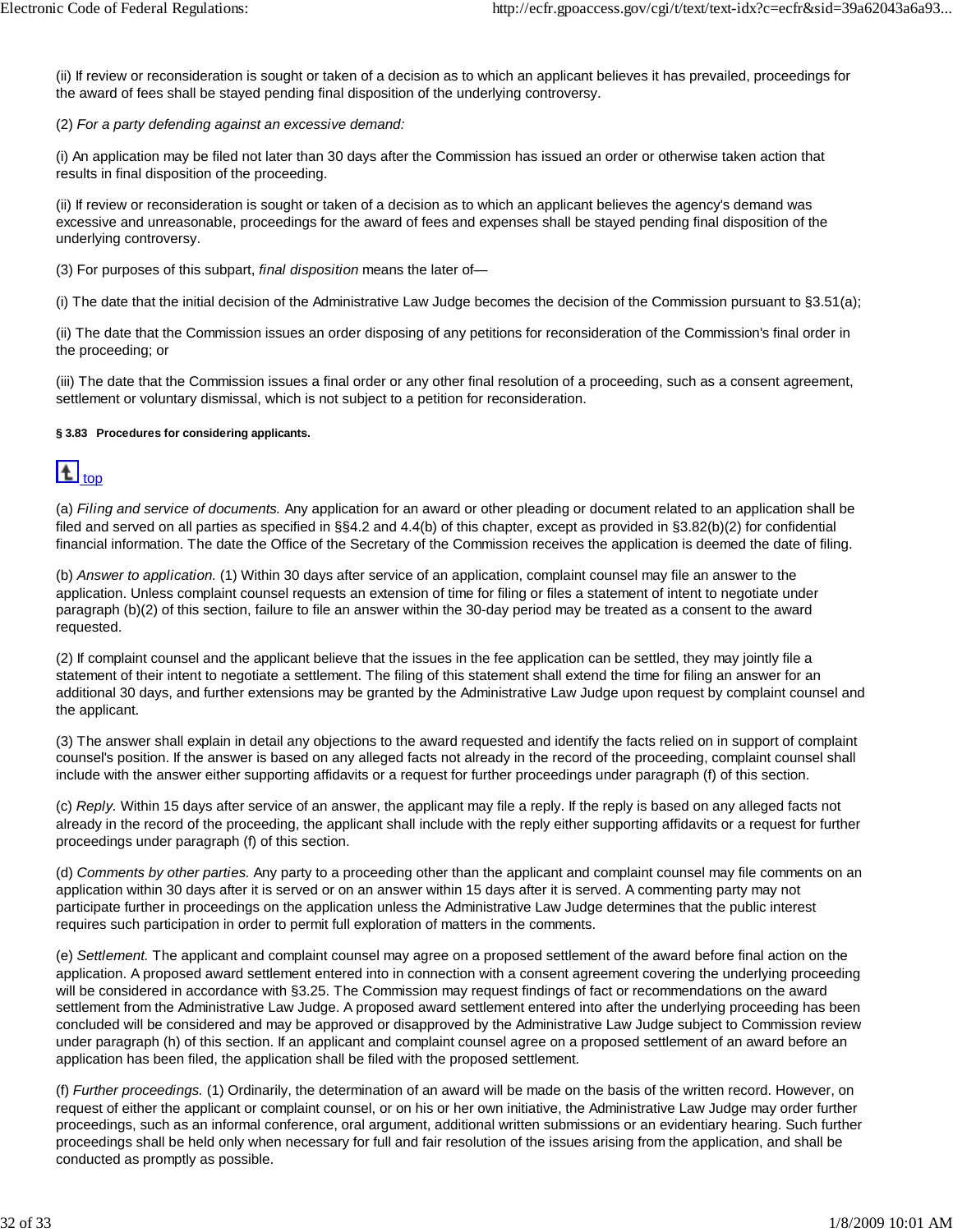(2) A request that the Administrative Law Judge order further proceedings under this section shall specifically identify the information sought or the disputed issues and shall explain why the additional proceedings are necessary to resolve the issues.

(g) *Decision.* The Administrative Law Judge shall issue an initial decision on the application within 30 days after closing proceedings on the application.

(1) *For a decision involving a prevailing party:* The decision shall include written findings and conclusions on the applicant's eligibility and status as a prevailing party, and an explanation of the reasons for any difference between the amount requested and the amount awarded. The decision shall also include, if at issue, findings on whether the agency's position was substantially justified, whether the applicant unduly protracted the proceedings, or whether special circumstances make an award unjust.

(2) *For a decision involving an excessive agency demand:* The decision shall include written findings and conclusions on the applicant's eligibility and an explanation of the reasons why the agency's demand was or was not determined to be substantially in excess of the decision of the adjudicative officer and was or was not unreasonable when compared with that decision. That decision shall be based upon all the facts and circumstances of the case. The decision shall also include, if at issue, findings on whether the applicant has committed a willful violation of law or otherwise acted in bad faith, or whether special circumstances make an award unjust.

(h) *Agency review.* Either the applicant or complaint counsel may seek review of the initial decision on the fee application by filing a notice of appeal under §3.52(a), or the Commission may decide to review the decision on its own initiative, in accordance with §3.53. If neither the applicant nor complaint counsel seeks review and the Commission does not take review on its own initiative, the initial decision on the application shall become a final decision of the Commission 30 days after it is issued. Whether to review a decision is a matter within the discretion of the Commission. If review is taken, the Commission will issue a final decision on the application or remand the application to the Administrative Law Judge for further proceedings.

(i) *Judicial review.* Judicial review of final Commission decisions on awards may be sought as provided in 5 U.S.C. 503(c)(2).

(j) *Payment of award.* An applicant seeking payment of an award shall submit to the Secretary of the Commission a copy of the Commission's final decision granting the award, accompanied by a statement that the applicant will not seek review of the decision in the United States courts. The agency will pay the amount awarded to the applicant within 60 days, unless judicial review of the award or of the underlying decision of the adjudicative proceeding has been sought by the applicant or any party to the proceeding.

# Browse Previous | Browse Next

For questions or comments regarding e-CFR editorial content, features, or design, email ecfr@nara.gov.

For questions concerning e-CFR programming and delivery issues, email webteam@gpo.gov.

Section 508 / Accessibility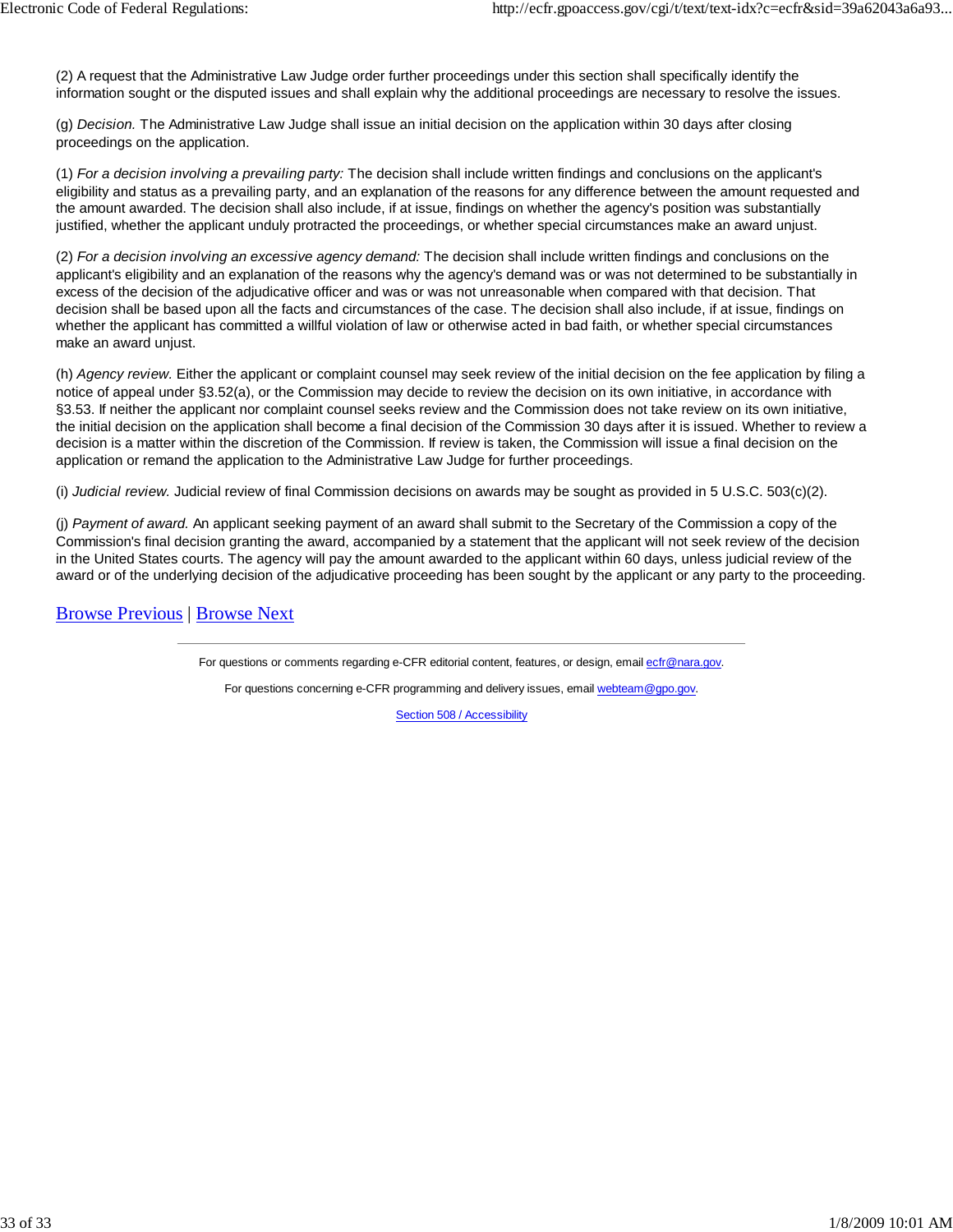Home Page > Executive Branch > Code of Federal Regulations > Electronic Code of Federal Regulations

Electronic Code of Federal Regulations  $e$ -CFR

# **e-CFR Data is current as of January 6, 2009**

# **Title 16: Commercial Practices**

Browse Previous | Browse Next

**PART 4—MISCELLANEOUS RULES**

## **Section Contents**

§ 4.1 Appearances. § 4.2 Requirements as to form, and filing of documents other than correspondence. § 4.3 Time. § 4.4 Service. § 4.5 Fees. § 4.6 Cooperation with other agencies. § 4.7 Ex parte communications. § 4.8 Costs for obtaining Commission records. § 4.9 The public record. § 4.10 Nonpublic material. § 4.11 Disclosure requests. § 4.12 Disposition of documents submitted to the Commission. § 4.13 Privacy Act rules. § 4.14 Conduct of business. § 4.15 Commission meetings. § 4.16 Privilege against self-incrimination. § 4.17 Disqualification of Commissioners.

**Authority:** 15 U.S.C. 46, unless otherwise noted.

## **§ 4.1 Appearances.**



(a) *Qualifications* —(1) *Attorneys.* (i) U.S.-admitted. Members of the bar of a Federal court or of the highest court of any State or Territory of the United States are eligible to practice before the Commission.

(ii) European Community (EC)-qualified. Persons who are qualified to practice law in a Member State of the European Community and authorized to practice before The Commission of the European Communities in accordance with Regulation No. 99/63/EEC are eligible to practice before the Commission.

(iii) Any attorney desiring to appear before the Commission or an Administrative Law Judge may be required to show to the satisfaction of the Commission or the Administrative Law Judge his or her acceptability to act in that capacity.

(2) *Others.* (i) Any individual or member of a partnership involved in any proceeding or investigation may appear on behalf or himself or of such partnership upon adequate identification. A corporation or association may be represented by a bona fide officer thereof upon a showing of adequate authorization.

(ii) At the request of counsel representing any party in an adjudicative proceeding, the Administrative Law Judge may permit an expert in the same discipline as an expert witness to conduct all or a portion of the cross-examination of such witness.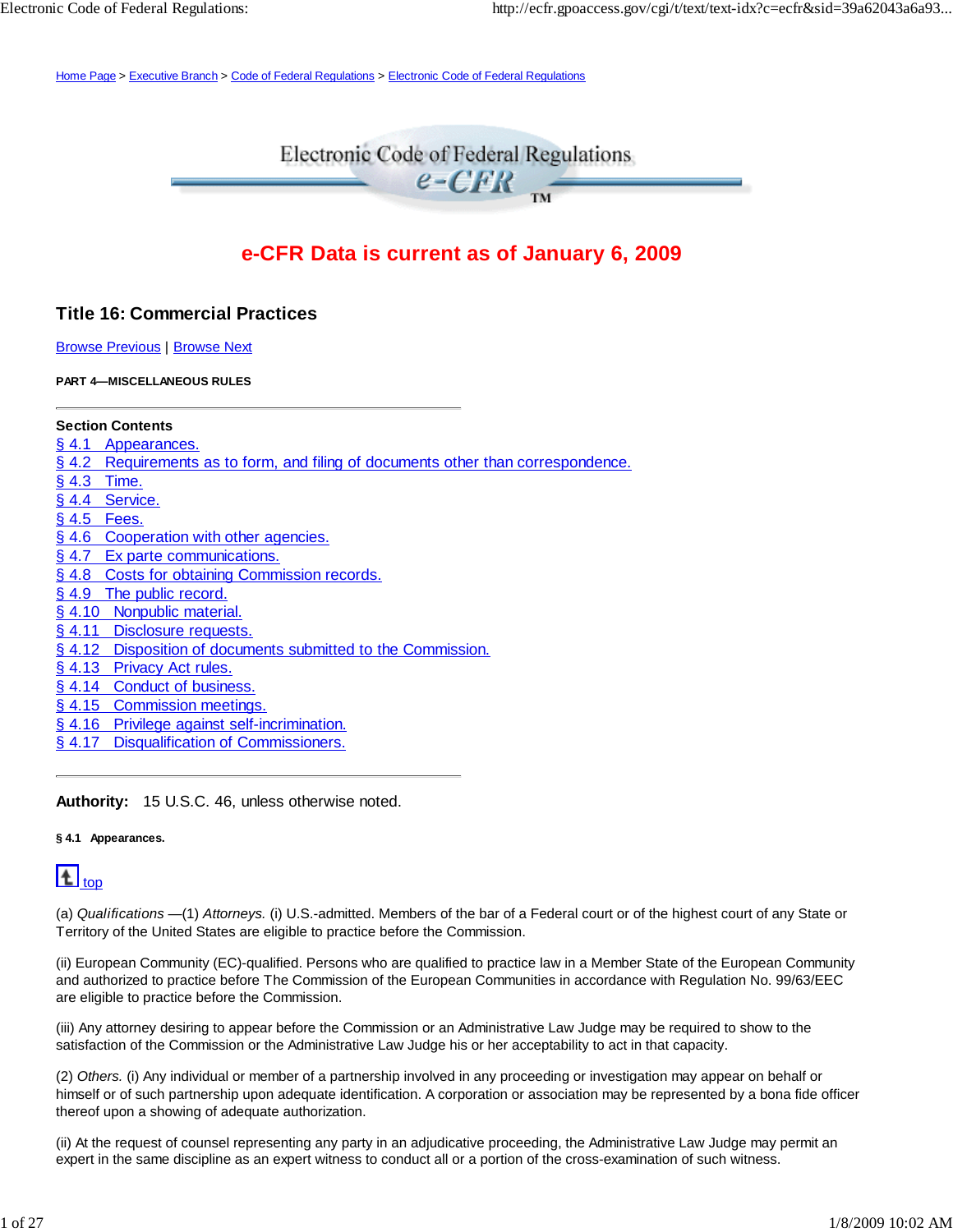(b) *Restrictions as to former members and employees* —(1) *General Prohibition.* Except as provided in this section, or otherwise specifically authorized by the Commission, no former member or employee ("former employee" or "employee") of the Commission may communicate to or appear before the Commission, as attorney or counsel, or otherwise assist or advise behind-the-scenes, regarding a formal or informal proceeding or investigation<sup>1</sup> (except that a former employee who is disqualified solely under paragraph (b)(1)(ii) or paragraph (b)(1)(iv) of this section, is not prohibited from assisting or advising behind-the-scenes) if:

 $1$  It is important to note that a new "proceeding or investigation" may be considered the same matter as a seemingly separate "proceeding or investigation" that was pending during the former employee's tenure. This is because a "proceeding or investigation" may continue in another form or in part. In determining whether two matters are actually the same, the Commission will consider: the extent to which the matters involve the same or related facts, issues, confidential information and parties; the time elapsed; and the continuing existence of an important Federal interest. See 5 CFR 2637.201(c)(4). For example, where a former employee intends to participate in an investigation of compliance with a Commission order, submission of a request to reopen an order, or a proceeding with respect to reopening an order, the matter will be considered the same as the adjudicative proceeding or investigation that resulted in the order. A former employee who is uncertain whether the matter in which he seeks clearance to participate is wholly separate from any matter that was pending during his tenure should seek advice from the General Counsel or the General Counsel's designee before participating.

(i) The former employee participated personally and substantially on behalf of the Commission in the same proceeding or investigation in which the employee now intends to participate;

(ii) The participation would begin within two years after the termination of the former employee's service and, within a period of one year prior to the employee's termination, the proceeding or investigation was pending under the employee's official responsibility;

(iii) Nonpublic documents or information pertaining to the proceeding or investigation in question, and of the kind delineated in §4.10(a), came to, or would be likely to have come to, the former employee's attention in the course of the employee's duties, (unless Commission staff determines that the nature of the documents or information is such that no present advantage could thereby be derived); or

(iv) The former employee's participation would begin within one year after the employee's termination and, at the time of termination, the employee was a member of the Commission or a "senior employee" as defined in 18 U.S.C. 207(c).

(2) *Clearance Request Required.* Any former employee, before participating in a Commission proceeding or investigation (see footnote 1), whether through an appearance before a Commission official or behind-the-scenes assistance, shall file with the Secretary a request for clearance to participate, containing the information listed in §4.1(b)(4) if:

(i) The proceeding or investigation was pending in the Commission while the former employee served;

(ii) A proceeding or investigation from which such proceeding or investigation directly resulted was pending during the former employee's service; or

(iii) Nonpublic documents or information pertaining to the proceeding or investigation in question, and of the kind delineated in §4.10(a), came to or would likely have come to the former employee's attention in the course of the employee's duties, and the employee left the Commission within the previous three years.

Note: This requirement applies even to a proceeding or investigation that had not yet been initiated formally when the former employee terminated employment, if the employee had learned nonpublic information relating to the subsequently initiated proceeding or investigation.

(3) *Exceptions.* (i) Paragraphs (b) (1) and (2) of this section do not apply to:

(A) Making a pro se filing of any kind;

(B) Submitting a request or appeal under the Freedom of Information Act, the Privacy Act, or the Government in the Sunshine Act;

(C) Testifying under oath (except that a former employee who is subject to the restrictions contained in paragraph (b)(1)(i) of this section with respect to a particular matter may not, except pursuant to court order, serve as an expert witness for any person other than the United States in that same matter);

(D) Submitting a statement required to be made under penalty of perjury; or

(E) Appearing on behalf of the United States.

(ii) With the exception of subparagraph (b)(1)(iv), paragraphs (b) (1) and (2) of this section do not apply to participating in a Commission rulemaking proceeding, including submitting comments on a matter on which the Commission has invited public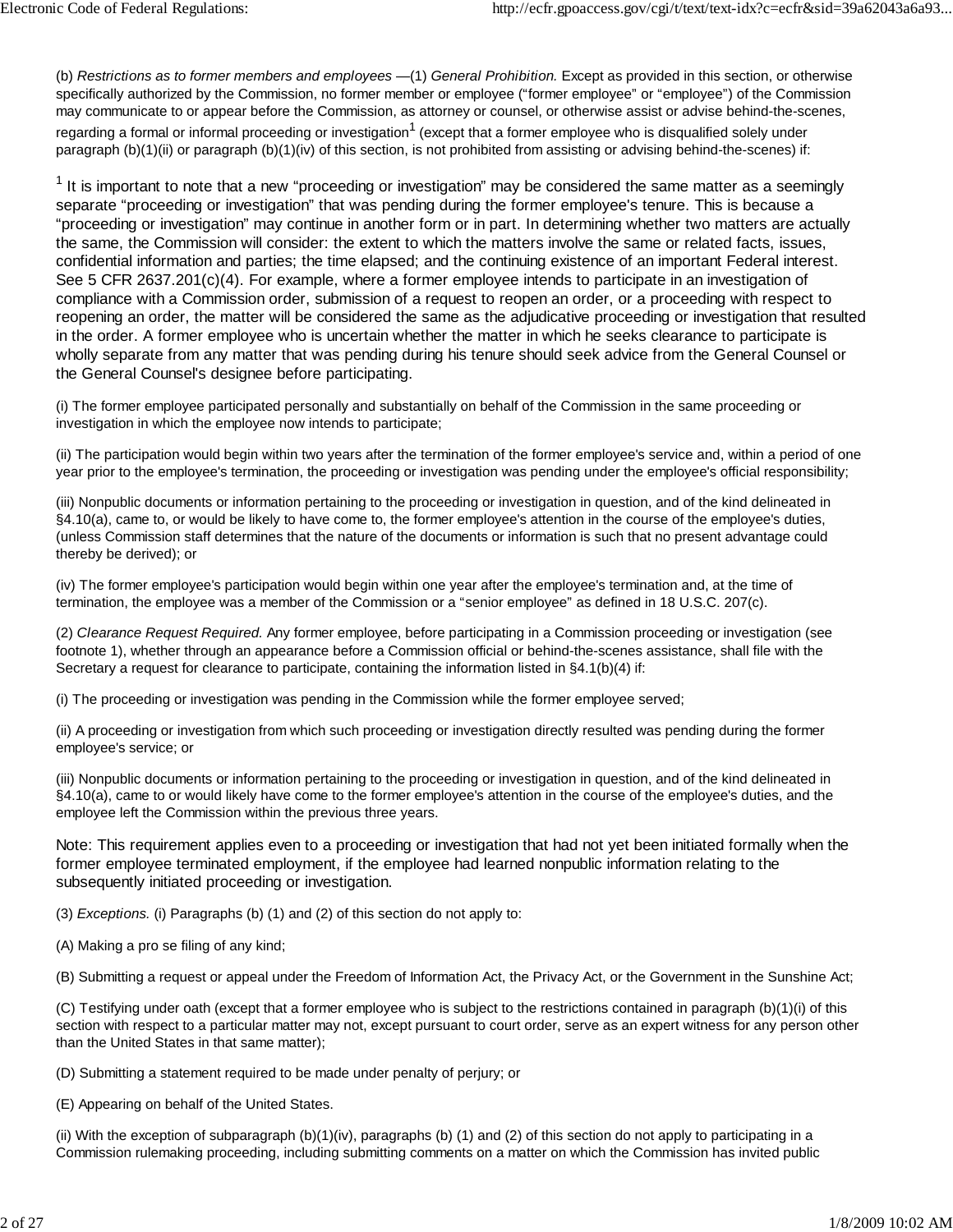comment.

(iii) Paragraph (b)(1)(iv) of this section does not apply to submitting a statement based on the former employee's own special knowledge in the particular area that is the subject of the statement, provided that no compensation is thereby received, other than that regularly provided by law or by §4.5 for witnesses.

(iv) Paragraph (b)(2) of this section does not apply to filing a premerger notification form or participating in subsequent events concerning compliance or noncompliance with Section 7A of the Clayton Act, 15 U.S.C. 18a, or any regulation issued under that section.

(4) *Request Contents.* Clearance requests filed pursuant to §4.1(b)(2) shall contain:

(i) The name and matter number (if known) of the proceeding or investigation in question;

(ii) A description of the contemplated participation;

(iii) The name of the Commission office(s) or division(s) in which the former employee was employed and the position(s) the employee occupied;

(iv) A statement whether, while employed by the Commission, the former employee participated in any proceeding or investigation concerning the same company, individual, or industry currently involved in the matter in question;

(v) A certification that while employed by the Commission, the employee never participated personally and substantially in the same matter or proceeding;

(vi) If the employee's Commission employment terminated within the past two years, a certification that the matter was not pending under the employee's official responsibility during any part of the one year before the employee's termination;

(vii) If the employee's Commission employment terminated within the past three years, either a declaration that nonpublic documents or information pertaining to the proceeding or investigation in question, and of the kind delineated in §4.10(a), never came to the employee's attention, or a description of why the employee believes that such nonpublic documents or information could not confer a present advantage to the employee or to the employee's client in the proceeding or investigation in question; and

(viii) A certification that the employee has read, and understands, both the criminal conflict of interest law on post-employment activities (18 U.S.C. 207) and this Rule in their entirety.

(5) *Definitions.* The following definitions apply for purposes of this section:

(i) *Behind-the-scenes* participation includes any form of professional consultation, assistance, or advice to anyone about the proceeding or investigation in question, whether formal or informal, oral or written, direct or indirect.

(ii) *Communicate to or appear before* means making any oral or written communication to, or any formal or informal appearance before, the Commission or any of its members or employees on behalf of any person (except the United States) with the intent to influence.

(iii) *Directly resulted from* means that the proceeding or investigation in question emanated from an earlier phase of the same proceeding or investigation or from a directly linked, antecedent investigation. The existence of some attenuated connection between a proceeding or investigation that was pending during the requester's tenure and the proceeding or investigation in question does not constitute a direct result.

(iv) *Pending under the employee's official responsibility* means that the former employee had the direct administrative or operating authority to approve, disapprove, or otherwise direct official actions in the proceeding or investigation, irrespective of whether the employee's authority was intermediate or final, and whether it was exercisable alone or only in conjunction with others.

(v) *Personal and substantial participation.* A former employee participated in the proceeding or investigation personally if the employee either participated directly or directed a subordinate in doing so. The employee participated substantially if the involvement was significant to the matter or reasonably appeared to be significant. A series of peripheral involvements may be considered insubstantial, while a single act of approving or participating in a critical step may be considered substantial.

(vi) *Present advantage.* Whether exposure to nonpublic information about the proceeding or investigation could confer a present advantage to a former employee will be analyzed and determined on a case-by-case basis. Relevant factors include, *inter alia,* the nature and age of the information, its relation and current importance to the proceeding or investigation in question, and the amount of time that has passed since the employee left the Commission.

(vii) *Proceeding or investigation* shall be interpreted broadly and includes an adjudicative or other proceeding; the consideration of an application; a request for a ruling or other determination; a contract; a claim; a controversy; an investigation; or an interpretive ruling.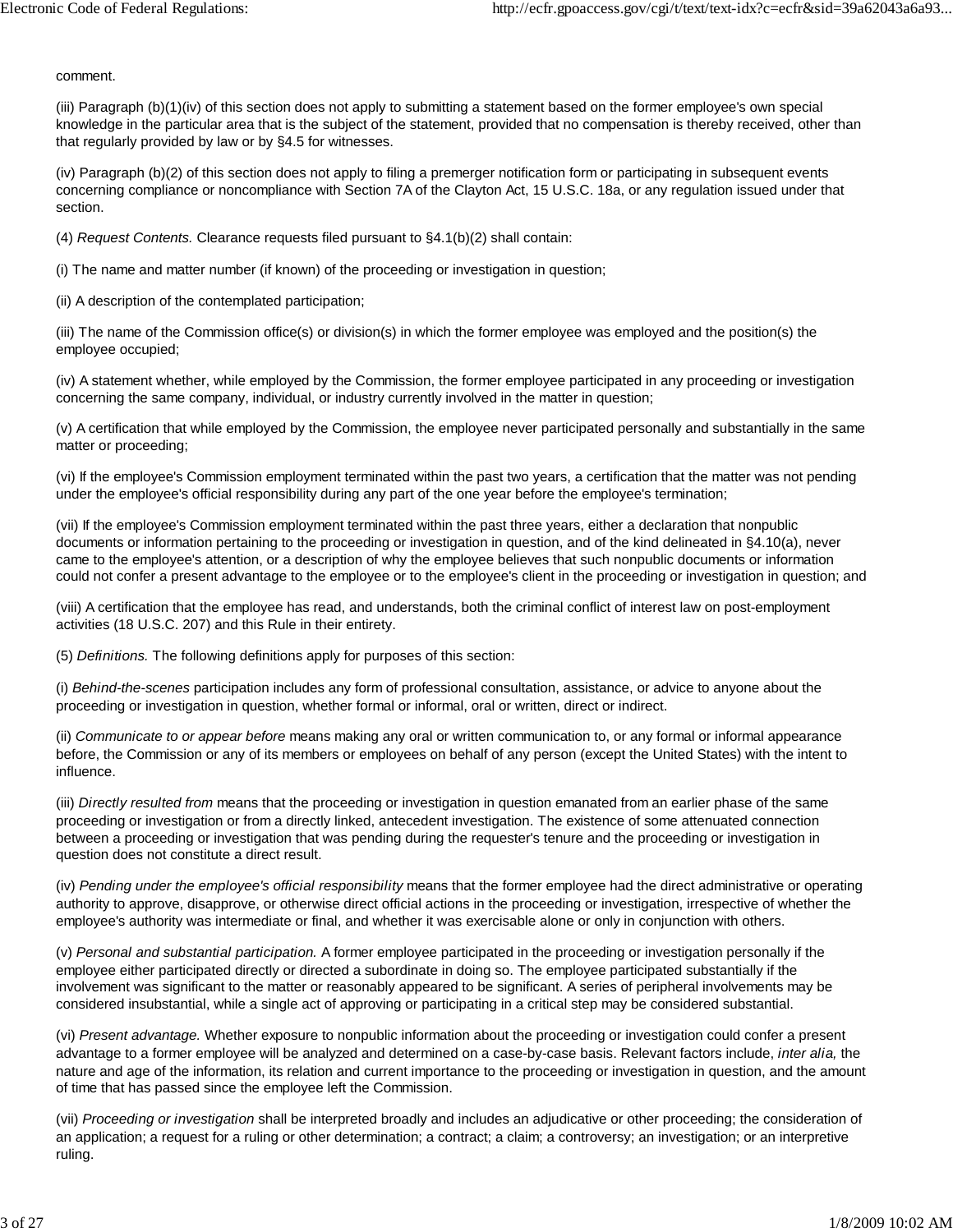(6) *Advice as to Whether Clearance Request is Required.* A former employee may ask the General Counsel, either orally or in writing, whether the employee is required to file a request for clearance to participate in a Commission matter pursuant to paragraph (b)(2) of this section. The General Counsel, or the General Counsel's designee, will make any such determination within three business days.

(7) *Deadline for Determining Clearance Requests.* By the close of the tenth business day after the date on which the clearance request is filed, the General Counsel, or the General Counsel's designee, will notify the requester either that:

(i) the request for clearance has been granted;

(ii) the General Counsel or the General Counsel's designee has decided to recommend that the Commission prohibit the requester's participation; or

(iii) the General Counsel or the General Counsel's designee is, for good cause, extending the period for reaching a determination on the request by up to an additional ten business days.

(8) *Participation of Partners or Associates of Former Employees.* (i) If a former employee is prohibited from participating in a proceeding or investigation by virtue of having worked on the matter personally and substantially while a Commission employee, no partner or legal or business associate of that individual may participate except after filing with the Secretary of the Commission an affidavit attesting that:

(A) The former employee will not participate in the proceeding or investigation in any way, directly or indirectly (and describing how the former employee will be screened from participating);

(B) The former employee will not share in any fees resulting from the participation;

(C) Everyone who intends to participate is aware of the requirement that the former employee be screened;

(D) The client(s) have been informed; and

(E) The matter was not brought to the participant(s) through the active solicitation of the former employee.

(ii) If the Commission finds that the screening measures being taken are unsatisfactory or that the matter was brought to the participant(s) through the active solicitation of the former employee, the Commission will notify the participant(s) to cease the representation immediately.

(9) *Effect on Other Standards.* The restrictions and procedures in this section are intended to apply in lieu of restrictions and procedures that may be adopted by any state or jurisdiction, insofar as such restrictions and procedures apply to appearances or participation in Commission proceedings or investigations. Nothing in this section supersedes other standards of conduct applicable under paragraph (e) of this section. Requests for advice about this section, or about any matter related to other applicable rules and standards of ethical conduct, shall be directed to the Office of the General Counsel.

(c) *Public Disclosure.* Any request for clearance filed by a former member or employee pursuant to this section, as well as any written response, are part of the public records of the Commission, except for information exempt from disclosure under §4.10(a) of this chapter. Information identifying the subject of a nonpublic Commission investigation will be redacted from any request for clearance or other document before it is placed on the public record.

(d) *Notice of appearance.* Any attorney desiring to appear before the Commission or an Administrative Law Judge on behalf of a person or party shall file with the Secretary of the Commission a written notice of appearance, stating the basis for eligibility under this section and including the attorney's jurisdiction of admission/qualification, attorney identification number, if applicable, and a statement by the appearing attorney attesting to his/her good standing within the legal profession. No other application shall be required for admission to practice, and no register of attorneys will be maintained.

(e) *Standards of conduct; disbarment.* (1) All attorneys practicing before the Commission shall conform to the standards of ethical conduct required by the bars of which the attorneys are members.

(2) If for good cause shown, the Commission shall be of the opinion that any attorney is not conforming to such standards, or that he has been otherwise guilty of conduct warranting disciplinary action, the Commission may issue an order requiring such attorney to show cause why he should not be suspended or disbarred from practice before the Commission. The alleged offender shall be granted due opportunity to be heard in his own defense and may be represented by counsel. Thereafter, if warranted by the facts, the Commission may issue against the attorney an order of reprimand, suspension, or disbarment.

[32 FR 8456, June 13, 1967, as amended at 40 FR 15235, Apr. 4, 1975; 41 FR 16453, Apr. 19, 1976; 46 FR 26295, May 12, 1981; 48 FR 44767, Sept. 30, 1983; 50 FR 50781, Dec. 12, 1985; 50 FR 53306, Dec. 31, 1985; 56 FR 44139, Sept. 27, 1991; 58 FR 40737, July 30, 1993; 63 FR 15758, Apr. 1, 1998; 64 FR 14830, Mar. 29, 1999; 66 FR 13645, Mar. 7, 2001; 66 FR 64143, Dec. 12, 2001]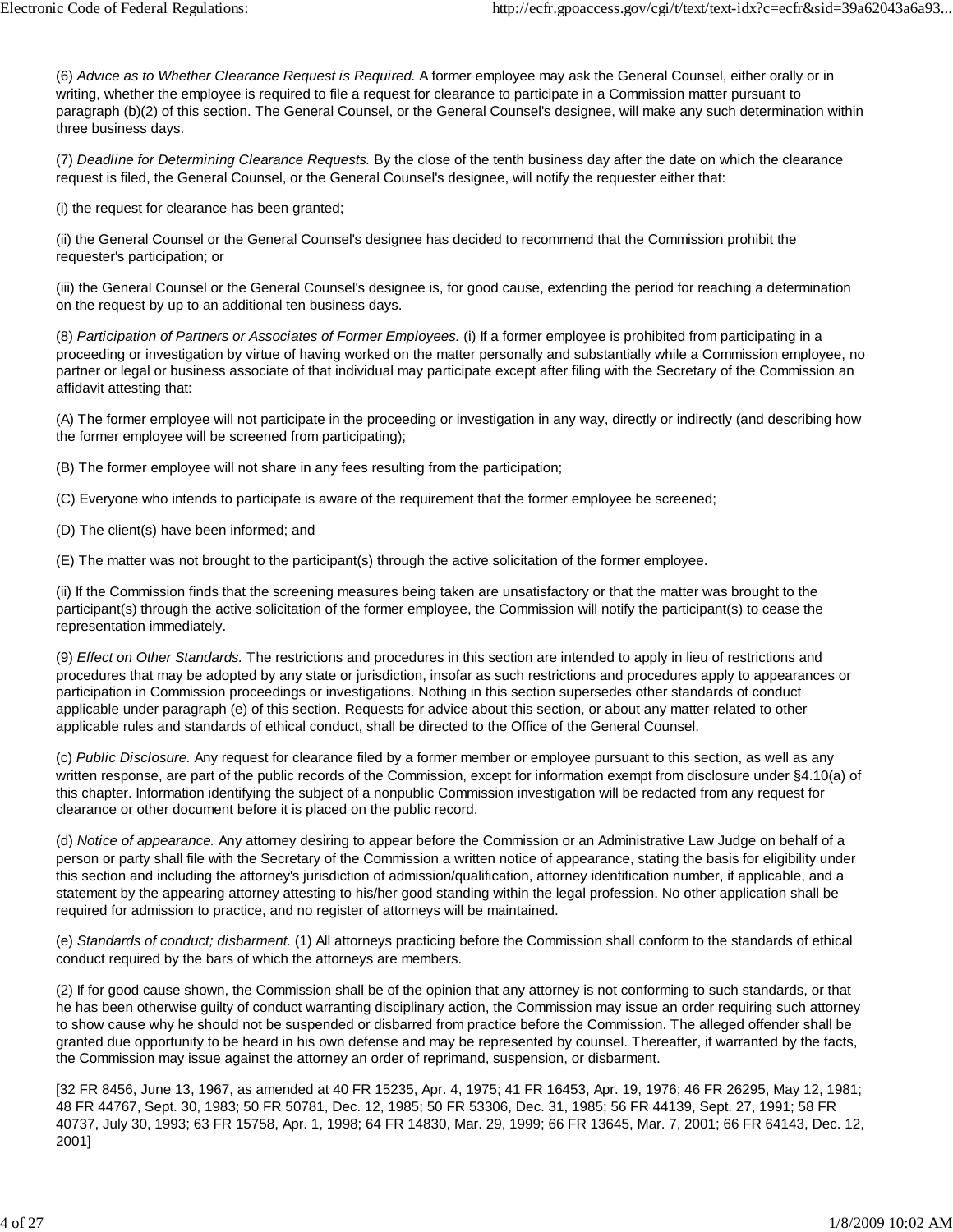## **§ 4.2 Requirements as to form, and filing of documents other than correspondence.**

# top top

(a) *Filing.* (1) Except as otherwise provided, all documents submitted to the Commission, including those addressed to the Administrative Law Judge, shall be filed with the Secretary of the Commission; *Provided, however,* That informal applications or requests may be submitted directly to the official in charge of any Bureau, Division, or Office of the Commission, or to the Administrative Law Judge.

(2) Documents submitted to the Commission in response to a Civil Investigative Demand under section 20 of the FTC Act shall be filed with the custodian or deputy custodian named in the demand.

(b) *Title.* Documents shall clearly show the file or docket number and title of the action in connection with which they are filed.

(c) *Paper and electronic copies of and service of filings before the Commission, and of filings before an ALJ in adjudicative proceedings.* (1) Except as otherwise provided, each document filed before the Commission, whether in an adjudicative or a nonadjudicative proceeding, shall be filed with Secretary of the Commission, and shall include a paper original, twelve (12) paper copies, and an electronic copy (in ASCII format, WordPerfect, or Microsoft Word). Except as otherwise provided, each document filed by a party in an adjudicative proceeding before an ALJ shall be filed with the Secretary of the Commission, and shall include a paper original, one (1) paper copy and an electronic copy (in ASCII format, WordPerfect, or Microsoft Word).

(2) The first page of the paper original of each such document shall be clearly labeled either public, or *in camera* or confidential. If the document is labeled *in camera* or confidential, it must include as an attachment either a motion requesting *in camera* or otherwise confidential treatment, in the form prescribed by §3.45(b), or a copy of a Commission, ALJ, or federal court order granting such treatment. The document must also include as a separate attachment a set of only those pages of the document on which the *in camera* or otherwise confidential material appears.

(3) The electronic copy of each such public document shall be filed by e-mail, as the Secretary shall direct, in a manner that is consistent with technical standards, if any, that the Judicial Conference of the United States establishes, except that the electronic copy of each such document containing *in camera* or otherwise confidential material shall be placed on a diskette so labeled, which shall be physically attached to the paper original, and not transmitted by e-mail. The electronic copy of all documents shall include a certification by the filing party that the copy is a true and correct copy of the paper original, and that a paper copy with an original signature is being filed with the Secretary of the Commission on the same day by other means.

(4) A paper copy of each such document in an adjudicative proceeding shall be served by the party filing the document or person acting for that party on all other parties pursuant to §4.4, at or before the time the paper original is filed.

(d) Paper and electronic copies of all other documents filed with the Commission. Except as otherwise provided, each document to which paragraph (c) of this section does not apply, such as public comments in Commission proceedings, may be filed with the Commission in either paper or electronic form. If such a document contains nonpublic information, it must be filed in paper form with the Secretary of the Commission, and the first page of the document must be clearly labeled confidential. If the document does not contain any nonpublic information, it may instead be filed in electronic form (in ASCII format, WordPerfect, or Microsoft Word) by e-mail, as the Commission or the Secretary may direct.

(e) *Form.* (1) Documents filed with the Secretary of the Commission, other than briefs in support of appeals from initial decisions, shall be printed, typewritten, or otherwise processed in permanent form and on good unglazed paper. A motion or other paper filed in an adjudicative proceeding shall contain a caption setting forth the title of the case, the docket number, and a brief descriptive title indicating the purpose of the paper.

(2) Briefs filed on an appeal from an initial decision shall be in the form prescribed by §3.52(e).

(f) *Signature.* (1) The original of each document filed shall have a hand signed signature by an attorney of record for the party, or in the case of parties not represented by counsel, by the party itself, or by a partner if a partnership, or by an officer of the party if it is a corporation or an unincorporated association.

(2) Signing a document constitutes a representation by the signer that he or she has read it; that to the best of his or her knowledge, information, and belief, the statements made in it are true; that it is not interposed for delay; and that to the best of his or her knowledge, information, and belief, it complies with the rules in this part. If a document is not signed or is signed with intent to defeat the purpose of this section, it may be stricken as sham and false and the proceeding may go forward as though the document had not been filed.

(g) *Authority to reject documents for filing.* The Secretary of the Commission may reject a document for filing that fails to comply with the Commission's rules. In cases of extreme hardship, the Secretary may excuse compliance with a rule regarding the filing of documents if the Secretary determines that the non-compliance would not interfere with the functions of the Commission.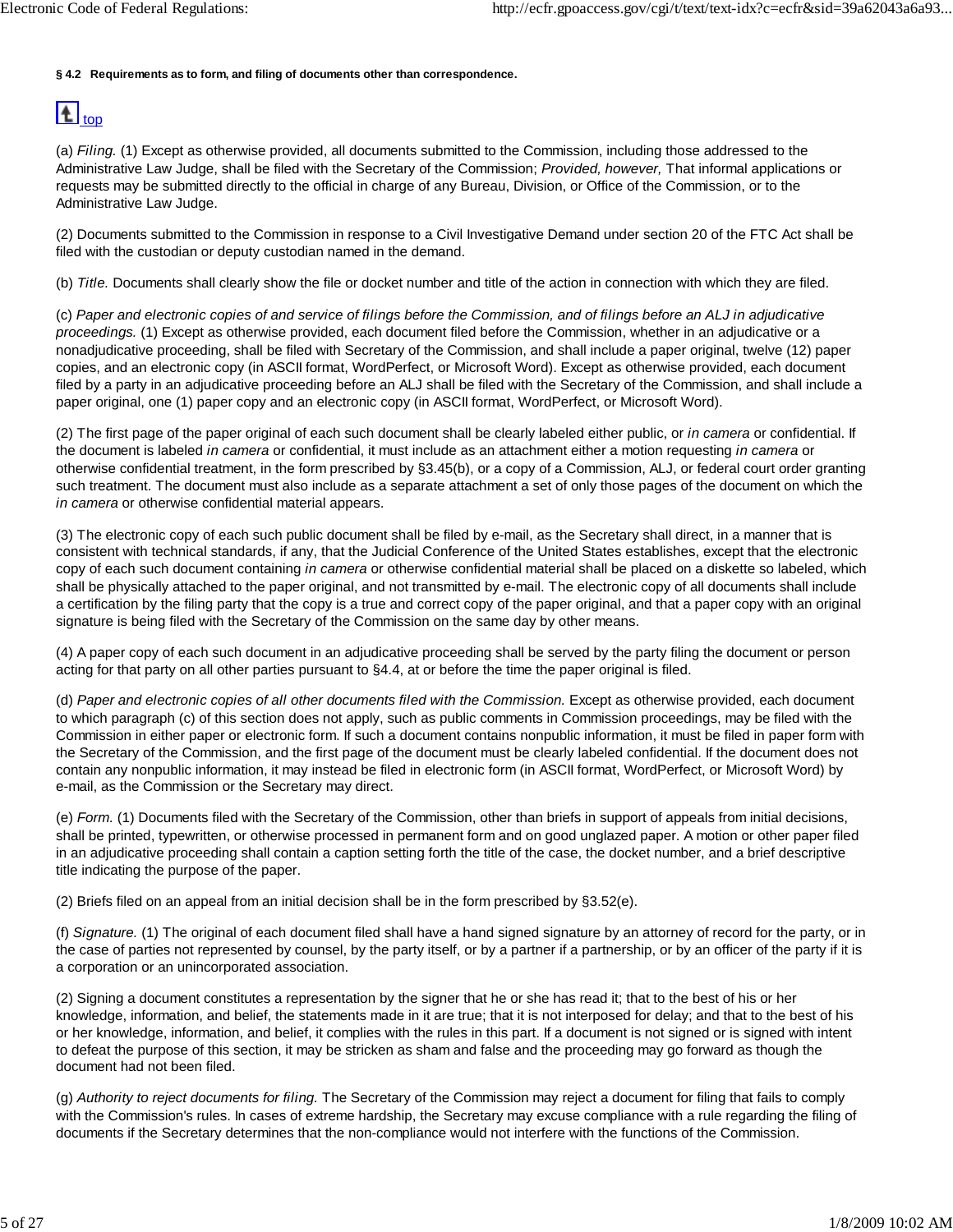[66 FR 17632, Apr. 3, 2001; 66 FR 20527, Apr. 23, 2001]

**§ 4.3 Time.**



(a) *Computation.* Computation of any period of time prescribed or allowed by the rules in this chapter, by order of the Commission or an Administrative Law Judge, or by any applicable statute, shall begin with the first business day following that on which the act, event, or development initiating such period of time shall have occurred. When the last day of the period so computed is a Saturday, Sunday, or national holiday, or other day on which the office of the Commission is closed, the period shall run until the end of the next following business day. When such period of time, with the intervening Saturdays, Sundays, and national holidays counted, is seven (7) days or less, each of the Saturdays, Sundays, and such holidays shall be excluded from the computation. When such period of time, with the intervening Saturdays, Sundays, and national holidays counted, exceeds seven (7) days, each of the Saturdays, Sundays, and such holidays shall be included in the computation.

(b) *Extensions.* For good cause shown, the Administrative Law Judge may, in any proceeding before him, extend any time limit prescribed or allowed by the rules in this chapter or by order of the Commission or the Administrative Law Judge, except those governing the filing of interlocutory appeals and initial decisions and those expressly requiring Commission action. Except as otherwise provided by law, the Commission, for good cause shown, may extend any time limit prescribed by the rules in this chapter or by order of the Commission or an Administrative Law Judge: *Provided, however,* That in a proceeding pending before an Administrative Law Judge, any motion on which he may properly rule shall be made to him. Notwithstanding the above, where a motion to extend is made after the expiration of the specified period, the Administrative Law Judge or the Commission may consider the motion where the untimely filing was the result of excusable neglect.

(c) *Additional time after service by mail.* Whenever a party in an adjudicative proceeding under part 3 of the rules is required or permitted to do an act within a prescribed period after service of a paper upon it and the paper is served by first-class mail pursuant to §4.4(a)(3) or §4.4(b), 3 days shall be added to the prescribed period.

(d) *Date of filing.* Documents must be received in the office of the Secretary of the Commission by 5:00 p.m. Eastern time to be deemed filed that day. Any documents received by the agency after 5:00 p.m. will be deemed filed the following business day.

[32 FR 8456, June 13, 1967, as amended at 42 FR 30150, June 13, 1977; 50 FR 28097, July 10, 1985; 50 FR 53306, Dec. 31, 1985; 66 FR 17633, Apr. 3, 2001]

**§ 4.4 Service.**

# top<br>top

(a) *By the Commission.* (1) Service of complaints, initial decisions, final orders and other processes of the Commission under 15 U.S.C. 45 may be effected as follows:

(i) *By registered or certified mail.* A copy of the document shall be addressed to the person, partnership, corporation or unincorporated association to be served at his, her or its residence or principal office or place of business, registered or certified, and mailed; service under this provision is complete upon delivery of the document by the Post Office; or

(ii) *By delivery to an individual.* A copy thereof may be delivered to the person to be served, or to a member of the partnership to be served, or to the president, secretary, or other executive officer or a director of the corporation or unincorporated association to be served; service under this provision is complete upon delivery as specified herein; or

(iii) *By delivery to an address.* A copy thereof may be left at the principal office or place of business of the person, partnership, corporation, or unincorporated association, or it may be left at the residence of the person or of a member of the partnership or of an executive officer or director of the corporation, or unincorporated association to be served; service under this provision is complete upon delivery as specified herein.

(2) All other orders and notices, including subpoenas, orders requiring access, orders to file annual and special reports, and notices of default, may be served by any method reasonably certain to inform the affected person, partnership, corporation or unincorporated association, including any method specified in paragraph (a)(1), except that civil investigative demands may only be served in the manner provided by section 20(c)(7) of the FTC Act (in the case of service on a partnership, corporation, association, or other legal entity) or section 20(c)(8) of the FTC Act (in the case of a natural person). Service under this provision is complete upon delivery by the Post Office or upon personal delivery.

(3) All documents served in adjudicative proceedings under the Commission's Rules of Practice, 16 CFR Part 3, other than complaints and initial, interlocutory, and final decisions and orders, may be served by personal delivery (including delivery by courier), or by first-class mail, and shall be deemed served on the day of personal delivery or the day of mailing.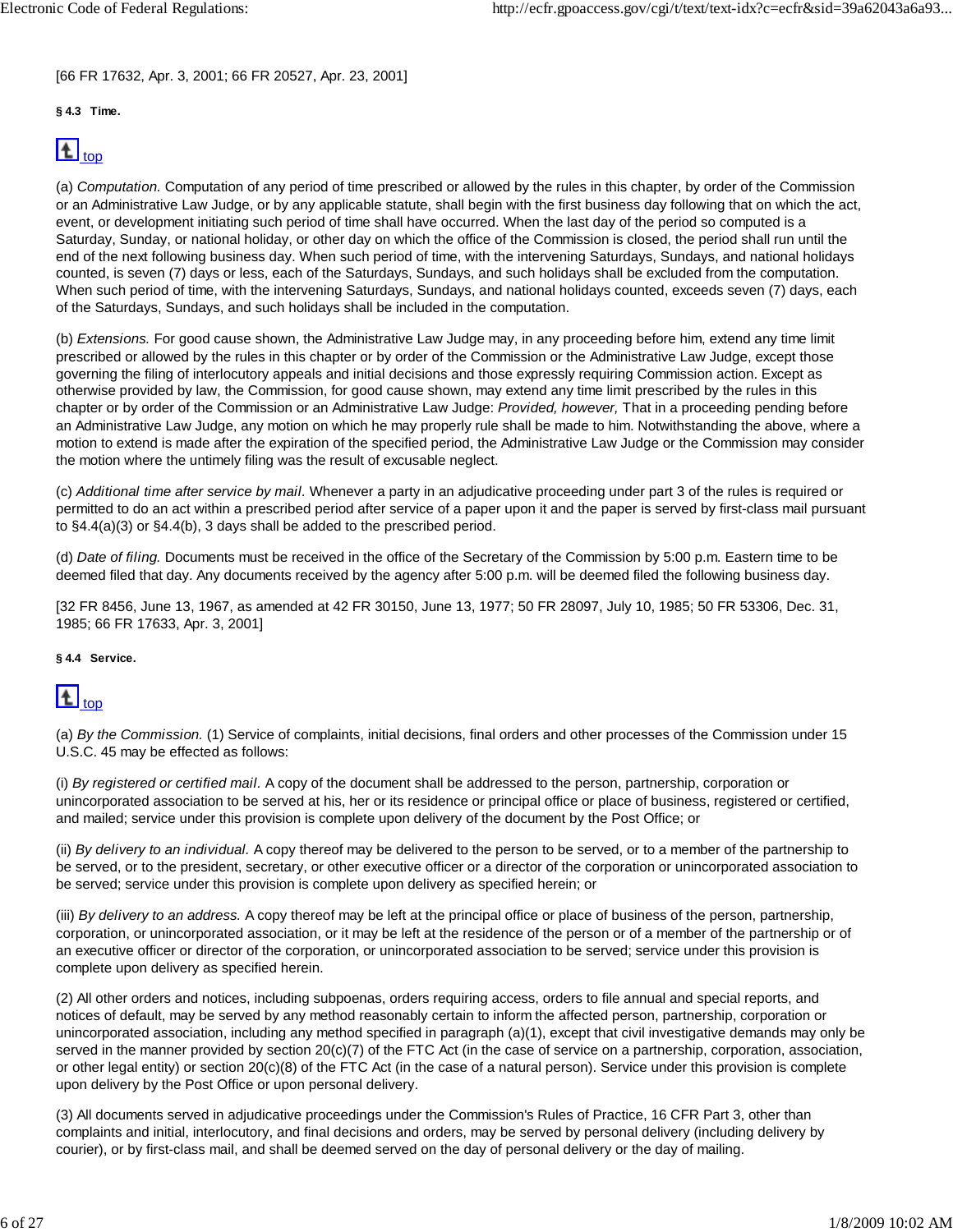(4) When a party has appeared in a proceeding by an attorney, service on that individual of any document pertaining to the proceeding other than a complaint shall be deemed service upon the party. However, service of those documents specified in paragraph (a)(1) of this section shall first be attempted in accordance with the provision of paragraphs (a)(1) (i), (ii), and (iii) of this section.

(b) *By other parties.* Service of documents by parties other than the Commission shall be by delivering copies thereof as follows: Upon the Commission, by personal delivery (including delivery by courier) or delivery by first-class mail to the Office of the Secretary of the Commission and, in adjudicative proceedings under the Commission's Rules of Practice, 16 CFR Part 3, to the lead complaint counsel, the Assistant Director in the Bureau of Competition, the Associate Director in the Bureau of Consumer Protection, or the Director of the Regional Office of complaint counsel, with a copy to the Administrative Law Judge. Upon a party other than the Commission or Commission counsel, service shall be by personal delivery (including delivery by courier) or delivery by first-class mail with a copy to the Administrative Law Judge. If the party is an individual or partnership, delivery shall be to such individual or a member of the partnership; if a corporation or unincorporated association, to an officer or agent authorized to accept service of process therefor. Personal service includes handling the document to be served to the individual, partner, officer, or agent; leaving it at his or her office with a person in charge thereof; or, if there is no one in charge or if the office is closed or if the party has no office, leaving it at his or her dwelling house or usual place of abode with some person of suitable age and discretion then residing therein. Documents served in adjudicative proceedings under part 3 of the Commission's Rules of Practice shall be deemed served on the day of personal service or the day of mailing. All other documents shall be deemed served on the day of personal service or on the day of delivery by the Post Office.

(c) *Proof of service.* In an adjudicative proceeding under the Commission's Rules of Practice, 16 CFR Part 3, papers presented for filing shall contain proof of service in the form of a statement of the date and manner of service and of the names of the persons served, certified by the person who made service. Proof of service must appear on or be affixed to the papers filed.

[50 FR 28097, July 10, 1985, as amended at 66 FR 17633, Apr. 3, 2001; 66 FR 20527, Apr. 23, 2001]

## **§ 4.5 Fees.**

# $t_{top}$

(a) *Deponents and witnesses.* Any person compelled to appear in person in response to subpoena shall be paid the same fees and mileage as are paid witnesses in the courts of the United States.

(b) *Presiding officers.* Officers before whom depositions are taken shall be entitled to the same fees as are paid for like services in the courts of the United States.

(c) *Responsibility.* The fees and mileage referred to in this section shall be paid by the party at whose instance deponents or witnesses appear.

[32 FR 8456, June 13, 1967]

## **§ 4.6 Cooperation with other agencies.**

# $\mathbf{t}$ <sub>top</sub>

It is the policy of the Commission to cooperate with other governmental agencies to avoid unnecessary overlapping or duplication of regulatory functions.

[32 FR 8456, June 13, 1967]

## **§ 4.7 Ex parte communications.**

# $\overline{t}\vert_{\text{top}}$

(a) *Definitions.* For purposes of this section, *ex parte communication* means an oral or written communication not on the public record with respect to which reasonable prior notice to all parties is not given, but it shall not include requests for status reports on any matter or proceeding.

(b) *Prohibited ex parte communications.* While a proceeding is in adjudicative status within the Commission, except to the extent required for the disposition of *ex parte* matters as authorized by law:

(1) No person not employed by the Commission, and no employee or agent of the Commission who performs investigative or prosecuting functions in adjudicative proceedings, shall make or knowingly cause to be made to any member of the Commission, or to the Administrative Law Judge, or to any other employee who is or who reasonably may be expected to be involved in the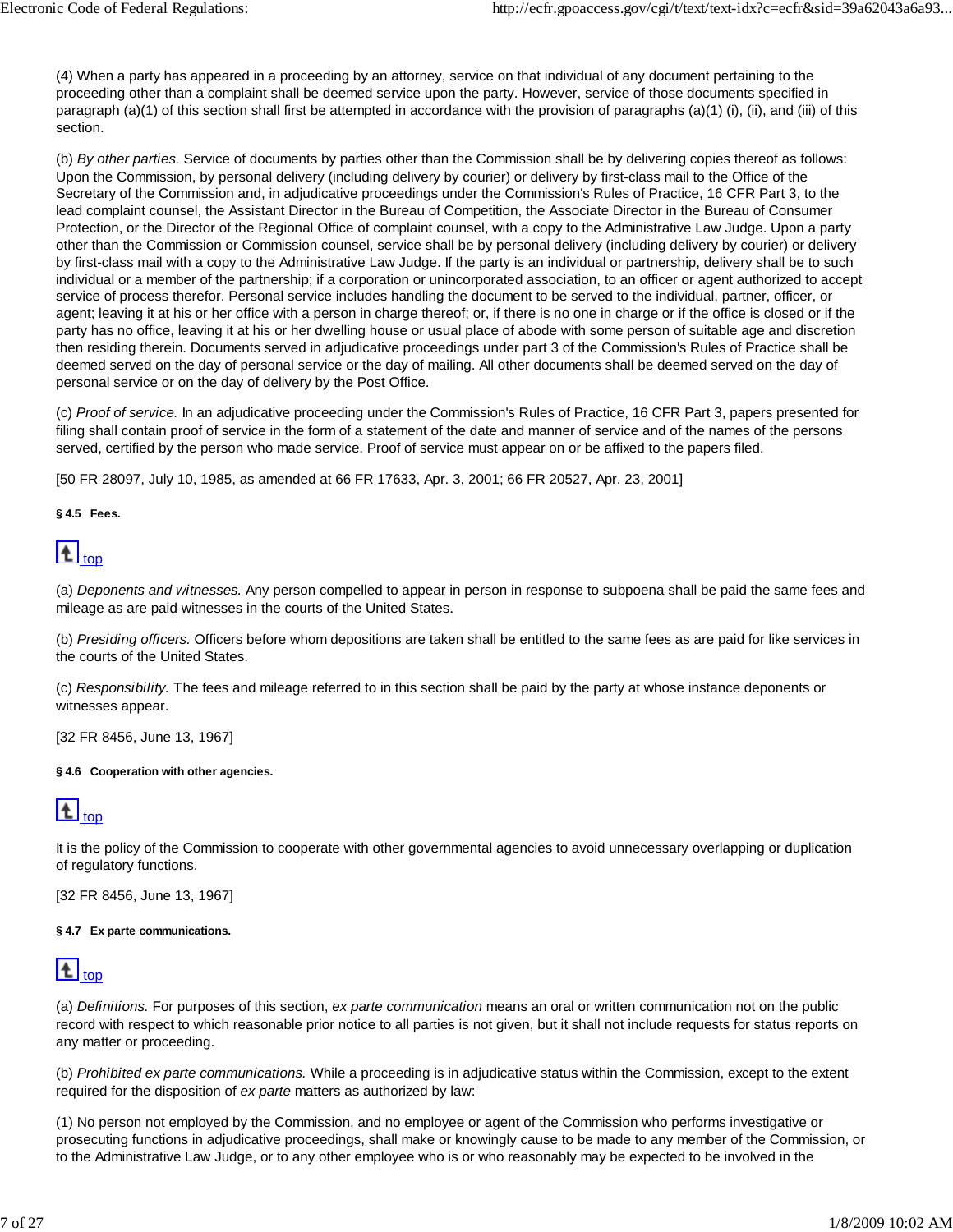decisional process in the proceeding, an *ex parte* communciation relevant to the merits of that or a factually related proceeding; and

(2) No member of the Commission, the Administrative Law Judge, or any other employee who is or who reasonably may be expected to be involved in the decisional process in the proceeding, shall make or knowingly cause to be made to any person not employed by the Commission, or to any employee or agent of the Commission who performs investigative or prosecuting functions in adjudicative proceedings, an *ex parte* communication relevant to the merits of that or a factually related proceeding.

(c) *Procedures.* A Commissioner, the Administrative Law Judge or any other employee who is or who may reasonably be expected to be involved in the decisional process who receives or who make or knowingly causes to be made, a communication prohibited by paragraph (b) of this section shall promptly provide to the Secretary of the Commission:

## (1) All such written communications;

(2) Memoranda stating the substance of and circumstances of all such oral communications; and

(3) All written responses, and memoranda stating the substance of all oral responses, to the materials described in paragraphs (c) (1) and (2) of this section. The Secretary shall make relevant portions of any such materials part of the public record of the Commission, pursuant to §4.9, and place them in the docket binder of the proceeding to which it pertains, but they will not be considered by the Commission as part of the record for purposes of decision unless introduced into evidence in the proceeding. The Secretary shall also send copies of the materials to or otherwise notify all parties to the proceeding.

(d) *Sanctions.* (1) Upon receipt of an *ex parte* communication knowingly made or knowingly caused to be made by a party and prohibited by paragraph (b) of this section, the Commission, Administrative Law Judge, or other employee presiding over the proceeding may, to the extent consistent with the interests of justice and the policy of the underlying statutes administered by the Commission, require the party to show cause why his claim or interest in the proceeding should not be dismissed, denied, disregarded, or otherwise adversely affected on account of such violation. The Commission may take such action as it considers appropriate, including but not limited to, action under §4.1(e)(2) and 5 U.S.C. 556(d).

(2) A person, not a party to the proceeding who knowingly makes or causes to be made an *ex parte* communication prohibited by paragraph (b) of this section shall be subject to all sanctions provided herein if he subsequently becomes a party to the proceeding.

(e) The prohibitions of this section shall apply in an adjudicative proceeding from the time the Commission votes to issue a complaint pursuant to §3.11, to conduct adjudicative hearings pursuant to §3.13, or to issue an order to show cause pursuant to §3.72(b), or from the time an order by a U.S. court of appeals remanding a Commission decision and order for further proceedings becomes effective, until the time the Commission votes to enter its decision in the proceeding and the time permitted by §3.55 to seek reconsideration of that decision has elapsed. For purposes of this section, an order of remand by a U.S. court of appeals shall be deemed to become effective when the Commission determines not to file a petition for a writ of *certiorari,* or when the time for filing such a petition has expired without a petition having been filed, or when such a petition has been denied. If a petition for reconsideration of a Commission decision is filed pursuant to §3.55, the provisions of this section shall apply until the time the Commission votes to enter an order disposing of the petition. In addition, the prohibitions of this section shall apply with respect to communications concerning an application for stay filed with the Commission pursuant to §3.56 from the time that the application is filed until its disposition.

(f) The prohibitions of paragraph (b) of this section do not apply to a communication occasioned by and concerning a nonadjudicative function of the Commission, including such functions as the initiation, conduct, or disposition of a separate investigation, the issuance of a complaint, or the initiation of a rulemaking or other proceeding, whether or not it involves a party already in an adjudicative proceeding; preparations for judicial review of a Commission order; a proceeding outside the scope of §3.2, including a matter in state or federal court or before another governmental agency; a nonadjudicative function of the Commission, including but not limited to an obligation under §4.11 or a communication with Congress; or the disposition of a consent settlement under §3.25 concerning some or all of the charges involved in a complaint and executed by some or all respondents. The Commission, at its discretion and under such restrictions as it may deem appropriate, may disclose to the public or to respondent(s) in a pending adjudicative proceeding a communication made exempt by this paragraph from the prohibitions of paragraph (b) of this section, however, when the Commission determines that the interests of justice would be served by the disclosure. The prohibitions of paragraph (b) of this section also do not apply to a communication between any member of the Commission, the Administrative Law Judge, or any other employee who is or who reasonably may be expected to be involved in the decisional process, and any employee who has been directed by the Commission or requested by an individual Commissioner or Administrative Law Judge to assist in the decision of the adjudicative proceeding. Such employee shall not, however, have performed an investigative or prosecuting function in that or a factually related proceeding.

[42 FR 43974, Sept. 1, 1977, as amended at 44 FR 40637, July 12, 1979; 46 FR 32435, June 23, 1981; 50 FR 53306, Dec. 31, 1985; 51 FR 36802, Oct. 16, 1986; 57 FR 10805, Mar. 31, 1992; 60 FR 37748, July 21, 1995; 60 FR 67325, Dec. 29, 1995]

#### **§ 4.8 Costs for obtaining Commission records.**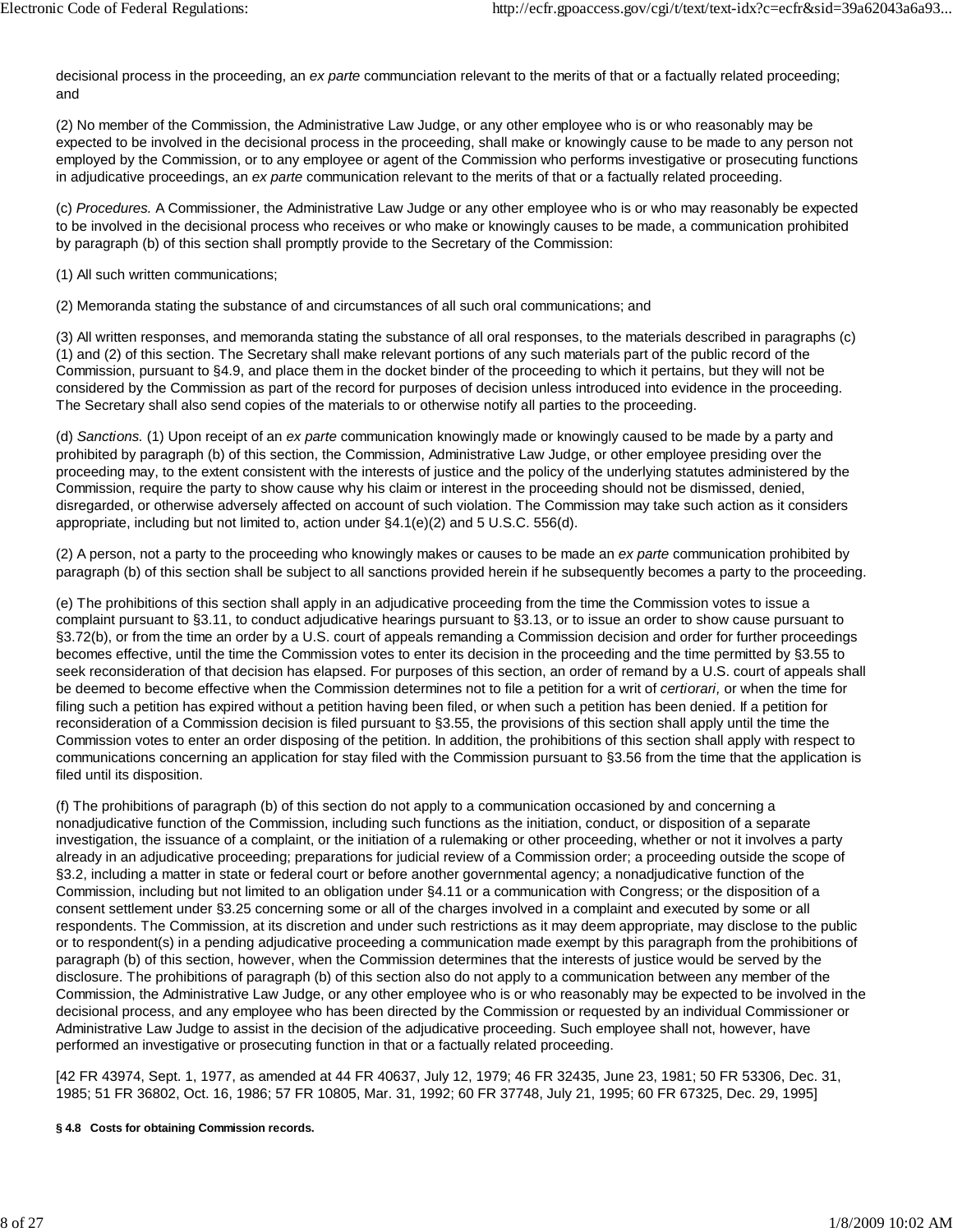

(a) *Definitions.* For the purpose of this section:

(1) The term *search* includes all time spent looking, manually or by automated means, for material that is responsive to a request, including page-by-page or line-by-line identification of material within documents.

(2) The term *duplication* refers to the process of making a copy of a document in order to respond to a request for Commission records.

(3) The term *review* refers to the examination of documents located in response to a request to determine whether any portion of such documents may be withheld, and the reduction or other processing of documents for disclosure. Review does not include time spent resolving general legal or policy issues regarding the release of the document.

(4) The term *direct costs* means expenditures that the Commission actually incurs in processing requests. Not included in direct costs are overhead expenses such as costs of document review facilities or the costs of heating or lighting such a facility or other facilities in which records are stored. The direct costs of specific services are set forth in §4.8(b)(6).

(b) *Fees.* User fees pursuant to 31 U.S.C. 483(a) and 5 U.S.C. 552(a) shall be charged according to this paragraph.

(1) *Commercial use requesters.* Commercial use requesters will be charged for the direct costs to search for, review, and duplicate documents. A commercial use requester is a requester who seeks information for a use or purpose that furthers the commercial, trade, or profit interests of the requester or the person on whose behalf the request is made.

(2) *Educational requesters, non-commercial scientific institution requesters, and representative of the news media.* Requesters in these categories will be charged for the direct costs to duplicate documents, excluding charges for the first 100 pages. An *educational institution* is a preschool, a public or private elementary or secondary school, an institution of graduate higher education, an institution of undergraduate higher education, an institution of professional education, and an institution of vocational education, which operates a program or programs of scholarly research. A *non-commercial scientific institution* is an institution that is not operated on a *commercial* basis as that term is referenced in paragraph (b)(1) of this section, and that is operated solely to conduct scientific research the results of which are not intended to promote any particular product or industry. A *representative of the news media* is any person actively gathering news for an entity that is organized and operated to publish or broadcast news to the public. *News* means information that is about current events or that would be of current interest to the public.

(3) *Other requesters.* Other requesters will be charged for the direct costs to search for and duplicate documents, except that the first 100 pages of duplication and the first two hours of search time shall be furnished without charge.

(4) *Waiver of small charges.* Notwithstanding the provisions of paragraphs (b)(1), (2), and (3) of this section, charges will be waived if the total chargeable fees for a request do not exceed \$14.00.

(5) *Materials available without charge.* These provisions do not apply to recent Commission decisions and other materials that may be made available to all requesters without charge while supplies last.

(6) *Schedule of direct costs.* The following uniform schedule of fees applies to records held by all constituent units of the Commission:

| Paper Fees:                                                                           |                   |
|---------------------------------------------------------------------------------------|-------------------|
| Paper copy (up to 8.5&inchx14&inch)                                                   |                   |
| Reproduced by Commission                                                              | \$0.14 per page.  |
| Reproduced by Requester                                                               | $0.05$ per page.  |
| <b>Microfiche Fees:</b>                                                               |                   |
| Film Copy-Paper to 16mm film                                                          | 0.04 per frame.   |
| Fiche Copy-Paper to 105mm fiche                                                       | 0.08 per frame.   |
| Film Copy-Duplication of existing 100 ft. roll of 16mm<br>film                        | $9.50$ per roll.  |
| Fiche Copy-Duplication of existing 105mm fiche                                        | $0.26$ per fiche. |
| Paper Copy-Converting existing 16mm film to paper<br>(Conversion by Commission Staff) | 0.26 per page.    |
|                                                                                       |                   |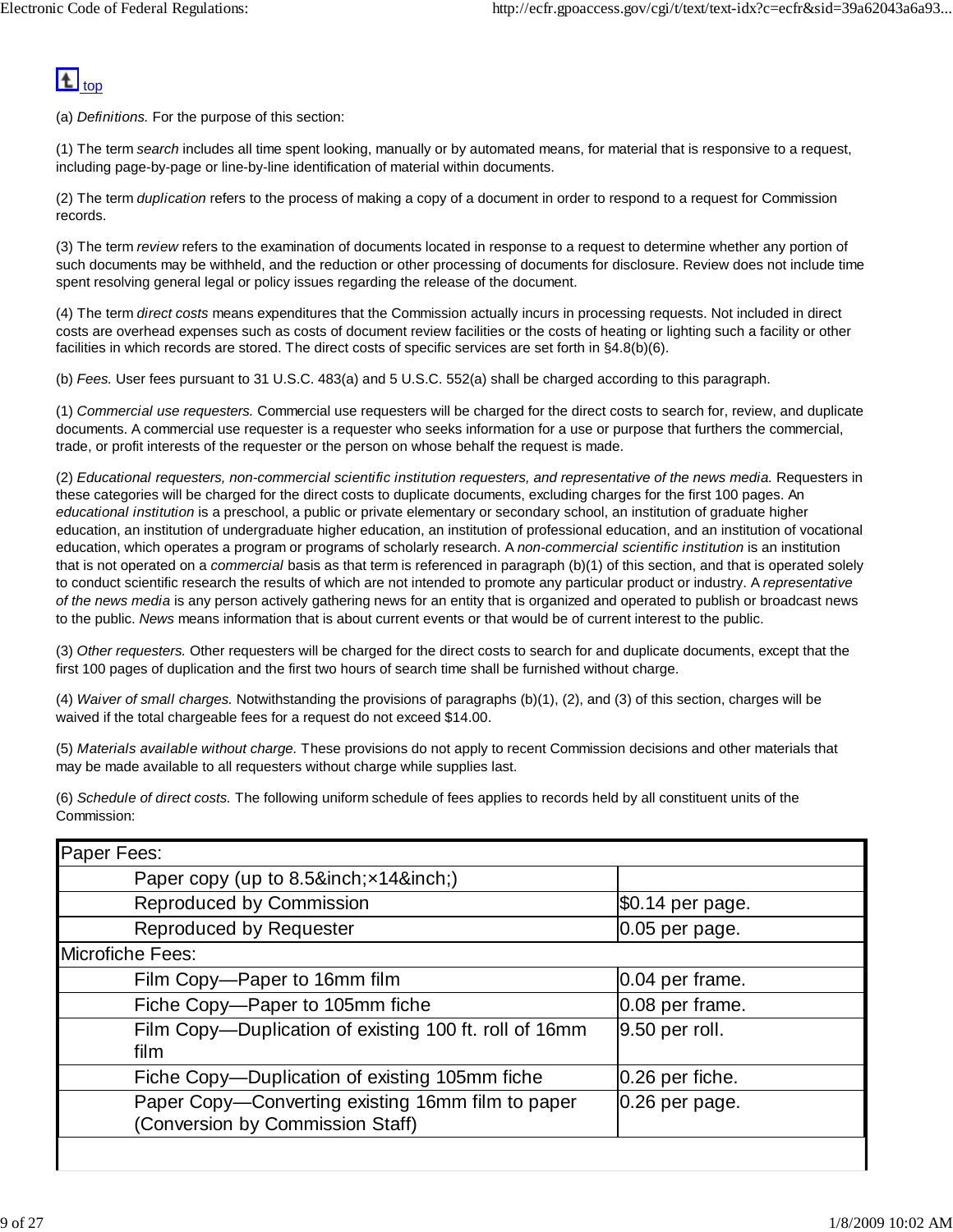| Paper Copy-Converting existing 105mm fiche to paper<br>(Conversion by Commission Staff) | $0.23$ per page.                                                               |
|-----------------------------------------------------------------------------------------|--------------------------------------------------------------------------------|
| <b>Film Cassettes</b>                                                                   | 2.00 per cassette.                                                             |
| <b>Electronic Services:</b>                                                             |                                                                                |
| Converting paper into electronic format (scanning)                                      | $ 2.50$ per page.                                                              |
| Computer programming                                                                    | 8.00 per qtr. hour.                                                            |
| <b>Other Fees:</b>                                                                      |                                                                                |
| <b>Computer Tape</b>                                                                    | 18.50 each.                                                                    |
| Certification                                                                           | 10.35 each.                                                                    |
| <b>Express Mail</b>                                                                     | 3.50 for first pound and<br>3.67 for each additional<br>pound (up to \$15.00). |

## Search and Review Fees

Agency staff is divided into three categories: clerical, attorney/economist, and other professional. Fees for search and review are assessed on a quarter-hourly basis, and are determined by identifying the category into which the staff member(s) conducting the search or review belong(s), determining the average quarter-hourly wages of all staff members within that category, and adding 16 percent to reflect the cost of additional benefits accorded to government employees. The exact fees are calculated and announced periodically and are available from the Consumer Response Center, Federal Trade Commission, 600 Pennsylvania Avenue, NW., Washington, DC 20580; (202) 326–2222.

(c) *Information to determine fees.* Each request for records shall set forth whether the request is made for other than commercial purposes and whether the requester is an educational institution, a noncommercial scientific institution, or a representative of the news media. The deciding official (as designated by the General Counsel) initially, or the General Counsel on appeal, will use this information, any additional information provided by the requester, and any other relevant information to determine the appropriate fee category in which to place the requester.

(d) *Agreement to pay fees.* (1) Each request that does not contain an application for a fee waiver shall specifically indicate the requester's willingness either:

(i) To pay, in accordance with §4.8(b) of these rules, whatever fees may be charged for processing the request; or

(ii) A willingness to pay such fees up to a specified amount.

(2) Each request that contains an application for a fee waiver must specifically indicate:

(i) The requester's willingness to pay, in accordance with §4.8(b) of the rules, whatever fees may be charged for processing the request;

(ii) The requester's willingness to pay fees up to a specified amount; or

(iii) That the requester is not willing to pay fees if the waiver is not granted.

(3) If the agreement required by this section is absent, and if the estimated fees exceed \$25.00, the requester will be advised of the estimated fees and the request will not be processed until the requester agrees to pay such fees.

(e) *Public interest fee waivers* —(1) *Procedures.* A requester may apply for a waiver of fees. The requester shall explain why a waiver is appropriate under the standards set forth in this paragraph. The application shall also include a statement, as provided by paragraph (d) of this section, of whether the requester agrees to pay costs if the waiver is denied. The deciding official (as designated by the General Counsel) initially, or the General Counsel on appeal, will rule on applications for fee waivers.

(2) *Standards.* (i) The first requirement for a fee waiver is that disclosure will likely contribute significantly to public understanding of the operations or activities of the government. This requirement shall be met if:

(A) The subject matter of the requested information concerns the operations or activities of the Federal government;

(B) The disclosure is likely to contribute to an understanding of these operations or activities;

(C) The understanding to which disclosure is likely to contribute is the understanding of the public at large, as opposed to the understanding of the individual requester or a narrow segment of interested persons; and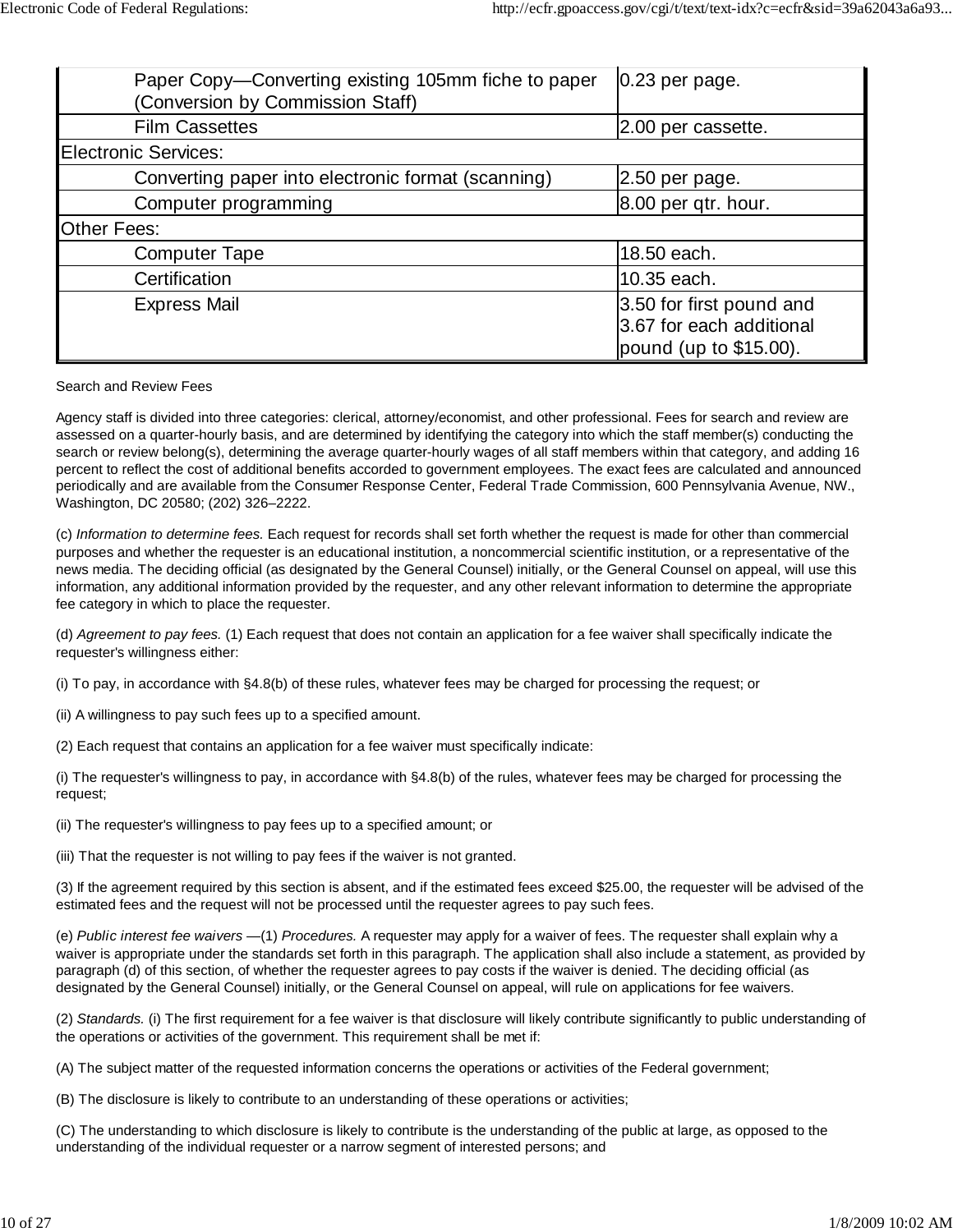(D) The likely contribution to public understanding will be significant.

(ii) The second requirement for a fee waiver is that the request not be primarily in the commercial interest of the requester. Satisfaction of this requirement shall be determined by considering:

(A) Whether the requester has a commercial interest that would be furthered by the requested disclosure; and

(B) If so, whether the public interest in disclosure is outweighed by the identified commercial interest of the requester so as to render the disclosure primarily in the requester's commercial interest.

(f) *Unsuccessful searches.* Charges may be assessed for search time even if the agency fails to locate any responsive records or if it locates only records that are determined to be exempt from disclosure.

(g) *Aggregating requests.* If the deciding official (as designated by the General Counsel) initially, or the General Counsel on appeal, reasonably believes that a requester, or a group of requesters acting in concert, is attempting to evade an assessment of fees by dividing a single request into a series of smaller requests, the requests may be aggregated and fees charged accordingly.

(h) *Advance payment.* If the deciding official (as designated by the General Counsel) initially, or the General Counsel on appeal, estimates or determines that allowable charges that a requester may be required to pay are likely to exceed \$250.00, or if the requester has previously failed to pay a fee within 30 days of the date of billing, the requester may be required to pay some or all of the total estimated charge in advance. Further, the requester may be required to pay all unpaid bills, including accrued interest, prior to processing the request.

(i) *Means of payment.* Payment shall be made by check or money order payable to the Treasury of the United States.

(j) *Interest charges.* The Commission will begin assessing interest charges on an unpaid bill starting on the 31st day following the day on which the bill was sent. Interest will accrue from the date of the billing, and will be calculated at the rate prescribed in 31 U.S.C. 3717.

(k) *Effect of the Debt Collection Act of 1982 (Pub. L. 97–365)* The Commission may pursue repayment, where appropriate, by employing the provisions of the Debt Collection Act, Public Law 97–365), including disclosure to consumer reporting agencies and use of collection agencies.

[57 FR 10806, Mar. 31, 1992, as amended at 63 FR 45646, Aug. 26, 1998; 64 FR 3012, Jan. 20, 1999; 66 FR 64144, Dec. 12, 2001]

## **§ 4.9 The public record.**

# $t_{\text{top}}$

(a) *General.* (1) Materials on the public record of the Commission are available for public inspection and copying either routinely or upon request.

(2) Materials that are exempt from mandatory public disclosure, or are otherwise not available from the Commission's public record, may be made available for inspection and copying only upon request under the procedures set forth in §4.11 of this part, or as provided in §§4.10 (d) through (g), 4.13, and 4.15(b)(3) of this part, or by the Commission.

(3) *Location.* All of the public records of the Commission are available for inspection at the principal office of the Commission on each business day from 9 a.m. to 5 p.m., and copies of some of those records are available at the regional offices on each business day from 8:30 a.m. to 5 p.m. Copies of records that the Commission is required to make available to the public electronically, pursuant to 5 U.S.C. 552(a)(2), may be obtained in that format from the Commission's Web site on the Internet, *www.ftc.gov.*

(4) *Copying of public records* —(i) *Procedures.* Reasonable facilities for copying public records are provided at each office of the Commission. Subject to appropriate limitations and the availability of facilities, any person may copy public records available for inspection at each of those offices. Further, the agency will provide copies to any person upon request. Written requests for copies of public records shall be addressed to the Supervisor, Consumer Response Center, and shall specify as clearly and accurately as reasonably possible the records desired. For records that cannot be specified with complete clarity and particularity, requesters shall provide descriptions sufficient to enable qualified Commission personnel to locate the records sought. In any instance, the Commission, the Supervisor of the Consumer Response Center, the General Counsel, the deciding official (as designated by the General Counsel), or the official in charge of each office may prohibit the use of Commission facilities to produce more than one copy of any public record, and may refuse to permit the use of such facilities for copying records that have been published or are publicly available at places other than the offices of the Commission.

(ii) *Costs; agreement to pay costs.* Requesters will be charged search and duplication costs prescribed by Rule 4.8 for requests under this section. All requests shall include a statement of the information needed to determine fees, as provided by §4.8(c), and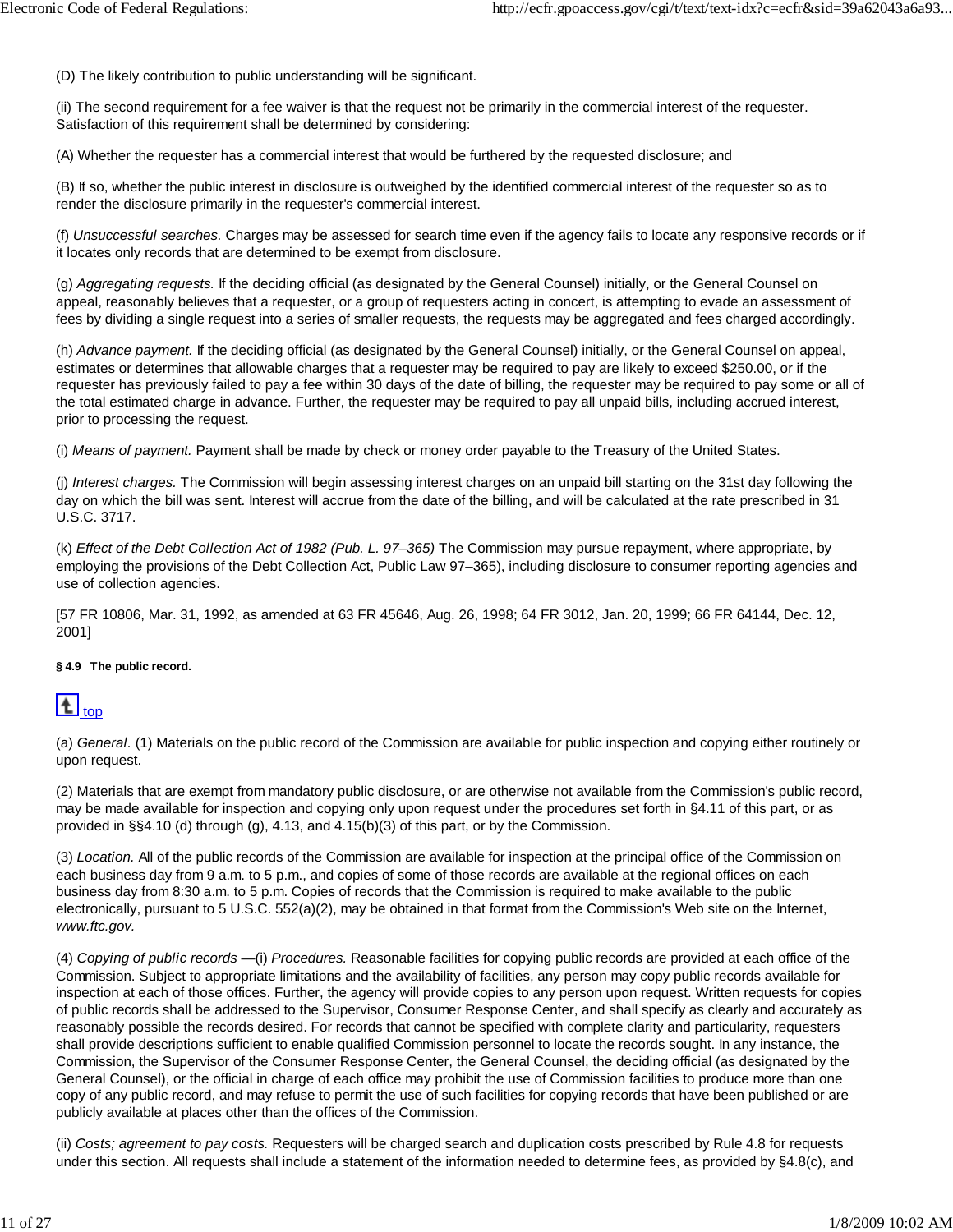an agreement to pay fees (or a statement that the requester will not pay fees if a fee waiver is denied), as provided by §4.8(d). Requests may also include an application for a fee waiver, as provided by §4.8(e). Advance payment may be required, as provided by §4.8(h).

(iii) *Records for sale at another government agency.* If requested materials are available for sale at another government agency, the requester will not be provided with copies of the materials but will be advised to obtain them from the selling agency.

(b) *Categories.* Except to the extent material is confidential, as provided in paragraph (c) of this section, the public record of the Commission includes, but is not necessarily limited to:

(1) *Commission Organization and Procedures (16 CFR part 0 and §§4.14 through 4.15, 4.17).* (i) A current index of opinions, orders, statements of policy and interpretations, administrative staff manuals, general instructions and other public records of the Commission;

(ii) A current record of the final votes of each member of the Commission in all matters of public record, including matters of public record decided by notational voting;

(iii) Descriptions of the Commission's organization, including descriptions of where, from whom, and how the public may secure information, submit documents or requests, and obtain copies of orders, decisions and other materials;

(iv) Statements of the Commission's general procedures and policies and interpretations, its nonadjudicative procedures, its rules of practice for adjudicative proceedings, and its miscellaneous rules, including descriptions of the nature and requirements of all formal and informal procedures available, and

(v) Reprints of the principal laws under which the Commission exercises enforcement or administrative responsibilities.

(2) *Industry Guidance (16 CFR 1.1–1.6).* (i) Any advice, advisory opinion or response given and required to be made public under §§1.4 and 2.41 (d) or (f) of this chapter (whether by the Commission or the staff), together with a statement of supporting reasons;

(ii) Industry guides, digests of advisory opinions and compliance advice believed to be of interest to the public generally and other administrative interpretations;

(iii) Transcripts of hearings in all industry guide proceedings, as well as written statements filed with or forwarded to the Commission in connection with these proceedings; and

(iv) Petitions filed with the Secretary of the Commission for the promulgation or issuance, amendment, or repeal of industry guides.

(3) *Rulemaking (16 CFR 1.7 through 1.26).* (i) Petitions filed with the Secretary of the Commission for the promulgation or issuance, amendment, or repeal of rules or regulations within the scope of §§1.7 and 1.21 of this chapter, and petitions for exemptions;

(ii) Notices and advance notices of proposed rulemaking and rules and orders issued in rulemaking proceedings; and

(iii) Transcripts of hearings of all rulemaking proceedings, as well as written statements filed with or forwarded to the Commission in connection with these proceedings.

(4) *Investigations (16 CFR 2.7).* (i) Petitions to limit or quash compulsory process and the rulings thereon, requests for review by the full Commission of those rulings, and Commission rulings on such requests; and

(ii) Closing letters in initial phase and full phase investigations.

(5) *Adjudicative proceedings, stay applications, requests to reopen, and litigated orders. (16 CFR 2.51, 3.1 through 3.24, 3.31 through 3.56, 3.71 through 3.72, 4.7)* —Except for transcripts of matters heard *in camera* pursuant to §3.45 and material filed *in camera* pursuant to §§3.22, 3.24, 3.45, 3.46, 3.51 and 3.52,

(i) The versions of pleadings and transcripts of prehearing conferences to the extent made available under §3.21(e), motions, certifications, orders, and the transcripts of hearings (including public conferences), testimony, oral arguments, and other material made a part thereof, and exhibits and material received in evidence or made a part of the public record in adjudicative proceedings;

(ii) Initial decisions of administrative law judges;

- (iii) Orders and opinions in interlocutory matters;
- (iv) Final orders and opinions in adjudications, and rulings on stay applications, including separate statements of Commissioners;
- (v) Petitions for reconsideration, and answers thereto, filed pursuant to §3.55;
- (vi) Applications for stay, answers thereto, and replies, filed pursuant to §3.56;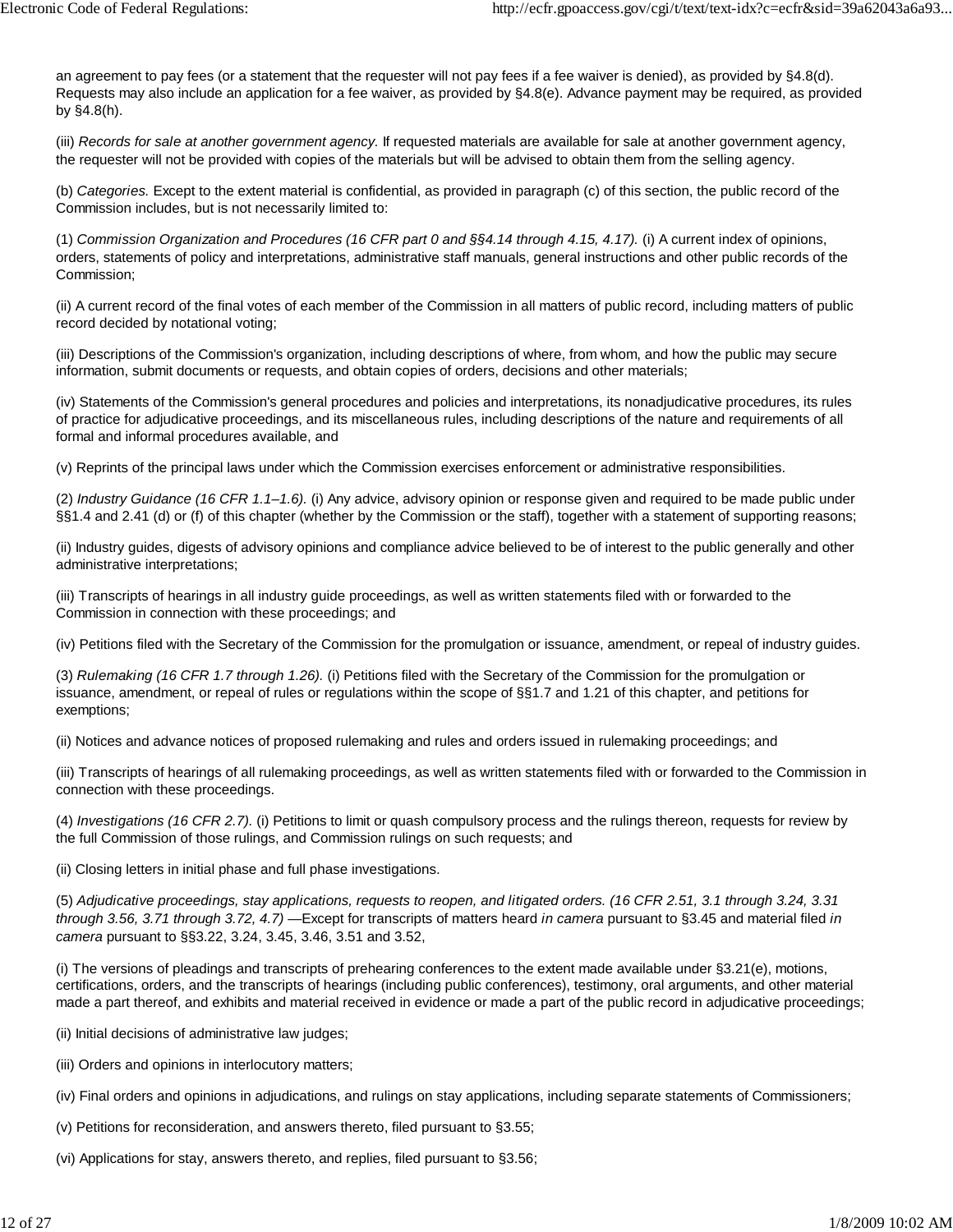(vii) Petitions, applications, pleadings, briefs, and other records filed by the Commission with the courts in connection with adjudicative, injunctive, enforcement, compliance, and condemnation proceedings, and in connection with judicial review of Commission actions, and opinions and orders of the courts in disposition thereof;

(viii) Records of *ex parte* communications in adjudicative proceedings and stay applications;

(ix) Petitions to reopen proceedings and orders to determine whether orders should be altered, modified, or set aside in accordance with §2.51; and

(x) Decisions reopening proceedings, and orders to show cause under §3.72.

(6) *Consent Agreements (16 CFR 2.31 through 2.34, 3.25).* (i) Agreements containing orders, after acceptance by the Commission pursuant to §§2.34 and 3.25(f) of this chapter;

(ii) Comments and other materials filed or placed on the public record under §§2.34 and 3.25(f) concerning proposed consent agreements and related orders; and

(iii) Decisions and orders issued and served under §§2.34 and 3.25(f), including separate statements of Commissioners.

(7) *Compliance/Enforcement (16 CFR 2.33, 2.41).* (i) Reports of compliance filed pursuant to the rules in this chapter or pursuant to a provision in a Commission order and supplemental materials filed in connection with these reports, except for reports of compliance, and supplemental materials filed in connection with Commission orders requiring divestitures or establishment of business enterprises of facilities, which are confidential until the last divestiture or establishment of a business enterprise or facility, as required by a particular order, has been finally approved by the Commission, and staff letters to respondents advising them that their compliance reports do not warrant any further action. At the time each such report is submitted the filing party may request confidential treatment in accordance with paragraph (c) of this section and the General Counsel or the General Counsel's designee will pass upon such request in accordance with that paragraph;

(ii) Materials required to be made public under 16 CFR 2.41(f) in connection with applications for approval of proposed divestitures, acquisitions or similar transactions subject to Commission review under outstanding orders.

(8) *Access to Documents and Meetings (16 CFR 4.8, 4.11, 4.13, 4.15).* (i) Letters requesting access to Commission records pursuant to §4.11(a) of this chapter and the Freedom of Information Act, 5 U.S.C. 552, and letters granting or denying such requests (not including access requests and answers thereto from the Congress or other government agencies);

(ii) Announcements of Commission meetings as required under the Sunshine Act, 5 U.S.C. 552b, including records of the votes to close such meetings;

(iii) Summaries or other explanatory materials relating to matters to be considered at open meetings made available pursuant to §4.15(b)(3)

(iv) Commission minutes of open meetings, and, to the extent they are not exempt from mandatory public disclosure under the Sunshine Act or the Freedom of Information Act, portions of minutes or transcripts of closed meetings; and

(v) A guide for requesting records or information from the Commission, including an index of all major information systems, a description of major information and record locator systems maintained by the Commission, and a handbook for obtaining various types and categories of public information.

(9) *Standards of Conduct (16 CFR 5.5 through 5.6, 5.10 through 5.26, 5.31, 5.57 through 5.68).* (i) Memoranda to staff elaborating or clarifying standards described in administative staff manuals and part 5 of this subchapter.

(10) *Miscellaneous (Press Releases, Clearance Requests, Reports Filed by or with the Commission, Continuing Guaranties, Registered Identification Numbers).* (i) Releases by the Commission's Office of Public Affairs supplying information concerning the activities of the Commission;

(ii) Applications under §4.1(b)(2) of this chapter for clearance or authorization to appear or participate in a proceeding or investigation and of the Commission's responses thereto;

(iii) Continuing guaranties filed under the Wool, Fur, and Textile Acts;

(iv) Published reports by the staff or by the Commission on economic surveys and investigations of general interest;

(v) Filings by the Commission or by the staff in connection with proceedings before other federal agencies or state or local government bodies;

(vi) Registration statements and annual reports filed with the Commission by export trade associations, and bulletins, pamphlets, and reports with respect to such associations released by the Commission;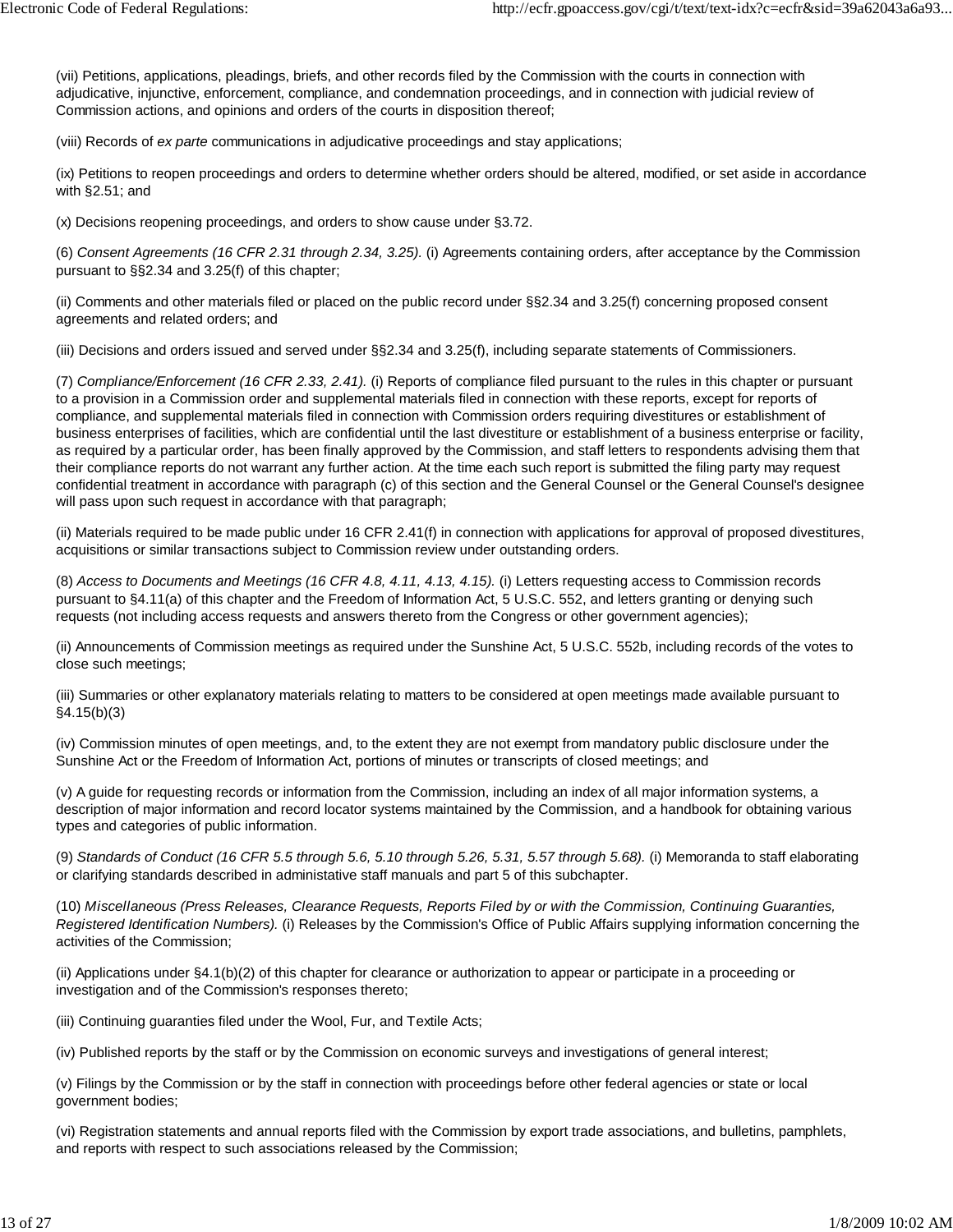(vii) The identities of holders of registered identification numbers issued by the Commission pursuant to §1.32 of this chapter;

(viii) The Commission's annual report submitted after the end of each fiscal year, summarizing its work during the year (available for inspection at each of the offices of the Commission with copies obtainable from the Superintendent of Documents, U.S. Government Printing Office, Washington, DC 20402) and any other annual reports made to Congress on activities of the Commission as required by law;

(ix) Records, as determined by the General Counsel or his or her designee, that have been released in response to a request made under the Freedom of Information Act, 5 U.S.C. 552, and which, because of the nature of the subject matter, have become or are likely to become the subject of subsequent requests for substantially the same records, except where some or all of those records would be exempt from disclosure under 5 U.S.C. 552 if requested by another party;

(x) A general index of the records referred to under paragraph (b)(10)(ix) of this section;

(xi) Grants of early termination of waiting periods published in accordance with the Hart-Scott-Rodino premerger notification provisions of the Clayton Act, 15 U.S.C. 18a(b)(2);

(xii) Reports on appliance energy consumption or efficiency filed with the Commission pursuant to §305.8 of this chapter;

(xiii) Annual filings by professional boxing sanctioning organizations as required by the Muhammed Ali Boxing Reform Act, 15 U.S.C. 6301 note, 6307a–6307h;

(xiv) Other documents that the Commission has determined to place on the public record; and

(xv) Every amendment, revision, substitute, or repeal of any of the foregoing items listed in §4.9(b)(1) through (10) of this section.

(c) *Confidentiality and in camera material.* (1) Persons submitting material to the Commission described in this section may designate that material or portions of it confidential and request that it be withheld from the public record. All requests for confidential treatment shall be supported by a showing of justification in light of applicable statutes, rules, orders of the Commission or its administrative law judges, orders of the courts, or other relevant authority. The General Counsel or the General Counsel's designee will act upon such request with due regard for legal constraints and the public interest. No such material or portions of material (including documents generated by the Commission or its staff containing or reflecting such material or portions of material) will be placed on the public record until the General Counsel or the General Counsel's designee has ruled on the request for confidential treatment and provided any prior notice to the submitter required by law.

(2) Motions seeking *in camera* treatment of material submitted in connection with a proceeding under part 3 of these rules, except stay applications under §3.56, shall be filed with the Administrative Law Judge who is presiding over the proceeding. Requests for confidential treatment of material submitted in connection with a stay application shall be made in accordance with §4.9(c)(1).

(3) To the extent that any material or portions of material otherwise falling within paragraph (b) of this section contain information that is not required to be made public under §4.10 of this part, the General Counsel or the General Counsel's designee may determine, with due regard for legal constraints and the public interest, to withhold such materials from the public record.

[50 FR 50779, Dec. 12, 1985, as amended at 57 FR 10805, Mar. 31, 1992; 59 FR 34970, July 8, 1994; 60 FR 37749, July 21, 1995; 63 FR 18820, Apr. 16, 1998; 63 FR 32977, June 17, 1998; 63 FR 45647, Aug. 26, 1998; 64 FR 46269, Aug. 25, 1999; 66 FR 17633, Apr. 3, 2001; 66 FR 64144, Dec. 12, 2001]

#### **§ 4.10 Nonpublic material.**

# top

(a) The following records and other material of the Commission are not required to be made public pursuant to 5 U.S.C. 552.

(1) Records, except to the extent required to be disclosed under other laws or regulations, related solely to the internal personnel rules and practices of the Commission. This exemption applies to internal rules or instructions to Commission personnel which must be kept confidential in order to assure effective performance of the functions and activities for which the Commission is responsible and which do not affect members of the public.

(2) Trade secrets and commercial or financial information obtained from a person and privileged or confidential. As provided in section 6(f) of the Federal Trade Commission Act, 15 U.S.C. 46(f), this exemption applies to competitively sensitive information, such as costs or various types of sales statistics and inventories. It includes trade secrets in the nature of formulas, patterns, devices, and processes of manufacture, as well as names of customers in which there is a proprietary or highly competitive interest.

(3) Interagency or intra-agency memoranda or letters which would not routinely be available by law to a private party in litigation with the Commission. This exemption preserves the existing freedom of Commission officials and employees to engage in full and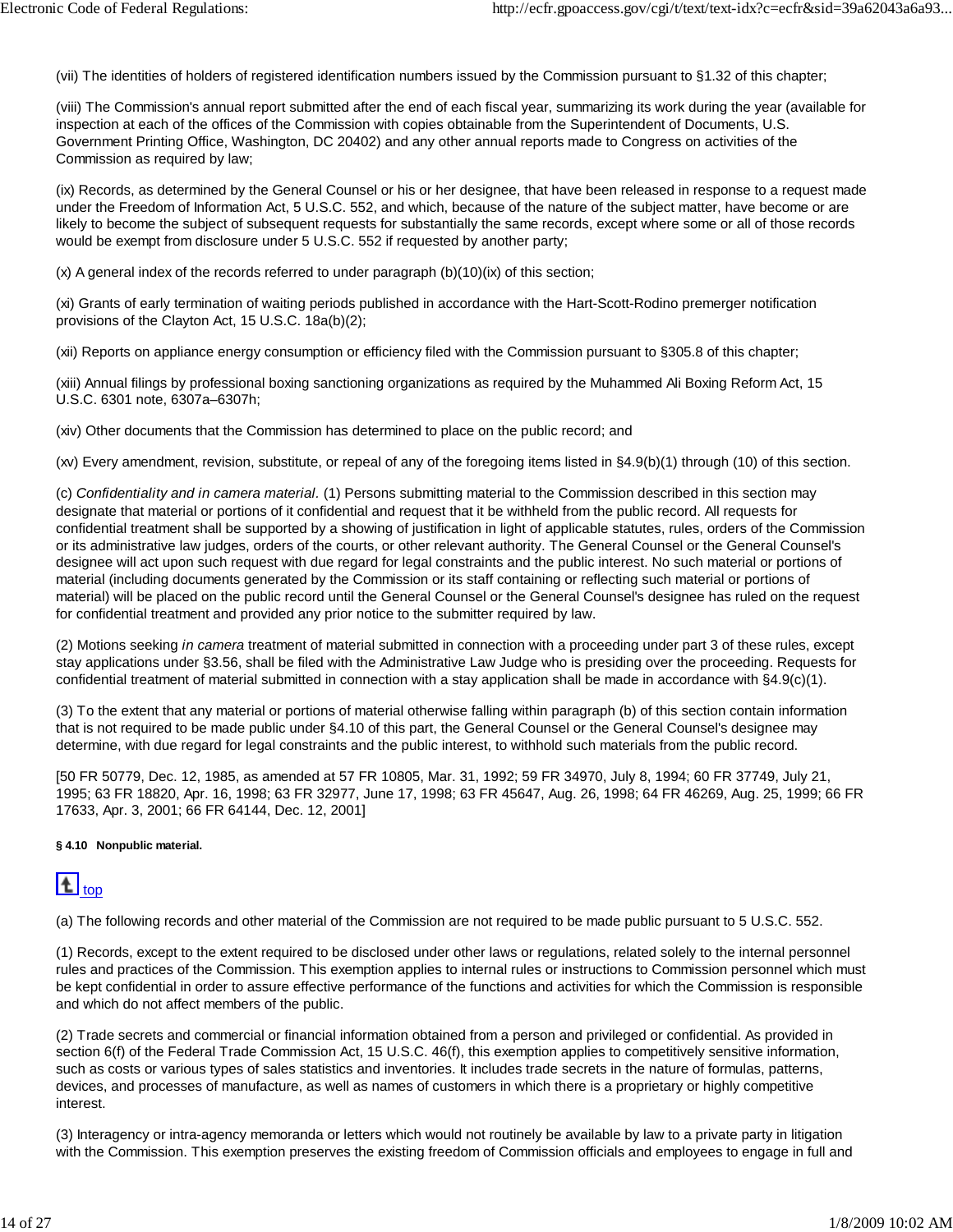frank communication with each other and with officials and employees of other governmental agencies. This exemption includes records of the deliberations of the Commission except for the record of the final votes of each member of the Commission in every agency proceeding. It includes intraagency and interagency reports, memorandums, letters, correspondence, work papers, and minutes of meetings, as well as staff papers prepared for use within the Commission or between the Commission and other governmental agencies. It also includes information scheduled for public release, but as to which premature release would be contrary to the public interest;

(4) Personnel and medical files and similar files the disclosure of which would constitute a clearly unwarranted invasion of personal privacy except to the extent such files or materials must be disclosed under other laws or regulations. This exemption applies to personnel and medical records and similar records containing private or personal information concerning any individual which, if disclosed to any person other than the individual concerned or his designated legal representative without his permission in writing, would constitute a clearly unwarranted invasion of personal privacy. Examples of files exempt from disclosure include, but are not limited to:

(i) The personnel records of the Commission;

(ii) Files containing reports, records or other material pertaining to individual cases in which disciplinary or other administrative action has been or may be taken, including records of proceedings pertaining to the conduct or performance of duties by Commission personnel;

(5) Records or information compiled for law enforcement purposes, but only to the extent that production of such law enforcement records or information:

(i) Could reasonably be expected to interfere with enforcement proceedings;

(ii) Would deprive a person of a right to a fair trial or an impartial adjudication;

(iii) Could reasonably be expected to constitute an unwarranted invasion of personal privacy;

(iv) Could reasonably be expected to disclose the identity of a confidential source, including a State, local, or foreign agency or authority or any private institution that furnished information on a confidential basis, and, in the case of a record or information compiled by a criminal law enforcement authority in the course of a criminal investigation, or by an agency conducting a lawful national security intelligence investigation, information furnished by a confidential source;

(v) Would disclose techniques and procedures for law enforcement investigations or prosecutions, or would disclose guidelines for law enforcement investigations or prosecutions if such disclosure could reasonably be expected to risk circumvention of the law; or

(vi) Could reasonably be expected to endanger the life or physical safety of any individual.

(6) Information contained in or related to examination, operating, or condition reports prepared by, on behalf of, or for the use of an agency responsible for the regulation or supervision of financial institutions;

(7) Geological and geophysical information and data, including maps, concerning wells; and

(8) Material, as that term is defined in section 21(a) of the Federal Trade Commission Act, which is received by the Commission:

(i) In an investigation, a purpose of which is to determine whether any person may have violated any provision of the laws administered by the Commission; and

(ii) Which is provided pursuant to any compulsory process under the Federal Trade Commission Act, 15 U.S.C. 41, *et seq.,* or which is provided voluntarily in place of compulsory process in such an investigation. See section 21(f) of the Federal Trade Commission Act.

(9) Material, as that term is defined in section 21(a) of the Federal Trade Commission Act, which is received by the Commission pursuant to compulsory process in an investigation, a purpose of which is to determine whether any person may have violated any provision of the laws administered by the Commission. See section 21(b)(3)(C) of the Federal Trade Commission Act.

(10) Such other material of the Commission as may from time to time be designated by the Commission as confidential pursuant to statute or Executive Order. This exempts from disclosure any information that has been designated nonpublic pursuant to criteria and procedures prescribed by Executive Order and that has not been subsequently declassified in accordance with applicable procedures. The exemption also preserves the full force and effect of statutes that restrict public access to specific government records or material.

(11) Material in an investigation or proceeding that involves a possible violation of criminal law, when there is reason to believe that the subject of the investigation or proceeding is not aware of its pendency, and disclosure of the existence of the investigation could reasonably be expected to interfere with enforcement proceedings. When a request is made for records under §4.11(a), the Commission may treat the records as not subject to the requirements of the Freedom of Information Act.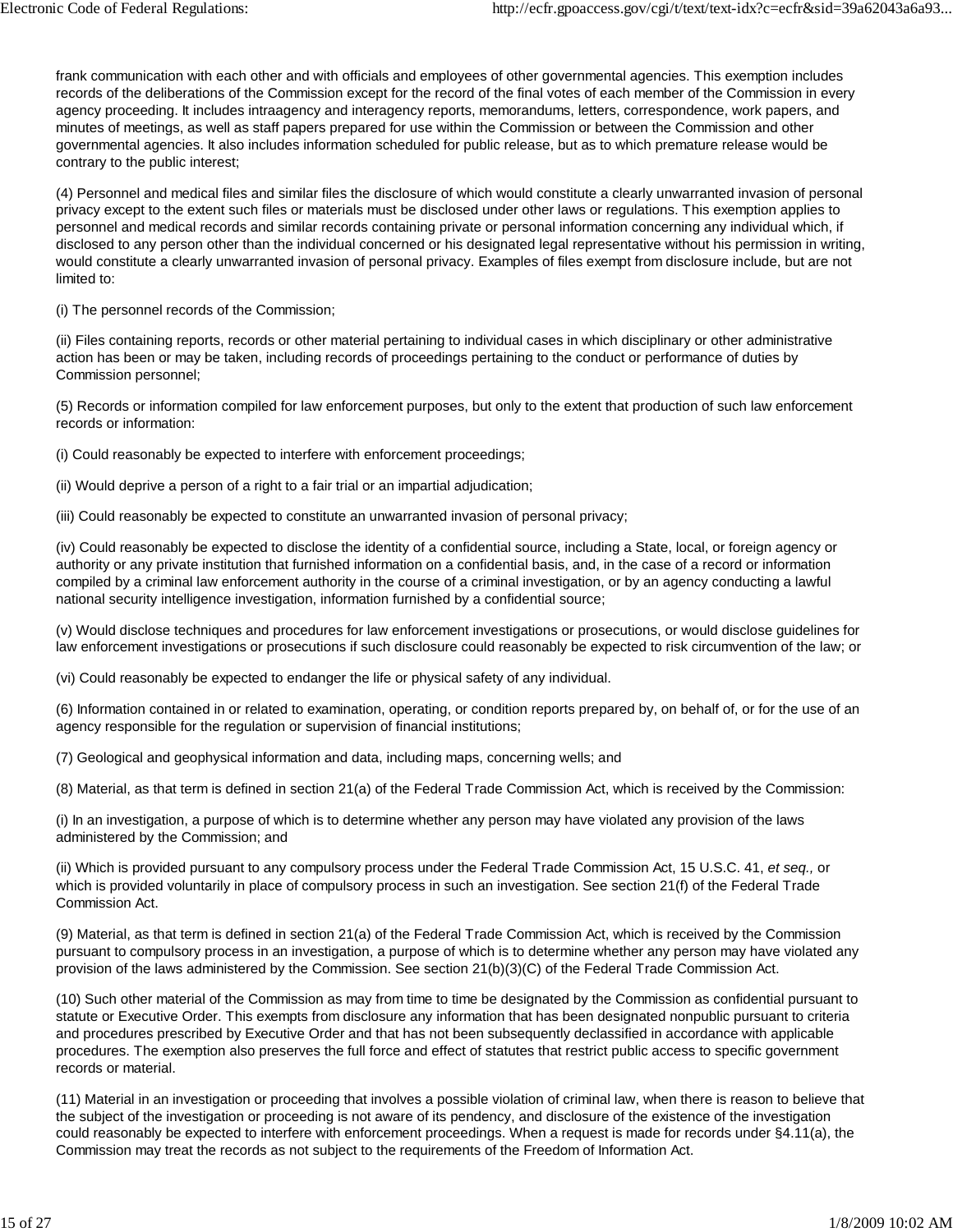(b) With respect to information contained in transcripts of Commission meetings, the exemptions contained in paragraph (a) of this section, except for paragraphs (a)(3) and (a)(7) of this section, shall apply; in addition, such information will not be made available if it is likely to have any of the effects described in  $5 \text{ U.S.C. } 552b$  (c)(5), (c)(9), or (c)(10).

(c) Under section 10 of the Federal Trade Commission Act, any officer or employee of the Commission who shall make public any information obtained by the Commission, without its authority, unless directed by a court, shall be deemed guilty of a misdemeanor, and upon conviction thereof, may be punished by a fine not exceeding five thousand dollars (\$5,000), or by imprisonment not exceeding 1 year, or by fine and imprisonment, in the discretion of the court.

(d) Except as provided in paragraphs (f) or (g) of this section or in §4.11(b), (c), (d), (i), or (j), no material that is marked or otherwise identified as confidential and that is within the scope of §4.10(a)(8), and no material within the scope of §4.10(a)(9) that is not otherwise public, will be made available without the consent of the person who produced the material, to any individual other than a duly authorized officer or employee of the Commission or a consultant or contractor retained by the Commission who has agreed in writing not to disclose the information. All other Commission records may be made available to a requester under the procedures set forth in §4.11 or may be disclosed by the Commission except where prohibited by law.

(e) Except as provided in paragraphs (f) or (g) of this section or in §4.11(b), (c), (d), (i), or (j), material not within the scope of §4.10(a)(8) or §4.10(a)(9) that is received by the Commission and is marked or otherwise identified as confidential may be disclosed only if it is determined that the material is not within the scope of §4.10(a)(2), and the submitter is provided at least ten days notice of the intent to disclose the material.

(f) Nonpublic material obtained by the Commission may be disclosed to persons other than the submitter in connection with the taking of oral testimony without the consent of the submitter only if the material or transcript is not within the scope of §4.10(a)(2). If the material is marked confidential, the submitter will be provided 10 days' notice of the intended disclosure or will be afforded an opportunity to seek an appropriate protective order.

(g) Material obtained by the Commission:

(1) Through compulsory process and protected by section 21(b) of the Federal Trade Commission Act, 15 U.S.C. 57b–2(b) or voluntarily in lieu thereof and designated by the submitter as confidential and protected by section 21(f) of the Federal Trade Commission Act, 15 U.S.C. 57b–2(f), and §4.10(d) of this part; or

(2) That is designated by the submitter as confidential, and protected by section 21(c) of the Federal Trade Commission Act, 15 U.S.C. 57b–2(c), and §4.10(e) of this part; or

(3) That is confidential commercial or financial information protected by section 6(f) of the Federal Trade Commission Act, 15 U.S.C. 46(f), and §4.10(a)(2) of this part, may be disclosed in Commission administrative or court proceedings subject to Commission or court protective or *in camera* orders as appropriate. See §§1.18(b) and 3.45.

Prior to disclosure of such material in a proceeding, the submitter will be afforded an opportunity to seek an appropriate protective or *in camera* order. All other material obtained by the Commission may be disclosed in Commission administrative or court proceedings at the discretion of the Commission except where prohibited by law.

(15 U.S.C. 41 *et seq.* )

[38 FR 1731, Jan. 18, 1973, as amended at 40 FR 7629, Feb. 21, 1975; 40 FR 23278, May 29, 1975; 42 FR 13540, Mar. 11, 1977; 46 FR 26291, May 12, 1981; 49 FR 30166, July 27, 1984; 54 FR 7399, Feb. 21, 1989; 57 FR 10807, Mar. 31, 1992; 60 FR 37749, July 21, 1995; 63 FR 38473, July 17, 1998; 65 FR 67259, Nov. 9, 2000; 66 FR 17633, Apr. 3, 2001; 72 FR 28853, May, 23, 2007]

# **§ 4.11 Disclosure requests.**

# $t$ <sub>top</sub>

(a) *Freedom of Information Act requests* —(1) *Initial requests* —(i) *Form and contents; time of receipt.* (A) A request under the provisions of the Freedom of Information Act, 5 U.S.C. 552, as amended, for access to Commission records shall be in writing and addressed as follows: Freedom of Information Act Request, Office of the General Counsel, Federal Trade Commission, 600 Pennsylvania Avenue, NW., Washington, DC 20580.

(B) Failure to mark the envelope and the request in accordance with paragraph (a)(1)(i)(A) of this section, or the filing of a request for expedited treatment under paragraph (a)(1)(i)(E) of this section, will result in the request (or requests, if expedited treatment has been requested) being treated as received on the date that the processing unit in the Office of General Counsel actually receives the request(s).

(C) *Costs; agreement to pay costs.* Requesters will be charged search and duplication costs prescribed by Rule 4.8 for requests under this section. All requests shall include a statement of the information needed to determine fees, as provided by §4.8(c), and an agreement to pay fees (or a statement that the requester will not pay fees if a fee waiver is denied), as provided by §4.8(d).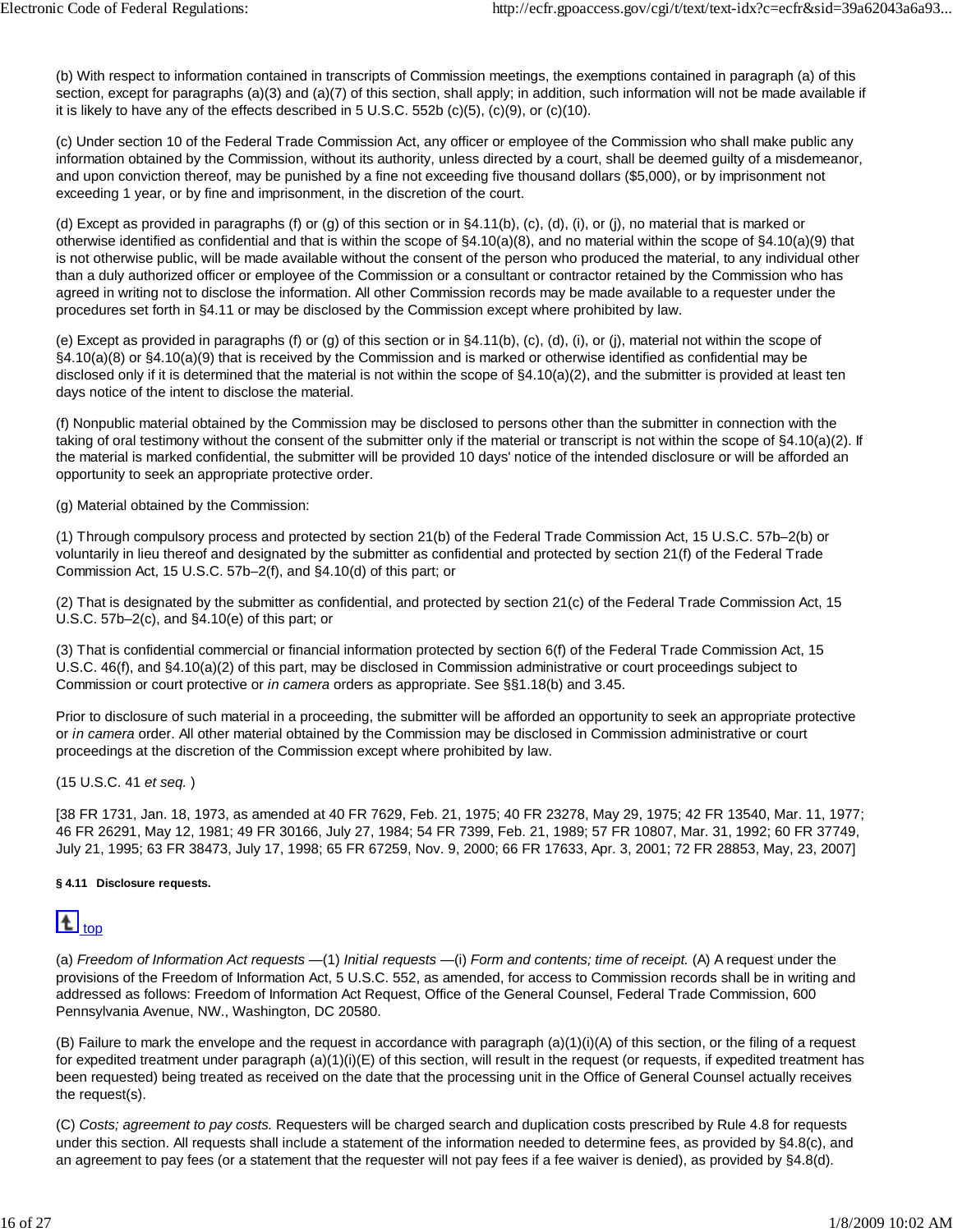Requests may also include an application for a fee waiver, as provided by §4.8(e). An advance payment may be required in appropriate cases as provided by §4.8(h).

(D) *Failure to agree to pay fees.* If a request does not include an agreement to pay fees, and if the requester is notified of the estimated costs pursuant to Rule 4.8(d)(3), the request will be deemed not to have been received until the requester agrees to pay such fees. If a requester declines to pay fees and is not granted a fee waiver, the request will be denied.

(E) *Expedited treatment.* Requests may include an application for expedited treatment. Where such an application is not included with an initial request for access to records under paragraph (a)(1) of this section, the application may be included in any appeal of that request filed under paragraph (a)(2) of this section. Such application, which shall be certified by the requester to be true and correct to the best of such person's knowledge and belief, shall describe the compelling need for expedited treatment, including an explanation as to why a failure to obtain the requested records on an expedited basis could reasonably be expected to pose an imminent threat to the life or physical safety of an individual, or, with respect to a request made by a person primarily engaged in disseminating information, an explanation of the urgency to inform the public concerning actual or alleged Federal Government activity. The deciding official (as designated by the General Counsel) will, within 10 calendar days of receipt of a request for expedited treatment, notify the requester, in writing, of the decision to either grant or deny the request for expedited treatment, and, if the request is denied, advise the requester that this determination may be appealed to the General Counsel.

(F) *Records for sale at another government agency.* If requested materials are available for sale at another government agency, the requester will not be provided with copies of the materials but will be advised to obtain them from the selling agency.

(ii) *Identifiability.* (A) A request for access to Commission records must reasonably describe the records requested to enable Commission personnel to identify and locate them with a reasonable amount of effort. A request should be as specific as possible, and include, where known, information regarding dates, titles, file designations, location, and any other information which may assist the Commission in identifying and locating the records requested.

(B) A denial of a request may state that the description required by paragraph (a)(1)(ii)(A) of this section is insufficient to allow identification and location of the records.

(iii) *Time limit for initial determination.* (A) The deciding official (as designated by the General Counsel) will, within 20 working days of the receipt of a request, either grant or deny, in whole or in part, such request, unless the request has been granted expedited treatment in accordance with this section, in which case the request will be processed as soon as practicable.

(B) Except in exceptional circumstances as provided in paragraph (a)(1)(iii)(C) of this section, the deciding official (as designated by the General Counsel) may extend the time limit by not more than 10 working days if such extension is:

( *1* ) Necessary for locating records or transferring them from physically separate facilities; or

( *2* ) Necessary to search for, collect, and appropriately examine a voluminous amount of separate and distinct records which are sought in a single or series of closely related requests; or

( *3* ) Necessary for consultation with another agency having a substantial interest in the determination, or for consultation among two or more components of the Commission having substantial subject matter interest therein.

(C) If the deciding official (as designated by the General Counsel) extends the time limit for initial determination pursuant to paragraph (a)(1)(iii)(B) of this section, the requester will be notified in accordance with 5 U.S.C. 552(a)(6)(B). In exceptional circumstances, when the request cannot be processed within the extended time limit, the requester will be so notified and provided an opportunity to limit the scope of the request so that it may be processed within such time limit, or to arrange an alternative time frame for processing the request or a modified request. "Exceptional" circumstances will not include delays resulting from a predictable workload of requests under this section. Unwillingness to make reasonable modifications in the scope of the request or to agree to an alternative time frame may be considered as factors in determining whether exceptional circumstances exist and whether the agency has exercised due diligence in responding to the request.

(D) If the deciding official (as designated by the General Counsel) reasonably believes that requests made by a requester, or a group of requesters acting in concert, actually constitute a single request that would otherwise involve unusual circumstances, as specified in paragraph (a)(1)(iii)(B) of this section, and the requests involve clearly related matters, those multiple requests may be aggregated.

(E) If a request is not granted within the time limits set forth in paragraphs (a)(1)(iii) (A) and (B) of this section, the request shall be deemed to be denied and the requesting party may appeal such denial to the General Counsel in accordance with paragraph (a)(2) of this section.

(iv) *Initial determination.* (A) The deciding official (as designated by the General Counsel) will make reasonable efforts to search, using either manual or electronic means, for the requested records in electronic form or format, except when such efforts would significantly interfere with the operation of the Commission's automated information systems. Access will be granted to requested records, or any portions thereof, that must be made available under the Freedom of Information Act. Access will be denied to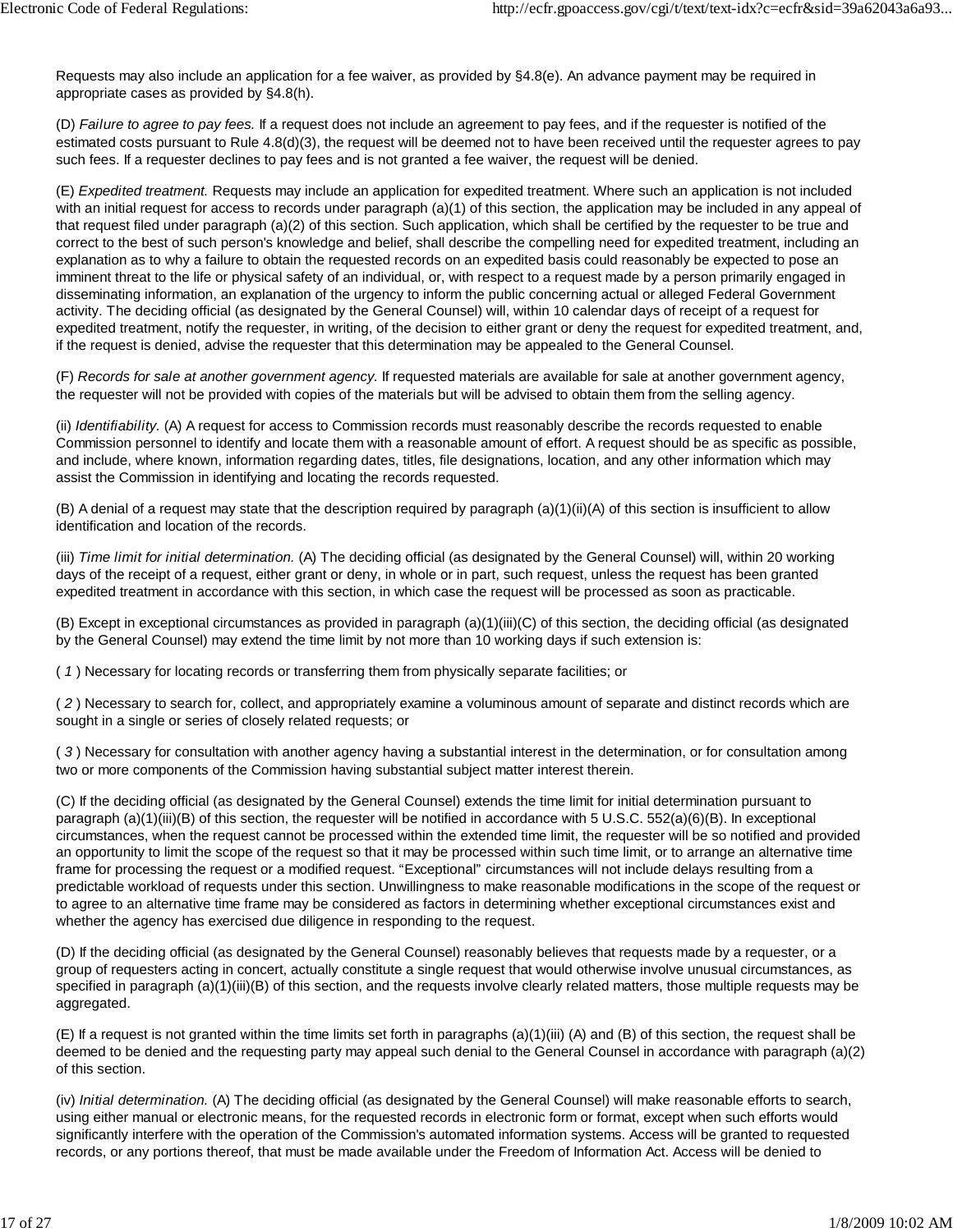records that are exempt under the Freedom of Information Act, 5 U.S.C. 552(b), unless the deciding official (as designated by the General Counsel) determines that such records fall within a category the Commission or the General Counsel has previously authorized to be made available to the public as a matter of policy. Denials will set forth the reasons therefor and advise the requester that this determination may be appealed to the General Counsel if the requester believes either that the records are not exempt, or that the General Counsel should exercise discretion to release such records notwithstanding their exempt status. The deciding official (as designated by the General Counsel) will also provide a reasonable, good-faith estimate of the volume of any materials to which access is denied, unless providing such an estimate would harm an interest protected by an exemption in 5 U.S.C. 552(b) that was cited as a basis for withholding materials.

(B) The deciding official (as designated by the General Counsel) is deemed to be the sole official responsible for all denials of initial requests, except denials of access to materials contained in active investigatory files, in which case the Director or Deputy Director of the Bureau or the Director of the Regional Office responsible for the investigation will be the responsible official.

(C) Records to which access has been granted will be made available to the requester in any form or format specified by the requester, if the records are readily reproducible in that form or format, or can be converted to that form or format with a reasonable amount of effort, and they will remain available for inspection and copying for a period not to exceed 30 days from date of notification to the requester unless the requester asks for and receives the consent of the deciding official (as designated by the General Counsel) to a longer period. Records assembled pursuant to a request will remain available only during this period and thereafter will be refiled. Appropriate fees may be imposed for any new or renewed request for the same records.

(D) If a requested record cannot be located from the information supplied, or is known to have been destroyed or otherwise disposed of, the requester shall be so notified.

(2) *Appeals to the General Counsel from initial denials* —(i) *Form and contents; time of receipt.* (A)( *1* ) If an initial request for expedited treatment is denied, the requester, at any time before the initial determination of the underlying request for records by the deciding official (as designated by the General Counsel) (or, if the request for expedited treatment was filed with any appeal filed under paragraph (a)(2)(i)(A)( *2* ) of this section, at any time before the General Counsel's determination on such an appeal), may appeal the denial of expedited treatment to the General Counsel.

( *2* ) If an initial request for records is denied in its entirety, the requester may, within 30 days of the date of the determination, appeal such denial to the General Counsel. If an initial request is denied in part, the time for appeal will not expire until 30 days after the date of the letter notifying the requester that all records to which access has been granted have been made available.

( *3* ) The appeal shall be in writing and should include a copy of the initial request and a copy of the response to that initial request, if any. The appeal shall be addressed as follows: Freedom of Information Act Appeal, Office of the General Counsel, Federal Trade Commission, 600 Pennsylvania Avenue, NW., Washington, DC 20580.

(B) Failure to mark the envelope and the appeal in accordance with paragraph (a)(2)(i)(A) of this section will result in the appeal (and any request for expedited treatment filed with that appeal) being treated as received on the actual date of receipt by the Office of General Counsel.

(C) Each appeal to the General Counsel which requests him to exercise his discretion to release exempt records shall set forth the interest of the requester in the subject matter and the purpose for which the records will be used if the request is granted.

(ii) *Time limit for appeal.* (A)( *1* ) Regarding appeals from initial denials of a request for expedited treatment, the General Counsel will either grant or deny the appeal expeditiously;

( *2* ) Regarding appeals from initial denials of a request for records, the General Counsel will, within 20 working days of the receipt of such an appeal, either grant or deny it, in whole or in part, unless expedited treatment has been granted in accordance with this section, in which case the appeal will be processed as soon as practicable.

(B) The General Counsel may, by written notice to the requester in accordance with 5 U.S.C. 552(a)(6)(B), extend the time limit for deciding an appeal by not more than 10 working days pursuant to paragraph (a)(1)(iii)(B) of this section, provided that the amount of any extension utilized during the initial consideration of the request under that paragraph will be subtracted from the amount of additional time otherwise available. Where exceptional circumstances do not permit the processing of the appeal within the extended time limit, the notice and procedures set forth in paragraph (a)(1)(iii)(C) of this section shall apply.

(iii) *Determination of appeal.* (A) The General Counsel has the authority to grant or deny all appeals and to release as an exercise of discretion records exempt from mandatory disclosure under 5 U.S.C. 552(b). In unusual or difficult cases, the General Counsel may, in his or her sole discretion, refer an appeal to the Commission for determination. A denial of an appeal in whole or in part will set forth the basis for the denial; will include a reasonable, good-faith estimate of the volume of any materials to which access is denied, unless providing such an estimate would harm an interest protected by an exemption in 5 U.S.C. 552(b) that was cited as a basis for withholding materials; and will advise the requester that judicial review of the decision is available by civil suit in the district in which the requester resides, or has his principal place of business, or in which the agency records are situated, or in the District of Columbia.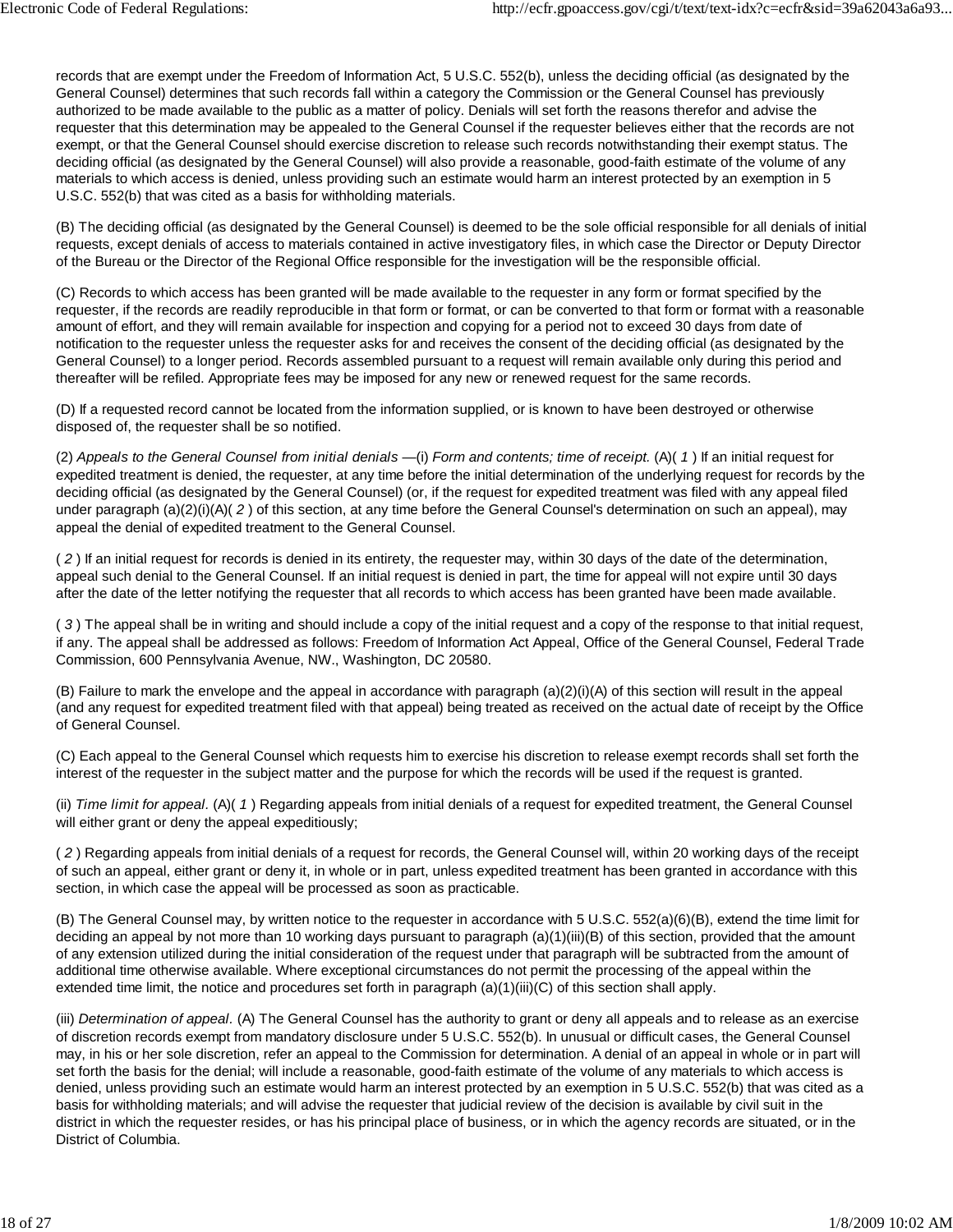(B) The General Counsel shall be deemed solely responsible for all denials of appeals, except where an appeal is denied by the Commission. In such instances, the Commission shall be deemed solely responsible for the denial.

(b) *Requests from congressional committees and subcommittees.* Requests from congressional committees and subcommittees for nonpublic material shall be referred to the General Counsel for presentation to the Commission, subject to the provisions in 5 U.S.C. 552(c) and FTC Act 21(b) that neither the Freedom of Information Act, 5 U.S.C. 552, nor the Federal Trade Commission Act, 15 U.S.C. 41, *et seq.,* is authority to withhold information from Congress. Upon receipt of a request from a congressional committee or subcommittee, notice will be given to the submitter of any material marked confidential, or any material within the scope of §4.10(a)(9), that is responsive to the request that the request has been received. No other notice need be provided prior to granting the request. The Commission will inform the committee or subcommittee that the submitter considers such information confidential.

(c) *Requests from Federal and State law enforcement agencies.* Requests from law enforcement agencies of the Federal and State governments for nonpublic records shall be addressed to a liaison officer, where the Commission has appointed such an officer, or if there is none, to the General Counsel. With respect to requests under this paragraph, the General Counsel, the General Counsel's designee, or the appropriate liaison officer is delegated the authority to dispose of them. Alternatively, the General Counsel may refer such requests to the Commission for determination, except that requests must be referred to the Commission for determination where the Bureau having the material sought and the General Counsel do not agree on the disposition. Prior to granting access under this section to any material submitted to the Commission, the General Counsel, the General Counsel's designee, or the liaison officer will obtain from the requester a certification that such information will be maintained in confidence and will be used only for official law enforcement purposes. The certificate will also describe the nature of the law enforcement activity and the anticipated relevance of the information to that activity. A copy of the certificate will be forwarded to the submitter of the information at the time the request is granted unless the agency requests that the submitter not be notified. Requests for material pursuant to compulsory process, or for voluntary testimony, in cases or matters in which the Commission is not a party will be treated in accordance with paragraph (e) of this section.

(d) *Requests from Federal and State agencies for purposes other than law enforcement.* Requests from Federal and State agencies for access to nonpublic records for purposes not related to law enforcement should be addressed to the General Counsel. The General Counsel or the General Counsel's designee is delegated the authority to dispose of requests under this paragraph. Disclosure of nonpublic information will be made consistent with sections 6(f) and 21 of the FTC Act. Requests under this section shall be subject to the fee and fee waiver provisions of §4.8. Requests for material pursuant to compulsory process, or for voluntary testimony, in cases or matters in which the Commission is not a party will be treated in accordance with paragraph (e) of this section.

(e) *Requests for testimony, pursuant to compulsory process or otherwise, and requests for material pursuant to compulsory process, in cases or matters to which the Commission is not a party.* (1) The procedures specified in this section will apply to compulsory process and requests for voluntary testimony directed to Commission employees, except special government employees, that relate in any way to the employees' official duties. These procedures will also apply to compulsory process and requests for voluntary testimony directed to former Commission employees or to current or former special government employees of the Commission that seek nonpublic materials or information acquired during Commission employment. The provisions of paragraph (e)(3) of this section will also apply when requests described above are directed to the Commission. For purposes of this section, the term *testimony* includes any written or oral statement by a witness, such as depositions, affidavits, declarations, and statements at a hearing or trial; the term *nonpublic* includes any material or information which, under §4.10, is not required to be made public; the term *employees,* except where otherwise specified, includes *special government employees* and other Commission employees; and the term *special government employees* includes consultants and other employees as defined by section 202 of title 18 of the United States Code.

(2) Any employee or former employee who is served with compulsory process shall promptly advise the General Counsel of its service, the nature of the material or information sought, and all relevant facts and circumstances. This notification requirement also applies to any employee or former employee whose testimony is sought on a voluntary basis under the conditions set forth in paragraph (e)(1) of this section.

(3) A party who causes compulsory process to be issued to, or who requests testimony by, the Commission or any employee or former employee of the Commission shall furnish a statement to the General Counsel, unless, with respect to a request by a Federal or State agency, the General Counsel determines, as a matter of discretion, to waive this requirement. The statement shall set forth the party's interest in the case or matter, the relevance of the desired testimony or material, and a discussion of whether it is reasonably available from other sources. If testimony is desired, the statement shall also contain a general summary of the testimony and a discussion of whether Commission records could be produced and used in its place. Any authorization for testimony will be limited to the scope of the demand as summarized in such statement.

(4) Absent authorization from the General Counsel, the employee or former employee shall respectfully decline to produce requested material or to disclose requested information. The refusal should be based on this paragraph and on *United States ex rel. Touhy* v. *Ragen,* 340 U.S. 462 (1951).

(5) The General Counsel will consider and act upon compulsory process and requests for voluntary testimony under this section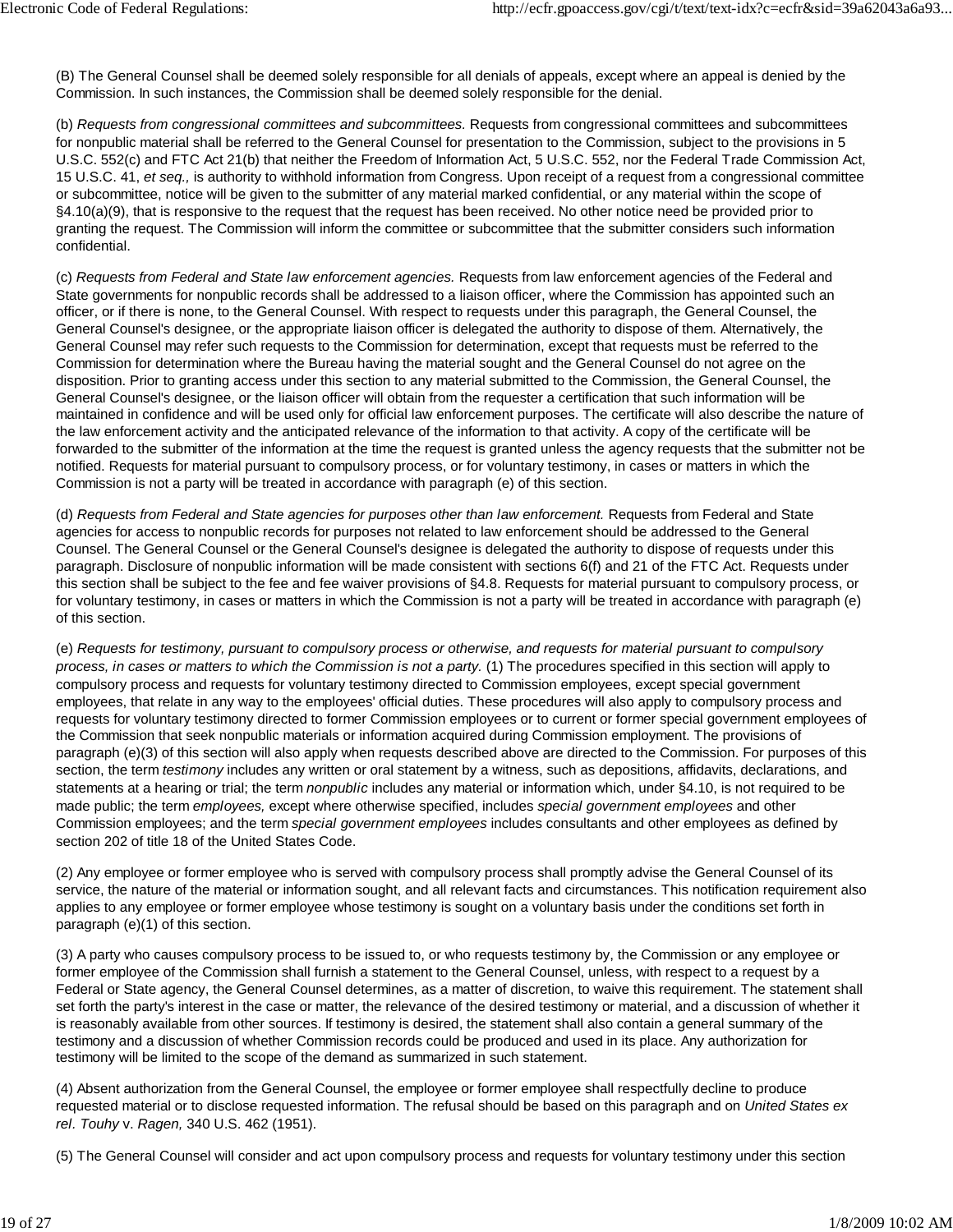with due regard for statutory restrictions, the Commission's rules and the public interest, taking into account such factors as the need to conserve the time of employees for conducting official business; the need to avoid spending the time and money of the United States for private purposes; the need to maintain impartiality between private litigants in cases where a substantial government interest is not involved; and the established legal standards for determining whether justification exists for the disclosure of confidential information and material.

(6) Invitations to testify before Congressional committees or subcommittees or to testify before other government bodies on the possible effects of legislative and regulatory proposals are not subject to paragraphs (e)(1) through (5) of this section.

(f) Requests by current or former employees to use nonpublic memoranda as writing samples shall be addressed to the General Counsel. The General Counsel or the General Counsel's designee is delegated the authority to dispose of such requests consistent with applicable nondisclosure provisions, including sections 6(f) and 21 of the FTC Act.

(g) Employees are encouraged to engage in teaching, lecturing, and writing that is not prohibited by law, Executive order, or regulation. However, an employee shall not use information obtained as a result of his Government employment, except to the extent that such information has been made available to the general public or will be made available on request, or when the General Counsel or the General Counsel's designee gives written authorization for the use of nonpublic information on the basis that the use is in the public interest.

(h) The General Counsel (or General Counsel's designee) may authorize a Commission member, other Commission official, or Commission staff to disclose an item or category of information from Commission records not currently available to the public for routine inspection and copying under Rule 4.9(b) where the General Counsel (or General Counsel's designee) determines that such disclosure would facilitate the conduct of official agency business and would not otherwise be prohibited by applicable law, order, or regulation. Requests for such determinations shall be set forth in writing and, in the case of staff requests, shall be forwarded to the General Counsel (or General Counsel's designee) through the relevant Bureau. In unusual or difficult cases, the General Counsel may refer the request to the Commission for determination.

(i) The Director of the Bureau of Competition is authorized, without power of redelegation, to respond to access requests for records and other materials pursuant to an agreement under the International Antitrust Enforcement Assistance Act, 15 U.S.C. 6201 *et seq.* Before responding to such a request, the Bureau Director shall transmit the proposed response to the Secretary and the Secretary shall notify the Commission of the proposed response. If no Commissioner objects within three days following the Commission's receipt of such notification, the Secretary shall inform the Bureau Director that he or she may proceed.

(j)(1) The procedures specified in this section apply to disclosures of certain records to foreign law enforcement agencies in specified circumstances in accordance with the U.S. SAFE WEB Act of 2006. Nothing in this section authorizes the disclosure of material obtained in connection with the administration of the Federal antitrust laws or foreign antitrust laws, as defined in paragraph (j)(5)(i) of this section.

(2) Requests from foreign law enforcement agencies, as defined in paragraph (j)(5)(ii) of this section, for nonpublic records shall be addressed to the Director of the Office of International Affairs or the Director's designee, who shall forward them to the General Counsel with recommendations for disposition after obtaining any required certification described in paragraph (j)(3) of this section and approval of the Bureau of Consumer Protection. With respect to requests under this paragraph, the General Counsel or the General Counsel's designee is delegated the authority to dispose of them. Alternatively, the General Counsel may refer such requests to the Commission for determination, except that requests must be referred to the Commission for determination where the Bureau of Consumer Protection or the Office of International Affairs disagrees with the General Counsel's proposed disposition.

(3) Access under this section to any material subject to the disclosure restrictions in sections 6(f) or 21(b) of the FTC Act or §4.10(d) may not be granted unless—

(i) An appropriate official of the foreign law enforcement agency has certified, either by prior agreement or memorandum of understanding or by other written certification, that such material will be maintained in confidence and will be used only for official law enforcement purposes; and

(ii)(A) The foreign law enforcement agency has set forth a bona fide legal basis for its authority to maintain the material in confidence;

(B) The materials are to be used for purposes of investigating, or engaging in enforcement proceedings related to, possible violations of:

( *1* ) Foreign laws prohibiting fraudulent or deceptive commercial practices, or other practices substantially similar to practices prohibited by any law administered by the Commission;

( *2* ) A law administered by the Commission, if disclosure of the material would further a Commission investigation or enforcement proceeding; or

( *3* ) With the approval of the Attorney General, other foreign criminal laws, if such foreign criminal laws are offenses defined in or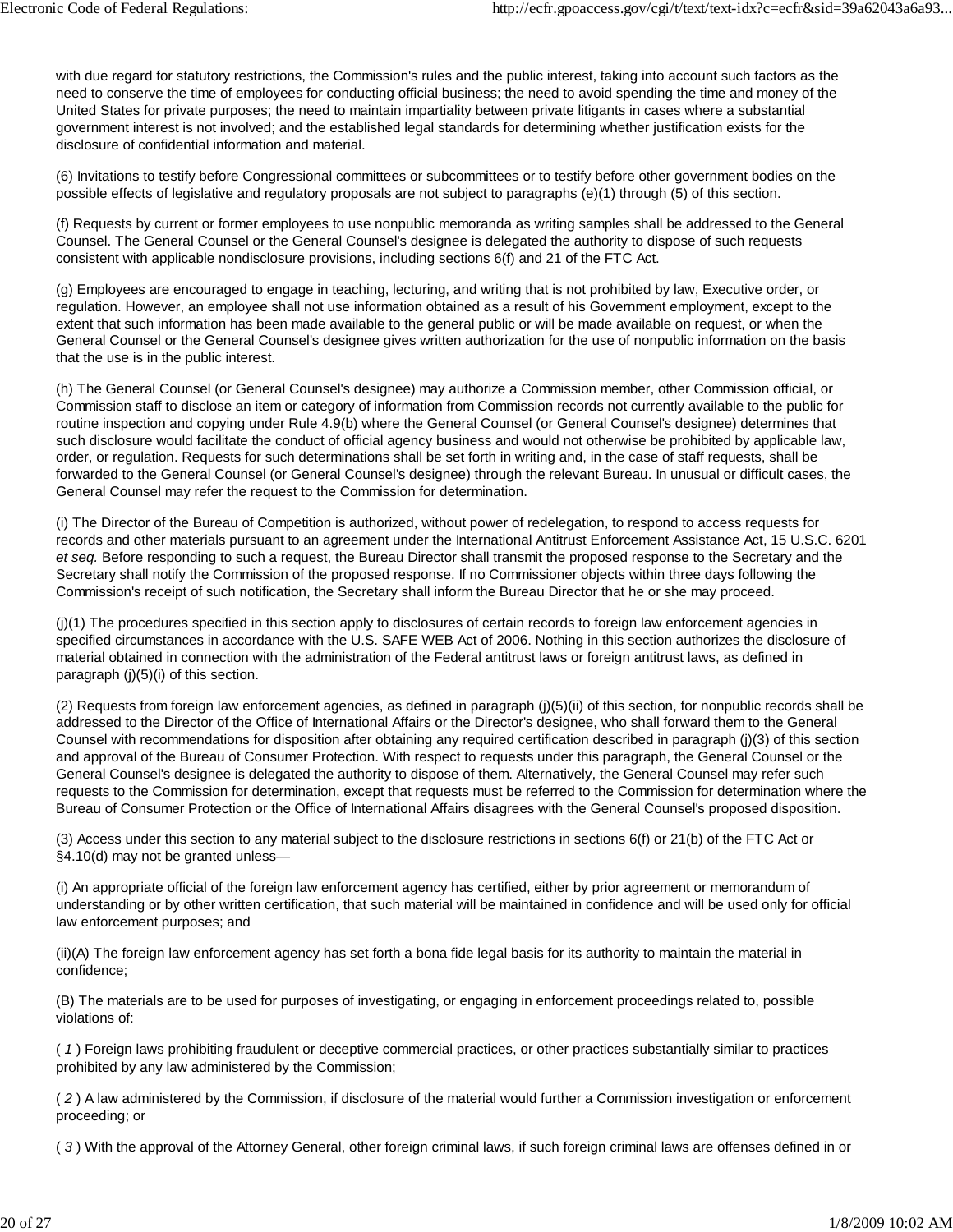covered by a criminal mutual legal assistance treaty in force between the government of the United States and the foreign law enforcement agency's government;

(C) The appropriate Federal banking agency, (as defined in section 3(q) of the Federal Deposit Insurance Act (12 U.S.C. 1813(q)) or, in the case of a Federal credit union, the National Credit Union Administration has given its prior approval if the materials to be provided under paragraph (j)(3)(ii)(B) of this section are requested by the foreign law enforcement agency for the purpose of investigating, or engaging in enforcement proceedings based on, possible violations of law by a bank, a savings and loan institution described in section 18(f)(3) of the Federal Trade Commission Act (15 U.S.C. 57a(f)(3)), or a Federal credit union described in section 18(f)(4) of the Federal Trade Commission Act (15 U.S.C. 57a(f)(4)); and

(D) The foreign law enforcement agency is not from a foreign state that the Secretary of State has determined, in accordance with section 6(j) of the Export Administration Act of 1979 (50 U.S.C. App. 2405(j)), has repeatedly provided support for acts of international terrorism, unless and until such determination is rescinded pursuant to section 6(j)(4) of that Act (50 U.S.C. App. 2405(j)(4)).

(4) A copy of the certificate described in paragraph (j)(3) of this section will be forwarded to the submitter of the information at the time the request is granted unless the foreign law enforcement agency requests that the submitter not be notified.

(5) For purposes of this section:

(i) "Federal antitrust laws" and "foreign antitrust laws" are to be interpreted as defined in paragraphs (5) and (7), respectively, of section 12 of the International Antitrust Enforcement Assistance Act of 1994 (15 U.S.C. 6211); and

(ii) "Foreign law enforcement agency" is defined as:

(A) Any agency or judicial authority of a foreign government, including a foreign state, a political subdivision of a foreign state, or a multinational organization constituted by and comprised of foreign states, that is vested with law enforcement or investigative authority in civil, criminal, or administrative matters and

(B) Any multinational organization, to the extent that it is acting on behalf of an entity described in paragraph (j)(5)(i)(A) of this section.

### (15 U.S.C. 41 *et seq* .)

[40 FR 7629, Feb. 21, 1975, as amended at 42 FR 13820, Mar. 14, 1977; 43 FR 5802, Feb. 10, 1978; 46 FR 26292, May 12, 1981; 48 FR 4280, Jan. 31, 1983; 49 FR 20279, May 14, 1984; 49 FR 21048, May 18, 1984; 50 FR 53306, Dec. 31, 1985; 55 FR 29839, July 23, 1990; 57 FR 10807, Mar. 31, 1992; 58 FR 15764, Mar. 24, 1993; 60 FR 37750, July 21, 1995; 63 FR 32978, June 17, 1998; 63 FR 45647, Aug. 26, 1998; 64 FR 3013, Jan. 20, 1999; 64 FR 32180, June 16, 1999; 64 FR 35256, June 30, 1999; 65 FR 67259, Nov. 9, 2000; 66 FR 64144, Dec. 12, 2001; 72 FR 28853, May, 23, 2007]

#### **§ 4.12 Disposition of documents submitted to the Commission.**

# top

(a) *Material submitted to the Commission.* (1) Any person who has submitted material to the Commission may obtain, on request, the return of material submitted to the Commission which has not been received into evidence:

(i) After the close of the proceeding in connection with which the material was submitted; or

(ii) When no proceeding in which the material may be used has been commenced within a reasonable time after completion of the examination and analysis of all such material and other information assembled in the course of the investigation.

(2) Such request shall be in writing, addressed to the custodian designated pursuant to §2.16 or the Secretary of the Commission in all other circumstances, and shall reasonably describe the material requested. A request for return of material may be filed at any time, but material will not be returned nor will commitments to return material be undertaken prior to the time described in this paragraph.

(b) *Commission-made copies of documents submitted to the Commission.* The Commission will not return to the submitter copies of documents made by the Commission unless, upon a showing of extraordinary circumstances, the Commission determines that return would be required in the public interest.

(c) *Disposition of material not returned.* Subsequent to the time prescribed in paragraph (a) of this section, the staff will examine all submitted material and Commission-made copies of documents located in a reasonable search of the Commission's files and will determine, consistent with the Federal Records Act, 44 U.S.C. 3301, which materials are appropriate for preservation as evidence of the organization, functions, policies, decisions, procedures, operations, or other activities of the Commission or because of the information value of data in them. The Commission will dispose of all material determined not to be appropriate for preservation in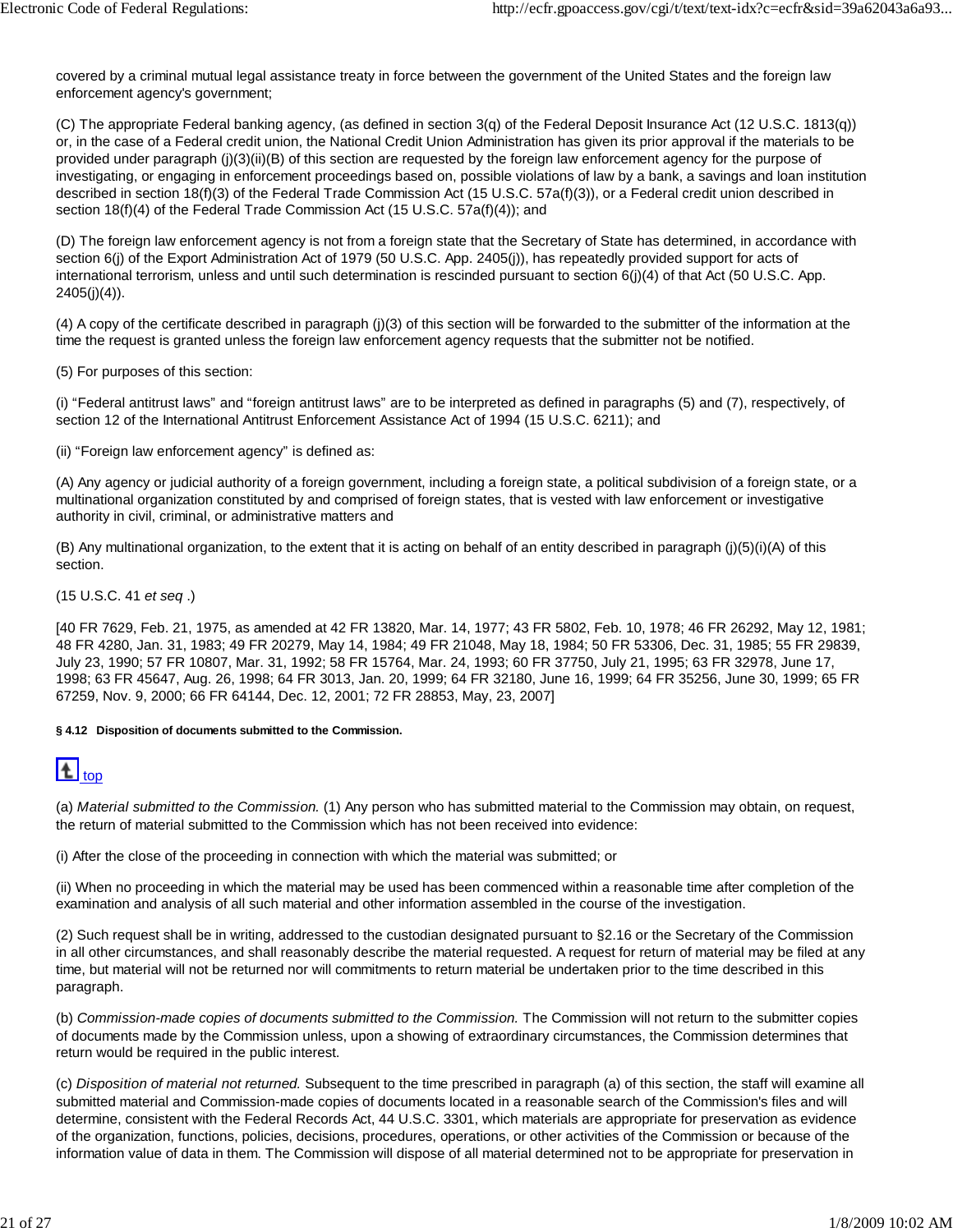accordance with applicable regulations of the National Archives and Records Administration.

[46 FR 26292, May 12, 1981, as amended at 60 FR 37751, July 21, 1995]

**§ 4.13 Privacy Act rules.**



(a) *Purpose and scope.* (1) This section is promulgated to implement the Privacy Act of 1974 (Pub. L. 93–579, 5 U.S.C. 552a) by establishing procedures whereby an individual can, as to all systems of records maintained by the Commission except those set forth in §4.13(m) as exempt from disclosure, (i) Request notification of whether the Commission maintains a record pertaining to him in any system of records, (ii) request access to such a record or to an accounting of its disclosure, (iii) request that the record be amended or corrected, and (iv) appeal an initial adverse determination of any such request. This section also establishes those systems of records that are specifically exempt from disclosure and from other requirements.

(2) The procedures of this section apply only to requests by an individual as defined in §4.13(b). Except as otherwise provided, they govern only records containing personal information in systems of records for which notice has been published by the Commission in theFederal Registerpursuant to section 552a(e)(4) of the Privacy Act of 1974 and which are neither exempt from the provisions of this section nor contained in government-wide systems of personnel records for which notice has been published in theFederal Registerby the Office of Personnel Management. Requests for notification, access, and amendment of personnel records which are contained in a system of records for which notice has been given by the Office of Personnel Management are governed by the Office of Personnel Management's notices, 5 CFR part 297. Access to records which are not subject to the requirements of the Privacy Act are governed by §§4.8 through 4.11.

(b) *Definitions.* The following definitions apply to this section only:

(1) *Individual* means a natural person who is a citizen of the United States or an alien lawfully admitted for permanent residence.

(2) *Record* means any item, collection, or grouping of personal information about an individual that is maintained by the Commission, including, but not limited to, his education, financial transactions, medical history, and criminal or employment history and that contains his name, or the identifying number, symbol, or other identifying particular assigned to the individual, such as a finger or voice print or a photograph, but does not include information concerning proprietorships, businesses, or corporations.

(3) *System of records* means a group of any records under the control of the Commission from which information is retrieved by the name of the individual or by some identifying number, symbol, or other identifying particular assigned to the individual, for which notice has been published by the Commission in theFederal Registerpursuant to 5 U.S.C. 552a(e)(4).

(c) *Procedures for requests pertaining to individual records in a record system.* An individual may request access to his or her records or any information pertaining to that individual in a system of records, and notification of whether and to whom the Commission has disclosed a record for which an accounting of disclosures is required to be kept and made available to the individual, using the procedures of this section. Requests for the disclosure of records under this section or to determine whether a system of records contains records pertaining to an individual or to obtain an accounting of disclosures, shall be in writing and if mailed, addressed as follows:

Privacy Act Request, Office of the General Counsel, Federal Trade Commission, 600 Pennsylvania Avenue, NW., Washington, DC 20580.

If requests are presented in person at the Office of the General Counsel, the individual shall be required to execute a written request. All requests shall name the system of records that is the subject of the request, and shall include any additional information specified in the pertinent system notice as necessary to locate the records requested. If the requester wants another person to accompany him or her to review the records, the request shall so state. Nothing in this section will allow an individual access to any information compiled in reasonable anticipation of a civil action or proceeding.

(d) *Times, places, and requirements for identification of individuals making requests.* Verification of identity of persons making written requests to the deciding official (as designated by the General Counsel) ordinarily will not be required. The signature on such requests will be deemed a certification by the signatory that he or she is the individual to whom the record pertains or is the parent or guardian of a minor or the legal guardian of the individual to whom the record pertains. The deciding official (as designated by the General Counsel) may require additional verification of a requester's identity when such information is reasonably necessary to assure that records are not improperly disclosed; provided, however, that no verification of identity will be required if the records sought are publicly available under the Freedom of Information Act.

(e) *Disclosure of requested information to individuals.* Within 10 working days of receipt of a request under §4.13(c), the deciding official (as designated by the General Counsel) will acknowledge receipt of the request. Within 30 working days of the receipt of a request under §4.13(c), the deciding official (as designated by the General Counsel) will inform the requester whether a system of records containing retrievable information pertaining to the requester exists, and if so, either that the request has been granted or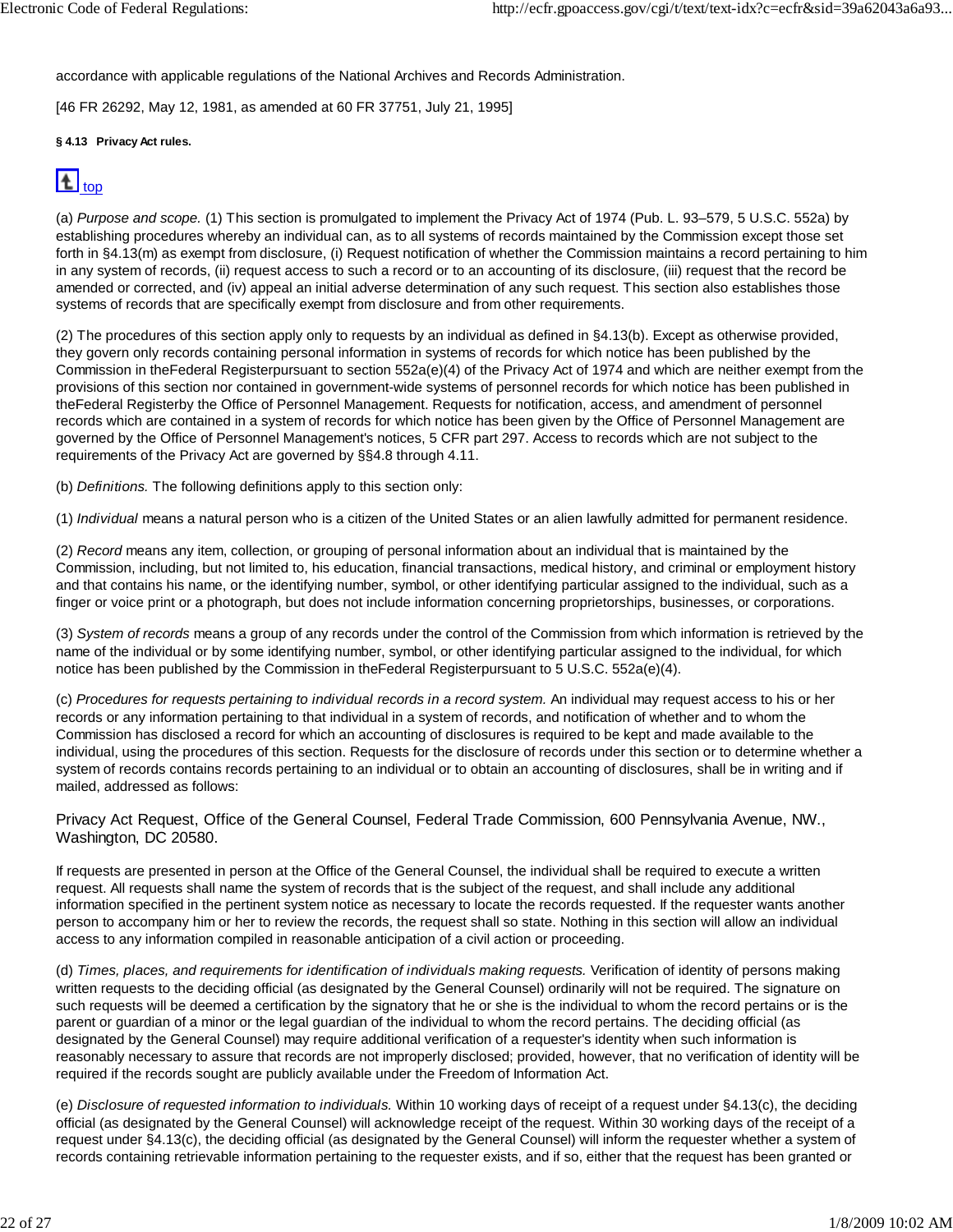that the requested records or information is exempt from disclosure pursuant to §4.13(m). When, for good cause shown, the deciding official (as designated by the General Counsel) is unable to respond within 30 working days of the receipt of the request, that official will notify the requester and inform him or her approximately when a response will be made.

(f) *Special procedures: Medical records.* When the deciding official (as designated by the General Counsel) determines that disclosure of a medical or psychological record directly to a requesting individual could have an adverse effect on the individual, he or she will require the individual to designate a medical doctor to whom the record will be transmitted.

(g) *Request for correction or amendment of record.* An individual to whom access to his records or any information pertaining to him in a system of records has been granted may request that any portion thereof be amended or corrected because he believes it is not accurate, relevant, timely, or complete. An initial request for correction or amendment of a record shall be in writing whether presented in person or by mail, and if by mail, addressed as in §4.13(c). In making a request under this subsection, the requesting party shall state the nature of the information in the record the individual believes to be inaccurate, irrelevant, untimely, or incomplete, the correction or amendment desired, and the reasons therefore.

(h) *Agency review of request for correction or amendment of record.* Whether presented in person or by mail, requests under §4.13(g) will be acknowledged by the deciding official (as designated by the General Counsel) within 10 working days of the receipt of the request if action on the request cannot be completed and the individual notified of the results within that time. Thereafter, the deciding official (as designated by the General Counsel) will promptly either make the requested amendment or correction or inform the requester of his refusal to make the amendment or correction, the reasons for the refusal, and the requester's right to appeal that refusal in accordance with §4.13(i).

(i) *Appeal of initial adverse agency determination.* (1) If an initial request filed under §4.13(c) or §4.13(g) is denied, the requester may appeal that denial to the General Counsel. The appeal shall be in writing and addressed as follows:

Privacy Act Appeal, Office of the General Counsel, Federal Trade Commission, 600 Pennsylvania Avenue, NW., Washington, DC 20580.

Within 30 working days of the receipt of the appeal, the General Counsel will notify the requester of the disposition of that appeal, except that the General Counsel may extend the 30-day period for good cause, in which case, the General Counsel will advise the requester of the approximate date on which review will be completed. In unusual or difficult cases, the General Counsel may, in his or her sole discretion, refer an appeal to the Commission for determination.

(2)(i) If the General Counsel refuses to amend or correct the record in accordance with a request under §4.13(g), the General Counsel will notify the requester of that decision and inform the requester of the right to file with the deciding official (as designated by the General Counsel) a concise statement setting forth the reasons for the requester's disagreement with the General Counsel's determination and the fact that the requester's statement will be treated as set forth in paragraph (i)(2)(ii) of this section. The General Counsel will also inform the requester that judicial review of the decision is available by a civil suit in the district in which the requester resides, or has his principal place of business, or in which the agency records are situated, or in the District of Columbia.

(ii) If the individual files a statement disagreeing with the General Counsel's determination not to amend or correct a record, such disagreement will be clearly noted in the record involved and the individual's statement will be made available to anyone to whom the record has been disclosed after September 27, 1975, or is subsequently disclosed together with, if the General Counsel deems it appropriate, a brief statement of his or her reasons for declining to amend the record.

(j) *Disclosure of record to person other than the individual to whom it pertains.* Except as provided by 5 U.S.C. 552a(b), the written request or prior written consent of the individual to whom a record pertains, or of his parent if a minor, or legal guardian if incompetent, shall be required before such record is disclosed. If the individual elects to inspect a record in person and desires to be accompanied by another person, the deciding official (as designated by the General Counsel) may require the individual to furnish a signed statement authorizing disclosure of his or her record in the presence of the accompanying named person.

(k) *Fees.* No fees will be charged for searching for a record, reviewing it, or for copies of records made by the Commission for its own purposes incident to granting access to a requester. Copies of records to which access has been granted under this section may be obtained by the requester from the deciding official (as designated by the General Counsel) on payment of the reproduction fees provided in §4.8(b)(6).

(l) *Penalties.* Section 552a(i)(3) of the Privacy Act, 5 U.S.C. 552a(i)(3), makes it a misdemeanor, subject to a maximum fine of \$5,000, to knowingly and willfully request or obtain any record concerning an individual under false pretenses. Sections 552a(i) (1) and (2) of the Privacy Act, 5 U.S.C. 552a(i) (1) and (2), provide penalties for violations by agency employees of the Privacy Act or regulations established thereunder. Title 18 U.S.C. 1001, Crimes and Criminal Procedures, makes it a criminal offense, subject to a maximum fine of \$10,000 or imprisonment for not more than 5 years or both, to knowingly and willfully make or cause to be made any false or fraudulent statements or representations in any matter within the jurisdiction of any agency of the United States.

(m) *Specific exemptions.* (1) Pursuant to 5 U.S.C. 552a(j)(2), investigatory materials maintained by an agency component in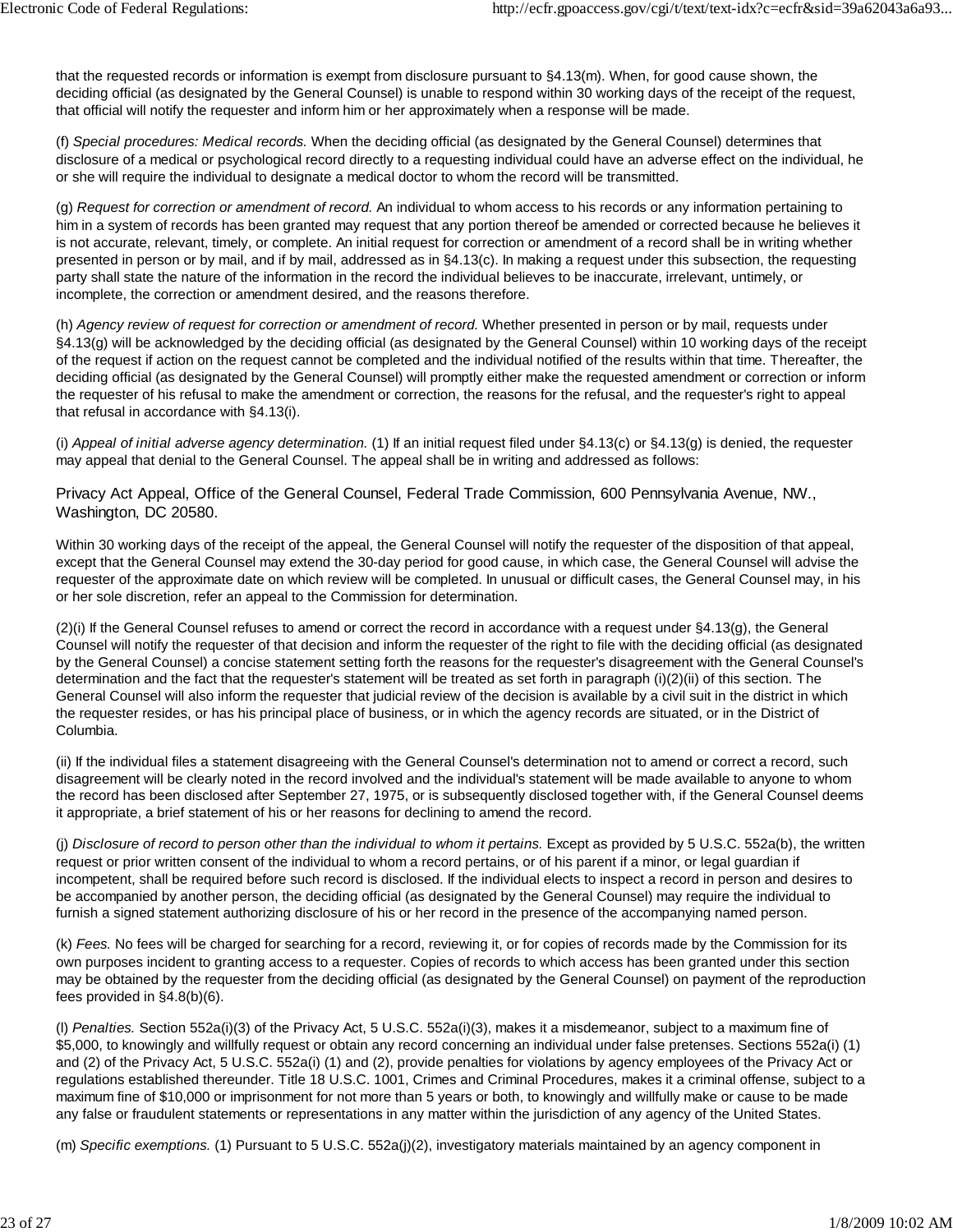connection with any activity relating to criminal law enforcement in the following systems of records are exempt from all subsections of 5 U.S.C. 552a, except (b), (c) (1) and (2), (e)(4) (A) through (F), (e) (6), (7), (9), (10), and (11), and (i), and from the provisions of this section, except as otherwise provided in 5 U.S.C. 552a(j)(2):

Office of Inspector General Investigative Files—FTC

(2) Pursuant to 5 U.S.C. 552a(k)(2), investigatory materials compiled for law enforcement purposes in the following systems of records are exempt from subsections (c)(3), (d), (e)(1), (e)(4)(G), (H), and (I), and (f) of 5 U.S.C. 552a, and from the provisions of this section, except as otherwise provided in 5 U.S.C. 552a(k)(2):

Investigational, Legal, and Public Records—FTC

Disciplinary Action Investigatory Files—FTC

Clearance to Participate Applications and the Commission's Responses Thereto, and Related Documents—FTC

Management Information System—FTC

Office of the Secretary Control and Reporting System—FTC

Office of Inspector General Investigative Files—FTC

Stenographic Reporting Service Requests—FTC

Identity Theft Complaint Management System—FTC

Freedom of Information Act Requests and Appeals—FTC

Privacy Act Requests and Appeals—FTC

Information Retrieval and Indexing System—FTC

(3) Pursuant to 5 U.S.C. 552a(k)(5), investigatory materials compiled to determine suitability, eligibility, or qualifications for Federal civilian employment, military service, Federal contracts, or access to classified information, but only where disclosure would reveal the identity of a confidential source of information, in the following systems of records are exempt from subsections (c)(3), (d), (e)(1), (e)(4) (G), (H), and (I), and (f) of 5 U.S.C. 552a, and from the provisions of this section, except as otherwise provided in 5 U.S.C. 552a(k)(5):

# Personnel Security File—FTC

[40 FR 40780, Sept. 3, 1975, as amended at 46 FR 26292, May 12, 1981; 48 FR 4280, Jan. 31, 1983; 55 FR 37700, Sept. 13, 1990; 55 FR 38801, Sept. 21, 1990; 57 FR 10808, Mar. 31, 1992; 58 FR 7047, Feb. 4, 1993; 63 FR 45648, Aug. 26, 1998; 64 FR 3014, Jan. 20, 1999; 64 FR 69397, Dec. 13, 1999; 66 FR 64144, Dec. 12, 2001; 67 FR 123, Jan. 2, 2002]

## **§ 4.14 Conduct of business.**

### **L** top

(a) Matters before the Commission for consideration may be resolved either at a meeting under §4.15 or by written circulation. Any Commissioner may direct that a matter presented for consideration be placed on the agenda of a Commission meeting.

(b) A majority of the members of the Commission in office and not recused from participating in a matter (by virtue of 18 U.S.C. 208 or otherwise) constitutes a quorum for the transaction of business in that matter.

(c) Any Commission action, either at a meeting or by written circulation, may be taken only with the affirmative concurrence of a majority of the participating Commissioners, except where a greater majority is required by statute or rule or where the action is taken pursuant to a valid delegation of authority. No Commissioner may delegate the authority to determine his or her vote in any matter requiring Commission action, but authority to report a Commissioner's vote on a particular matter resolved either by written circulation, or at a meeting held in the Commissioner's absence, may be vested in a member of the Commissioner's staff.

[42 FR 13540, Mar. 11, 1977, as amended at 50 FR 53306, Dec. 31, 1985; 70 FR 53297, Sept. 8, 2005]

## **§ 4.15 Commission meetings.**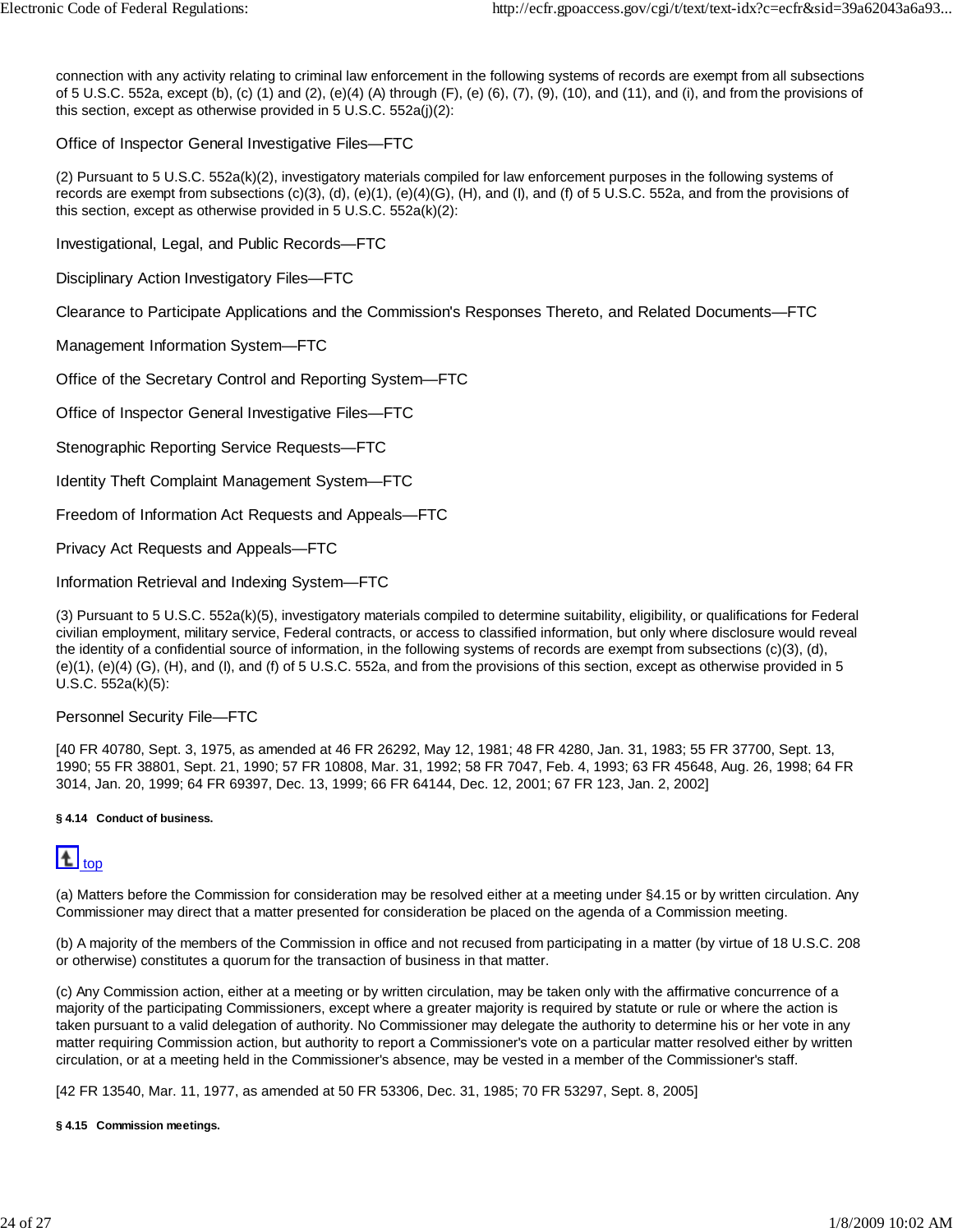# top

(a) *In general.* (1) Meetings of the Commission, as defined in 5 U.S.C. 552b(a)(2), are held at the principal office of the Commission, unless otherwise directed.

(2) *Initial announcements of meetings.* For each meeting, the Commission shall announce:

(i) The time, place and subject matter of the meeting,

(ii) Whether the meeting will be open or closed to the public, and

(iii) The name and phone number of the official who will respond to requests for information about the meeting.

Such announcement shall be made at least one week before the meeting except that where the agency determines pursuant to 5 U.S.C. 552b(e)(1) to call the meeting on less than one week's notice, or where the agency determines to close the meeting pursuant to paragraph (c)(2) of this section, the announcement shall be made at the earliest practicable time.

(3) *Announcements of changes in meetings.* Following the announcement of a meeting, any change in the time, place or subject matter will be announced at the earliest practicable time, and, except with respect to meetings closed under paragraph (c)(2) of this section, any change in the subject matter or decision to open or close a meeting shall be made only as provided in 5 U.S.C. 552b(e)(2).

(4) *Deletions from announcements.* The requirements of paragraphs (a)(2) and (a)(3) of this section do not require the disclosure of any information pertaining to a portion of a closed meeting where such disclosure is likely to concern a matter within the scope of 5 U.S.C. 552b(c).

(5) *Dissemination of notices.* Notices required under paragraphs (a)(2) and (a)(3) of this section will be posted at the principal office of the Commission, recorded on a telephone message device, and, except as to notices of meetings closed under paragraph (c)(2) of this section, submitted to theFederal Registerfor publication. In addition, notices issued under paragraph (a)(2) of this section one week in advance of the meeting will be sent to all persons and organizations who have requested inclusion on a meeting notice mailing list, and will be issued as a press release to interested media.

(b) *Open meetings.* (1) Commission meetings shall be open to public observation unless the Commission determines that portions may be closed pursuant to 5 U.S.C. 552b(c).

(2) Any person whose interest may be directly affected if a portion of a meeting is open, may request that the Commission close that portion for any of the reasons described in 5 U.S.C. 552b(c). The Commission shall vote on such requests if at least one member desires to do so. Such requests shall be in writing, filed at the earliest practicable time, and describe how the matters to be discussed will have any of the effects enumerated in 5 U.S.C. 552b(c). Requests shall be addressed as follows:

Closed Meeting Request, Office of the General Counsel, Federal Trade Commission, 6th Street and Pennsylvania Avenue NW., Washington, DC 20580.

(3) The Commissioner to whom a matter has been assigned for presentation to the Commission shall have the authority to make available to the public, prior to consideration of that matter at an open meeting, material sufficient to inform the public of the issues likely to be discussed in connection with that matter.

(c) *Closed meetings.* (1) Whenever the Commission votes to close a meeting or series of meetings under these rules, it shall make publicly available within one day notices both of such vote and the General Counsel's determination regarding certification under 5 U.S.C. 552b(f)(1). Such determination by the General Counsel shall be made prior to the Commission vote to close a meeting or series of meetings. Further, except with respect to meetings closed under paragraph (c)(2) of this section, the Commission shall make publicly available within one day a full written explanation of its action in closing any meeting, and a list specifying the names and affiliations of all persons expected to attend, except Commission employees and consultants and any stenographer or court reporter attending for the sole purpose of preparing a verbatim transcript. All Commission employees and consultants may attend nonadjudicative portions of any closed meeting and members of Commissioners' personal staffs, the General Counsel and his staff, and the Secretary and his staff may attend the adjudicative portions of any closed meeting except to the extent the notice of a particular closed meeting otherwise specifically provides. Stenographers or court reporters may attend any closed meeting at which their services are required by the Commission.

(2) If a Commission meeting, or portions thereof, may be closed pursuant to 5 U.S.C. 552b(c)(10), the Commission may, by vote recorded at the beginning of the meeting, or portion thereof, close the portion or portions of the meeting so exempt.

(3) Closed meeting transcripts or minutes required by 5 U.S.C. 552b(f)(1) will be released to the public insofar as they contain information that either is not exempt from disclosure under 5 U.S.C. 552b(c), or, although exempt, should be disclosed in the public interest. The Commission will determine whether to release, in whole or in part, the minutes of its executive sessions to consider oral arguments. With regard to all other closed meetings, the General Counsel or the General Counsel's designee shall determine,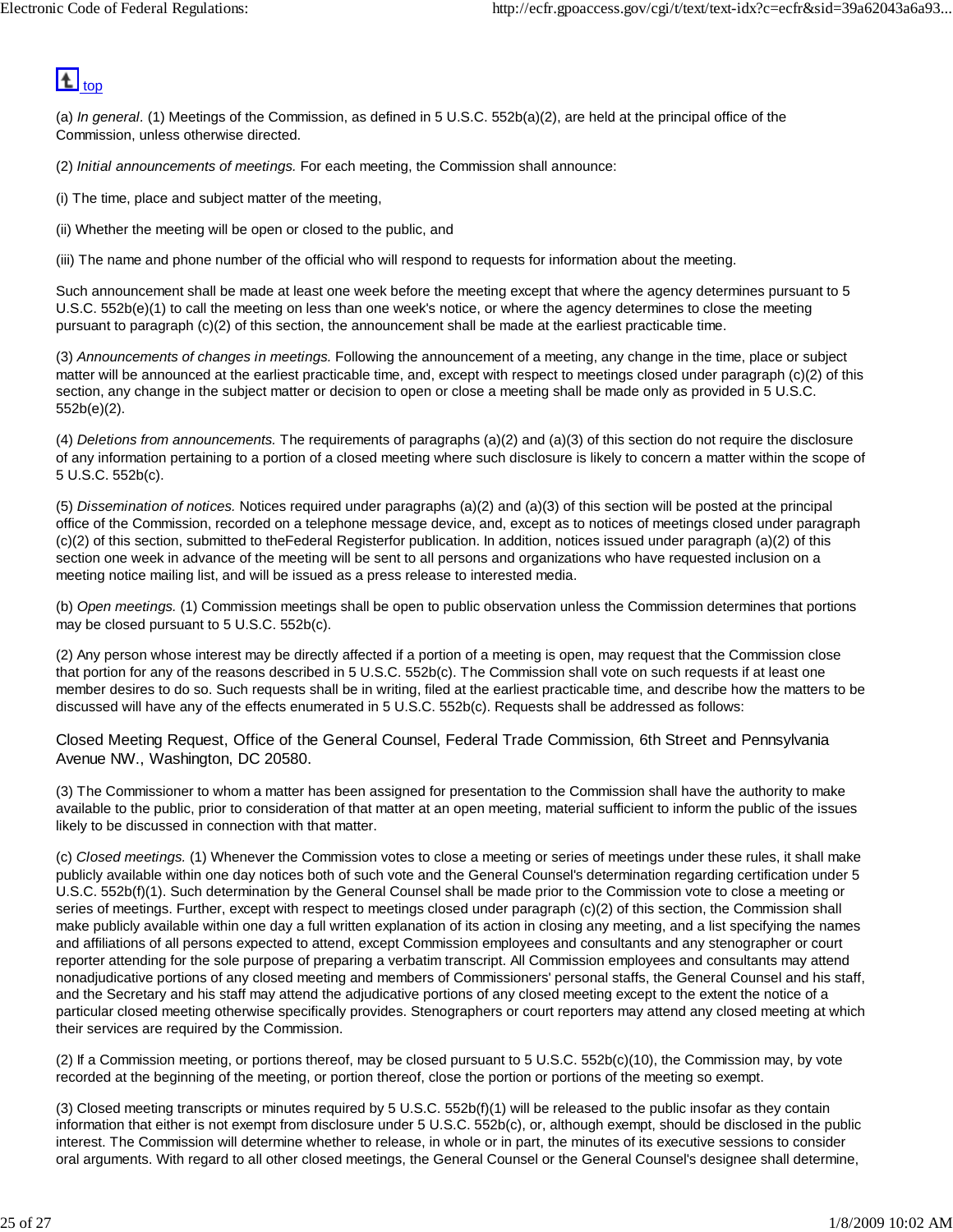in accordance with §4.9(c), which portions of the transcripts or minutes may be released.

(d) The presiding officer shall be responsible for preserving order and decorum at meetings and shall have all powers necessary to that end.

[42 FR 13541, Mar. 11, 1977; 42 FR 15409, Mar. 22, 1977, as amended at 42 FR 62912, Dec. 14, 1977: 43 FR 1937, Jan. 13, 1978; 43 FR 35684, Aug. 11, 1978; 63 FR 32978, June 17, 1998]

### **§ 4.16 Privilege against self-incrimination.**

# top

Section 2.11 of Pub. L. 91–462 specifically repeals paragraph 7 of section 9 of the Federal Trade Commission Act. Title 18, section 6002, of the United States Code provides that whenever a witness refuses, on the basis of his privilege against self-incrimination, to testify or provide other information in a proceeding before or ancillary to:

(a) A court or grand jury of the United States,

(b) An agency of the United States, or

(c) Either House of Congress, a joint committee of the two Houses, or a committee or a subcommittee of either House, and the person presiding over the proceeding communicates to the witness an order issued under section 6004, the witness may not refuse to comply with the order on the basis of his privilege against self-incrimination; but no testimony or other information compelled under the order (or any information directly or indirectly derived from such testimony or other information) may be used against the witness in any criminal case, except a prosecution for perjury, giving a false statement, or otherwise failing to comply with the order. Title 18, section 6004, of the United States Code provides that: (1) In the case of any individual who has been or who may be called to testify or provide other information at any proceeding before an agency of the United States, the agency may, with the approval of the Attorney General, issue, in accordance with subsection (b) of section 6004, an order requiring the individual to give testimony or provide other information which he refused to give or provide on the basis of his privilege against self-incrimination, such order to become effective as provided in title 18, section 6002, of the United States Code; (2) an agency of the United States may issue an order under subsection (a) of section 6004 only if in its judgment (i) the testimony or other information from such individual may be necessary to the public interest; and (ii) such individual has refused or is likely to refuse to testify or provide other information on the basis of his privilege against self-incrimination.

(18 U.S.C. 6002, 6004)

[37 FR 5017, Mar. 9, 1972. Redesignated at 45 FR 36345, May 29, 1980]

## **§ 4.17 Disqualification of Commissioners.**

# $t_{\text{top}}$

(a) *Applicability.* This section applies to all motions seeking the disqualification of a Commissioner from any adjudicative or rulemaking proceeding.

(b) *Procedures.* (1) Whenever any participant in a proceeding shall deem a Commissioner for any reason to be disqualified from participation in that proceeding, such participant may file with the Secretary a motion to the Commission to disqualify the Commissioner, such motion to be supported by affidavits and other information setting forth with particularity the alleged grounds for disqualification.

(2) Such motion shall be filed at the earliest practicable time after the participant learns, or could reasonably have learned, of the alleged grounds for disqualification.

(3)(i) Such motion shall be addressed in the first instance by the Commissioner whose disqualification is sought.

(ii) In the event such Commissioner declines to recuse himself or herself from further participation in the proceeding, the Commission shall determine the motion without the participation of such Commissioner.

(c) *Standards.* Such motion shall be determined in accordance with legal standards applicable to the proceeding in which such motion is filed.

 $(15 \text{ U.S.C. } 46(g))$ 

[46 FR 45750, Sept. 15, 1981]